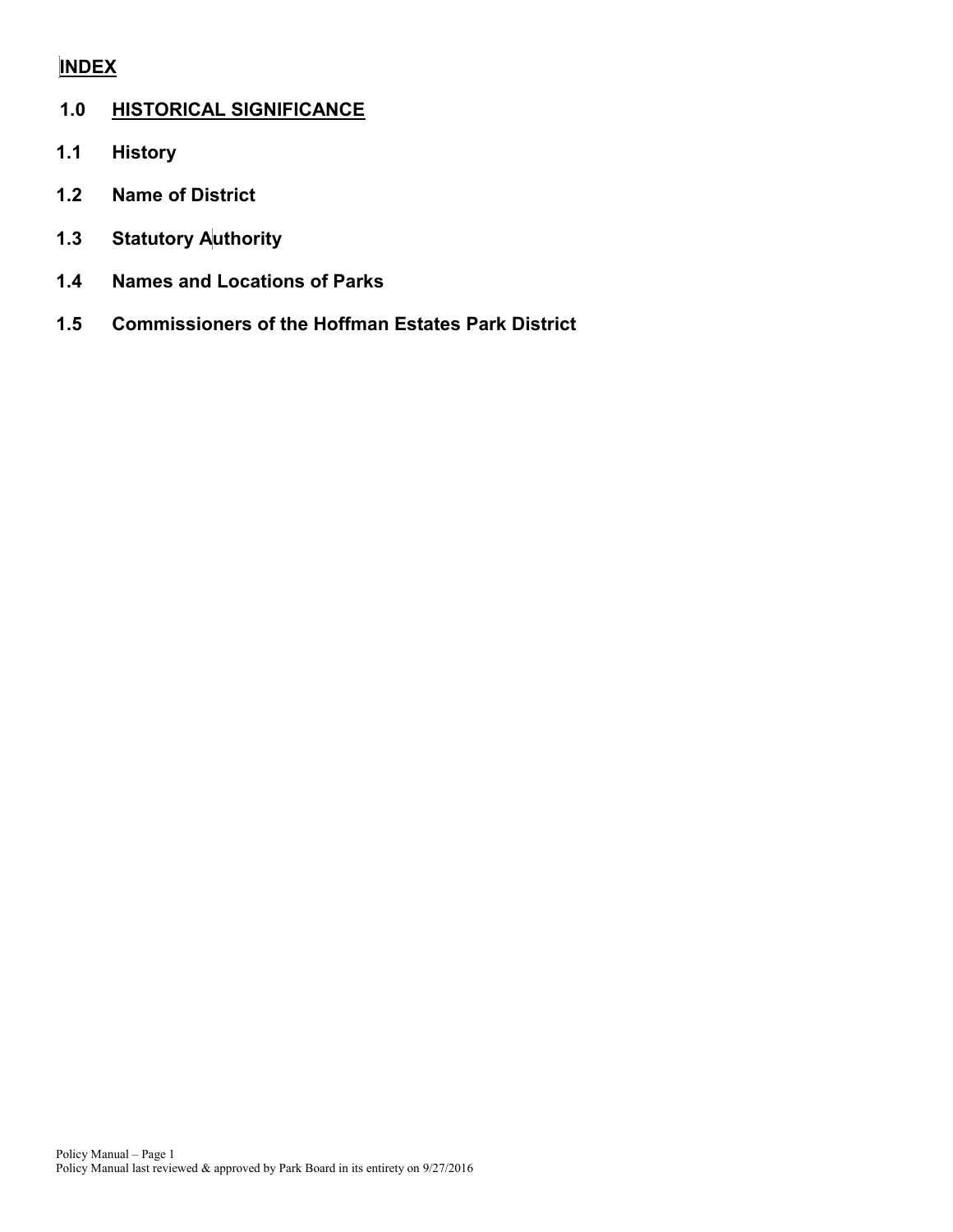## **HISTORICAL SIGNIFICANCE**

#### **1.1 HISTORY**

### **Hoffman Estates Park District**

The Hoffman Estates Park District, a separate governmental unit created solely for the purpose of providing parks and leisure services for the residents of this community, was organized in 1964 under the provision of the Park District Code of the State of Illinois as amended May 17, 1965. Illinois is one of the few states in which park and recreation services are allowed to operate independently from other municipal services. Funds used to operate the district are derived primarily from property taxes and user fees.

In 1974, just ten years after being established, the district consisted of twenty-five different sites totaling 188 acres of land. To insure that developers contribute to the parks and leisure services in the community, formal Open Space Standards and Guidelines were adopted by the Hoffman Estates Park Board on June 7, 1977 and subsequently revised on April 4, 1978. The policy required that all developers donate land or cash to support parks and leisure services for the benefit of the residents in the community. These standards were again revised in 1985, 1991, and 1999. In 1993, the Village of Hoffman Estates formally adopted the District's Open Space Standards and Guidelines adopted in 1991.

Purchased in 1969 from Ida Vogelei, Vogelei Park held the first district-owned administrative and maintenance headquarters. In the 1970's the Vogelei Barn housed the district's preschool program as well as hundreds of recreation programs, including the plays put on by the Theatre Northwest performers. When the administrative offices were moved in 1986 to the new Blackhawk Community Center, the upper floor was turned into a teen center and the lower floor rented out to the National Recreation and Park Association. The "Barn" was subsequently turned over the district's parks division for their sole use. In 2003, the Vogelei Barn was renovated with the lower level being converted to a teen center and the upper level as a community room available for various programs and community uses. The Vogelei House was renovated as well while maintaining the historical integrity of the house that was originally built in 1916.

Highpoint Park, a 43-acre site, is one of the largest parcels of land owned by the park district and was accepted from Hoffman Rosner Corporation in 1967. In 2015 Highpoint Park was renamed Joseph L. Fabbrini Park after a founding Commissioner of the park district and its first volunteer Executive Director.

Willow Recreation Center, a community center built in 1981, contained racquetball courts and a health club; a gymnasium, whirlpool and sauna; as well as preschool and various multi-purpose rooms. The Center was renovated and expanded in 2002 to include a minigym, teen room, and expanded fitness center. To allow for the renovation, two of the five racquetball courts were removed as well as the whirlpool and sauna to allow for the expanded fitness center.

In 1986, the Blackhawk Community Center, another outstanding facility of the district, was constructed at the intersection of Higgins Road and Huntington Blvd. The 36,000 square foot building included preschool, arts and crafts, dance and meetings rooms; a gymnasium, complete exercise facilities, indoor running track, sauna and whirlpool and tanning beds. In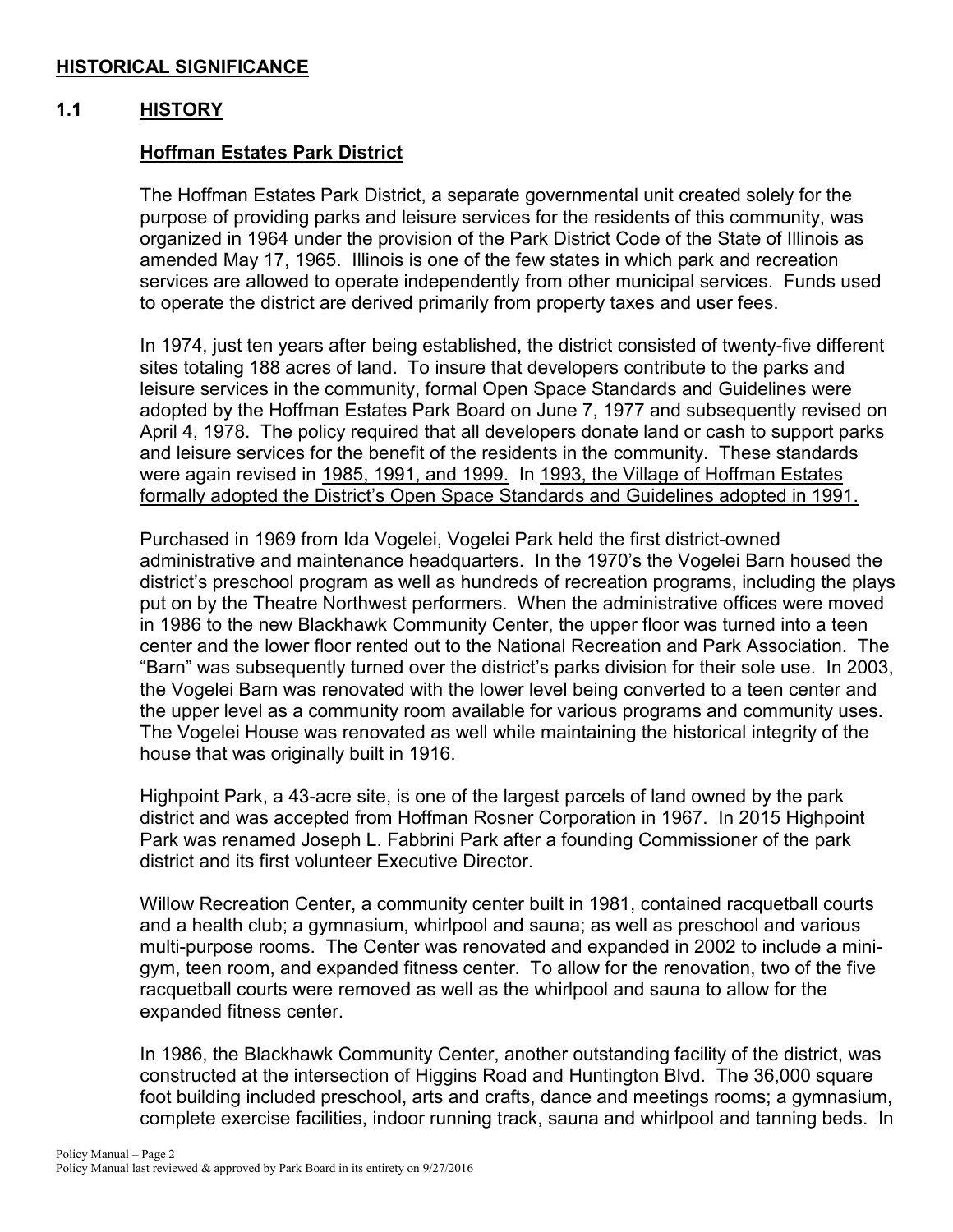2004, through a partnership agreement with the Chicago Wolves, the facility was renovated and expanded to include two NHL-size ice surfaces, 8 changing rooms/locker rooms, 3 party/community rooms, a dance studio, an expanded fitness center, concession stand and a full service pro shop. The administrative offices were expanded and relocated into the newly expanded portion of the building, with the old administrative offices converted into a senior center and arts and crafts area. The name of the facility was changed to Community Center & Ice Arena. On December 11, 2010, a dedication ceremony was held in honor of Commissioner Scott Triphahn, whereby the Community Center & Ice Arena was renamed the Scott R. Triphahn Community Center & Ice Arena (Triphahn Center).

The park district acquired the Poplar Creek Country Club, an 18-hole championship golf course, in December 1989 after it was slated for commercial development. By 1992 the district had completed the construction of an award-winning clubhouse which featured banquet facilities with seating for 300 guests, a restaurant and bar, pro shop, locker rooms, meeting room and administrative office. Also constructed was a Golf Learning Center complete with a 55 station lighted driving range with artificial and grass tees, 3 target greens, practice sand trap and putting green. In 1995, the restaurant was converted into a banquet/meeting room to allow more dedicated space for community functions and events. In 2001 the Golf Learning Center was renovated to allow for target greens as well as a pitching and sand trap practice area. In 2010, the golf course underwent an extensive Enhancement Project and was renamed Bridges of Poplar Creek Country Club.

Adjacent to Bridges of Poplar Creek Country Club is the new Seascape Family Aquatic Center, which opened in June 1995. The 1,200-bather capacity, zero-depth edge pool boasts a water playground, diving board, lap lanes and tube, body flume and drop slides. The award-winning center also features sun turf areas, sand play area, sand volleyball courts, festival tent, concession area and bathhouse.

In September of 2000, the District opened the Prairie Stone Sports & Wellness Center located on property donated by Sears in Prairie Stone Corporate Park just west of Route 59 and south of Higgins Road. This state-of-the-art facility is a full-service health and fitness club covering 100,000 sq. ft. with a 25-yard lap pool, zero dept activity pool, 3 indoor tennis courts, climbing wall and gymnasium with 3 basketball/volleyball courts.

As of December 31, 2004 the district maintained 62 sites throughout the community encompassing 702 acres of land. This included 28 baseball/softball fields, 35 playground areas, 15 basketball standards, 17 outdoor tennis courts, 13 retention lakes, 13 soccer fields, 3 football fields and an outdoor running track. A teen center was operated at Vogelei Barn in conjunction with the Village of Hoffman Estates and Schaumburg Township. An additional 20 acres of village owned land was maintained by the District.

The district sponsored over 300 different recreation and leisure programs on a year round basis. Flyers were distributed through the schools and the district published quarterly brochures listing program schedules that are distributed to all residents within the district boundaries. A quarterly newsletter Park Perspectives was mailed to residents to highlight current and upcoming events.

As of June 1, 2010, the district maintained 77 sites throughout the community encompassing 828.71 acres of land. This includes 27 baseball/softball fields, 40 playground areas, 17 basketball standards, 17 outdoor tennis courts, 17 ponds, 18 soccer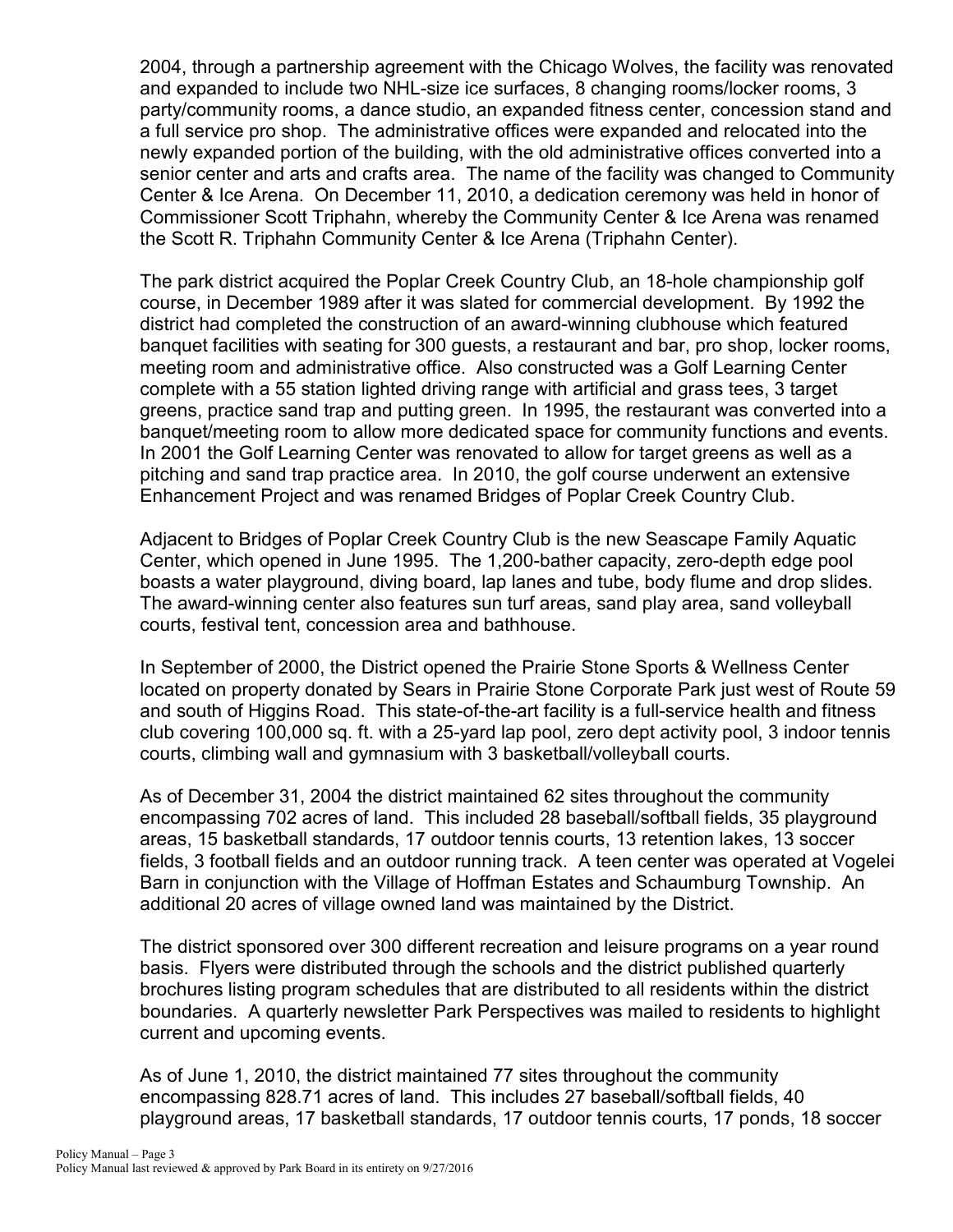fields, 3 football fields, 1 outdoor running track, 19 shelters, 3 splash pads, 9.98 miles of pathways and a cricket field. The Vogelei Teen Center continued to operate under a new partnership in conjunction with the Village of Hoffman Estates.

The district sponsored over 320 different recreation and leisure programs on a year round basis. Flyers were distributed through the schools' virtual backpacks online and the district published quarterly brochures listing program schedules that are distributed to all residents within the district boundaries. A bi-annual newsletter, Park Perspectives, was mailed to residents to highlight current and upcoming events. Both publications were also available online. Several social media outlets were utilized to promote programs, including Facebook, Twitter and email blasts.

## **1.2 NAME OF DISTRICT**

The official name and address of this Park District shall be:

### **HOFFMAN ESTATES PARK DISTRICT 1685 WEST HIGGINS ROAD HOFFMAN ESTATES, ILLINOIS 60169**

## **1.3 STATUTORY AUTHORITY**

The Hoffman Estates Park District was formed on May 2, 1964 after an election held on that date approved the organization of the park district by a vote of 663 in favor and 154 against. The final order was entered in the record on May 22, 1964.

A park district is a municipal corporation created for the purpose of providing recreation services and acquiring and maintaining parks, and is separate and distinct from the city, county or any other political body. It is an agency through which in part, the people of the state carry on government. It is not purely local in function, for the courts have held that the park property is held in trust for the use of the people of the state at large and not for the exclusive use of the people of the district. (Quinn v. Irving Park District, 207 Ill. App. 449).

A park district is purely a creation of the legislature, and has no inherent powers, but only such powers as have been granted it by the legislature, or as are necessarily implied to give effect to the powers specifically granted.

In 1947, the legislature enacted "The General Park District Code." This was the first step in codifying the laws pertaining to park districts which served a population of less than 500,000 and it incorporated all of the basic laws of the three different types of park districts which existed. This legislation is contained in Chapter 105 of the Illinois Revised Statutes.

Many of the legislative changes in the basic code are prepared by the "Illinois Association of Park Districts", and this park district is a member of that Association. Current revised copies of the Park District Code are available and the Code explains in detail the authority and responsibilities of an Illinois park district.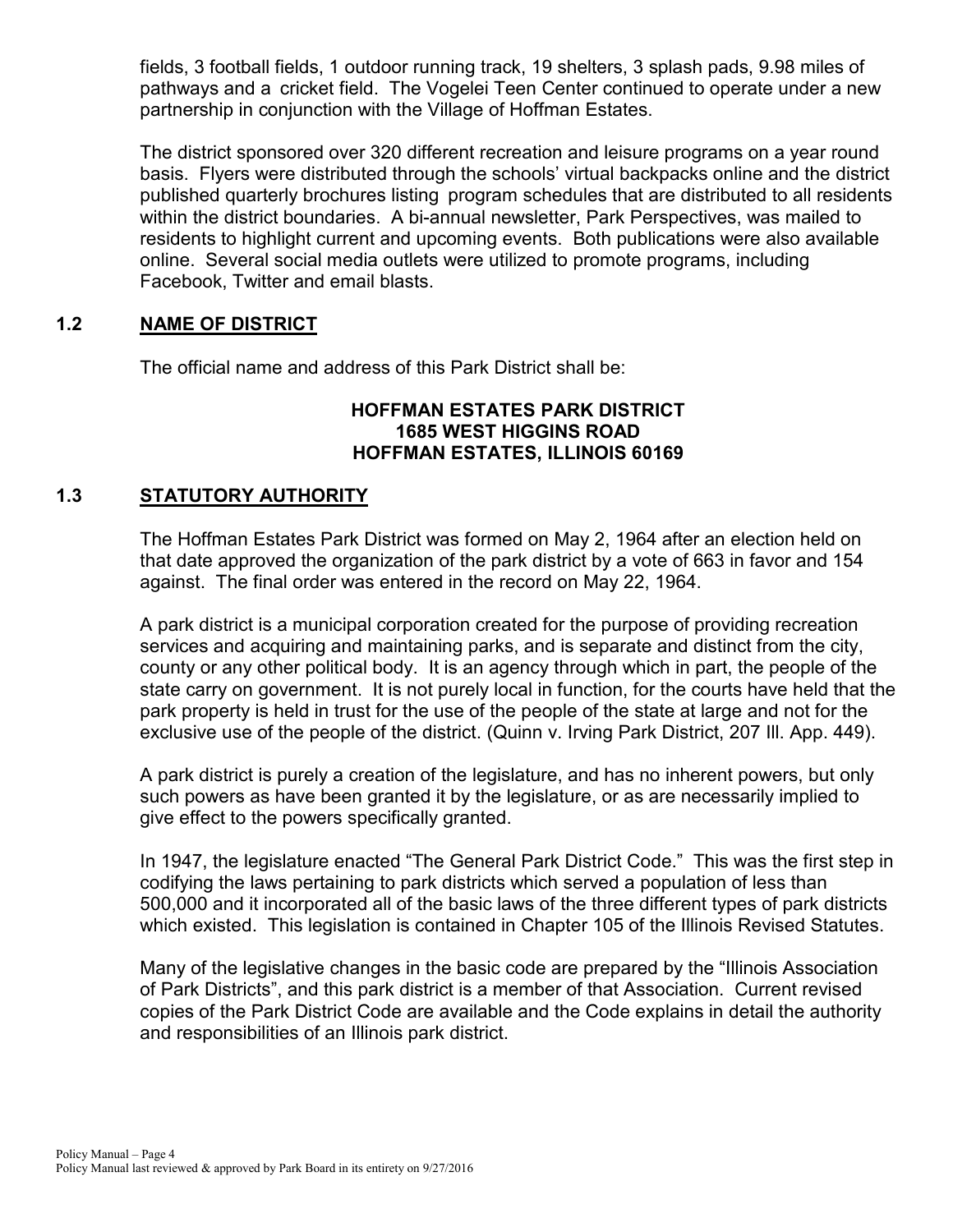## **1.4 NAMES AND LOCATIONS OF PARKS (both owned & leased)**

| <b>NAME OF PARK</b>                     | <b>ACRES</b> | <b>LOCATION</b>                                   |
|-----------------------------------------|--------------|---------------------------------------------------|
| 1. Neil Armstrong                       | 1.7          | 1320 Kingsdale Road                               |
| 2. Beacon Point Park                    | 4.69         | 5815 Beacon Point Drive                           |
| 3. Beacon Point Wetlands Park           | 16.2         | 5942 Chatham Drive                                |
| 4. Birch Park                           | 4.0          | 1045 Ash Road                                     |
| 5. Black Bear Park                      | 14.7         | 1484Essex Drive                                   |
| 6. Bode-Salem Playground*               | .15          | <b>Bode and Salem Drives</b>                      |
| <b>Bridges of Poplar Creek</b><br>7.    | 150.0        | 1400 Poplar Creek Drive                           |
| <b>Brittany Park</b><br>8.              | 5.0          | 1245 W. New Britton Drive                         |
| 9. Bur Oak Basin                        | 1.7          | 1570 Burr Oak Drive                               |
| 10. Cannon Crossings                    | 26.3         | 1675 Nickelson Drive                              |
| 11. Canterbury Park Place               | 16.5         | 6150 Russell Drive                                |
| 12. Canterbury Fields Park**            | 15.0         | 1950 Maureen Drive                                |
| 13. Charlemagne Park                    | 20.0         | 3799 Bordeaux Drive                               |
| 14. Chestnut Park                       | 10.4         | 935 N. Dovington Drive                            |
| 15. Chino*                              | 5.5          | 630 Illinois Boulevard                            |
| 16. Cipri Park                          | 4.9          | 4455 Harbor Circle                                |
| 17. Colony Park                         | 3.5          | 5097 Kingston Drive                               |
| 18. Colony Nature Area                  | 2.1          | 5101 Chambers Drive                               |
| 19. Community Park                      | 3.0          | 925 Grand Canyon Parkway                          |
| 20. Cottonwood Park                     | 13.0         | 2029 Parkview Circle East                         |
| 21. Douglas Park                        | 3.1          | 3694 Whispering Trails Drive<br>864 Rosedale Lane |
| 22. Eisenhower Park                     | 9.0<br>11.0  |                                                   |
| 23. Essex Park                          |              | 1334 Essex Drive                                  |
| 24. Evergreen Park<br>25. Fabbrini Park | 13.0         | 600 Washington Boulevard<br>1704 Glenlake Road    |
| 26. Fairview Park                       | 43.0<br>3.5  | 341 Arizona Boulevard                             |
| 27. Field Park                          | .5           | 410 Durham Lane                                   |
| 28. Golf Road Preserve                  | 20           | 5740 Golf Road, Elgin                             |
| 29. Hassell Maintenance                 | 4.64         | 2352 Hassell Road                                 |
| 30. Highland Park                       | 10.0         | 1755 Highland Boulevard                           |
| 31. Hoffman Park                        | 1.75         | 290 Glendale Lane                                 |
| 32. Hunters Ridge Wetlands Park         | 32.5         | 1305 Hunters Ridge Drive                          |
| 33. Hunters Ridge Basin                 | 1.0          | 5694 Red Oak Drive                                |
| 34. Huntington Park                     | 8.4          | 4009 Huntington Boulevard                         |
| 35. Kingston Park                       | 6.0          | 5094 Kingston Drive                               |
| 36. Lincoln Park                        | 4.8          | 1993 Dogwood Drive                                |
| 37. Locust Park                         | 6.0          | 345 Frederick Lane                                |
| 38. Lombardy Park                       | 1.0          | 1535 Westbury Drive                               |
| 39. Maple Park                          | 3.0          | 105 Illinois Boulevard                            |
| 40. McDonough Basin                     | .63          | 511 Swan Circle                                   |
| 41. Meadow Park                         | 3.0          | 3830 Whispering Trails Drive                      |
| 42. North Greenway Park                 | 3.5          | 1075 Westbury Drive                               |
| 43. North Ridge Park                    | 5.0          | 1370 W. Sturbridge Drive                          |
| 44. North Twin Park                     | 12.0         | 950 Hassell Road                                  |
| 45. Oak Park (Cemetery)                 | 10.6         | 1700 Abbeywood Lane                               |
| 46. Olmstead Park                       | 10.4         | 4500 Olmstead Drive                               |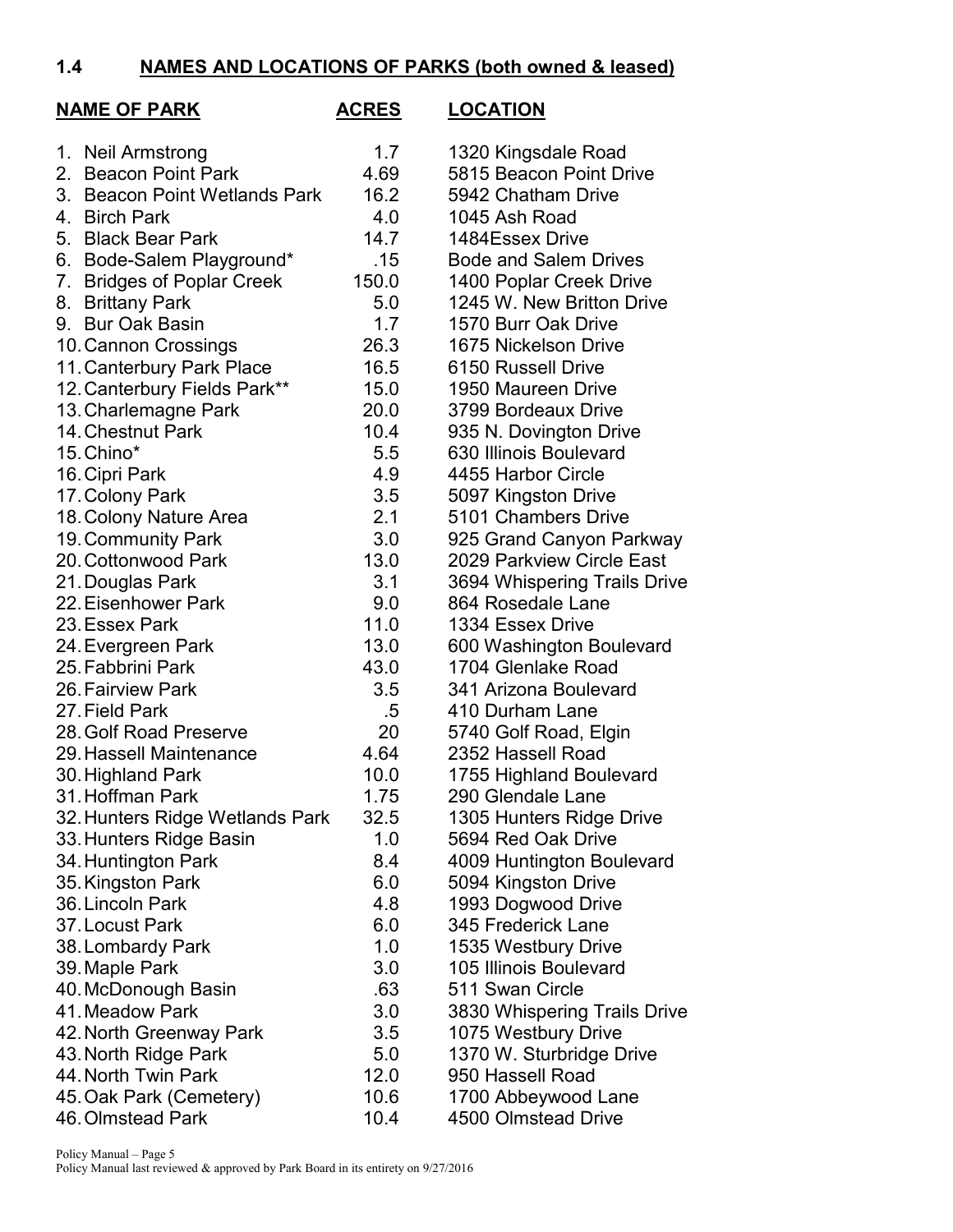| 47. Pebble Park                     | 3.5   | 1855 Westbury Drive          |
|-------------------------------------|-------|------------------------------|
| 48. Pine Park                       | 9.0   | 750 Charleston Lane          |
| 49. Poplar Park                     | 3.5   | 1901 Hassell Road            |
| 50. Prairie Stone Sports & Wellness | 12.1  | 5050 Sedge Blvd              |
| 51. Princeton Park                  | 2.1   | 5400 McDonough Road          |
| 52. Princeton Pond Park             | 3.7   | 2024 Ivy Ridge Drive         |
| 53. Rohrssen Park                   | 6.25  | 1389 Fox Path Lane           |
| 54. Seascape Family Aquatics Ctr    | 11.5  | 1300 Moon Lake Blvd          |
| 55. Seminole Nature Area            | 13    | 3914 Whispering Trails       |
| 56. Sheffield Park*                 | 1     | 1000 Walnut                  |
| 57. Shoe Factory Basin              | 2.06  | 1675 Colchester Ave          |
| 58. Sloan Park                      | 4.5   | 760 Western Street           |
| 59. South Ridge Lake Park           | 31.6  | 1450 Freeman Road            |
| 60. South Twin Park                 | 11.0  | 985 Hassell Road             |
| 61. Sundance Park                   | 1.0   | 4485 Sundance Circle         |
| 62. Sycamore Park (Hillcrest)       | 8.8   | 450 Hillcrest Boulevard      |
| 63. Tall Oaks Park                  | 10.6  | 5670 Angouleme Lane          |
| 64. Thornbark Park                  | 1.0   | 4475 Thornbark Drive         |
| 65. Triangle Property               | 2.52  | 1750 Essex Drive             |
| 66. Triphahn Center                 | 9.0   | 1685 W Higgins Road          |
| 67. Tropicana Park                  | .88   | 680 Audubon Street           |
| 68. Valley Park                     | 4.0   | 850 Park Lane                |
| 69. Victoria Park                   | 109.3 | 1100 Kingsdale Road          |
| 70. Vogelei Park                    | 10.0  | 650 Higgins Road             |
| 71. Walnut Pond Park                | 12.0  | 1680 McDonough Road          |
| 72. Westbury Greenway               | 3.5   | 4501 Olmstead Drive          |
| 73. Westbury Lake                   | 17.0  | 1075 Westbury Drive          |
| 74. Whispering Park                 | 6.0   | 3957 Whispering Trails Drive |
| 75. Willow Park                     | 25.0  | 905 Norman Drive             |
| 76. Willow Rec Center               | 16.0  | 3600 Lexington Drive         |
| 77. Wilmington Park                 | 4.0   | 1072 Wilmington Lane         |
| 78. Winding Trails Detention        | 3.3   | 1193 Mallard Street          |
| 79. Yorkshire Basin                 | 1.81  | 1696 Heron Way               |
|                                     |       |                              |

Total Acres 906.18 \*Leased \*\*5 of 15 acres is leased

## **1.5 COMMISSIONERS OF THE HOFFMAN ESTATES PARK DISTRICT**

| Lyle Button              | 1964-1971 |
|--------------------------|-----------|
| <b>Bernard Bartosch</b>  | 1964-1971 |
| Joseph Fabbrini          | 1964-1967 |
| <b>Charles Meyers</b>    | 1964-1968 |
| <b>Betty Fink</b>        | 1964-1966 |
| <b>Robert Schuhr</b>     | 1966-1970 |
| <b>Edwin Frank</b>       | 1967-1969 |
| <b>Bradley M'Conigle</b> | 1968-1969 |
| George Seaver, Jr.       | 1969-1975 |
| Fred Weaver, Jr.         | 1969-1975 |
| <b>William Pichler</b>   | 1971-1971 |
| <b>Thomas Barber</b>     | 1971-1977 |

Policy Manual – Page 6 Policy Manual last reviewed & approved by Park Board in its entirety on 9/27/2016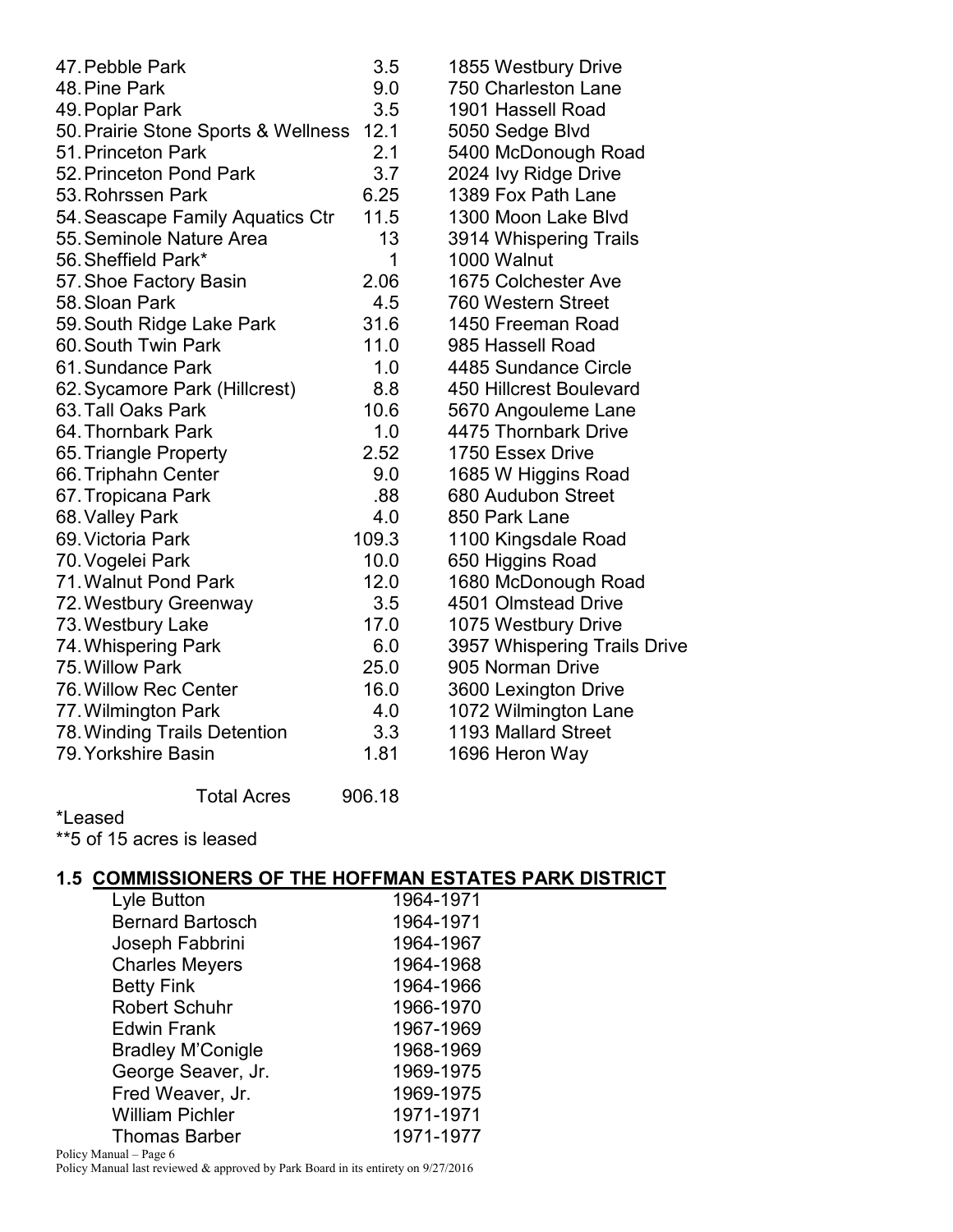| <b>Claude Crase</b>       | 1971-1973            |
|---------------------------|----------------------|
| Don Wade                  | 1971-1971            |
| John W. Meyer             | 1971-1972            |
| George Rush               | 1973-1978            |
| <b>Shirley Gibbons</b>    | 1974-1976            |
| Anthony Stompanato        | 1975-1976            |
| <b>Thomas McGuire</b>     | 1975-1979            |
| William Holmes, Jr.       | 1976-1977            |
| Nancy Wrobleski           | 1977-1984            |
| Henry Bollman             | 1977-1979            |
| Diane Foley Caradonna     | 1977-1982, 1989-1995 |
| <b>Charles Loveisky</b>   | 1977-1981, 1984-1985 |
| <b>Gerald Lavey</b>       | 1977-1981, 1985-1986 |
| <b>Michael Beers</b>      | 1978-1995            |
| Wayne Wozniak             | 1979-1984            |
| David Schechtman          | 1979-1989            |
| <b>Steve Sherwood</b>     | 1981-1985            |
| <b>Charles Lehr</b>       | 1981-1997            |
| <b>Robert Steinberg</b>   | 1982-1991            |
| <b>Randy Olson</b>        | 1984-1984            |
| James Saflarski           | 1984-1988            |
| Gene Killian              | 1985-1989            |
| <b>Thomas Street</b>      | 1985-1989            |
| Stephen L. Johnson        | 1988-1997            |
| <b>Peter Smith</b>        | 1989-1994            |
| David L. G. Jacobs        | 1989-1991, 1995-1999 |
| Steve Ostermann           | 1991-1995            |
| Steven Megel              | 1993-1997            |
| <b>Gary Smith</b>         | 1994-1995            |
| Patricia Wilson           | 1995-1997            |
| <b>Robert Shor</b>        | 1995-2003            |
| <b>Tim Satkowski</b>      | 1995-2007            |
| <b>Charles Boxenbaum</b>  | 1997-2001            |
| Loretta Guiney            | 1997-2013            |
| Scott Triphahn            | 1997-2010            |
| <b>Cary Collins</b>       | 1997-2003            |
| <b>Wendell Howell</b>     | 1999-2007            |
| Craig Bernacki            | 2001-2011            |
| Cory Rathman              | 2003-2007            |
| Kaz Mohan                 | 2003-2017            |
| <b>Keith Evans</b>        | 2007-2015, 2017-     |
| Ronald Greenberg          | 2007-2015            |
| Lili (McGovern) Kilbridge | 2007-                |
| Michael Bickham           | 2011-                |
| <b>Ron Evans</b>          | 2011-                |
| <b>Patrick McGinn</b>     | 2013-                |
| <b>Patrick Kinnane</b>    | 2015-                |
| Robert Kaplan             | 2015-                |

**Section 1 Board Approved June 2010**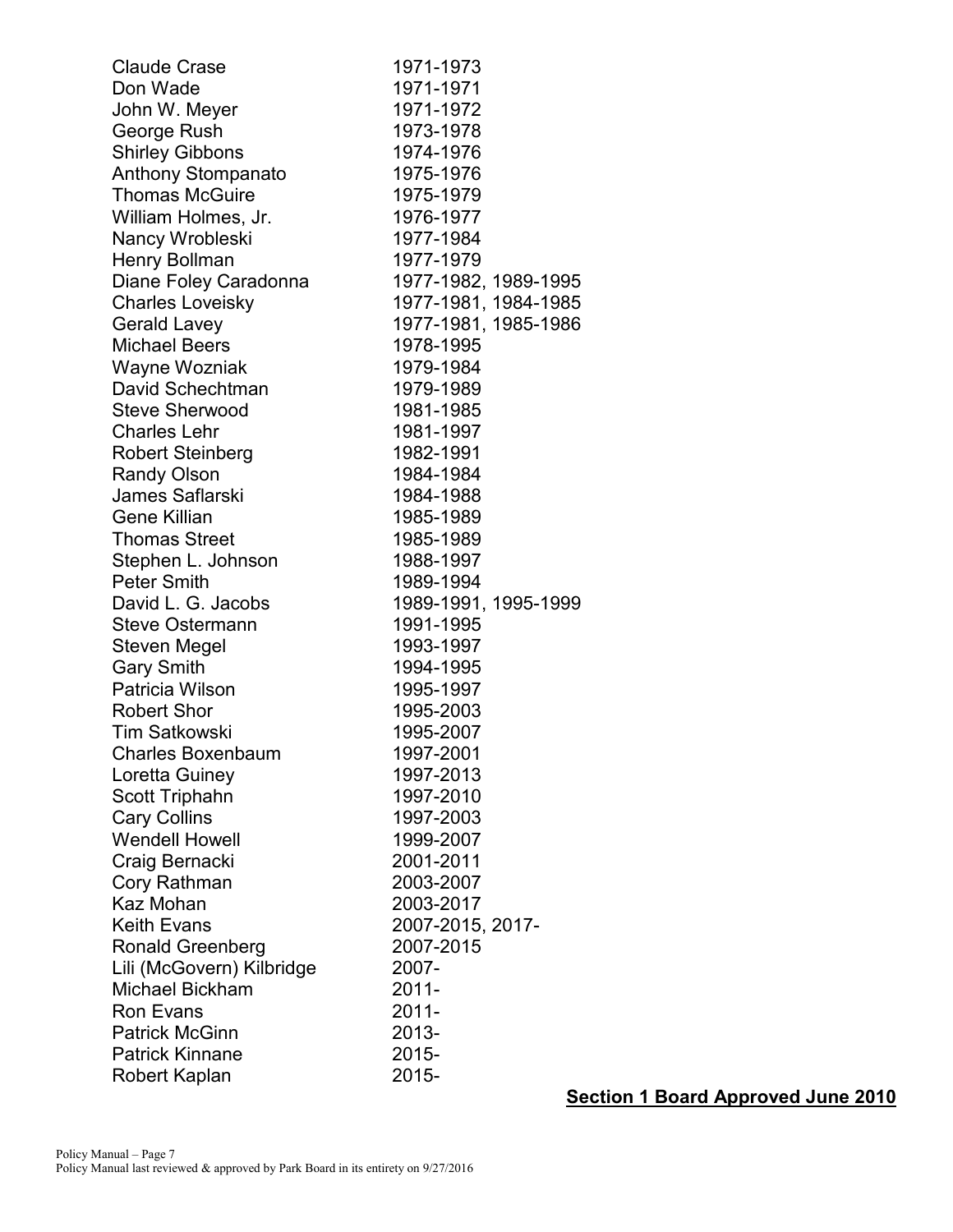# **INDEX**

## **2.0 MISSION AND VALUES**

- **2.1 Mission Statement**
- **2.2 Vision**
- **2.3 Values**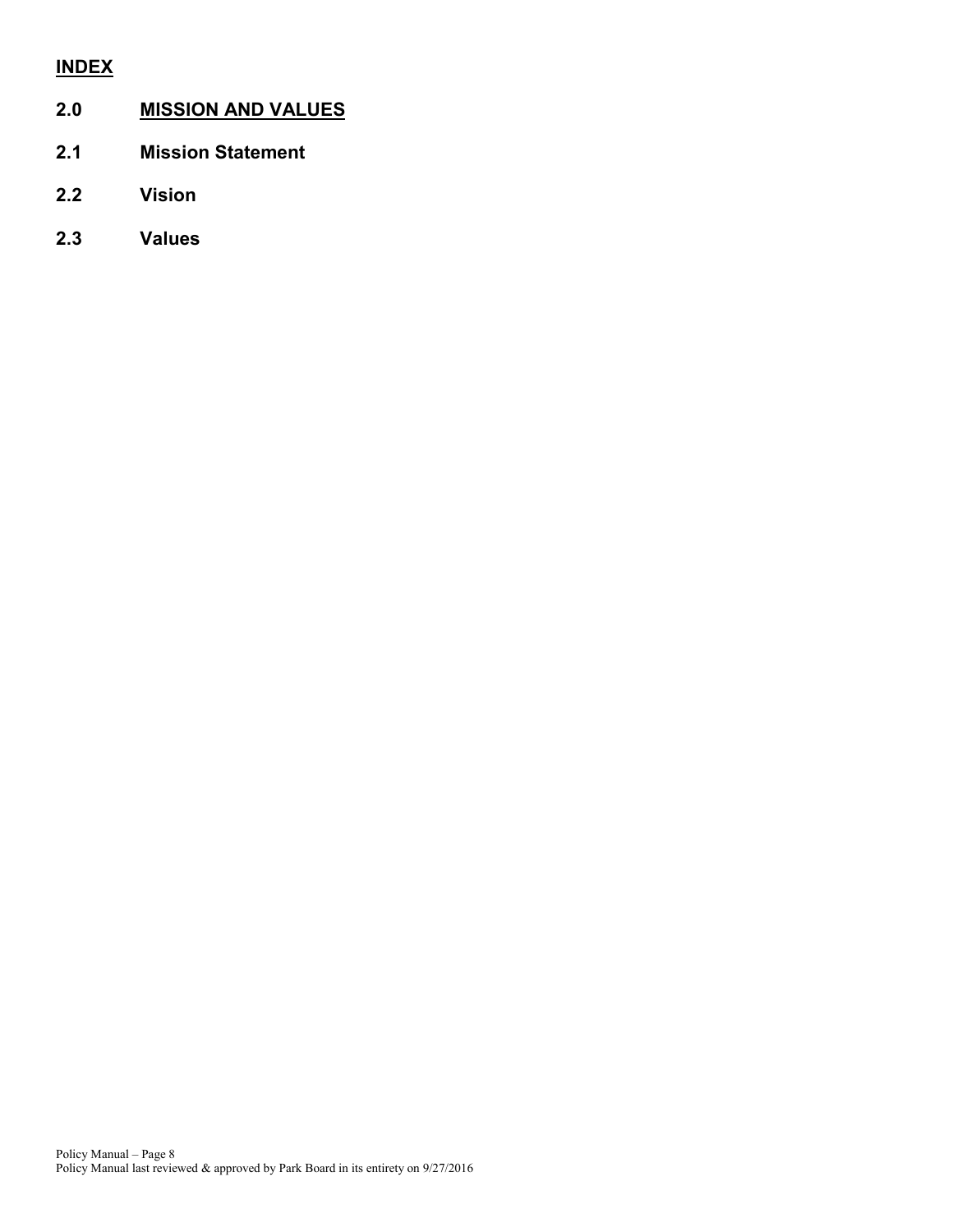## **2.0 MISSION, VISION AND VALUES**

#### **2.1 MISSION STATEMENT**

The mission of the Hoffman Estates Park District is to offer healthy and enjoyable experiences to residents and guests by providing first class parks, facilities, programs and services in an environmentally and fiscally responsible manner.

#### **2.2 VISION STATEMENT**

By adhering to our values and achieving our goals, enrich the quality of life of our residents and guests by providing healthy and enjoyable experiences in an environmentally and fiscally responsible manner.

#### **2.3 VALUES**

#### **Innovation**

We believe that creativity and innovation are at the heart of a leading organization and encourage new ideas and concepts. We embrace change and constantly strive to provide healthy and enjoyable experiences for our residents and guests.

#### **Integrity**

We place a high value on honesty, integrity and fairness in all actions, decisions and encounters. We promote honest and open communications, internally and externally, and place a high value on earning people's trust.

#### **Cooperation**

We recognize that through teamwork and cooperation, our organization achieves success. We are dedicated to a cooperative effort and value resident and guest input within our organization.

#### **Accountability**

We are committed to safeguarding our resources and using them in an environmentally and fiscally responsible manner. We are accountable for our actions to the community, our residents, guests and ourselves.

#### **Respect**

We have an awareness and appreciation of diverse interests and concerns, and address those needs with respect and consideration. We provide social equity to ensure all people have access to parks and recreation experiences.

#### **Excellence**

As a leader in our industry, we are committed to providing first class parks, facilities, programs and services that provide healthy and enjoyable experiences to our residents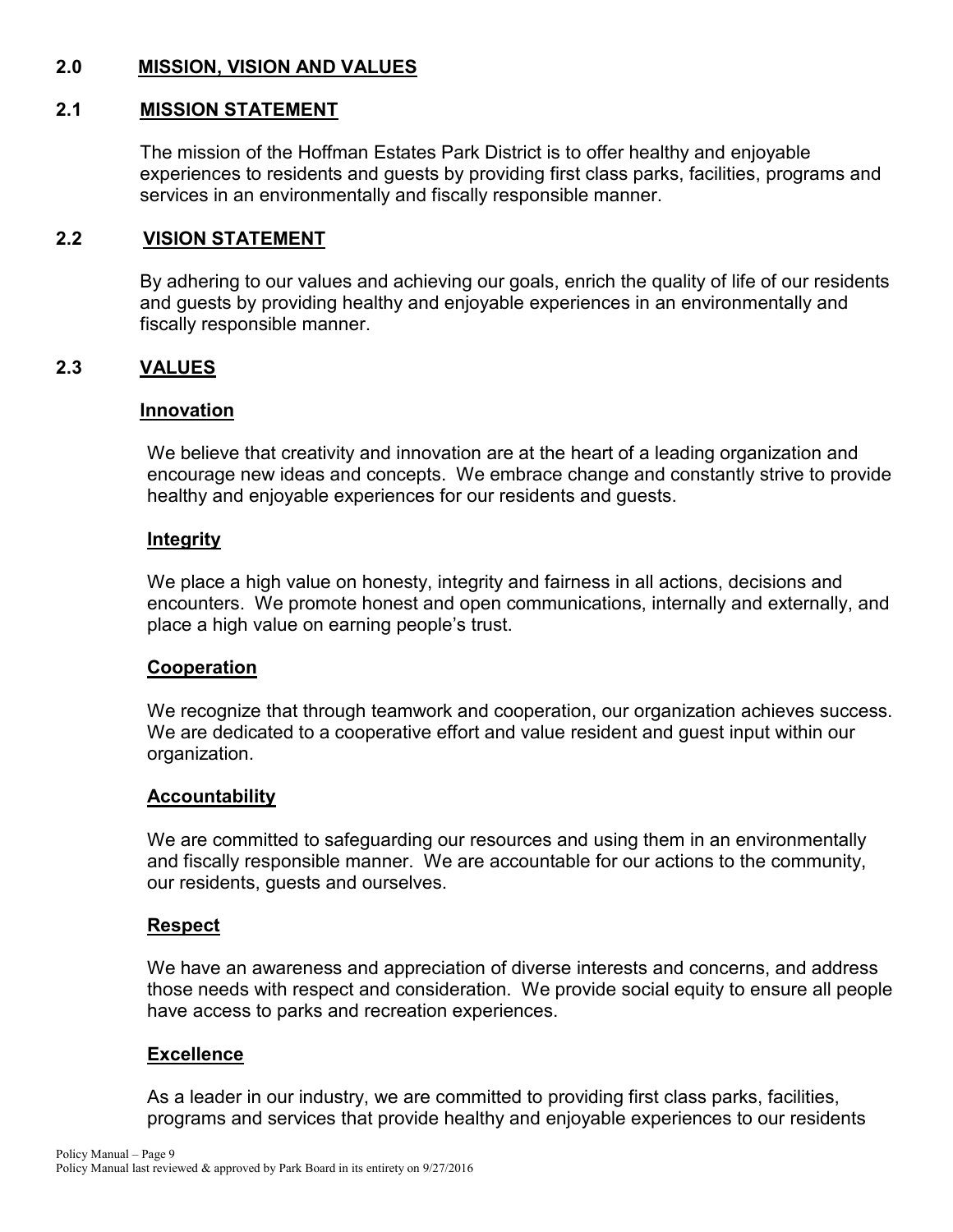and guests. We strive to hire, train, empower and retain employees capable of providing quality leadership and ensuring customer satisfaction.

Revised 3/25/08

## **Section 2 Board Approved June 2010 Section 2 Board Approved March 2014**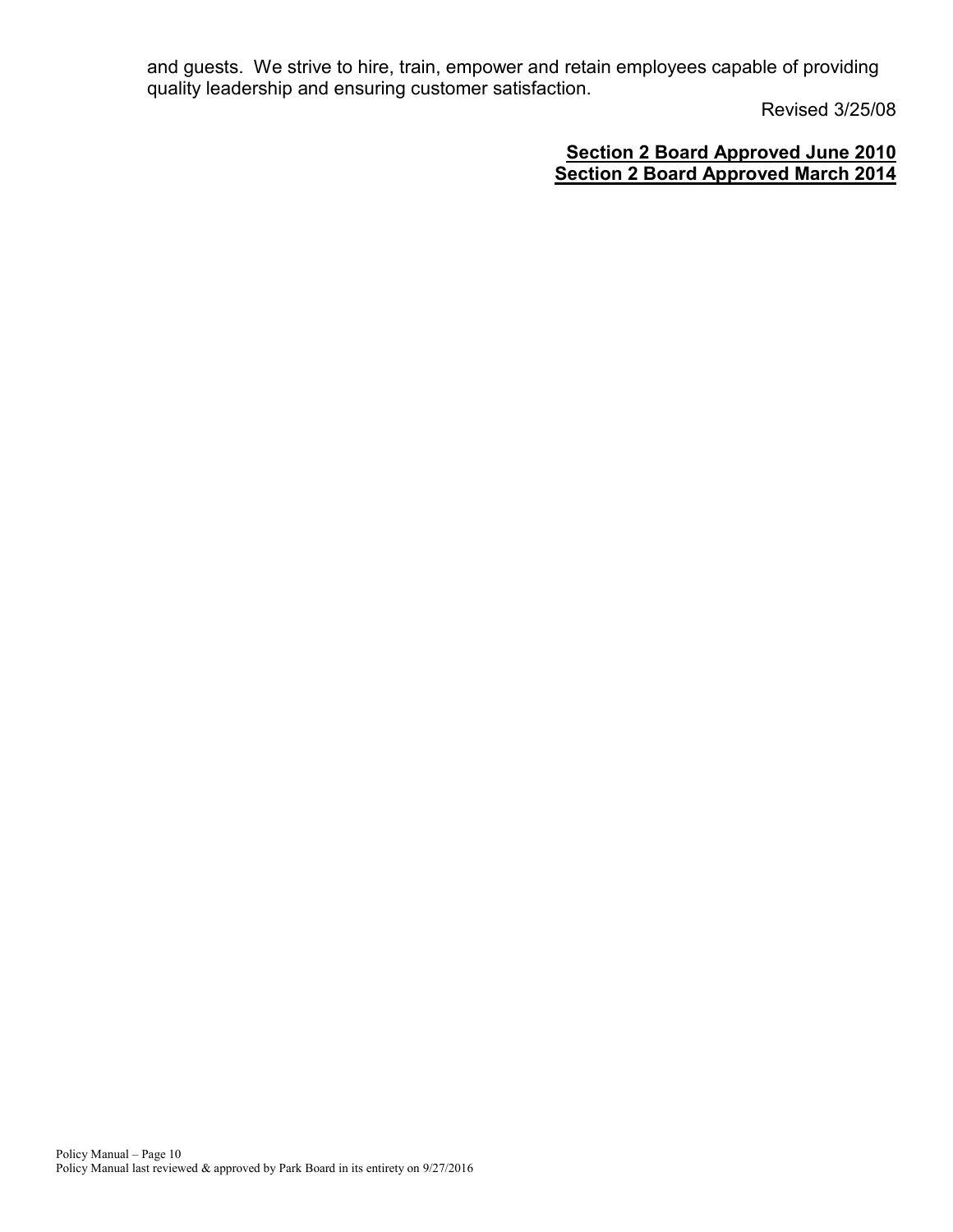## **INDEX**

## **3.0 DESIGNATION, APPLICATION, AND LEGAL STATUS**

- **3.1 Designation**
- **3.2 Scope**
- **3.3 Declaration of Controls**
- **3.4 Provision for Changes in Policy**
- **3.5 Legal Status of the Park Board**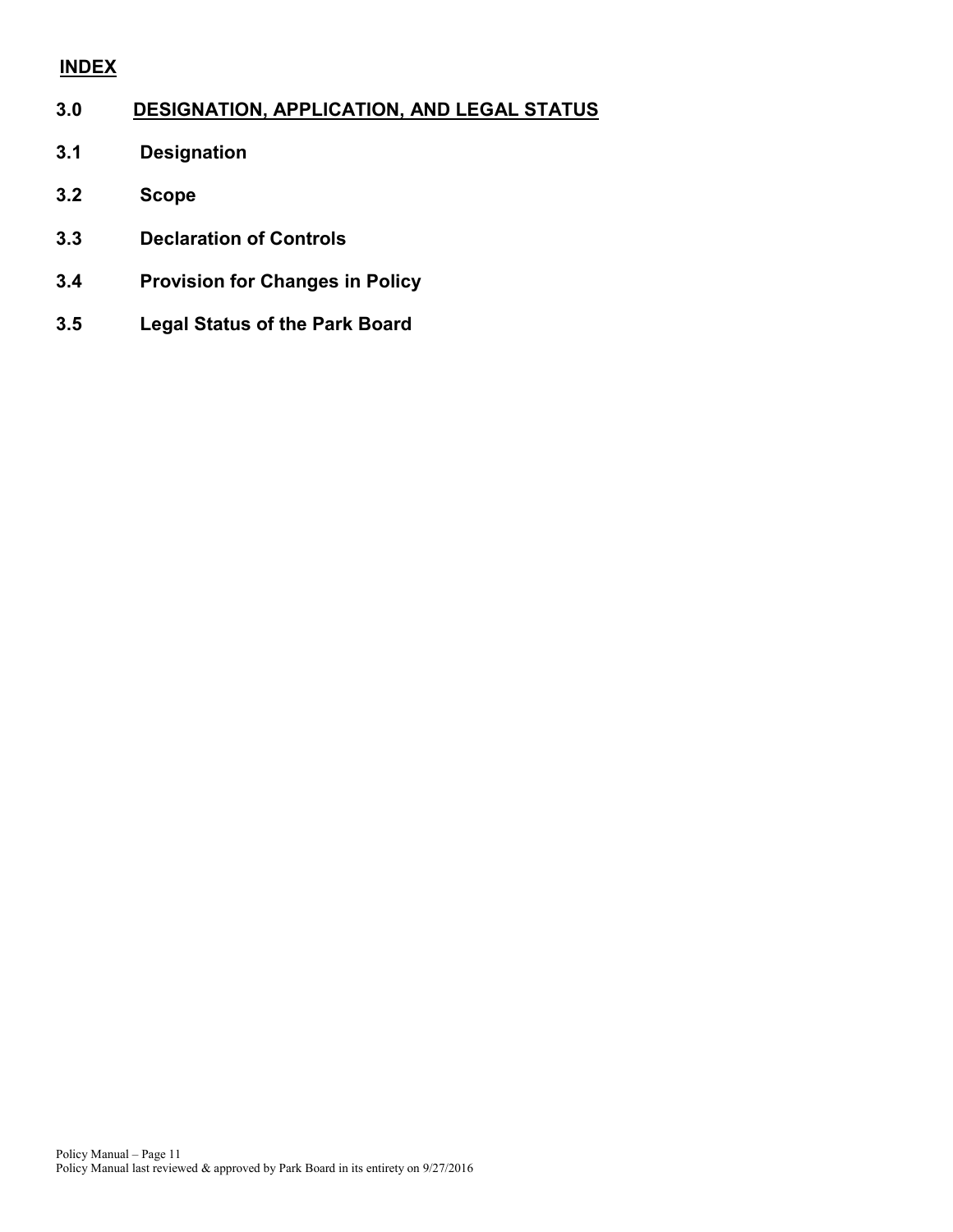## **3.0 DESIGNATION, APPLICATION AND LEGAL STATUS**

## **3.1 DESIGNATION**

This manual shall be known as "The Policy Manual of the Hoffman Estates Park District, Cook County, Illinois." And the same may be so cited and referred to for purposes of identification. Chapter 11 (Personnel Policies) of this manual shall be known as the fulltime personnel policy manual of the district.

## **3.2 SCOPE**

This manual shall apply to and be enforced in all of the territory originally embraced in, heretofore added to, and which may hereafter be embraced in the boundaries of said District, and in all parks, greenways, boulevards, public places, and other facilities now under or hereafter coming under the control of the District, whether within or outside the boundaries of said District.

## **3.3 DECLARATION OF CONTROLS**

The premises heretofore laid out and identified under Section 1.4 and public places as may hereafter be acquired, leased, laid out, or appropriated by the appropriate corporate motion of the District are hereby declared to be in the possession and control of the District for park purposes.

Whenever in this manual the parks, greenways, boulevards or public places of the District are referred to, such words shall be held to refer to include all such areas, including buildings and other structures in the possession and control of the District.

### **3.4 PROVISION FOR CHANGES IN POLICY**

Any of these policies may be changed or additions made thereto by a majority vote of the Board at any regular or specially called meeting that the Board requires.

### **3.5 LEGAL STATUS OF THE PARK BOARD**

The State Constitution, Statutes, Attorney General's ruling and court decisions on matters relating to public parks, park boards and park districts constitute the foundation of the legal status of the park board.

Park boards are constitution state agents created by the legislature for the purpose of affecting, within the respective park district, the State laws pertaining to public parks and recreation activities.

Park boards are empowered to make contracts, employ persons, sue or be sued, make rules and regulations governing their own procedures and those of parks under their jurisdiction and purchase and hold title to property in the name of the park district as well as sell and give title to property Park districts, like cities, counties and other units of local government, have no inherent or original governing powers. Park districts can neither add to nor subtract from their responsibilities, powers, and limitations as defined by State law.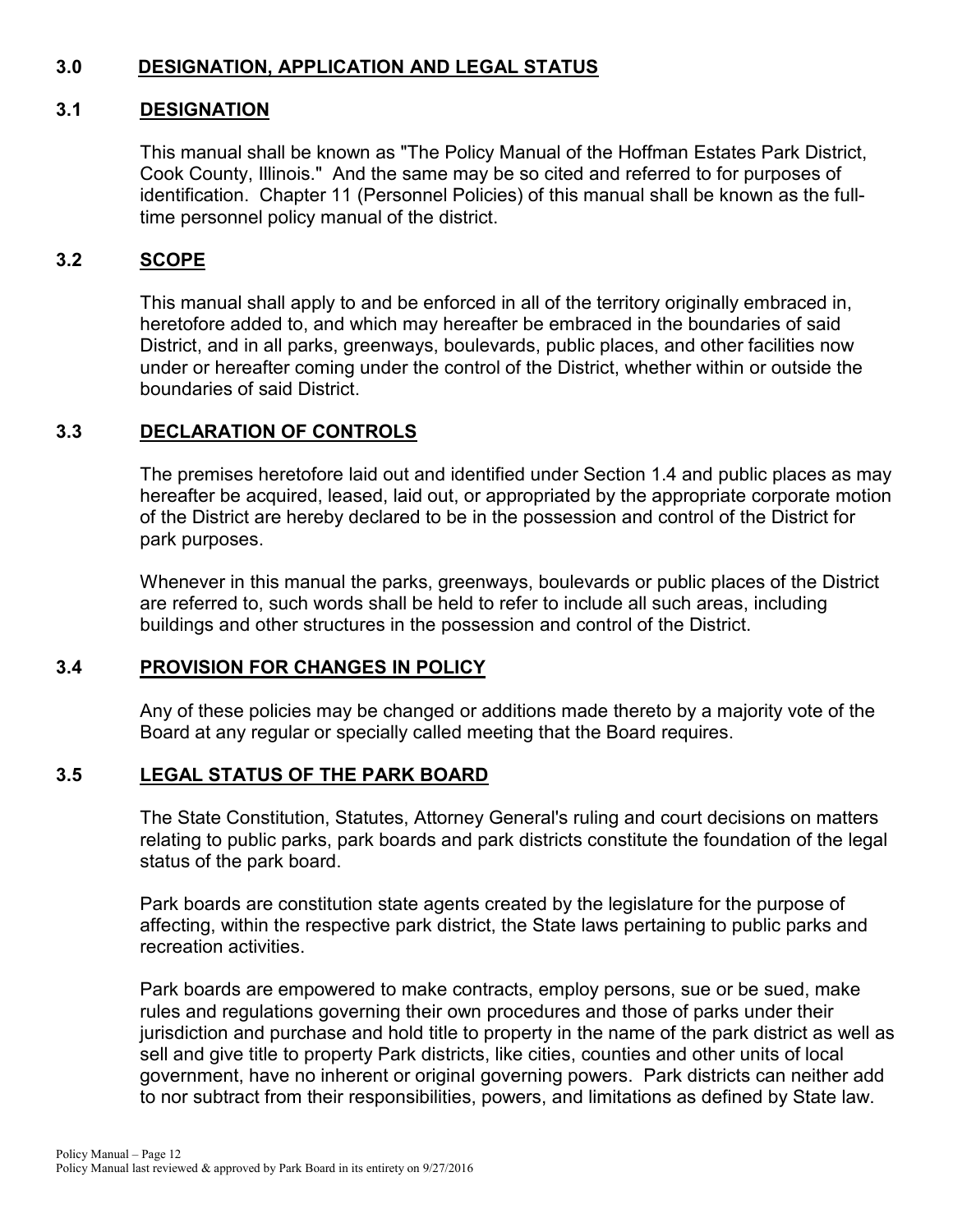Park districts are not subject to the authority of any governing unit other than the State, except in such special areas as the legislature may determine, including, for example, the Village's zoning authority.

Members of the park board are elected by the citizens of the local park district to represent and act for the State in performing the legal function of providing their district with the kind of park and recreational programs and facilities required or permitted by State law.

Park districts are corporate bodies, or "artificial persons," and may act officially only on duly authorized and legally held meetings of the Board of Park Commissioners.

## **Section 3 Board Approved June 2010**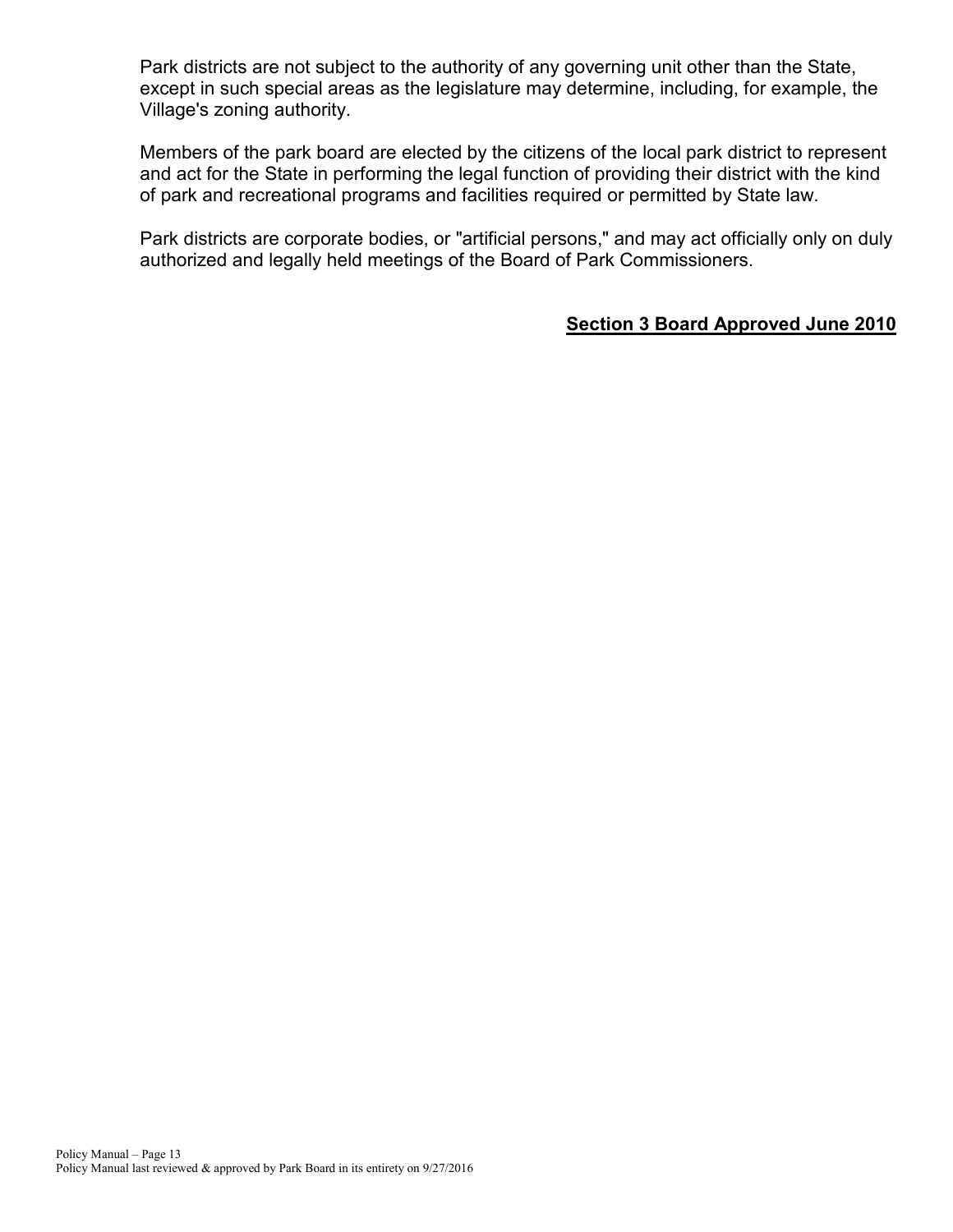### **INDEX**

#### **4.0 ORGANIZATION**

- **4.1 CHAPTER I – PARK BOARD OF COMMISSIONERS**
- **4.1.01 Authority**
- **4.1.02 Primary Functions**
- **4.1.03 Continuing Education of Commissioners**
- **4.1.04 Bonds**
- **4.1.05 Fiscal Year**
- **4.1.06 Annual Meeting**
- **4.1.07 Regular Meetings and Continued (Adjourned) Meetings**
- **4.1.08 Special Meetings**
- **4.1.09 Place of Meeting**
- **4.1.10 Public Notice**
- **4.1.11 Quorum**
- **4.1.12 Order of Business**
- **4.1.13 Agenda**
- **4.1.14 Consent Agenda**
- **4.1.15 Petitions Submitted by Residents**
- **4.1.16 Public Participation at Board Meetings**
- **4.1.17 Manner of Voting**
- **4.1.18 Rules of Order**
- **4.1.19 Motions, Resolutions and Ordinances**
- **4.1.20 Corporate Seal**
- **4.1.21 Official Minutes**
- **4.1.22 Removal of Non-Elected Officers or Employees**
- **4.1.23 Oath of Office**
- **4.1.24 Prospective Candidate Orientation**
- **4.2 CHAPTER II – OFFICERS AND EMPLOYEES**
- **4.2.01 Officers**
- **4.2.02 Election and Appointment of Officers**
- **4.2.03 President**
- **4.2.04 Vice-President**
- **4.2.05 Secretary**
- **4.2.06 Assistant Secretary**
- **4.2.07 Treasurer**
- **4.2.08 Assistant Treasurer**
- **4.2.09 Executive Director**
- **4.2.10 Attorney**
- **4.2.11 Additional Duties of Officers**
- **4.2.12 Vacancies Declared**
- **4.2.13 Compensation of Officers and Employees**
- **4.2.14 Director Authority/Board Relationship**
- **4.2.15 Continuing Education and Professional Certification of Employees**
- **4.2.16 Policies, Rules, Regulations & Operational Procedures**
- **4.2.17 Recognition of Past Commissioners**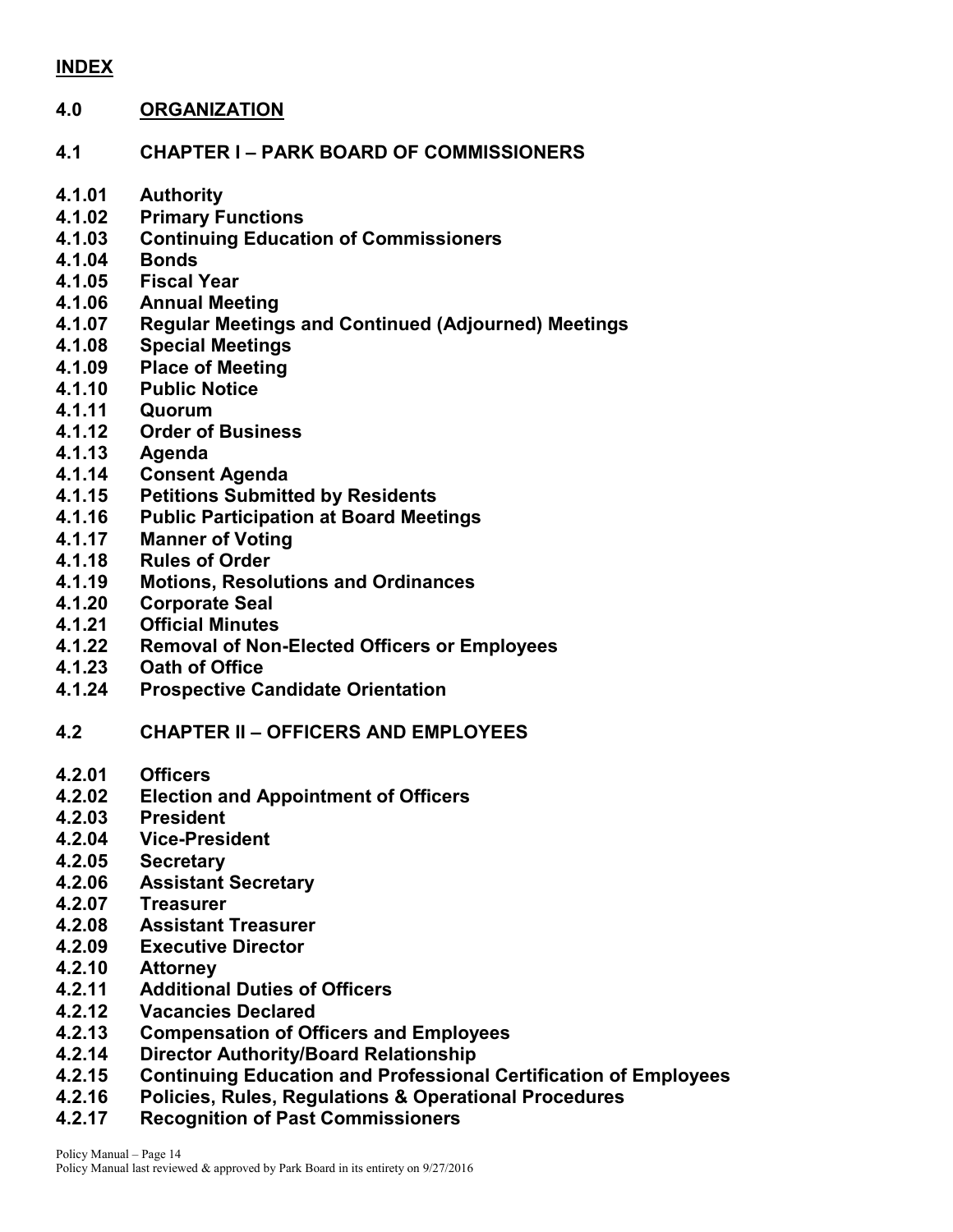- **4.2.18 State Officials & Employees Ethics Act**
- **4.2.19 Recognition of Past Employees**
- **4.2.20 Commissioner Use of District Facilities and Services**
- **4.3 CHAPTER III – COMMITTEES**
- **4.3.01 Creation of Committees**
- **4.3.02 Appointments**
- **4.3.03 Standing Committees Committee Members Building & Grounds Committee Administration & Finance Committees Forward Planning Committee Recreation Committee Quorum Agenda Attendance Requirements**
- **4.3.04 Ad Hoc Committees**
- **4.3.05 Citizen Participation**
- **4.3.06 Community Representative Facility Usage**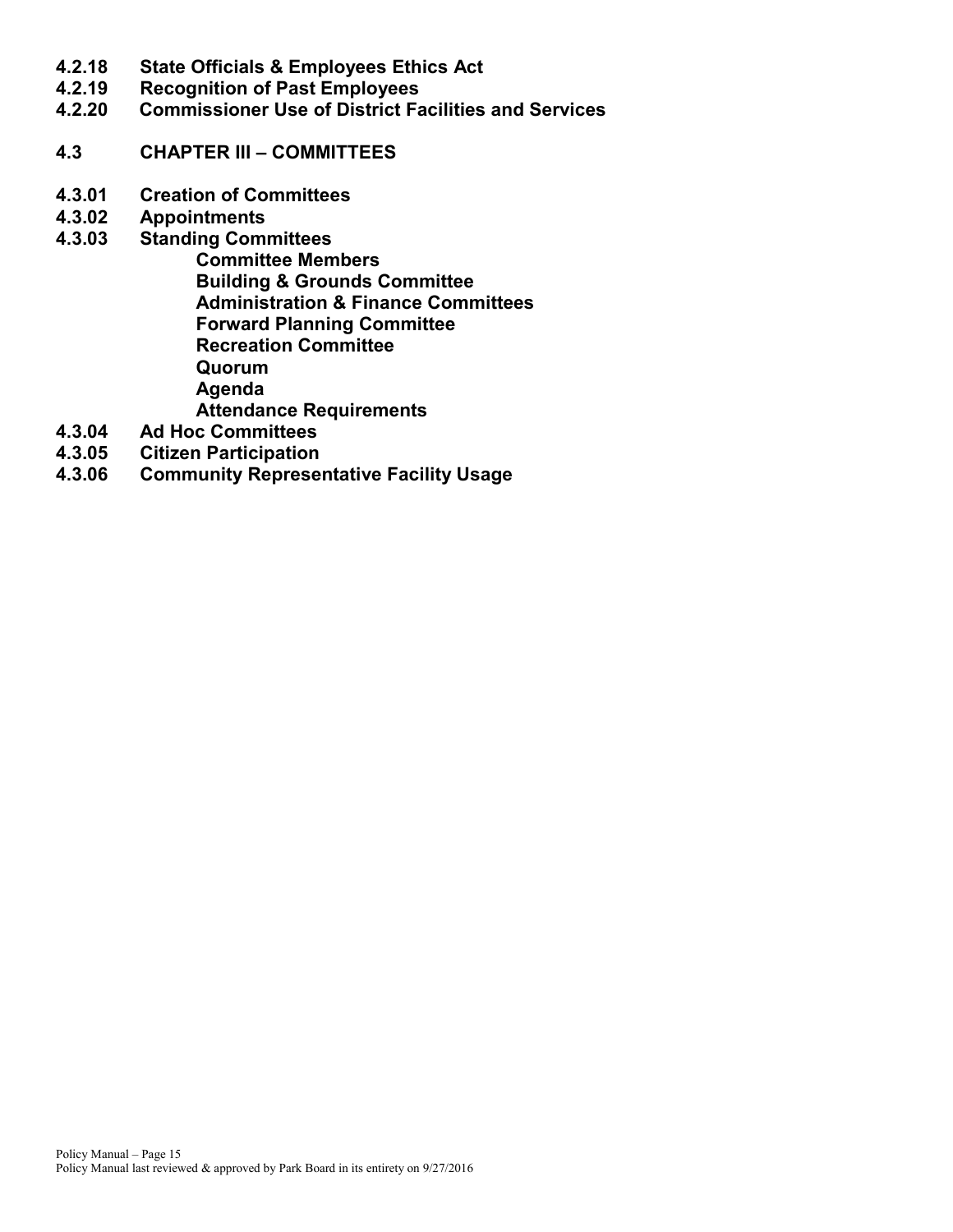## **4.0 ORGANIZATION**

## **4.1 PARK BOARD OF COMMISSIONERS**

### **4.1.01 AUTHORITY**

The management and control of all officers of the Hoffman Estates Park District and all parks and all other property maintained by such park district and committed to its control and supervision, shall be vested in the Board of Commissioners of the Hoffman Estates Park District as created and established by an Act of the General Assembly of the State of Illinois entitled: "An act to provide for the organization of Park Districts and the transfer of submerged lands to those bordering on navigable bodies of water", approved June 24, 1895, as amended.

### **4.1.02 PRIMARY FUNCTIONS OF THE BOARD**

The primary function of the Board is to approve the basic policy for the operation, improvement and planning of the park and recreation facilities and activities within the park district. Specifically included in the above are the following:

- **4.1.02.01** Interprets the needs of the community.<br>**4.1.02.02** Develops policies in accordance with p
- **4.1.02.02** Develops policies in accordance with park and recreational needs of the people.
- **4.1.02.03** Approves means by which these policies may become effective.<br>**4.1.02.04** Selects and evaluates the chief administrator.
- Selects and evaluates the chief administrator.
- **4.1.02.05** Approves a budget to provide parks, facilities and recreational services and levying taxes within statutory limits to provide funding.
- **4.1.02.06** Approves monthly warrant lists and financial reports.
- **4.1.02.07** Informs the public of the purpose, worth and extent of the district's services, parks and facilities.
- **4.1.02.08** Approves policies governing employment policies of all full-time, part-time and seasonal employees.
- **4.1.02.09** Establishes all rules and regulations in reference to the use of parks and facilities within its jurisdiction.
- **4.1.02.10** Approves full-time salary ranges, and annual district wide salary increases and benefits.
- **4.1.02.11** Approves long term agency goals and objectives, and long range comprehensive master plan.
- **4.1.02.12** Approves ordinances and resolutions.
- **4.1.02.13** Approves contracts and expenditures to individual vendors which exceed \$25,000.
- **4.1.02.14** Approves park and facility major development/renovation plans.

## **4.1.03 CONTINUING EDUCATION OF COMMISSIONERS**

The Park Board of Commissioners recognizes that continuing education results in improved public service, greater cost effectiveness in park and facility maintenance and more efficient delivery of leisure services. In order to foster ongoing improvement, the Park Board of Commissioners are encouraged to attend continuing education programs provided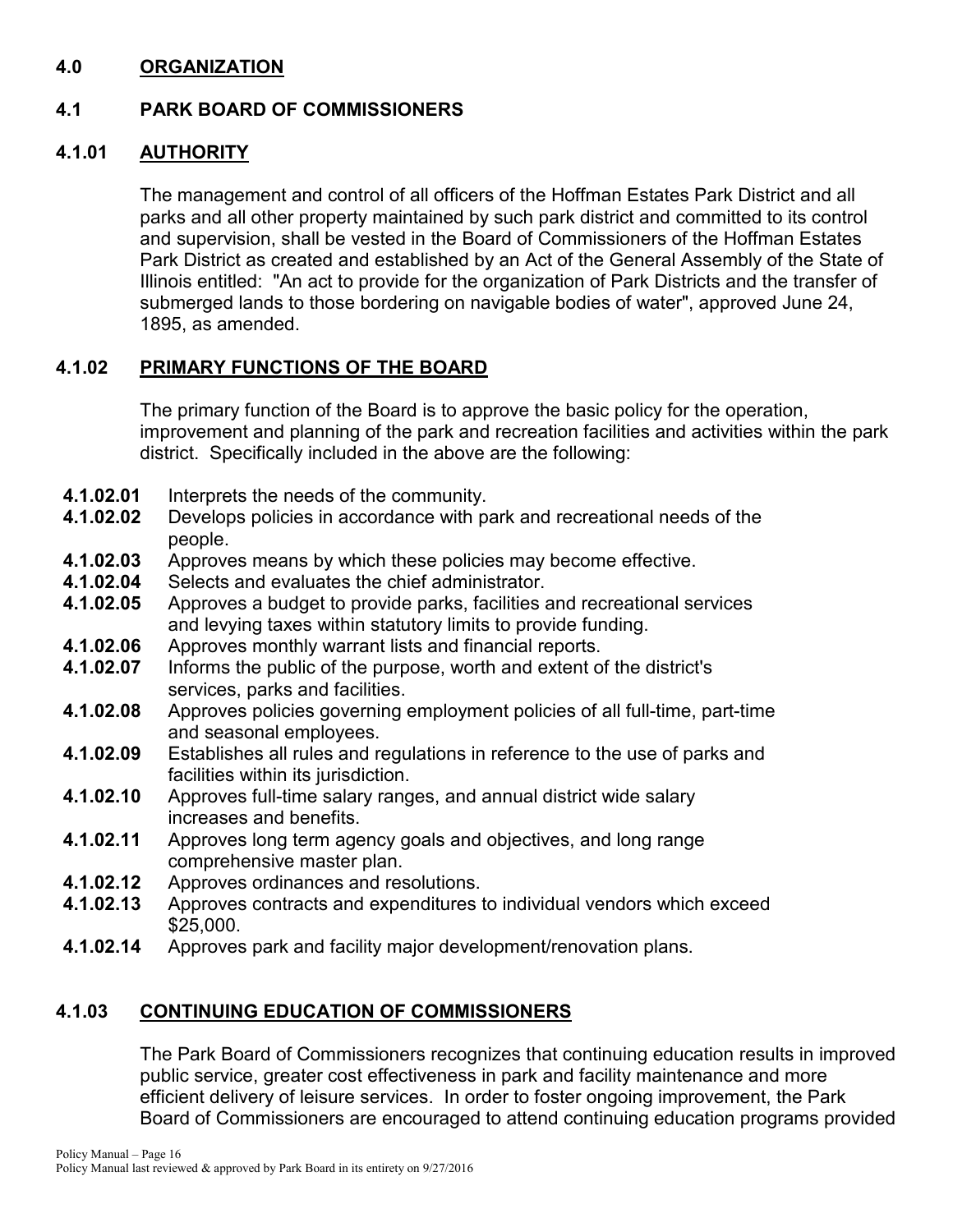by the Illinois Park and Recreation Association, Illinois Association of Park Districts, National Recreation Association and other qualified educational institutions.

### **4.1.04 BONDS**

Before entering upon their respective duties, all officers and employees may be required to be bonded in such penal sum, and with such conditions and security as *may* be determined by the Board.

## **4.1.05 FISCAL YEAR**

The fiscal year of the Hoffman Estates Park District shall begin on the first (1<sup>st</sup>) day of January and end on the thirty-first  $(31<sup>st</sup>)$  day of December of the same calendar year.

### **4.1.06 ANNUAL MEETING**

The annual meeting of the Board shall be held on the **fourth** Tuesday in May for the purpose of electing and/or appointing board and community representatives to various boards, association and committees as outlined below and the first Tuesday following the County Clerk's Office last day to conduct the canvass to administer the oath of office and for the purpose of electing an/or appointing board and community representatives to various boards, association and committees as outlined below.

- A. The Board Secretary administers oath of office to newly elected commissioners (odd years only).
- B. The Board as a whole elects president and vice-president for the coming year.
- C. The president with the consent of the Board appoints the Treasurer, Assistant Treasurer, Secretary and Assistant Secretary.
- D. The president with the consent of the Board appoints the park district legal counsel.
- E. The president, with the consent of the Board, appoints committee chairpersons.
- F. The president, with the consent of the Board, appoints commissioners and community representatives to various boards, associations and committees as required.

Board Approved January 23, 2007 Board Approved December 20, 2011 Board Approved April 2018

## **4.01.07 REGULAR MEETINGS AND CONTINUED (ADJOURNED) MEETINGS**

Unless otherwise determined at a regular meeting of the Board of Commissioners by an Ordinance fixing the time, the regular meeting of the Board of Commissioners shall be held the fourth Tuesday of each month at 7:00 p.m., provided, however, that if the foregoing direction of this section would require a meeting to be held on a day which, under any statute of the State of Illinois, is a legal holiday, then in each such case, the regular meeting shall be held the day following such legal holiday.

A regular or special meeting may be adjourned or continued to a later date if it is not beyond the date of the next regular Board meeting provided the Board may consider any transaction at the adjourned meeting that it might have considered at the original meeting so adjourned.

Board Approved – April 18, 2006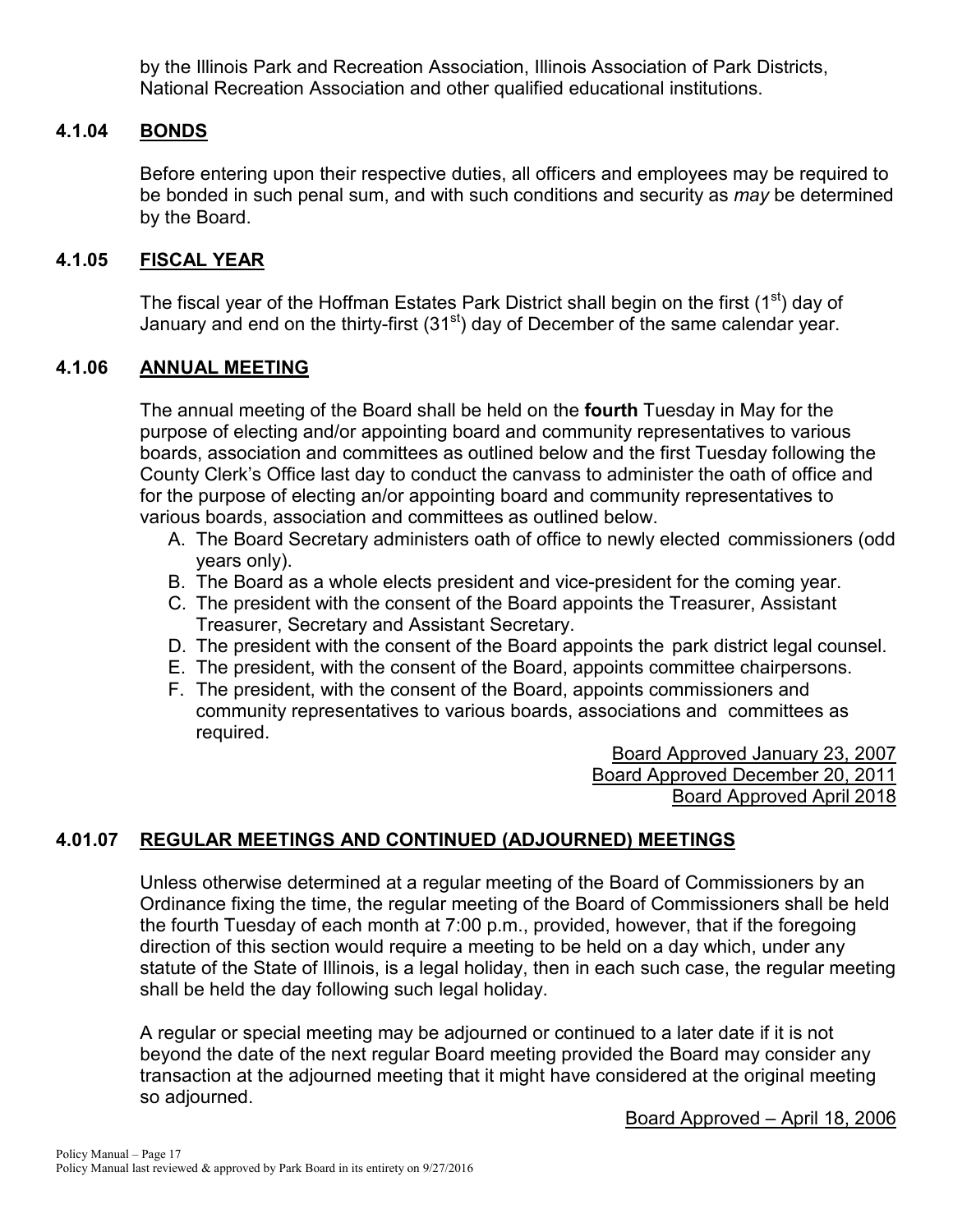### **4.1.08 SPECIAL MEETINGS**

The president shall call special meetings whenever he deems it necessary or at the request of two or more of the Board members and shall cause a notice to be sent to all members of the Board not less than three (3) days prior to the scheduled date of said special meeting. Notice may also be given by telephone or electronically in case of emergency. Any commissioner may give notice of any special meeting in writing or in person at any meeting of the Board.

## **4.1.09 PLACE OF MEETING**

The meetings of the commissioners shall be held at the Triphahn Center, located at 1685 W. Higgins Road, Hoffman Estates, Illinois. Meetings may be held in any other place within the Hoffman Estates Park District at the discretion of the Board.

### **4.1.10 PUBLIC NOTICE**

All regular, annual, special and committee meetings of the Board shall be held in public according to State statutes, with notices provided to news media upon request. Public notice of the schedule of regular meetings shall be given at the beginning of each calendar or fiscal year and shall state the regular dates, times and places of such meetings. An agenda for each regular meeting shall be posted at the principal office of the public body, on the Park District web site [\(www.heparks.org\)](http://www.heparks.org/) and at the location where the meeting is to be held at least 48 hours in advance of the holding of the meeting. The requirement of a regular meeting agenda shall not preclude the consideration of items not specifically set forth in the agenda. Public notice of any special meeting, except a meeting held in the event of a bona fide emergency, or of any rescheduled regular meeting, or of any reconvened meeting, shall be given at least 48 hours before such meeting, which notice shall also include the agenda for the special rescheduled, or reconvened meeting, but the validity of any action take by the public body which is germane to a subject on the agenda shall not be affected by other errors or omissions in the agenda. The requirement of public notice of reconvened meetings does not apply to any case where the meeting was open to the public and: (1) it is to be reconvened within 24 hours; or (2) an announcement of the time and place of the reconvened meeting was made at the original meeting and there is no change in the agenda. Notice of an emergency meeting shall be given as soon as practicable, but in any event prior to the holding of such meeting, to any news medium which has filed an annual request for notice.

### **4.1.11 QUORUM**

A majority of the duly elected or appointed and qualified commissioners shall constitute a quorum of the transaction of business provided, however, that if no quorum is present, the commissioners attending may adjourn the meeting from time to time until a quorum is obtained. Four (4) members shall constitute a quorum. Physical presence is required.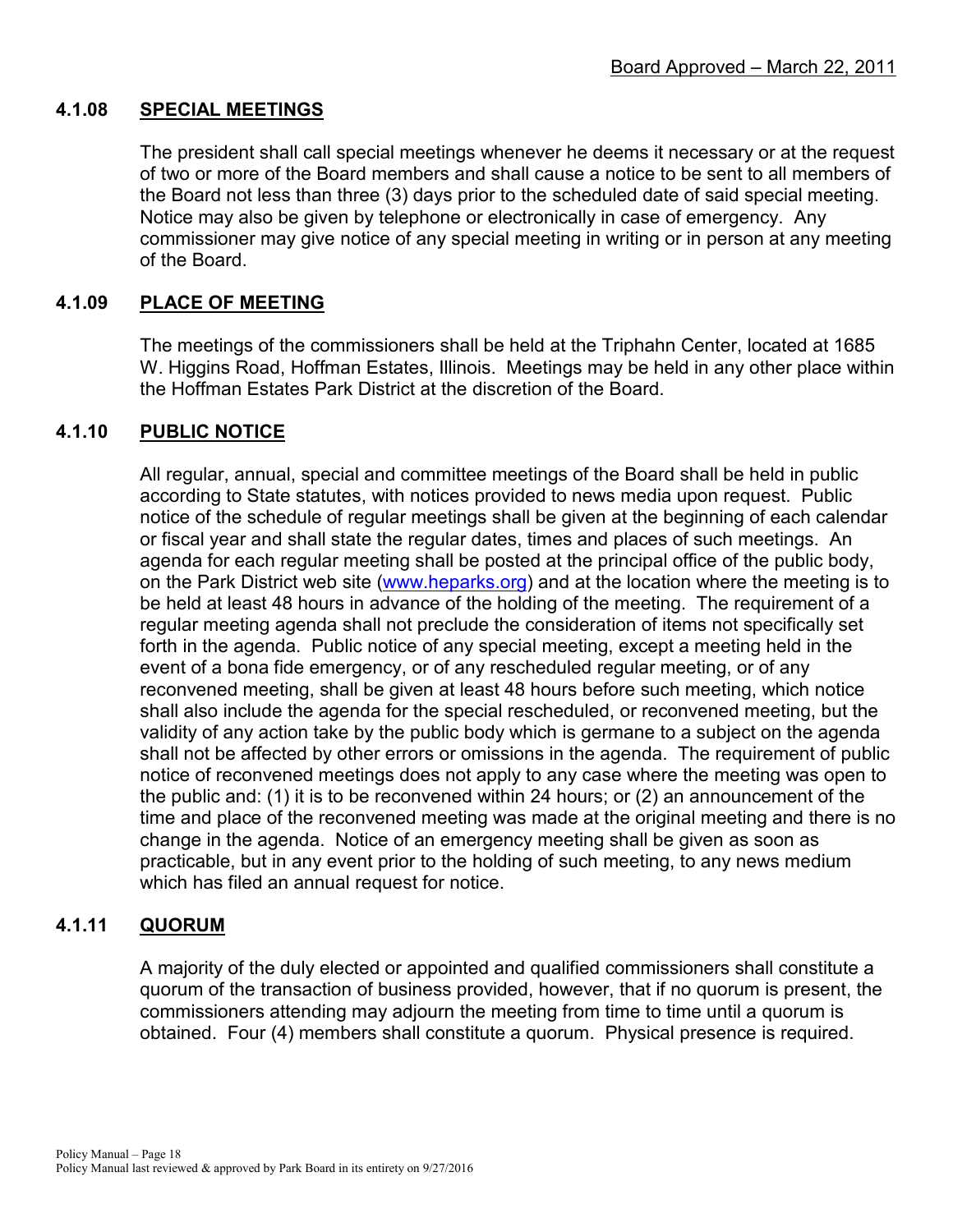## **4.1.12 ORDER OF BUSINESS**

The order of business at regular and special meetings may consist of any or all of the following:

- 1. Roll Call
- 2. Pledge of Allegiance to the Flag
- 3. Approval of Agenda
- 4. Recognition/Presentation
- 5. Recess
- 6. Reconvene
- 7. Approval of Minutes
- 8. Comments from the Audience
- 9. Consent Agenda
- 10.President's Report
- 11. Adoption of Executive Director's Report
- 12. Old Business
- 13. New Business
- 14. Commissioner Comments
- 15. Executive Session
- 16. Adjournment

Only items requiring the attention of the Board at a designated meeting shall actually appear on the agenda.

Approved 11/22/2016

## **4.1.13 AGENDA**

The Executive Director, with suggestion from the Board President and Board members, shall be charged with responsibility for the preparation of the agenda and the subject matter thereof. Any Board member may request that a particular item of business be placed on the agenda either before or at a Board meeting, however, items of business added to the agenda which were not advertised at least 48 hours prior to the meeting may be discussed, but no action shall be taken. The agenda is available no later than Friday preceding the regular meeting. Meeting packets, if applicable, will be distributed to the Board and made available on the district's website no later than Friday preceding the regular meeting.

## **4.1.14 CONSENT AGENDA**

The consent agenda will appear as a designated portion of the regular board agenda. All items placed on the consent agenda and not asked by a Board member to be removed will be approved with a motion, a second and a roll call vote. There is no discussion on items that are on the final consent agenda**.** Ordinances and Resolutions will not be included on consent agenda but placed on the agenda under New Business or Old Business.

Before the motion to approve the consent agenda is made, any Board member can request an item be removed from the consent agenda and placed under new or old business. This will enable discussion to take place on the item and a vote will be taken under a separate motion if necessary. The regular order of business may be suspended or modified, as the president shall direct.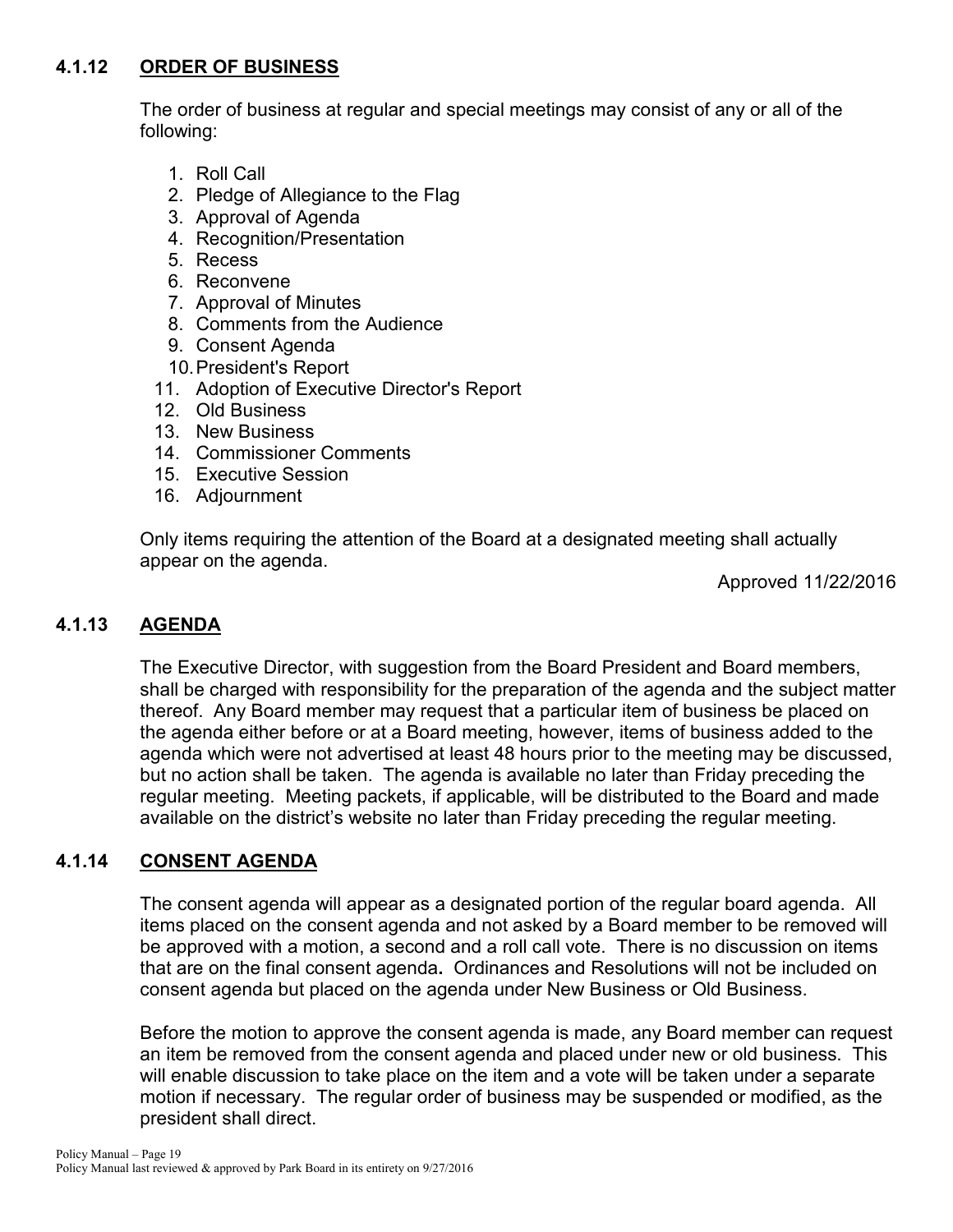## **4.1.15 PETITIONS SUBMITTED BY RESIDENTS**

All petitions concerning the park district's areas of responsibility shall be brought to the attention of the Board at the earliest opportunity.

The petition shall be placed on the agenda of a regular or special meeting and be discussed by the Board of Commissioners. The individuals responsible for the petition shall be notified at the earliest possible date that the Board of Commissioners has received the petition, when the Board will discuss the petition, if applicable, as well as any action that has been decided upon.

## **4.1.16 PUBLIC PARTICIPATION AT BOARD MEETINGS**

The agenda item "Comments from the Audience" is included on all meeting agendas for both Board and Committee meetings to provide an opportunity for audience members to address the Board or Committee. Each audience member should be provided an opportunity to address the Board or Committee regarding items not included under old business and/or new business agenda. Once all audience members have had an opportunity to address the Board or Committee, the President or Committee Chair should close the floor for comments from the audience.

Under each old business and new business agenda item, audience members shall be provided the opportunity to provide comments to the Board or Committee regarding the specific agenda item. Once all audience members have had an opportunity to address the Board, the President or Committee Chair should close the floor for comments from the audience.

All discussions after the floor has been closed for public participation should be between Board or Committee members and with staff as requested. Audience members should not be recognized after that time in order that Board or Committee members may deliberate without additional comments or discussion with audience members.

The Board has set a five-minute time limit per audience per item to be increased at the discretion of the President or Committee Chair if meaningful information is presented. Additional rounds of discussion from audience members should be left to the discretion of the president or Committee Chair. However, the justification for permitting a second opportunity for audience members to address the Board or Committee should be based on the premise that new information will be presented to the Board or Committee.

Approved 4/2014

## **4.1.17 MANNER OF VOTING**

The president shall be empowered to call for questions pertaining to any and all properly presented and seconded motions. A voice vote may be used if deemed appropriate by the president. On all matters that require an ordinance, resolution, proposition creating any liability or calling for the expenditure or appropriation of money, and in all cases at the request of any Commissioner, a roll call vote shall be taken.

All roll call votes shall be recorded in the official minutes of the meeting. The act of a majority of Commissioners present at a meeting for which there is a quorum shall be the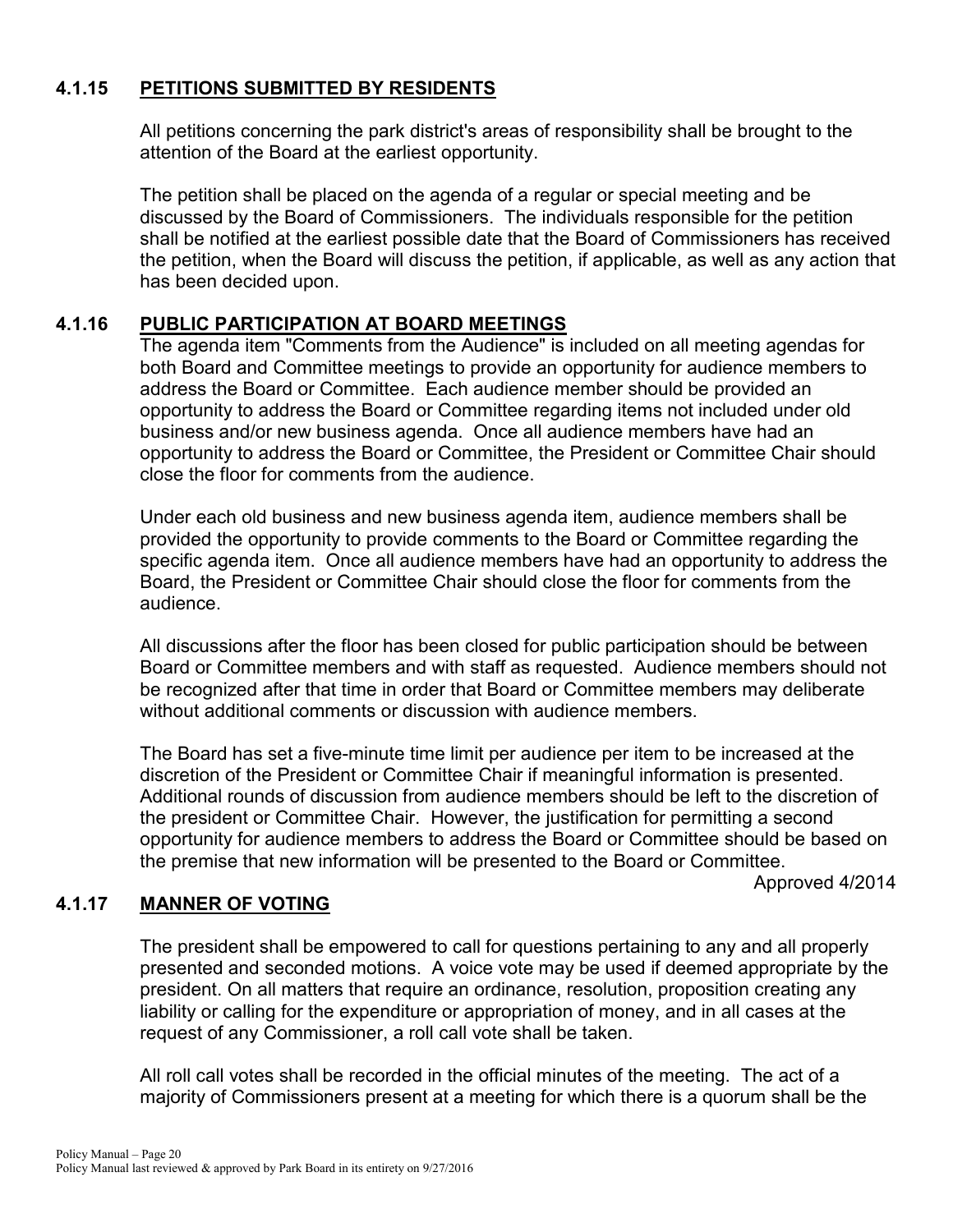act of the Board. The president is a member of the Board and has the right to vote upon all questions.

### **4.1.18 RULES OF ORDER**

*Robert's Rules of Order* shall govern questions of procedure in all cases not herein provided.

## **4.1.19 MOTIONS, RESOLUTIONS, ORDINANCES AND RECORDS**

The Board usually acts by way of a motion, resolution, or ordinance. Motions are an informal method of Board action made orally and noted on the minutes. A motion may be auxiliary to the more formal resolution or ordinance, as, for example, a motion that an ordinance be passed.

Resolutions and ordinances are submitted in writing, and there is no clear distinction between them. An ordinance usually enacts permanent regulations of a general character and generally imports a command or prohibition to all inhabitants of or to certain classes in the district.

Resolutions are actions that are temporary only, that grant a special privilege or express the opinion of the Board, such as expressing sympathy or requesting action by governmental units, etc. The Park District Code, in many instances, directs that an action must be carried out by ordinance, and in those cases such matters can be acted upon only by ordinance.

An ordinance can be repealed or amended only by another ordinance, not by resolution. The distinguishing feature of the ordinance is that it must contain the words: "Be it ordained by .…" The ordinance need not have a title.

The law provides that the Board shall have the power "to pass all necessary ordinances, rules and regulations for the proper management and conduct of the business of the Board and district and to establish by ordinance all needful rules and regulations for the government and protection of parks, greenways, open space, and other property under its jurisdiction and to effect the objects for which such districts are formed."

## **4.1.20 CORPORATE SEAL**

The Corporate Seal of the Hoffman Estates Park District shall contain the words "Hoffman Estates Park District, Hoffman Estates, Illinois."

### **4.1.21 OFFICIAL MINUTES**

All final action taken by the Board of Commissioners shall be taken in open meeting and recorded by the secretary. The secretary is charged with keeping an accurate and true record of all motions, resolutions and ordinances, as well as a summary of the discussion on any matter proposed, deliberated or decided and of any votes taken in an official minute book. All minutes will be considered "unofficial' until adopted by the Board at a subsequent meeting.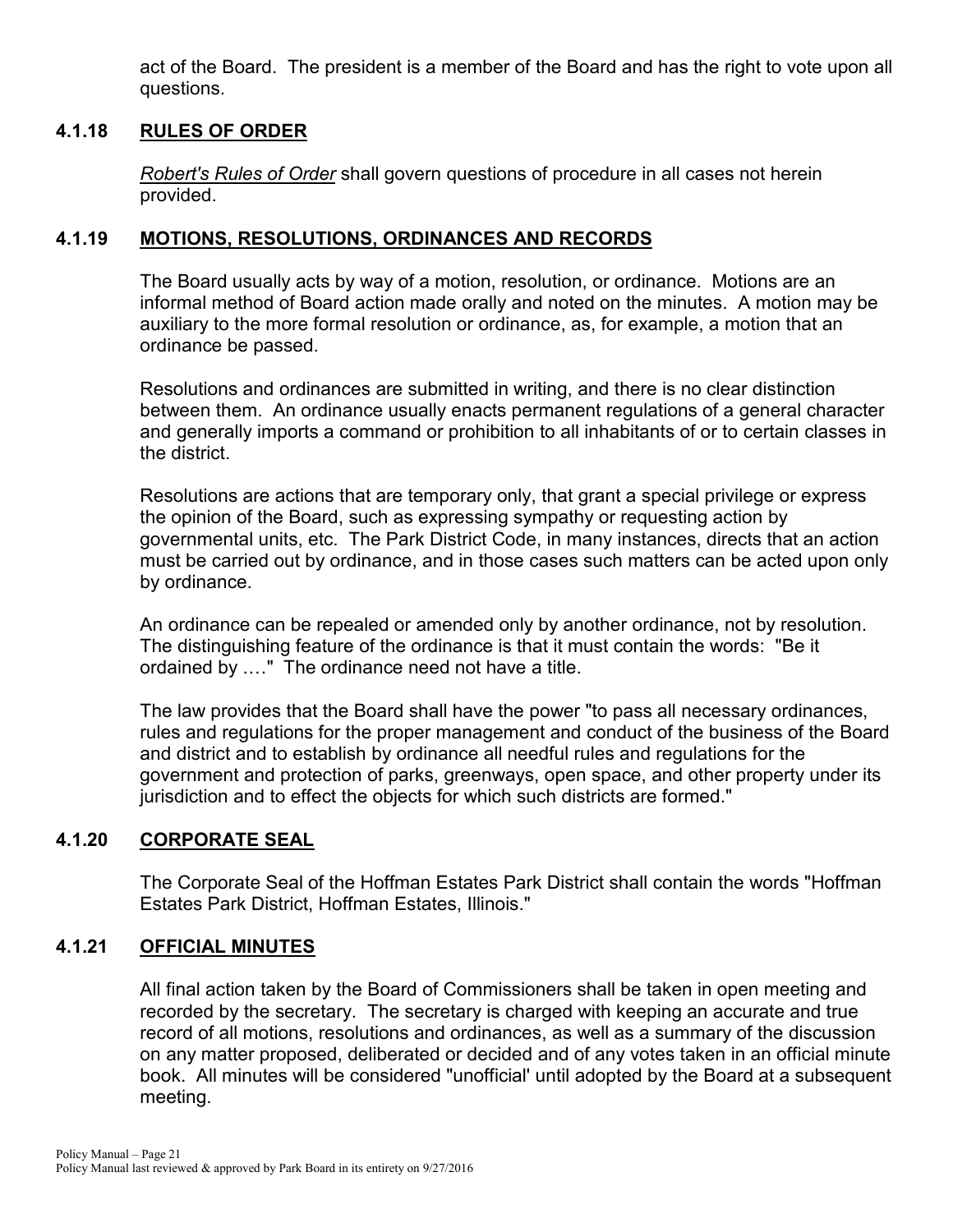The official minute book of the Hoffman Estates Park District shall be open for public inspection by interested individuals during regular office hours, but it must not leave the park district office. Upon request, the secretary will provide copies of minutes or attachments thereto and may charge nominal fees in accordance with State law and Board policy.

The secretary shall be responsible for the taking and preparation of minutes of each meeting. Executive session minutes will be kept in a separate book and not made part of the official minute book of the district.

The Park Board of Commissioners shall meet at least twice each year to review the minutes of all prior executive sessions. This review may take place in executive session; the Board must determine whether the need for confidentiality still exists with regard to all or part of the minutes, or whether all or part of the minutes no longer require confidential treatment and therefore should be made available for public inspection.

## **4.1.22 REMOVAL OF NON-ELECTED OFFICERS OR EMPLOYEES**

Any non-elected officer or employee appointed or employed by the Hoffman Estates Park District may be removed by the Board whenever, in its judgment, it would be in the best interest of the district. Should said individual be an employee, the written sections of the Hoffman Estates Park District Personnel Policies shall govern.

## **4.1.23 OATH OF OFFICE**

All elected and appointed Board members, before entering upon the duties of office, shall take and subscribe to an oath to discharge faithfully and competently the duties of said office.

## **4.1.24 PROSPECTIVE CANDIDATE ORIENTATION**

An orientation shall be held for all prospective candidates for Park Board of Commissioner who legally file nominating papers as required by the Illinois State Board of Elections. The prospective candidate orientation meeting shall be held not later than 30 days following the nomination-filing deadline. The orientation shall include a written or electronic informational packet for each candidate.

## **4.2 CHAPTER 2 – OFFICERS AND EMPLOYEES**

## **4.2.01 OFFICERS**

The officers shall be the president and vice-president and shall be elected from the duly elected or appointed commissioners of the Hoffman Estates Park District. Additional officers shall be the secretary, assistant secretary, treasurer and assistant treasurer. These additional officers may or may not be elected members of the Hoffman Estates Park District.

The Board of Commissioners, shall appoint the Executive Director, as well as the attorney, neither of whom shall be a member of the Board.

Board approved 7/24/2012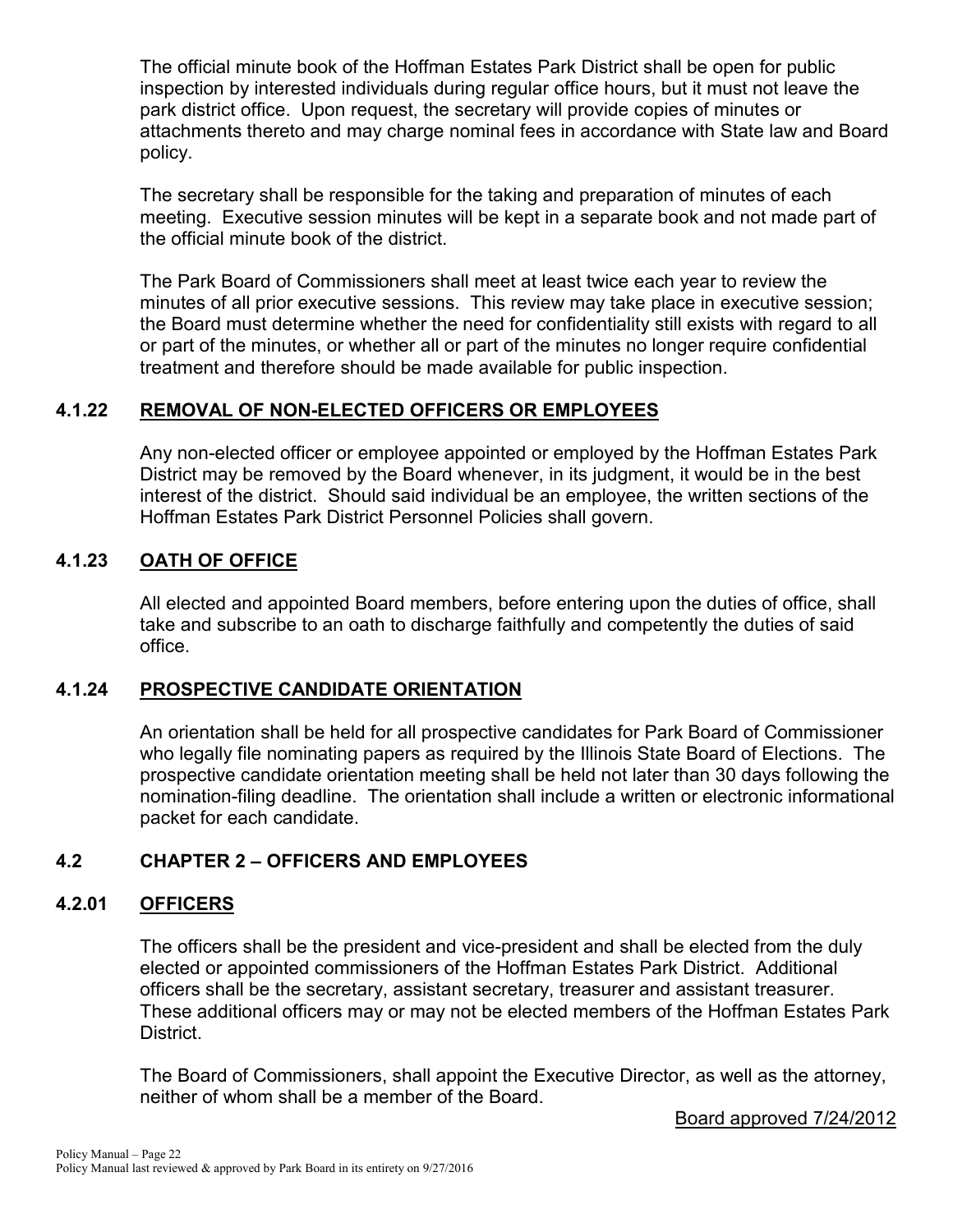## **4.2.02 ELECTION AND APPOINTMENT OF OFFICERS**

All officers of the Board shall be elected, and additional officers of the Hoffman Estates Park District shall be appointed by the commissioners at the annual meeting hereinafter set forth, and at such other times as a vacancy occurs. Vacancies may be filled at any regular or special meeting of the Board. Each of said officers shall hold office until the next annual meeting and until his/her successor shall be chosen. In case of temporary absence or inability of any officer to carry out the responsibilities of his/her position, the Board may fill the office *pro tempore*.

## **4.2.03 PRESIDENT**

The president shall preside at all meetings when present, sign all contracts and other papers authorized by the Board, ensure that all ordinances of the Board are enforced, and all orders of the Board are faithfully executed, and shall exercise general supervision over all officers and employees and over the business and property of the district, all subject, however, to the direction and approval of the Board.

## **4.2.04 VICE-PRESIDENT**

The vice-president shall be vested with the power to perform the duties of the president in the absence of the president or in the event of his/her refusal or inability to act.

## **4.2.05 SECRETARY**

The secretary shall keep the corporate seal and all books and records pertaining to his/her office, shall attest and affix the corporate seal to all instruments requiring such action when authorized by ordinance or vote of the Board, and shall cause all ordinances, resolutions, and other actions of the Board requiring publication to be duly published. The secretary shall give notice of and attend all meetings of the Board and keep a full and true record of its proceedings, including all ordinances passed.

### **4.2.06 ASSISTANT SECRETARY**

The assistant secretary shall be vested with the power to perform the duties of the secretary in the absence of the secretary or in the event of his/her refusal or inability to act.

## **4.2.07 TREASURER**

The treasurer shall be responsible for the receipt and safe keeping of all moneys belonging to the district in a bank or banks approved and designated by the Board, in the name of the district and shall disburse the same only upon the authority of the Board. He/she shall make monthly reports to the Board of all receipts and disbursements. Acting under the supervision of the Board of Commissioners, he/she shall have charge of the district accounting system and of the books of account. He/she shall furnish to any commissioner or officer information as to any matter relating to this office, including copies of records and receipts and disbursements, statements of account, audits and other records of the district under his/her control or supervision, as may be so requested by such commissioner or officer. Before entering upon his/her duties as treasurer, he/she shall be provided by the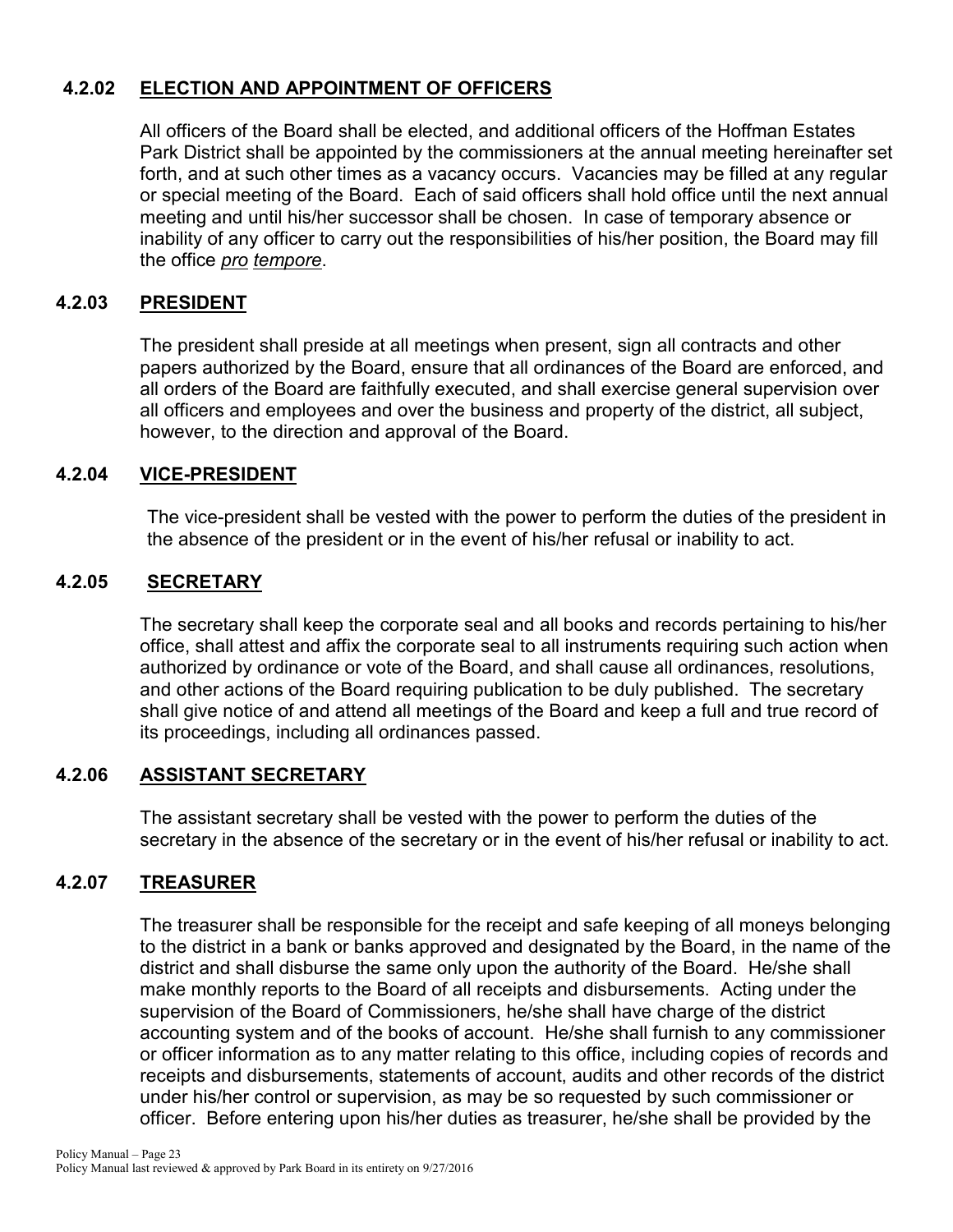district a Fidelity Bond in the sum of One Million Dollars (\$1,000,000,00). The amount of such bond may be increased or diminished from time to time by resolution of the Board.

### **4.2.08 ASSISTANT TREASURER**

The assistant treasurer shall be vested with the power to perform the duties of the treasurer in the absence of the treasurer or in the event of his/her refusal or inability to act.

## Board approved 7/24/2012

## **4.2.09 EXECUTIVE DIRECTOR**

The Executive Director (hereinafter referred to as Director) is responsible to the Hoffman Estates Park District Board of Commissioners. The primary function of the Director shall be to administer for the Board on matters pertaining to all functions for which the district is responsible. He/she shall be the executive officer of all divisions of the district in regard to park maintenance, recreational programming, personnel management, facility development, land acquisition, and business management. He/she shall be the official medium of communication between the employees of the district and the Board of Commissioners. He/she shall have charge of the employment of such employees as are required to operate the district and its facilities, as he/she approves in the organizational structure, including all job descriptions and part time employee salary ranges, subject to employment policies and salary schedules as established by the Board and embodied in the Personnel Policies of the Hoffman Estates Park District.

Board Approved 9/21/10

## **4.2.10 ATTORNEY**

General Legal Counsel to the park district shall hereinafter be referred to as Attorney. Attorney shall have charge of all legal matters and of the prosecuting and defense of all litigation in which the district is interested. Attorney shall review and approve ordinances, resolutions and other instruments as required by the Board and shall give opinions on all questions referred to Attorney by the Board, officer or Executive Director under the direction of the Board. The Board may appoint a special Attorney as deemed necessary.

## **4.2.11 ADDITIONAL DUTIES OF OFFICERS**

In addition to the duties heretofore specified, each officer shall perform such other duties as may be required of him/her by law or direction of the Board.

## **4.2.12 VACANCIES DECLARED**

Whenever any member of the Board of Commissioners dies, resigns, becomes under legal disability, ceases to be a legal voter in the Hoffman Estates Park District, is convicted of any infamous crime, refuses or neglects to take the oath of office after becoming elected to the Board of Commissioners of the Hoffman Estates Park District, or neglects to attend the duties of his/her office, said office may be declared vacant by the Board and may be filled by appointment by a majority of the remaining Board members. In addition, the Board of Commissioners has set a standard whereby whenever any member of the Board of Commissioners neglects to attend regular and special meetings of the Board for a period of three (3) consecutive calendar months, or neglects to attend a minimum of seven (7)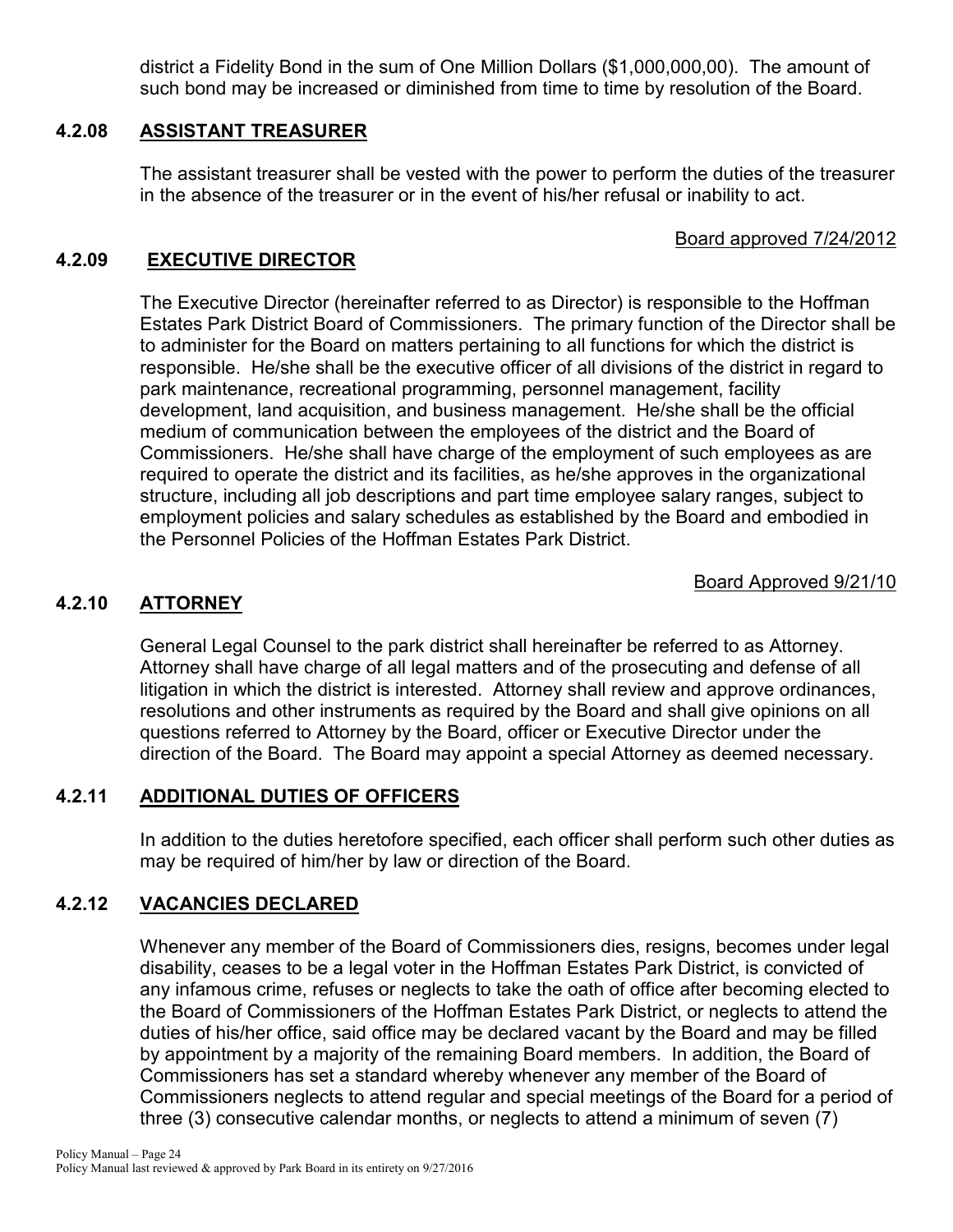regular and special meetings in any 12-month period, said office may be declared vacant by the Board.

## **4.2.13 COMPENSATION OF OFFICERS AND EMPLOYEES**

The officers (with the exception of commissioners serving in such offices) and all employees shall receive such compensation for their services as the Board shall from time to time determine. The district is committed to paying fair and competitive wages and will comply with all state and federal laws regarding payment of wages.

## **4.2.14 DIRECTOR AUTHORITY / BOARD RELATIONSHIP**

The Executive Director shall have the authority and responsibility to carry out the policies established by the Board and to establish administrative procedures deemed necessary to direct the daily operations of the district within the general policies and regulations set forth by the Board. The Executive Director shall have authority and responsibility to establish administrative procedures of the district relating to:

- **4.2.14.01** Hiring, supervision, evaluation and termination, if required, of all full-time positions as approved by the Board.
- **4.2.14.02** Hiring, supervision, evaluation and termination, if required, of all permanent part-time and part-time personnel as deemed necessary to assist in the daily operations of the district.
- **4.2.14.03** Approval of all job descriptions and salary ranges for part-time positions.
- **4.2.14.04** Approval of contracts and expenditures to individual vendors up to \$25,000.00.
- Administrative and operational procedures necessary to carry out the policies and directives.
- **4.2.14.06** Establishes and approves all district changes within the policies established by the Board.
- **4.2.14.07** Approval of staff goals and objectives consistent with the district goals and objectives approved by the Board.

## Board Approved 9/21/10

## **4.2.15 CONTINUING EDUCATION AND PROFESSIONAL CERTIFICATION OF EMPLOYEES**

The Board recognizes that continuing education and professional certification of employees results in improved public service, greater cost effectiveness in park and facility maintenance and more efficient delivery of leisure services. In order to foster ongoing employment of competent and responsive personnel, continuing education of employees shall be encouraged and supported by the Board. Likewise, professional certification of employees shall be encouraged and supported by the Board.

## **4.2.16 POLICIES, RULES, REGULATIONS & OPERATIONAL PROCEDURES**

- **4.2.16.01** The Board has the sole authority to establish policies of the District.
- **4.2.16.02** The Board shall establish all personnel policies relating to employment with the district.
- **4.2.16.03** The Board shall establish all rules and regulations in reference to the use of parks and facilities within its jurisdiction.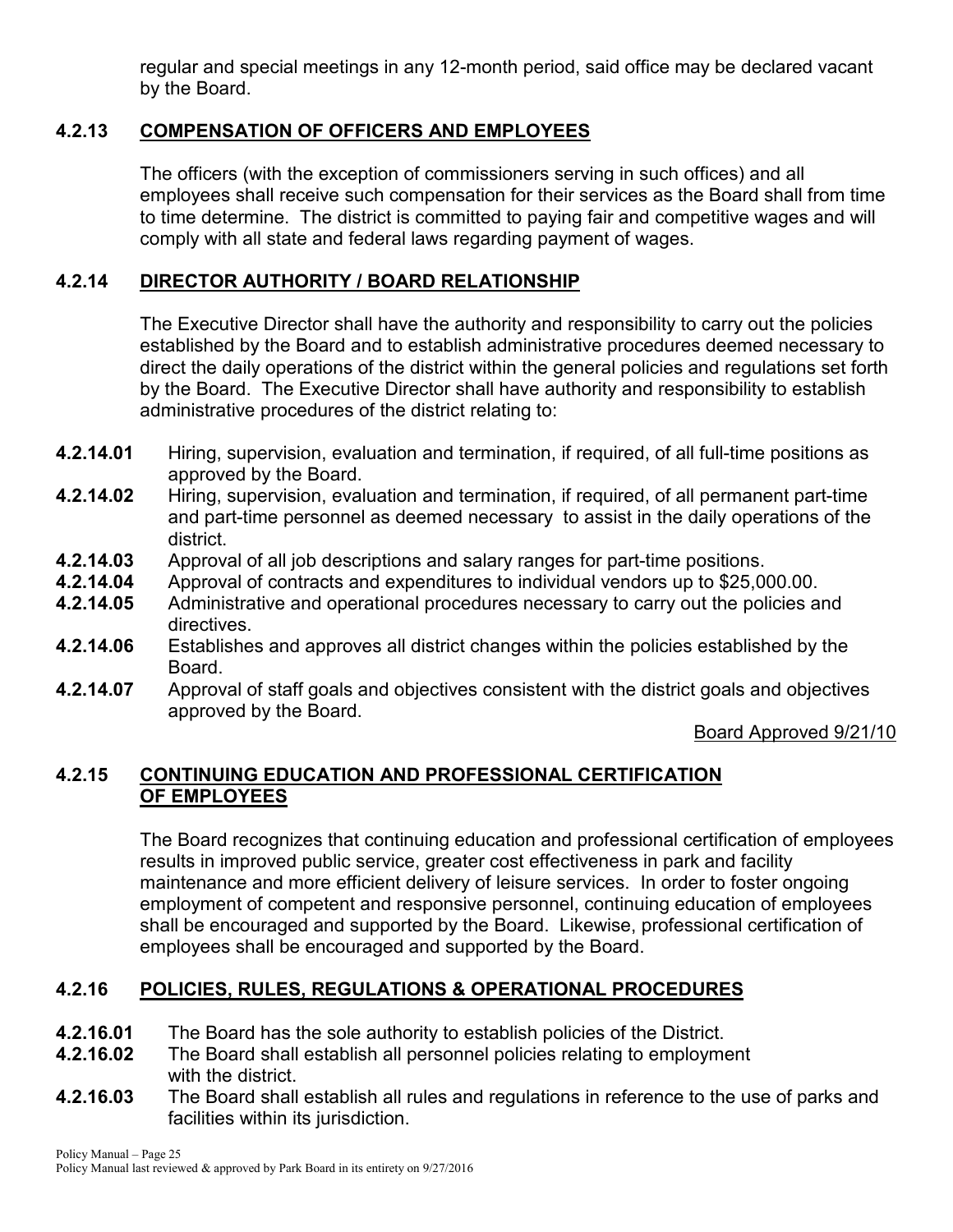- **4.2.16.04** The Board shall appoint the Director as the chief executive officer of the Park District. The Director shall be responsible for the administration of all recreation programs, and the management of all parks, buildings and facilities. The Director serves as a technical advisor and consultant to the Board.
- **4.2.16.05** The Director shall establish all procedures necessary to implement the policies of the Board and run the day-to-day operations of the District.

### **4.2.17 RECOGNITION OF PAST COMMISSIONERS**

The Board recognizes the time and effort contributed by past commissioners who have served at least eight (8) years in office by issuing on an annual basis, an annual individual golf/learning center pass, an individual membership to the Scott R. Triphahn Community Center and Ice Arena, Willow Recreation Center, Seascape Family Aquatic Center and Prairie Stone<sub>TM</sub> Sports & Wellness Center. This recognition is based on an annual renewal that must be requested by the individual each year. The recognition is limited to former commissioners who currently are not holding the position of Hoffman Estates Park District commissioner.

Past commissioners are responsible for any tax liability for such benefits. If the total value of such benefits exceeds \$600 in a calendar year the past commissioner will be issued a 1099 from the District.

## **Board Approved 7/24/2012**

## **4.2.18 STATE OFFICIALS AND EMPLOYEES ETHICS ACT**

No officer (elected or appointed official) or employee (full-time, part-time or contractual) shall intentionally perform any prohibited political activity during any compensated time.

No officer or employee shall intentionally use any property or resource of the governmental entity in connection with any prohibited political activity.

No officer or employee shall intentionally require any other officer or employee to perform any prohibited political activity (i) as part of that officer or employee's duties, (ii) as a condition of employment, or (iii) during any compensated time off (such as holidays, vacation or personal time off).

No officer or employee shall be required at any time to participate in any prohibited political activity in consideration for that officer or employee being awarded additional compensation or any benefit, whether in the form of a salary adjustment, bonus, compensatory time off, continued employment or otherwise, nor shall any officer or employee be awarded additional compensation or any benefit in consideration for his or her participation in any prohibited political activity.

No officer or employee and their immediate family members shall accept any gift from any source that does or may do business with the district that has a cumulative value of more than \$100 in any calendar year (\$75 for food or refreshments).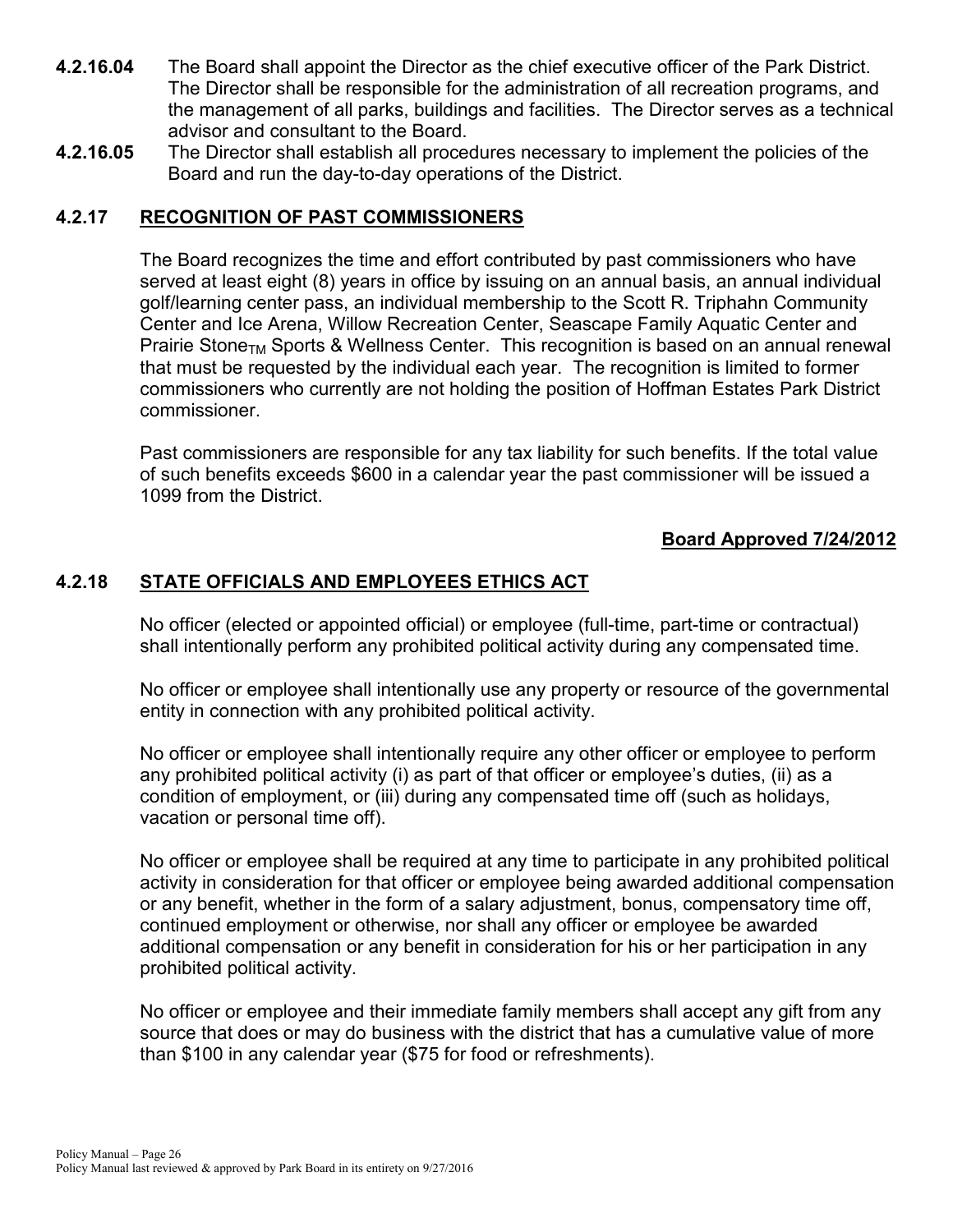## **4.2.19 RECOGNITION OF PAST EMPLOYEES:**

The Board recognizes the time and effort contributed by former, full-time Hoffman Estates Park District employees who have served at least twenty-five (25) years full time by issuing an individual, lifetime membership to the Scott R. Triphahn Community Center and Ice Arena, Willow Recreation Center, Seascape Family Aquatic Center and Prairie Stone<sub>TM</sub> Sports and Wellness Center. **Board Approved – September 19, 2006**

This recognition is based on an annual renewal that must be requested by the individual each year.

Past employees are responsible for any tax liability for such benefits. If the total value of such benefits exceeds \$600 in a calendar year the past employee will be issued a 1099 from the District. **Board Approved 7/24/2012**

## **4.2.20 COMMISSIONER USE OF DISTRICT FACILITIES AND SERVICES**

Commissioner use of District facilities and services is governed by Ordinance No. O-12-17 which states, in relevant part:

The Park Board of Commissioners declares that it is necessary and convenient to provide to the Commissioners free attendance to and participation in the District's facilities, property and seasonal non-individual direct cost fee base programs to assist them in exercising their duty to manage and control all of the District's property and to plan, establish and maintain recreational programs for the District's residents.

The Park Board of Commissioners declares that, to the extent it is necessary, the Park Commissioners shall receive feedback from the residents of the District concerning the District's facilities and programs to assist them in managing and controlling the District's property and planning, establishing and maintaining recreational programs, and it is within the best interests of the District for Commissioners to invite guests to attend and participant in District programs and facilities to facilitate a free exchange of ideas and generate feedback.

For the purpose of assisting Commissioners in collecting feedback and ideas regarding existing or new facilities and programs of the District, the Park Board of Commissioners finds it necessary to permit up to 10 guests of each Commissioner, per quarter, to participate in and attend District facilities and seasonal non-individual fee based programs without charge.

The District shall provide a means to measure the free quarterly guest usage for each commissioner. Each quarter's usage shall be limited to the amount per quarter and is neither non-transferable nor cumulative and the commissioner must accompany the guest for such usage.

To further the free exchange of feedback and communication between residents and participants utilizing the District's programs and facilities, the Park Board of Commissioners further declares that in so much as a Commissioner may feel the need to accompany more than ten guests in a given quarter then those guests will be charged the then current District full-time employee guest rate.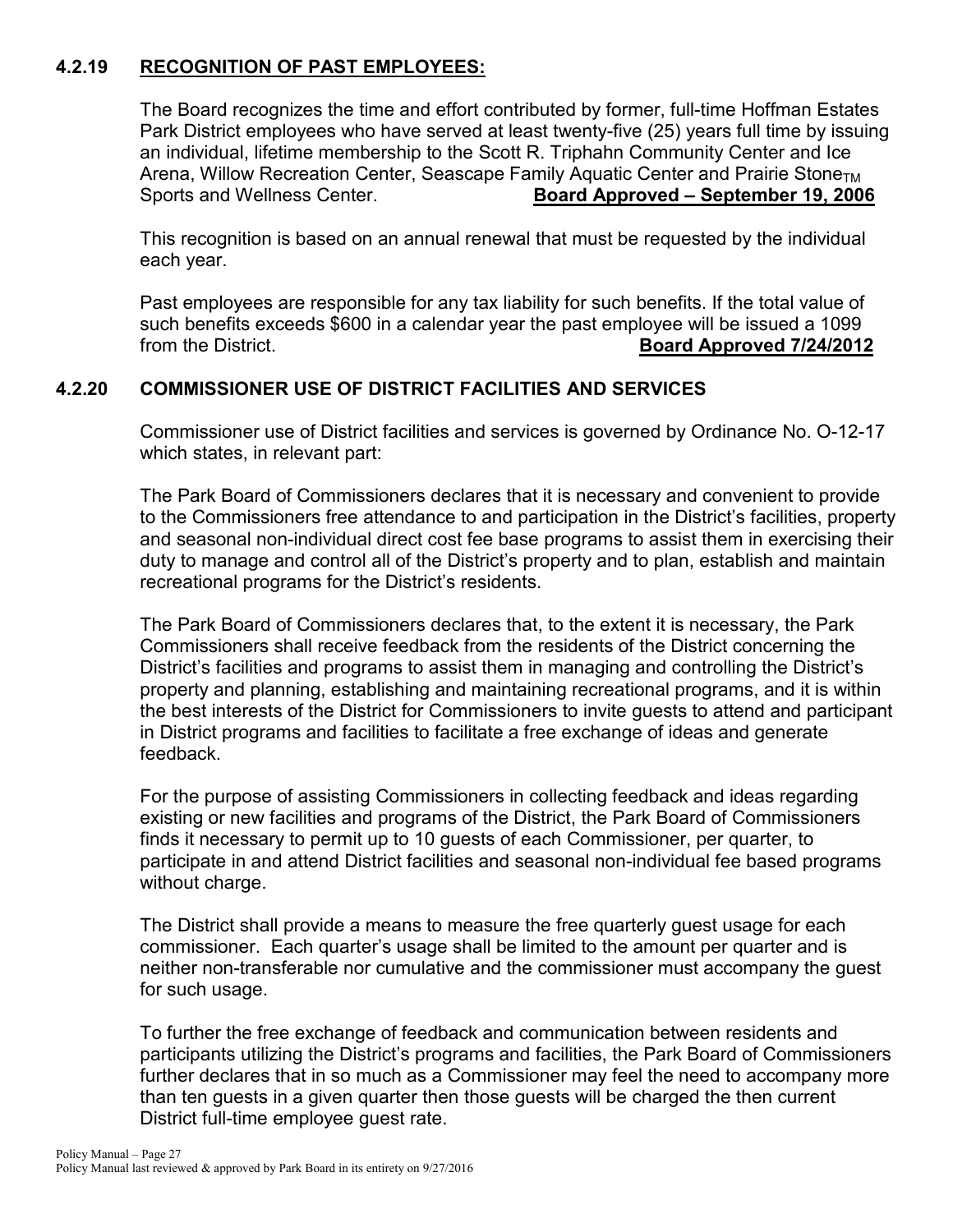### **4.3 COMMITTEES**

#### **4.3.01 CREATION OF COMMITTEES**

Committees may be appointed from time to time by the president as required with the consent of the Board.

#### **4.3.02 APPOINTMENTS**

All committee appointments shall expire at the next annual meeting, unless said committees are discharged sooner by Board vote. Unless otherwise appointed with the consent of the Board to serve on a committee, the president shall serve as an ex-officio member of each committee. Committee chairpersons, commissioners and community representatives are to be appointed annually by the president with the consent of the Board. Appointments shall be made at the annual Board meeting or any such time deemed necessary and/or appropriate by the president with the consent of the Board.

#### Approved by Park Board March 25, 2008

In the event the committee chair or vice chair is not present at a committee meeting, regardless of quorum requirements, the commissioner who fills the committee chair position according to Section 4.3.03.01 shall serve as committee chair as a voting committee member.

Approved by Park Board May 19, 2009

### **4.3.03 STANDING COMMITTEES**

#### **4.3.03.01 COMMITTEE MEMBERS**

There will be two (2) Board members and no less than three (3) and no more than five (5) citizen committee representatives appointed to each standing committee. Community representatives appointed to standing committees shall reside within park district boundaries. Employees of the park district, including full-time, part-time and contractual employees are not eligible to serve on standing committees of the Board. The President, or in his/her place, the Vice President, shall sit in on each Committee and serve as a nonvoting member if a quorum of Committee members is present. If a quorum of Committee members is not present, Commissioners may serve as voting members of the Committee as required to obtain a quorum. The order of determining which commissioner (s) shall serve on the Committee to obtain a quorum is as follows: President, Vice President, Treasurer, Assistant Secretary. Thereafter, an impartial random lottery selection shall be held to determine which Commissioner(s) shall serve as a voting Committee member.

Approved by Park Board 9/23/08

### **4.3.03.2 BUILDINGS & GROUNDS COMMITTEE**

Buildings & Grounds Committee regularly scheduled meetings shall be held the third Tuesday of each month at 7:00 p.m.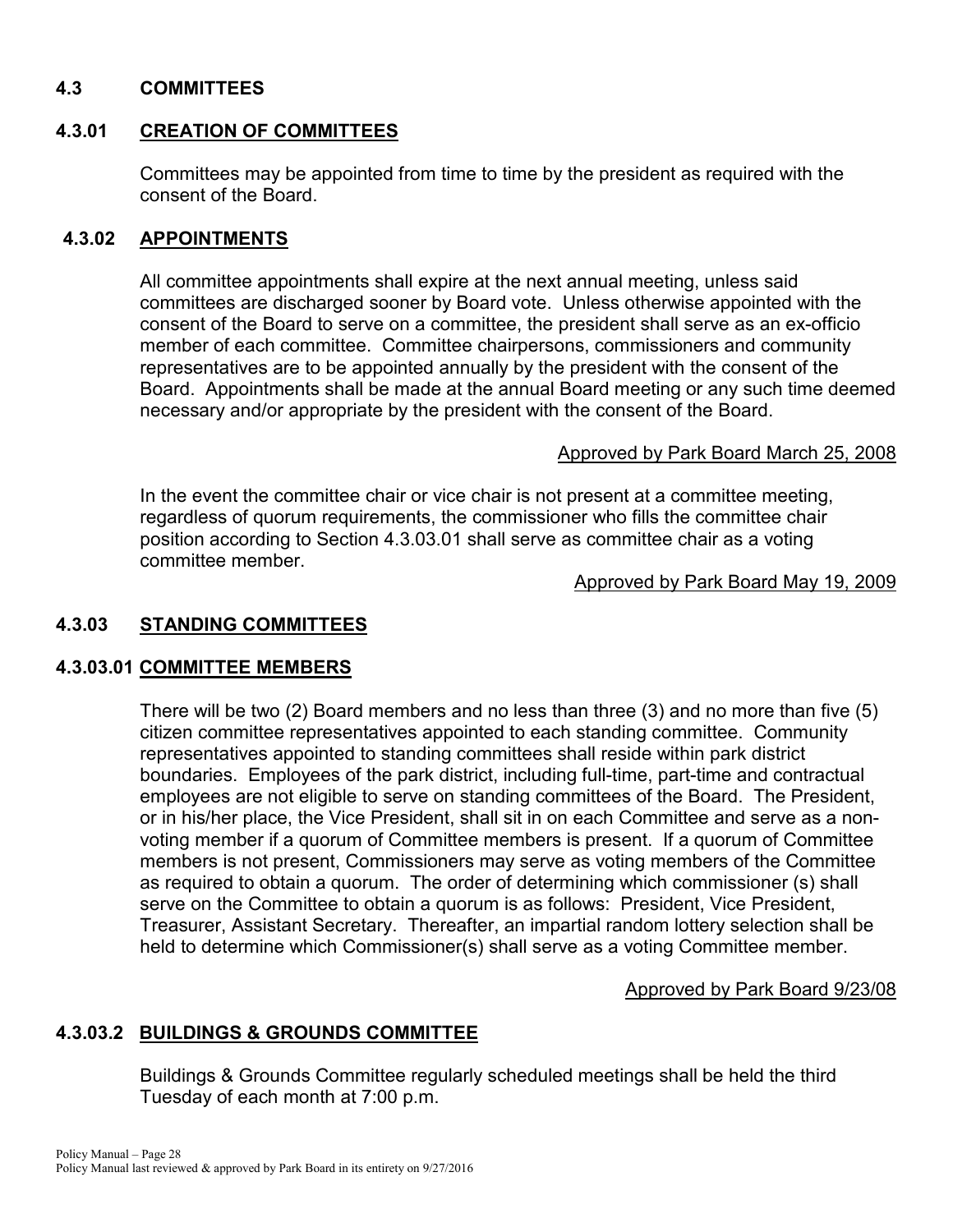This committee is to present recommendations to the Board that are consistent with the district's mission statement as it relates to the planning, construction, and maintenance of parks and park facilities. In order to develop recommendations, the committee provides direction to staff in gathering community input, researching alternatives, evaluating alternatives, reviewing bid proposals, and monitoring results. Committee involvement includes, but is not limited to:

- participation with long range planning/master plan;
- establishment of project parameters or criteria;
- participation of neighborhood/community focus groups;
- reviewing feasibility studies;
- reviewing specific development plans;
- making recommendations to Board regarding plan developments;
- reviewing developer donation agreements.
- reviewing and recommending budget funds related to the committee purpose.

The committee possesses no authority to expend district funds.

Approved by Park Board March 25, 2008 Approved by Park Board March 22, 2011 Approved by Park Board 11/22/2016

## **4.3.03.3 ADMINISTRATION & FINANCE COMMITTEE**

Administration & Finance Committee regularly scheduled meetings shall be held the fourth Tuesday of each month following the Park Board meeting agenda item "Recess".

This committee is to present recommendations to the Board that are consistent with the District's mission statement as it relates to financial personnel, policy, and other administrative issues. In order to develop recommendations, the committee provides direction to staff in gathering community input, researching alternatives, evaluating alternatives, reviewing proposals and monitoring results. Committee involvement includes, but is not limited to:

- review and recommendation of budget, levy, and appropriation;
- review and recommendation of auditors and annual audit;
- review of personnel and personnel policy-related issues;
- review of proposed revisions to the Board policy manual;
- review and recommendation of monthly warrant lists and financial statements.
- review and recommendation of miscellaneous administrative issues impacting the overall district.
- reviewing and recommending budget funds related to the committee purpose.

The committee possesses no authority to expend district funds.

Approved by Park Board March 25, 2008

Approved by Park Board March 22, 2011

Approved by Park Board November 22, 2016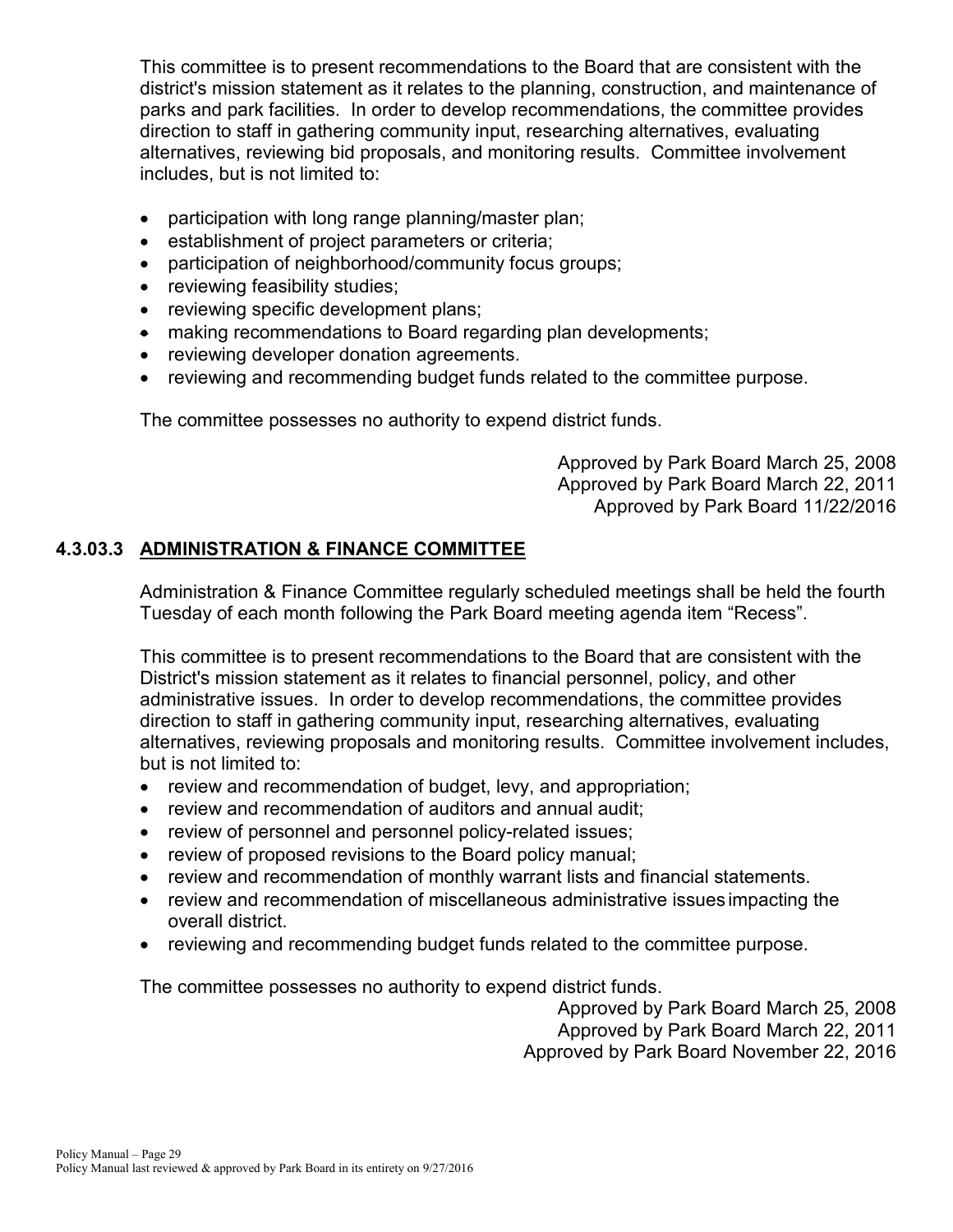## **4.3.03.4 FORWARD PLANNING COMMITTEE**

This committee is to present recommendations to the Board regarding future planning (both short and long term) of the district. In order to develop recommendations, the committee provides direction to staff in gathering community input, researching alternatives, evaluating alternatives, reviewing proposals and monitoring results. Committee involvement includes, but is not limited to:

- development methods/instruments to solicit citizen input into planning process;
- evaluates results of citizen input to formulate recommended plans;
- formulates and keeps up-to-date a long range (3-5+ years) district comprehensive strategic plan.
- reviewing and recommending budget funds related to the committee purpose.

The committee possesses no authority to expend district funds.

Approved by Park Board March 25, 2008

## **4.3.03.5 RECREATION COMMITTEE**

Recreation Committee regularly scheduled meetings shall be held the third Tuesday of each month immediately following the Buildings & Grounds Committee meeting.

This committee is to present recommendations to the Board that are consistent with the district's mission statement as it relates to the planning, development and evaluation of recreation and facility programming and events. In order to develop recommendations, the committee provides direction to staff in gathering community input, researching alternatives, evaluating alternatives, reviewing proposals, and monitoring results. Committee involvement includes but is not limited to:

- providing input in establishing short (1-year) and long (2-5 years) range recreation and facility planning objectives;
- establishment of programming and event priorities;
- review of proposed revisions to revenue and recreation related policies;
- participation of neighborhood/community focus groups;
- reviewing feasibility studies;
- reviewing general programming plans and concepts;
- making recommendations to Board regarding major program and event developments;
- reviewing and recommending budget funds related to the committee purpose.

The committee possesses no authority to expend district funds.

Approved by Park Board March 25, 2008 Approved by Park Board March 22, 2011 Approved by Park Board 11/22/2016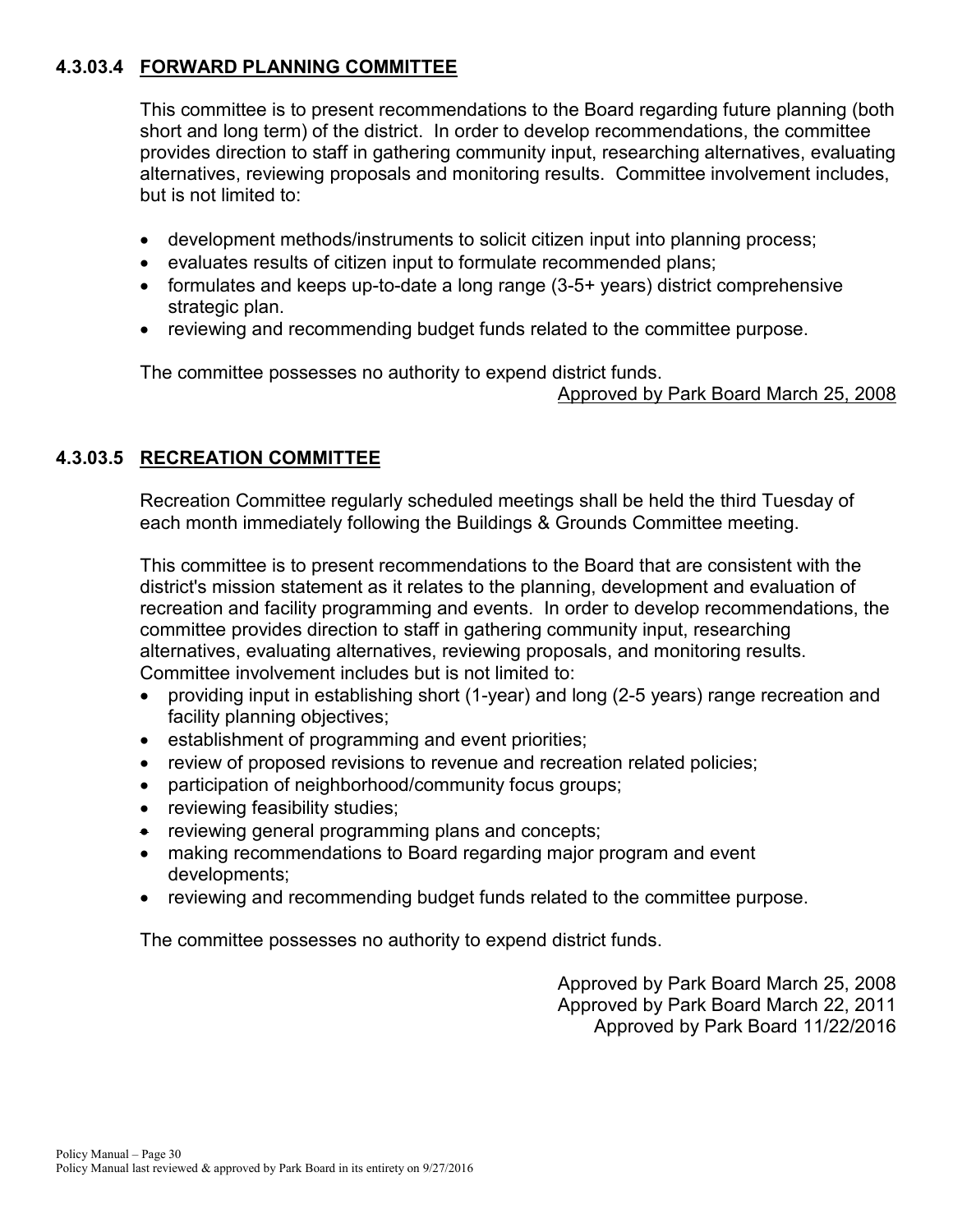### **4.3.03.6 QUORUM**

A majority of the members constitute a quorum for standing committees.

## **4.3.03.7 AGENDA**

- 1. Call to Order
- 2. Approval of Agenda
- 3. Approval of Committee Minutes
- 4. Comments from the Audience
- 5. Old Business
- 6. New Business
- 7. Committee Member Comments
- 8. Adjournment

## **4.3.03.8 ATTENDANCE REQUIREMENTS**

Community Representatives serving on any committee who have 3 consecutive unexcused absences or have unexcused absences from more than 50% of the meetings at any time during their appointed term, may be removed from that committee by a 5/7 vote of the Board. Community Representatives are expected to notify the Executive Director prior to the meeting if they will be unable to attend. Whether absences are excused or not will be determined by the Board.

Approved by Park Board May 19, 2009

## **4.3.03.9 COMMITTEE RECOMMENDATION TO BOARD**

All recommendations made by committees which require board action will be forwarded to the next board meeting. The recommendation will be placed on the Consent Agenda with the committee's recommendation either in favor of or against the motion, unless it is a split vote in which case the recommendation will move directly to the next board meeting and be placed under New Business.

### Approved by Park Board May 19, 2009

## **4.3.04 AD HOC COMMITTEES**

Ad Hoc committees may be appointed by the president with the consent of the Board to study various issues as deemed advisable by the Board and for a period of time also determined by the Board. The number of Board members and citizens or committee representatives, if appropriate, will be determined by the president.

## **4.3.04.1 AD HOC COMMITTEE MEMBERS**

There will be two (2) Board members and no less than five (5) and no more than fifteen (15) citizen committee representatives appointed to an Ad Hoc Committee. Community representatives appointed to an Ad Hoc Committee shall reside within park district boundaries. Employees of the park district, including full-time, part-time and contractual employees are not eligible to serve on Ad Hoc Committees of the Board. The President, or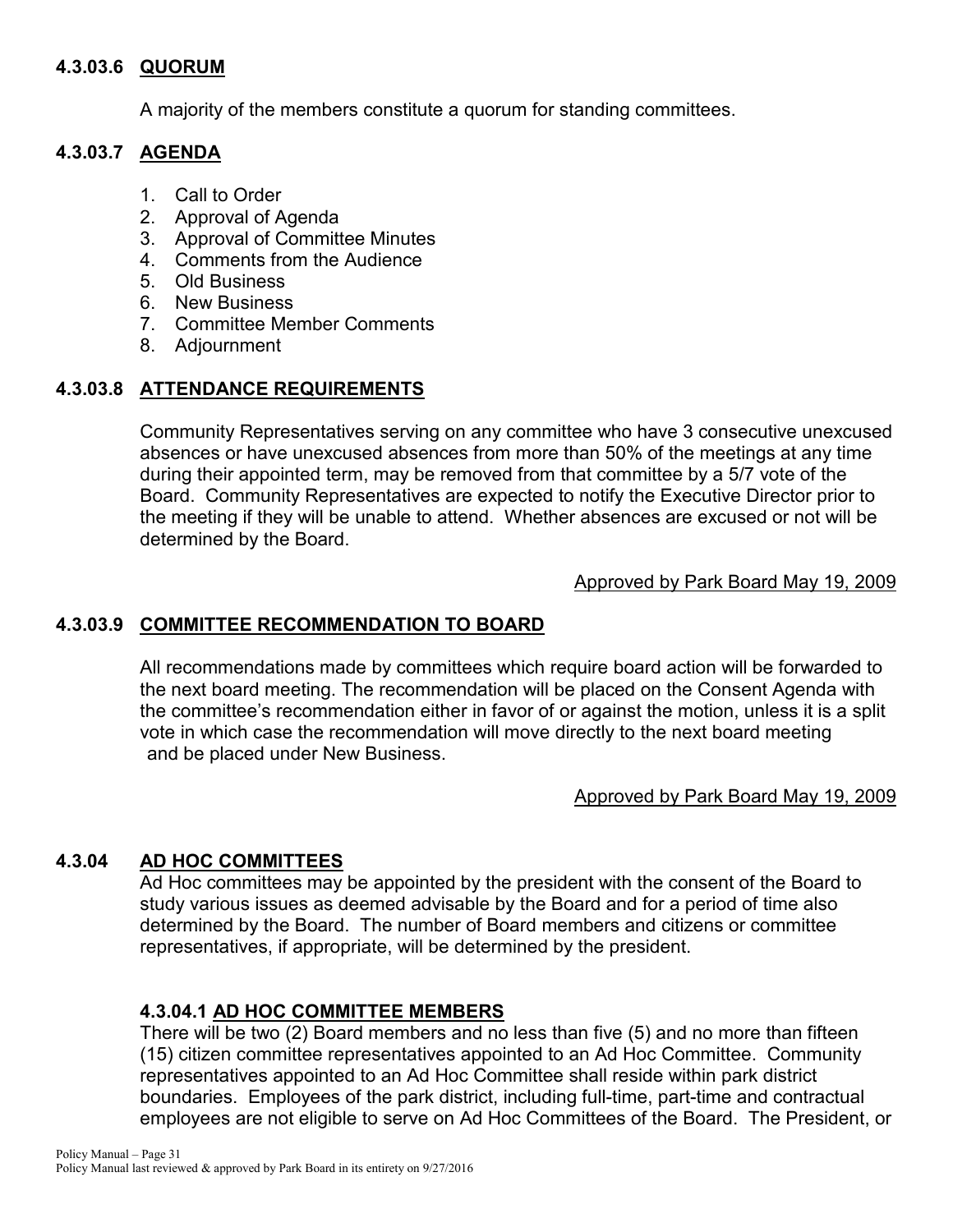in his/her place, the Vice President, shall sit in on an Ad Hoc Committee and serve as a non-voting member if a quorum of Committee members is present. If a quorum of Committee members is not present, Commissioners may serve as voting members of an Ad Hoc Committee as required to obtain a quorum. The order of determining which commissioner(s) shall serve on an Ad Hoc Committee to obtain a quorum is as follows: President, Vice President, Treasurer, Assistant Secretary. Thereafter, an impartial random lottery selection shall be held to determine which Commissioner(s) shall serve as a voting Ad Hoc Committee member.

## **Section 4.3.04 Approved by Board March 19, 2013**

## **4.3.05 CITIZEN PARTICIPATION**

It shall be the policy of the Board of Park Commissioners to promote dialogue and direct communications between the citizens of the park district and the Park Board of Commissioners and staff. This process encourages and is stimulated in many ways, including, but not limited to, the following methods:

- **4.3.05.01** Citizen Advisory Committees shall be established as deemed necessary to solicit citizen input regarding a specific facility, program area or issues of concern by the president with the consent of the Board. The bylaws, which govern each citizen advisory committee, may vary for each committee, if deemed necessary, in order to meet the specific needs of the committee and shall be approved by the Park Board of Commissioners. One commissioner shall be assigned as a board liaison by the president with the consent of the Board. One staff member shall be assigned as a staff liaison by the Executive Director. The committees shall be advisory in nature and shall make recommendations to the Board and staff.
- **4.03.05.02** Community Representatives are appointed annually by the Park Board of Commissioners to serve on all park district committees.
- **4.03.05.03** Commissions formed in cooperation with other governmental entities, which help promote the mission of the park district, shall, when appropriate, appoint citizens to represent the park district. Appointments shall be made annually by the president of the Board with the consent of the Park Board of Commissioners. Residency within the park district boundaries is not required if citizen is actively involved in the community and has demonstrated a genuine interest in the park district.

### **4.3.06 COMMUNITY REPRESENTATIVE***/***FOUNDATION BOARD TRUSTEE FACILITY USAGE**

- 1. All Community Representatives serving on a standing committee, and all Foundation Board Trustees who attend a minimum of 50% of the Foundation Board meetings and events each year, may receive the following discounts for usage (or membership) during their first year:
	- A. Seascape Aquatic Center: 25% off individual membership (one per term).
	- B. Bridges of Poplar Creek: 25% off driving range buckets of balls and 25% off resident rate green fees on weekdays and after 1:00 p.m. on Fridays, weekends and holidays.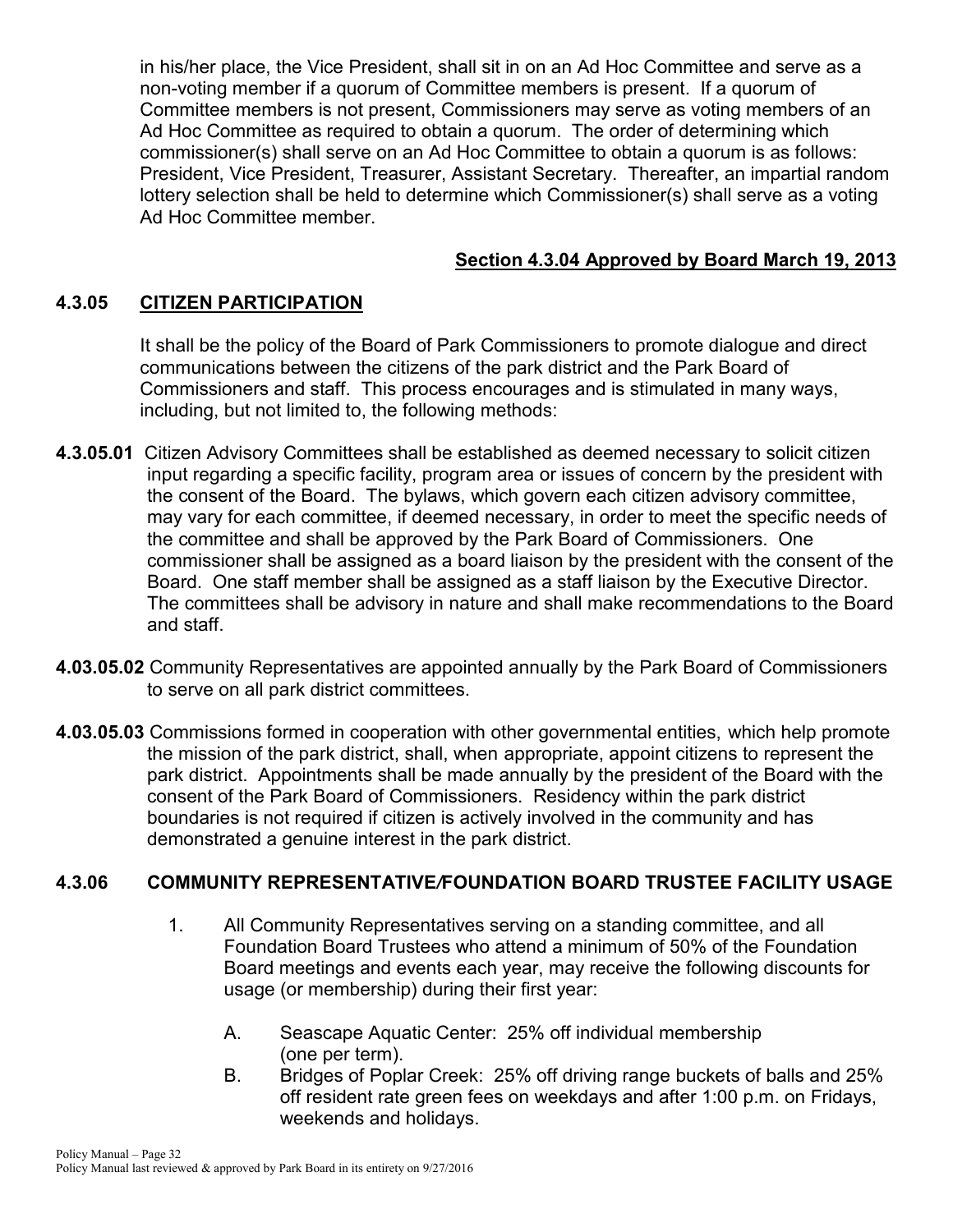- C. Hoffman Estates Park District Scott R. Triphahn Center & Ice Arena: 25% off individual membership (one per term).
- D. Willow Racquetball and Fitness Center: 25% off individual membership (one per term).
- E. Prairie Stone<sub>TM</sub> Sports & Wellness Center: 25% off individual membership (one per term). No discount will be given on Massage, Day Spa, Personal Training, Nutrition or Private Tennis Lessons.
- F. Bo's Run and/or Freedom Run 25% off resident rate.
- G. A recreation program discount of 10% will be given for Community Representatives, Foundation Board Trustees and their immediate family members.
- H. Facility rental discount of 10% will be given for Community Representatives, Foundation Board Trustees and their immediate family members.
- 2. All Community Representatives with **more than one year of service** on a standing committee and all Foundation Board Trustees with more than one year of service and who attend a minimum of 50% of the Foundation Board meetings and events each year may receive the following discounts for usage (or membership) of the following facilities based upon availability:
	- A. Seascape Aquatic Center: 50% off individual membership (one per term).
	- B. Bridges of Poplar Creek Country Club: 50% off driving range buckets of balls, and 50% off resident rate green fees on weekdays and after 1:00 p.m. on Fridays, weekends and holidays.
	- C. Hoffman Estates Park District Scott R. Triphahn Community Center & Ice Arena:50% off individual membership (one per term).
	- D. Willow Racquetball and Fitness Center: 50% off individual membership (one per term).
	- E. Prairie Stone<sub>TM</sub> Sports & Wellness Center: 50% off individual membership (one per term). No discount will be given on Massage, Day Spa, Personal Training, Nutrition or Private Tennis Lessons.
	- F. Bo's Run and/or Freedom Run 50% off resident rate.
	- G. A recreation program discount of 20% will be given for Community Representatives, Foundation Board Trustees and their immediate family members.
	- H. Facility rental discount of 20% will be given for Community Representatives, Foundation Board Trustees and their immediate family members

## Approved by Park Board 3/23/10 **Section 4 Board Approved June 2010**

3. Any Community Representatives, Foundation Board Trustees and their immediate family members that receive any durable goods (i.e. clothing or apparel, etc.) and any value associated with the discounts they receive for programming or facility usage will have the responsibility for any tax liabilities resulting from those fringe type benefits provided to them.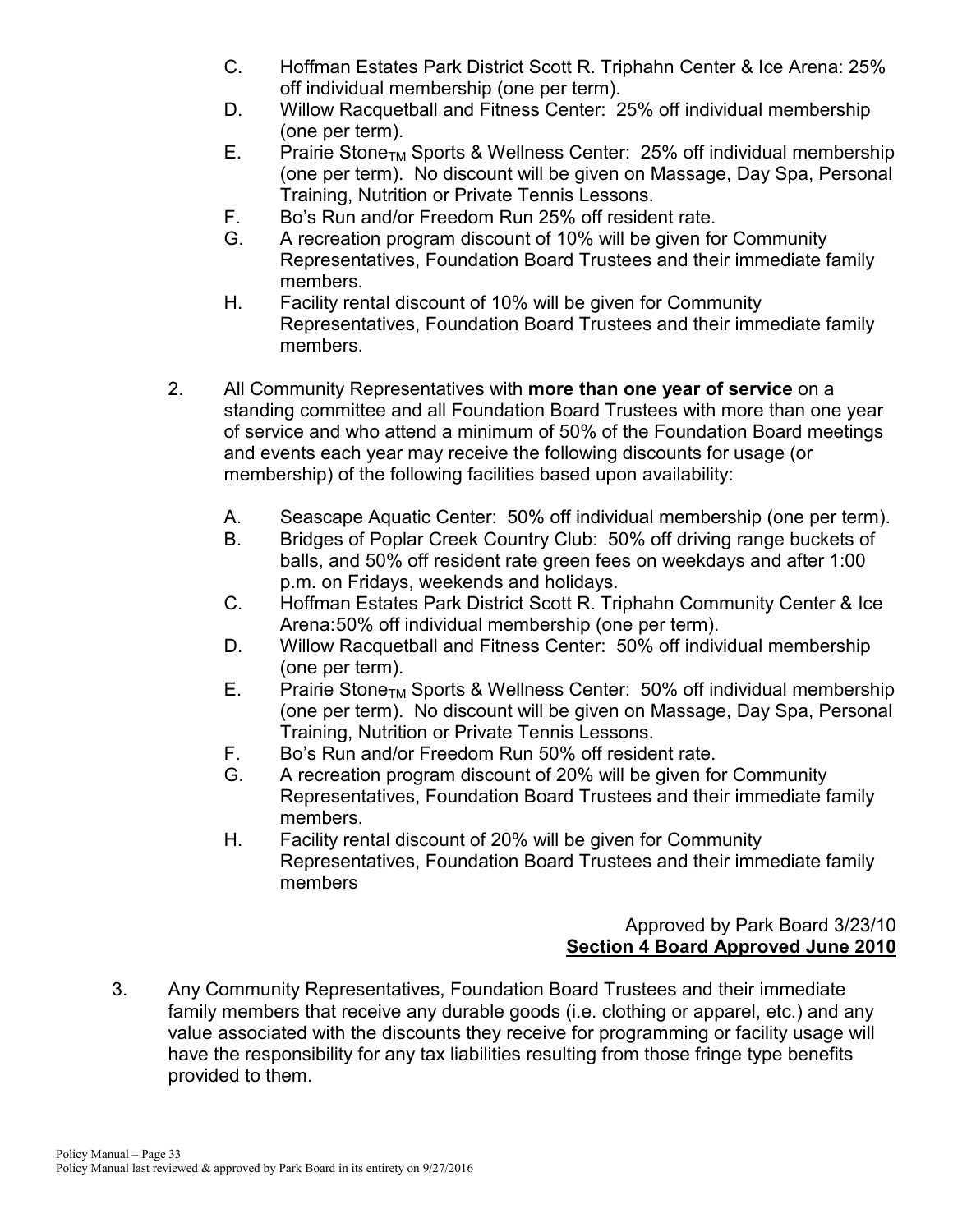If the aggregate value of such benefits that are not de minimis exceeds \$600 in a calendar year, the individual Community Representative or Foundation Board Trustee will be issued a 1099 from the District.

Board Approved 7/24/2012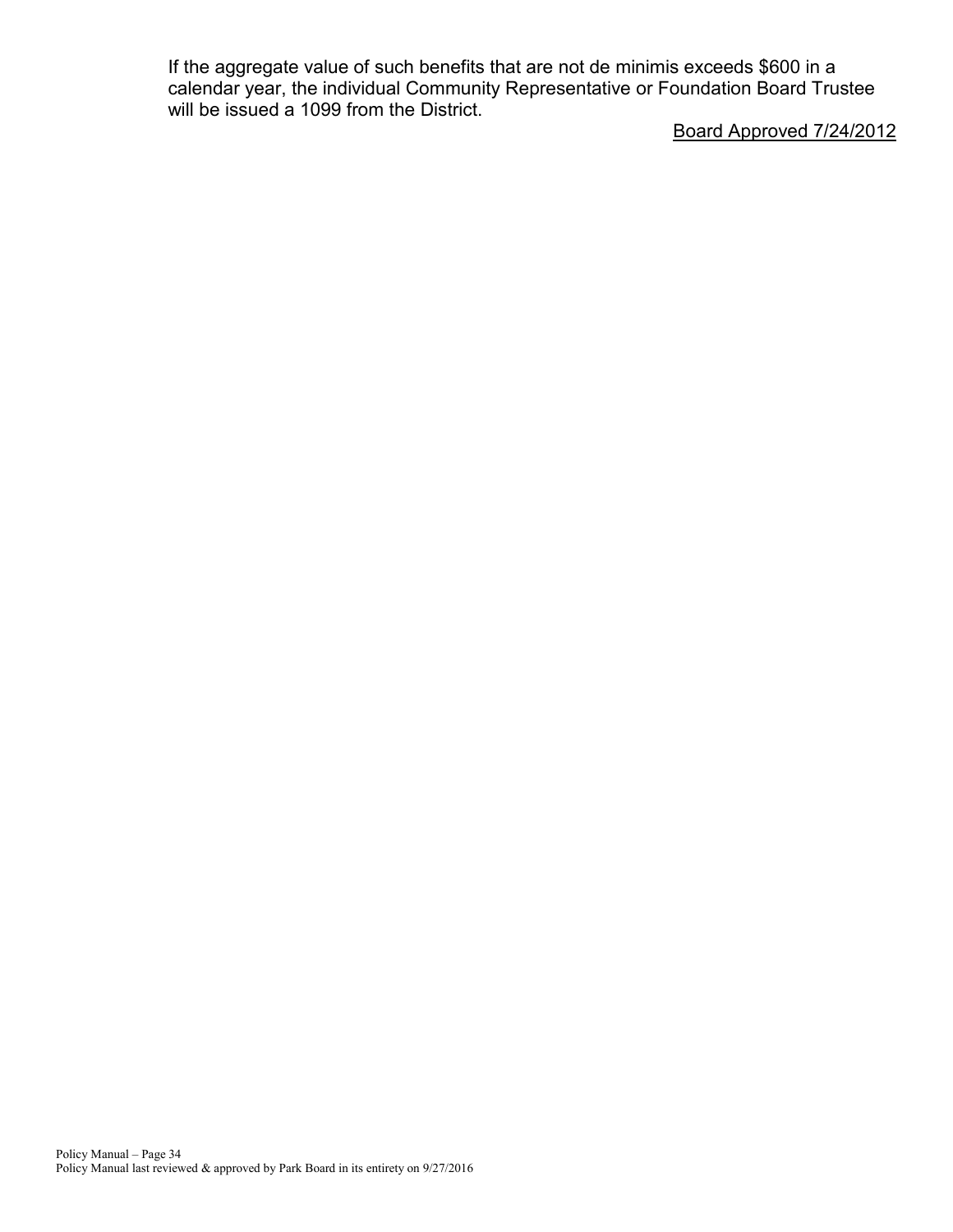| <b>INDEX</b><br>5.0 | <b>GENERAL MATTERS OF ADMINISTRATION</b>                           |
|---------------------|--------------------------------------------------------------------|
| 5.01                | <b>District Wide Comprehensive Plan</b>                            |
| 5.02                | <b>Needs Assessment</b>                                            |
| 5.03                | <b>Park Master Plan</b>                                            |
| 5.04                | <b>Procedure Manual</b>                                            |
| 5.05                | <b>Naming and Renaming Park Sites</b>                              |
| 5.06                | Sale of Real Estate and Sale/Disposal of Excess Property/Equipment |
| 5.07                | <b>Easement Requests</b>                                           |
| 5.08                | <b>Cooperative Use and Maintenance</b>                             |
| 5.09                | <b>Intergovernmental Cooperation</b>                               |
| 5.10                | <b>Lending of Equipment</b>                                        |
| 5.11                | <b>Environmental Policy</b>                                        |
| 5.12                | <b>Community Sign Usage</b>                                        |
| 5.13                | <b>Memorial Policy</b>                                             |
| 5.14                | <b>Memorial Tree Planting Program</b>                              |
| 5.15                | <b>Volunteer Recognition</b>                                       |
| 5.16                | Policy on Use of Cellular Telephones at Park District Facilities   |
| 5.17                | <b>Notification of Park &amp; Facility Improvements</b>            |
| 5.18                | <b>Freedom of Information Act (FOIA)</b>                           |
| 5.19                | <b>Identity Protection Act</b>                                     |
| 5.20                | <b>Cellular Antennas</b>                                           |
| 5.21                | <b>Soccer Goal Safety</b>                                          |
| 5.22                | <b>Social Media</b>                                                |

- **5.23 Cyber Security**
- **5.24 Payment Card Industry (PCI) Security Standards**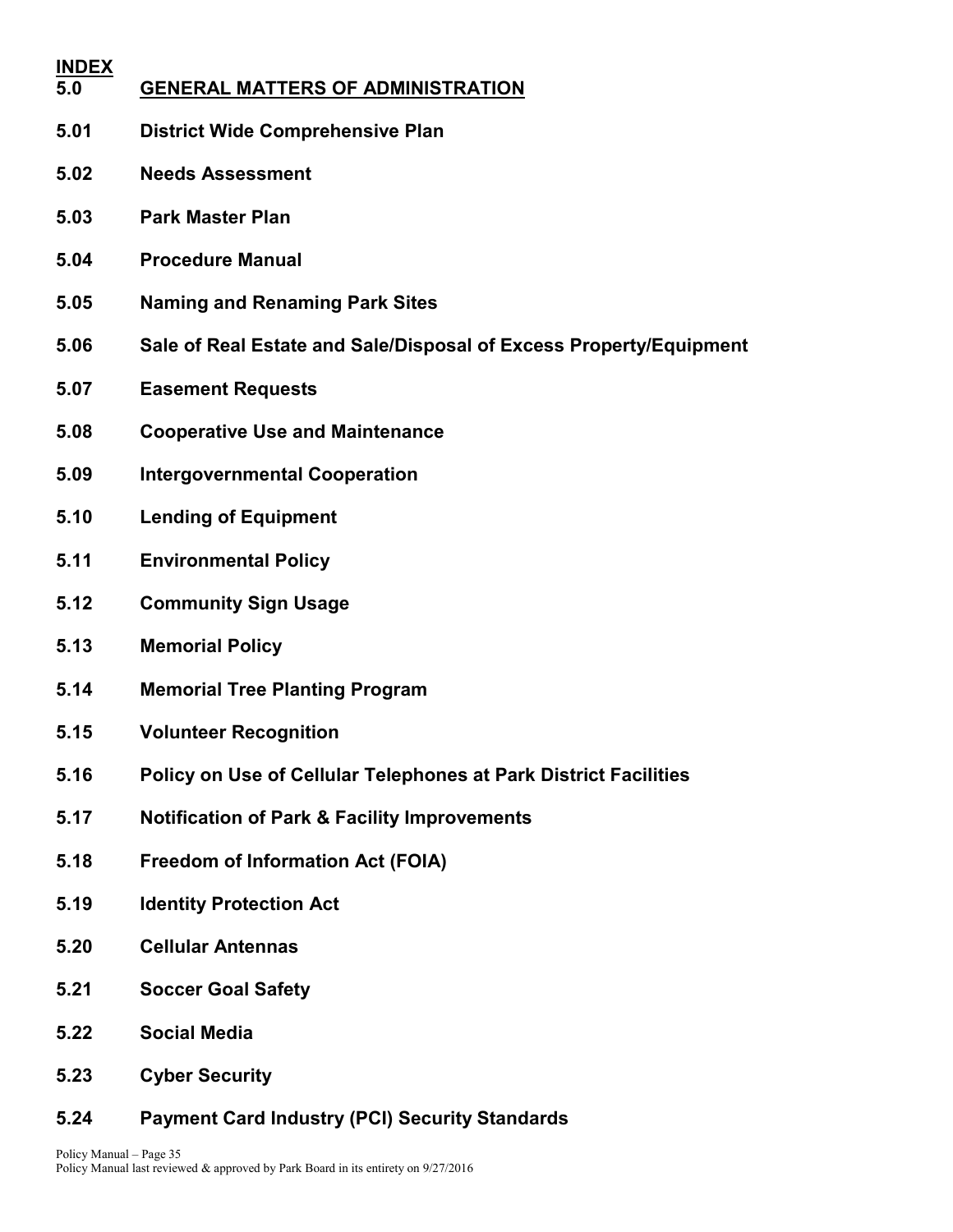## **5.01 DISTRICT WIDE COMPREHENSIVE PLAN**

The Board shall adopt and maintain a current District Wide Comprehensive Plan at all times. The Comprehensive Plan shall be developed based on commissioner, staff and citizen assessment of the District's current and future park, facility and recreation needs. The Comprehensive Plan shall include, but not be limited to, a community profile and trends assessment, citizen input, District profile, mission statement, goals, objectives, capital projects and financial analysis. The Comprehensive Plan shall be updated a minimum of once every five (5) years and shall be published for public review.

## **5.02 NEEDS ASSESSMENT**

In order to facilitate the involvement and input of citizens in the long range planning and decision-making process affecting the delivery of park, facility and recreation services, the Board shall conduct a comprehensive community-wide assessment a minimum of once every five (5) years. The results of the needs assessment shall be documented as part of the Park District Comprehensive Master Plan and shall be published for public review.

## **5.03 PARK MASTER PLAN**

All land controlled by the District shall serve an intended purpose which provides public benefit. The type of use may vary from a highly developed parcel requiring intensive maintenance to one which is undeveloped and more passive in intended use. Prior to accepting land, committing to the development of a previously undeveloped park site, or redeveloping a park which significantly modifies its previous use and purpose, the Board shall approve a Park Master Plan that will govern its orderly development and will protect and preserve desirable qualities of the resource base.

The Park Master Plan shall consist of a schematic drawing which shows the spatial arrangements of various components of the plan, such as playground areas, ball fields, buildings, floral display areas, etc.

Prior to adopting a Park Master Plan, staff will hold a public meeting, if applicable, to gather input from the community and surrounding neighborhood. Using input gathered, staff will develop a preliminary draft with cost estimates to present to the Building & Grounds Committee or other appropriate committee. The recommendations of the Committee and staff shall be presented to the Board for final action.

### **5.04 PROCEDURE MANUAL**

The Director is responsible for creating and updating, or causing to be created, a districtwide procedure manual. The procedure manual shall encompass all staff procedures required to operate the District according to Board approved policies.

## **5.05 NAMING AND RENAMING OF PARK SITES**

The Board shall select names for new parks, buildings, facilities, athletic fields, or, when appropriate, to change the name(s) of existing parks, buildings, facilities, or athletic fields of the district that have not been dedicated. The Board may consider the following elements in determining the naming or renaming of parks, buildings, etc. (for purposes of this section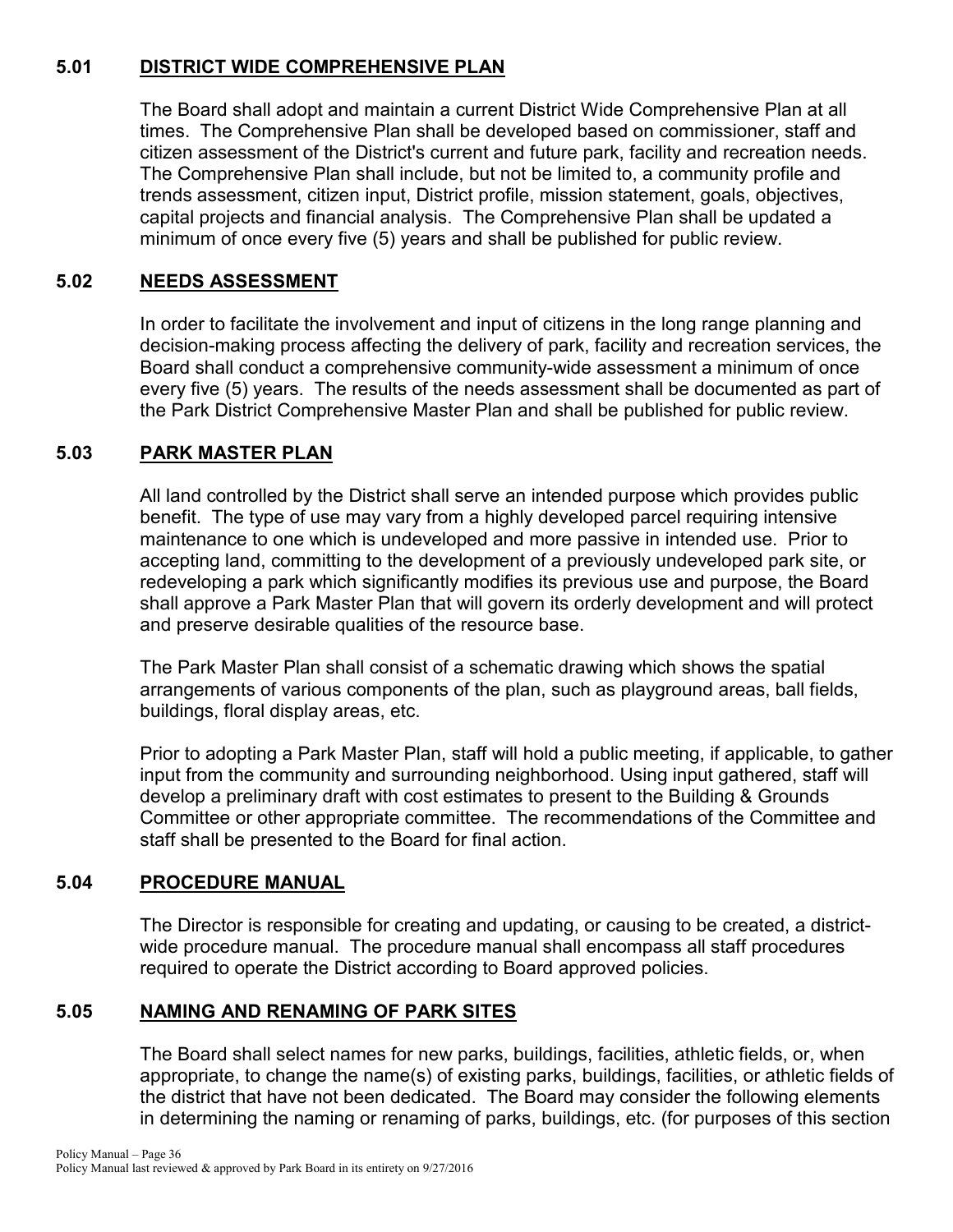only, "parks" shall means parks, buildings, facilities, athletic fields, or other "namable" property of the District):

- A. Parks may be named after streets, geographical locations, historical figures, events, concepts or as otherwise determined by the Board.
- B. Parks may be named for individuals or groups that have donated land or facilities to the District or made a significant financial contribution toward the development of parks.
- C. Parks may be named for individuals or groups that have made exceptional contributions to the community. Names of individuals, including, but not limited to, District Commissioners or other public officials, may not be given to a park, building, facility or athletic field unless the individual is deceased or if the Board determines that there are substantiated extenuating circumstances whereby the naming of the park, building, facility or athletic field while the individual is alive serves the best interests of the district.
- D. The Board at public meeting should first announce the proposed name of the park (requires a 5/7 vote).
- E. A park should only be confirmed and the name made official after a waiting period of at least sixty (60) days before the confirmation vote. However, when substantiated extenuating circumstances arise, the 60 day official waiting period may be waived at the discretion of the Board before the confirmation vote.
- F. A 5/7 vote by the Board is required to name a park, or to change the name of an undedicated park.

# **5.06 SALE OF REAL ESTATE AND SALE/DISPOSAL OF EXCESS PROPERTY/EQUIPMENT**

The Board may, from time to time, decide to liquidate certain assets that it has accumulated, including land, buildings, equipment, and other tangible items.

Illinois Complies Statutes sets forth the powers and procedures governing the sale, lease, *or license* of real estate and shall be adhered to in all instances.

Requests to either sell, lease, or license when the District anticipates that out-of-pocket expenses will be incurred shall require a board approved *Reimbursement of Fees Agreement* as a condition to proceed with the petitioner's request.

The staff may recommend the sale or liquidation of certain pieces of equipment or other personal property when such sale or liquidation is determined to be in the best interest of the District. For property with an initial or current fair market value of more than \$500, if the Board determines that the property is no longer necessary, useful to, or in the best interest of the District, the Board may adopt, by a three-fifths (3/5) vote, an ordinance authorizing the conveyance or sale of the personal property in any manner that the Board may designate with or without advertising the sale. For property with an initial and current fair market value of \$500 or less, the conveyance or sale may be authorized by the Executive Director.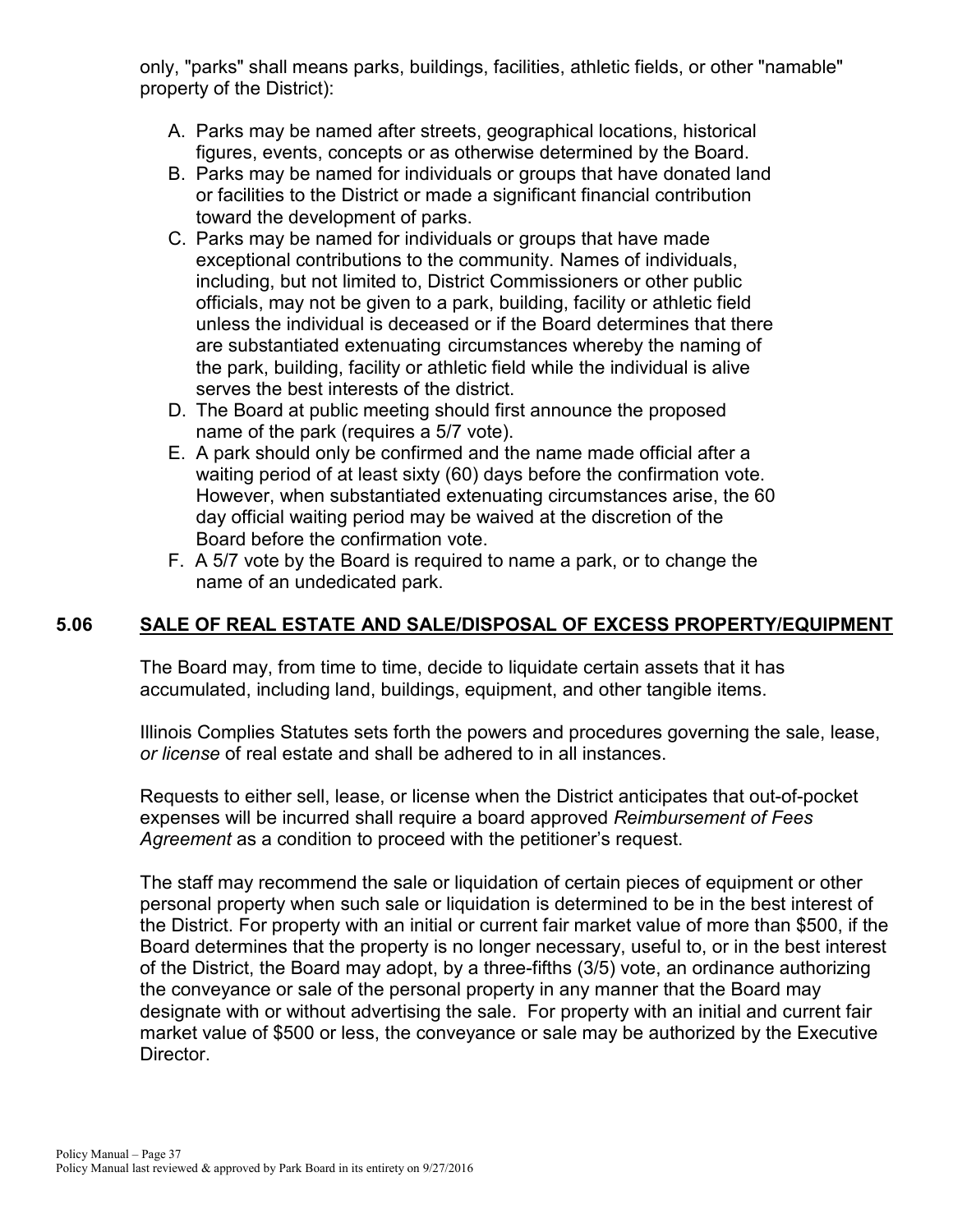# **5.07 EASEMENT REQUESTS**

Due to the number and size of park sites the District owns, it is not uncommon to receive requests for easements. The following policies shall govern the granting of easement requests:

- A. Granting of easement requests should not interfere with existing development plans of the park site in question.
- B. Easement requests should not place undue restrictions on the park site during the construction phase or once the ground is repaired and is available for public use.
- C. Easement grantee should be expected to restore fully, at his/her expense, all landscape items such as trees, shrubs, sod, and other items, as required to restore the landscape to its original condition or better, as determined by the District.
- D. Homeowner Frequently homeowners seek temporary easements of access for construction improvements to their property. In such instances, fees may be waived for residential homeowners.
- E. Private Contractor / Developer When a private contractor/developer requests to utilize District property for the purpose of generating revenues, the District should share in the revenue potential to be generated.
- F. Utility Companies Fees should be assessed as determined to be reasonable and appropriate by the District.
- G. Governmental Bodies Fees should be assessed unless the governmental body requesting the easement has a history of cooperation with the District, in which case the fees may be waived.
- H. The Building & Grounds Committee will initially review all requests along with staff. The recommendation of the Committee and staff will then be forwarded to the Board for final action. A security deposit or bond, proof of insurance in the amount required by the district's insurance carrier, naming the District as additional insured, and a written statement from the homeowner that all damages to park property will be fully paid by said owner will be required in addition to any fees assessed.
- I. Request for an easement (either temporary or permanent) when the District anticipates out-of-pocket expenses incurred shall require a board approved Reimbursement of Fees Agreement as a condition to proceed with the petitioner's request.

### **5.08 COOPERATIVE USE AND MAINTENANCE**

To promote and enhance efficient use of tax dollars and effective delivery of park, facility and recreation services, the Board, with other public and private entities as may serve the best interests of the District, shall strive to develop cooperative inter-agency agreements.

### **5.09 INTERGOVERNMENTAL COOPERATION**

To promote and enhance efficient use of tax dollars and effective delivery of park, facility and recreation services, the Board and staff shall strive to develop intergovernmental cooperation agreements with local, state and federal governmental agencies.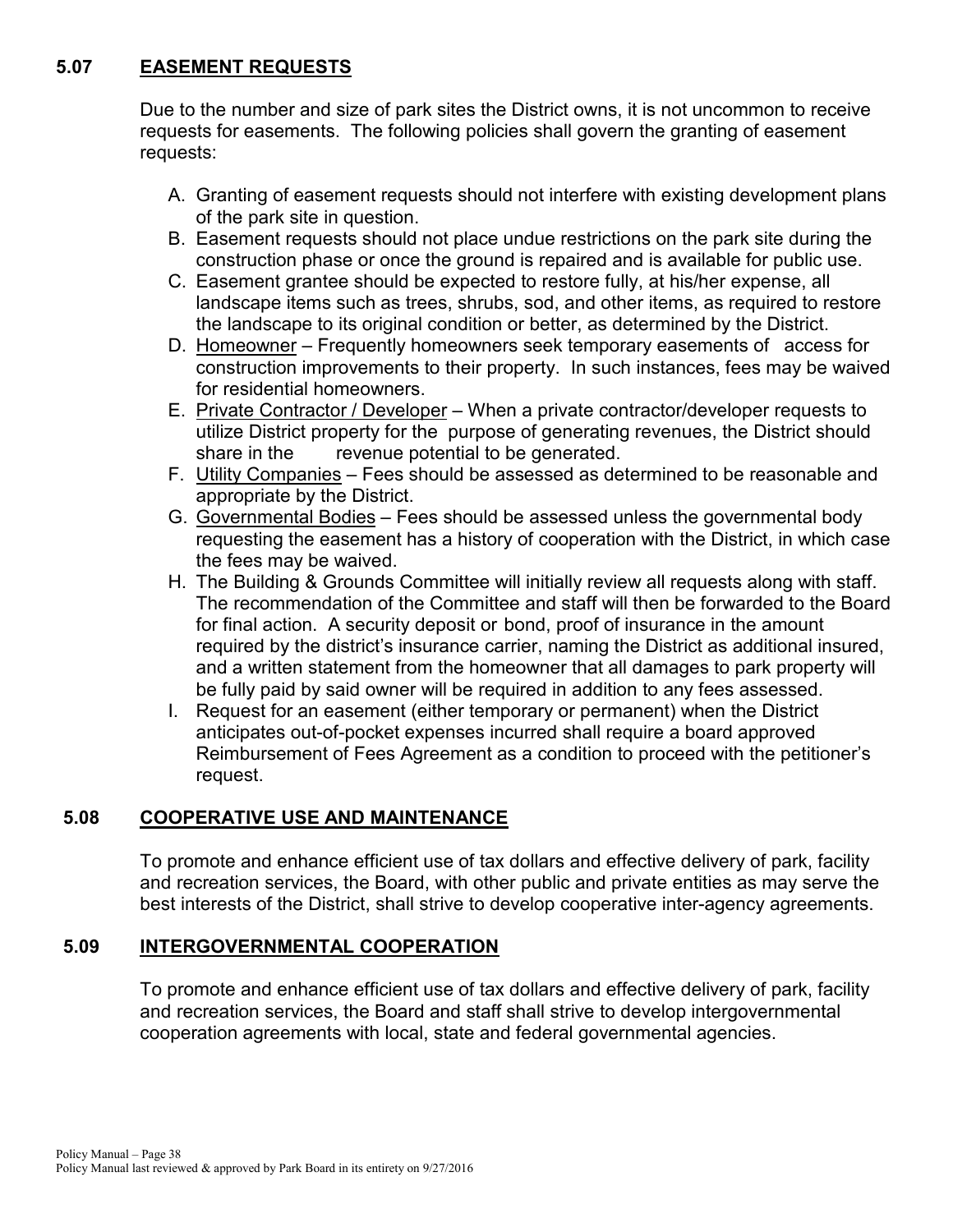#### **5.10 LENDING OF EQUIPMENT**

Lending and borrowing of equipment are common among governmental entities such as Districts, Cities, Villages and School Districts.

The Administrative Staff will be empowered to both loan and/or borrow equipment when determined necessary by the Administrative Staff and approved by the Director. The Administrative Staff and Director are similarly empowered to establish a fair and equitable rental rate on specialized pieces of equipment or to loan equipment with the exception of not charging the requesting agency, which in turn, will reciprocate at a later date.

#### **5.11 ENVIRONMENTAL POLICY**

Consistent with our organizational mission and values, the park district is committed to providing a leadership role in the development and use of sound environmental policies, practices and educational opportunities. By prescribing to the following philosophy and principles, the park district is striving to establish a high standard of leadership in competency in maintaining and improving the quality of our environment.

#### **Philosophy**

As community leaders we have the responsibility to create an awareness of the critical roles our parks play in protecting our environment, as well as their value as living laboratories for educating the citizens of our community, particularly our children.

Parks build a sense of community unification and social interaction; as such, adequate park lands need be accessible as amenities and common space for all community members, regardless of ethnicity, age, physical ability, or economic and social status.

Public policy must focus on promoting parks and outdoor recreation as lands that make communities more livable and desirable and serve as a driver of effective economic development strategies as they tend to attract businesses, tourists and the creative work force.

As an engaged agency we will advocate for adequate funding and support to protect our natural resources and establish innovative strategies for developing a new generation of environmental stewards.

We have a responsibility to develop sustainable practices in land and facility design, maintenance and management that serve as models for our community and residents.

We need to promote the reclamation, acquisition, protection and management of open space areas, including wetlands, creek corridors, natural habitat areas, ponds, greenways and trails.

We will strive to practice environmentally sound maintenance practices, minimizing energy use, recycling waste whenever possible and following integrated pest management guidelines that allow us to control pests and infestations with a minimum of disruption to the environment.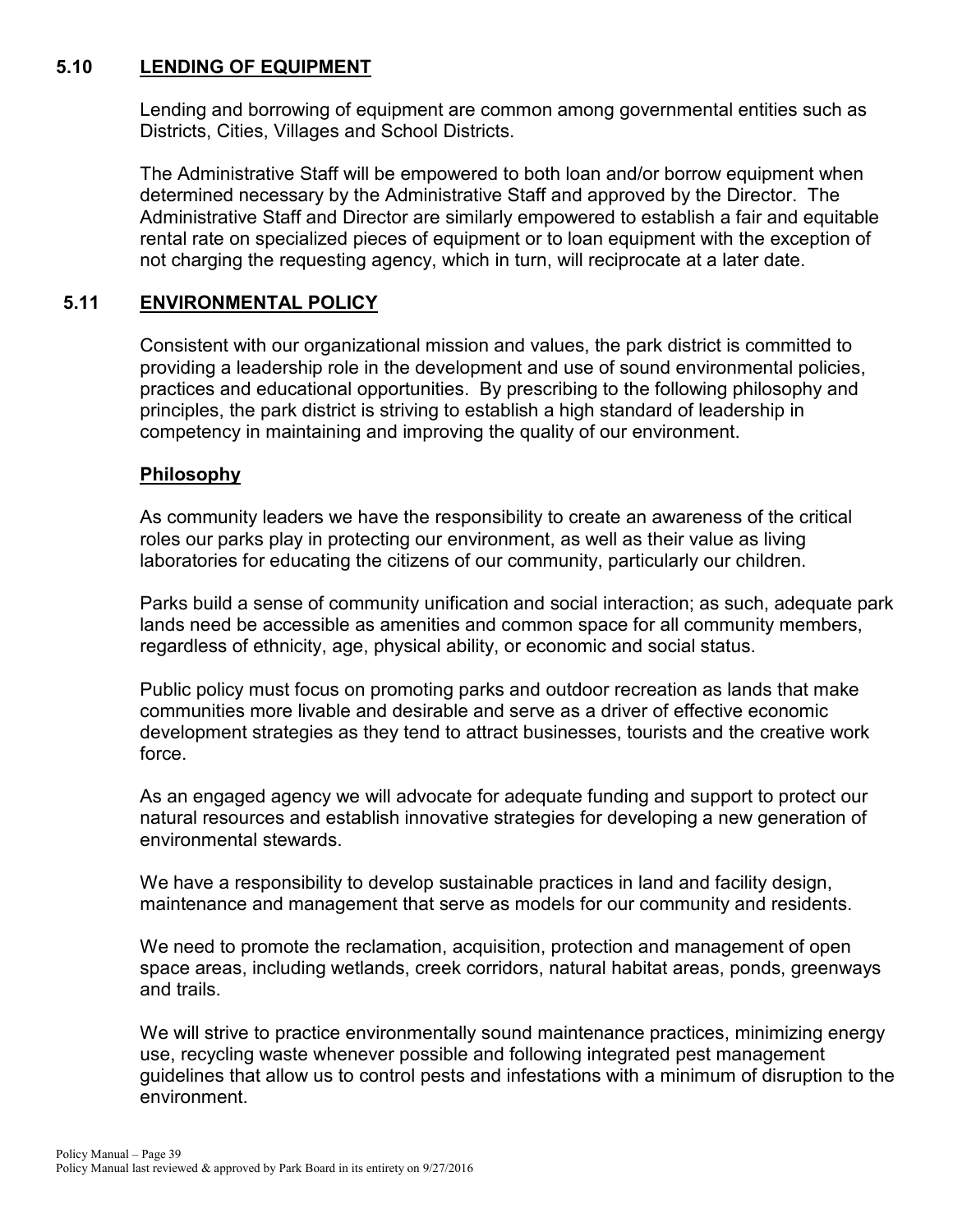We will champion the cause to preserve, enhance and interpret the scenic and aesthetic resources that are a part of our Hoffman Estates environment.

### **Principles**

The Hoffman Estates Park District will, to the greatest extent practical:

#### **Purchase and Use of Environmentally Safe and Sensitive Products**

Purchase products for use in facility and parks operation which minimize negative environmental impact and take into consideration the effects of product production, transportation, use, storage, disposal and cost.

#### **Wise Use and Protection of Air, Water, Soil and Wildlife**

Actively seek and implement ways to conserve and protect water and soil, enhance air quality, limit the production and release of damaging pollutants, while protecting park users, plant and animal life.

#### **Wise Use of Energy Resources**

Actively seek and implement ways to conserve energy resources and investigate methods of applying alternative energy technologies into every day situations.

#### **Reduction and Handling of Waste**

Reduce waste production, reuse and recycle materials from facility and park operations, and handle hazardous and all other wastes according to lawful and safe disposal procedures.

#### **Open Space Planning and Preservation**

Protect, restore / reclaim marginal park land to indigenous natural communities such as grasslands, woodlands and wetlands, and promote the reclamation, acquisition, preservation and management of other open space areas, including natural corridors, waterways, greenways and trails.

Determine and monitor the carrying capacity of our parks so that decision makers and the general public are knowledgeable of when there is a need for expansion or modification to existing park resources.

#### **Environmental Education and Interpretation**

Foster a community sense of stewardship of the environment and aesthetic appreciation of resources. Provide education and interpretation opportunities for staff, program participants and the general public which increases appreciation for the natural world and promote environmentally conscious lifestyles, emphasizing selective consumption and lowimpact resource use.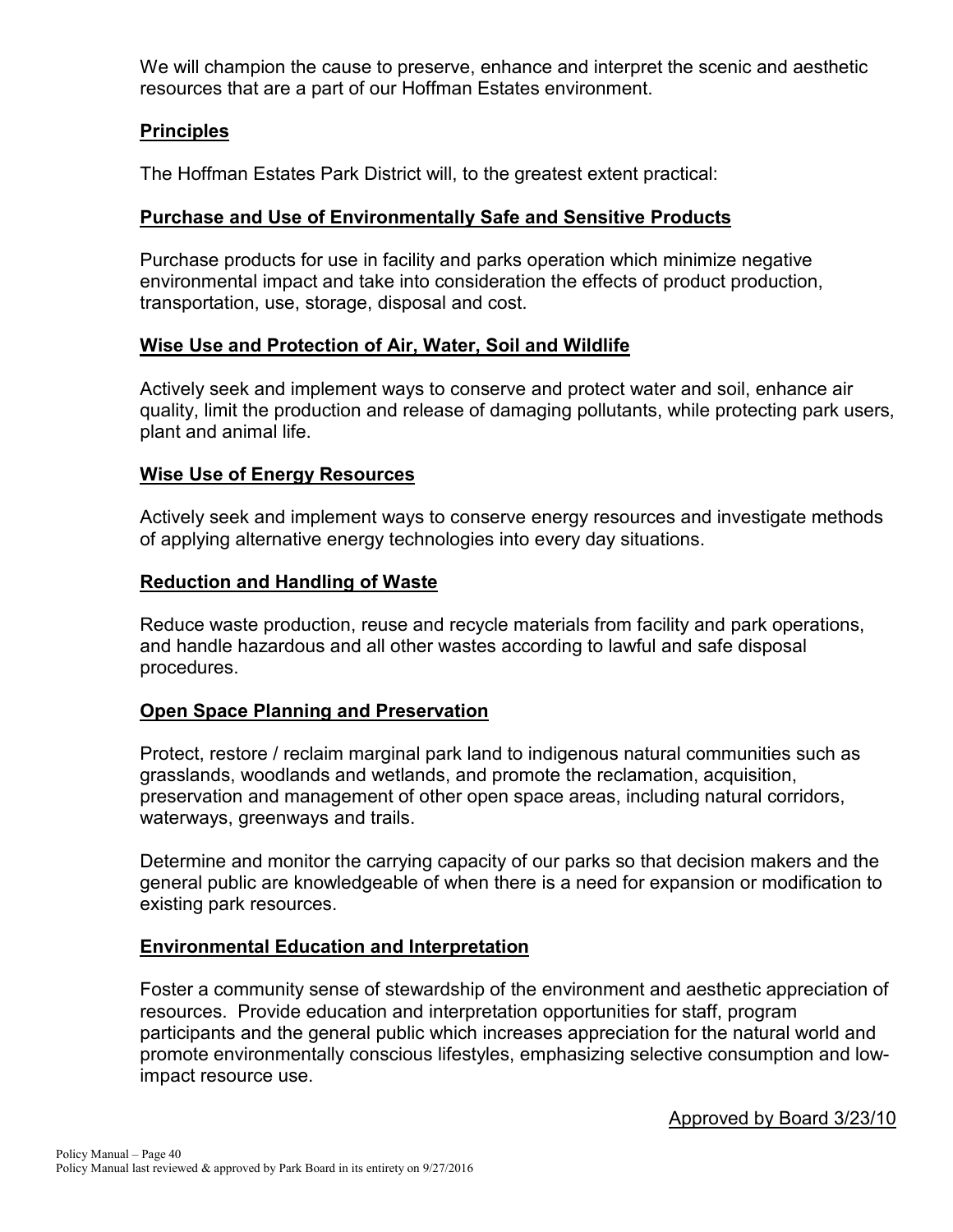# **5.12 COMMUNITY SIGN USAGE**

The purpose of these signs is to promote District and District-affiliated activities, facilities and services or for other uses approved in the best interest of the Park District.

#### **5.13 MEMORIAL POLICY**

The Board of Commissioners recognizes the need of its residents for memorializing special park and recreation amenities and/or features as a lasting tribute to family member, events or to organizations. These individuals or groups may wish to donate such items as park benches, picnic tables, floral gardens, drinking fountains, tennis courts or other permanent amenities based upon their wishes or suggestions of the District.

Memorial trees are exempted from this policy and are covered under the Memorial Tree Program Policy No. 5.14.

It is the policy of the Board to review all such requests prior to final approval based on the following criteria:

- 1) The request is for a recreation or park amenity or park feature that will in no way adversely affect the health and safety of the individuals who will use this amenity or park.
- 2) The specific request should be consistent with the park's current and projected future design and use and should be considered a permanent improvement, which adds value to the overall District.
- 3) All amenities and/or park features shall be installed by a District approved contractor or by District staff. All labor costs will be assumed 100% by the donor(s). All private contractors must fulfill District installation specifications, insurance and liability requirements prior to installation of memorial.
- 4) The Board shall approve the overall size and wording engraved on the memorial plaque. As a guideline: A) plaques larger than 8" x 8" should be mounted on a larger surface such as a boulder, slate rock or pedestal; B) plaques should not be larger than 18" in height or length and should not contain excessive wording as determined by the Board.
- 5) The plaque should be made from a material approved by the Board. Bronze and heavy-duty aluminum are two materials which are pre-approved.
- 6) The memorial park amenity or park feature, the location and plaque specifications must be initially reviewed by the Building & Grounds Committee and receive final approval from the Board of Commissioners.
- 7) The cost of the memorial park amenity or park feature, the installation and plaque and the mounting will be the financial responsibility of the donors if they desire to commemorate their donation.
- 8) The District will assume maintenance responsibilities for the upkeep of the memorial amenity or park feature. However, in the event of vandalism or theft, the District will not be responsible for replacement or repair of the memorial amenity, park feature or memorial plaque and mounting.
- 9) The Board reserves the right to relocate the memorial at their discretion due to future changes in the design of the park which are adversely impacted by the memorial.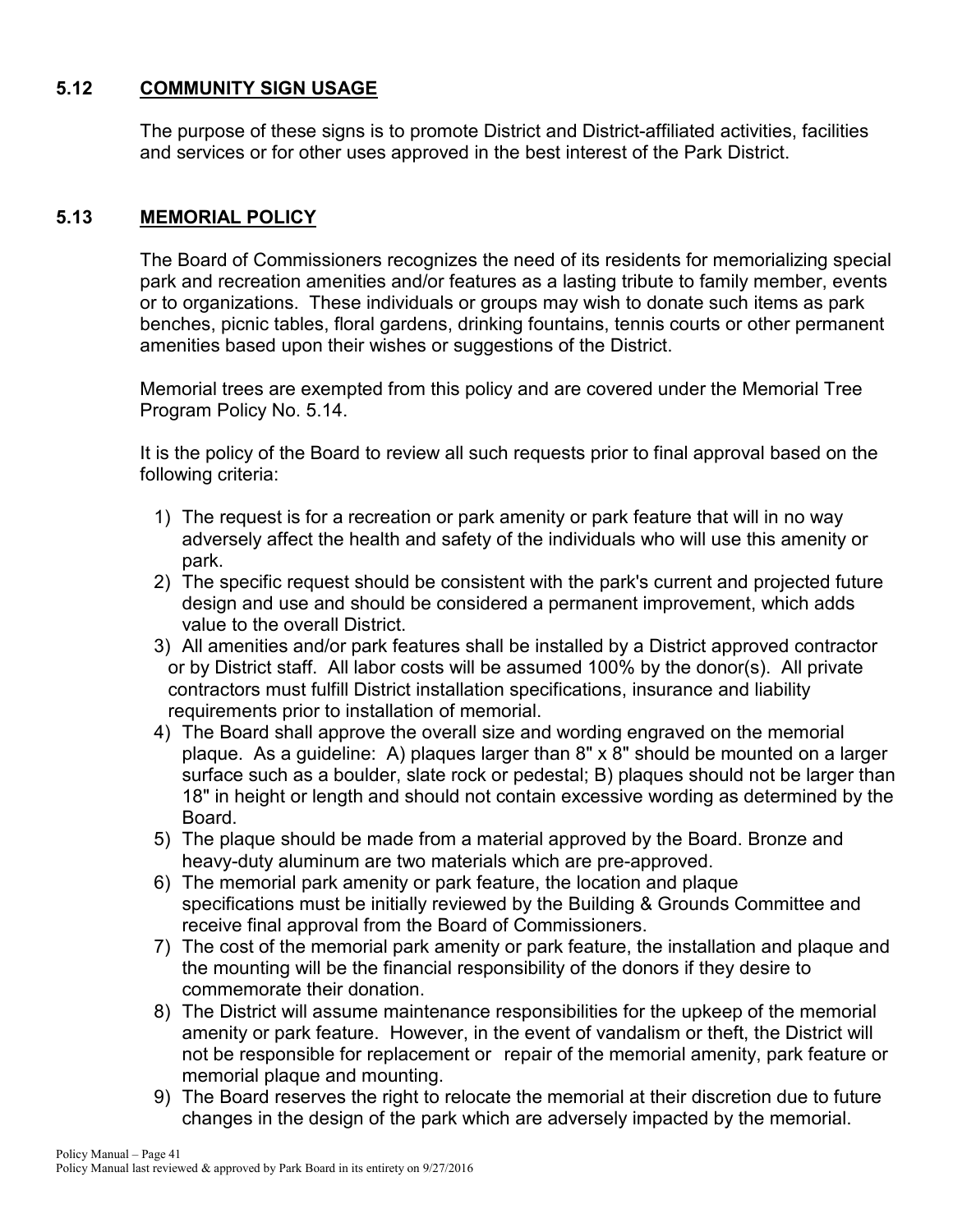# **5.14 MEMORIAL TREE PLANTING PROGRAM POLICY**

The living tree memorial program is designed to help beautify the District's parks and allow residents to honor a special person or occasion. Persons wishing to commemorate a special event, such as a wedding anniversary, birth date or memorial to a loved one or relative may do so by having a tree of their choice planted in any of the District's parks.

- 1) A one-time donation is required equal to the cost of the memorial plaque, and purchasing and installing the tree and plaque to be planted in a choice of parks. All trees will be 3" – 4" in diameter, as young trees of this size have the best rate of survival after transplanting.
- 2) Those donating a tree will receive a memorial plaque to be used at the base of each tree within the mulched tree ring commemorating the gift. The 5" diameter memorial plaque may contain the donor's name or the name of the person they wish to honor and relevant date.
- 3) The park and specific site within the park must receive approval of District staff.
- 4) District staff must approve the specific tree variety. Certain tree species may be additional costs and shall be the financial responsibility of the donor.
- 5) District staff will plant the memorial tree in either the spring or fall when planting conditions are optimal.
- 6) District staff will take responsibility to maintain the tree and will guarantee the replacement of the tree. However, the Board reserves the right to relocate the tree at their discretion due to future change in the design of the park.

#### **5.15 VOLUNTEER RECOGNITION**

It is the intent of the park board is to formally recognize significant achievements and/or contributions from individuals, businesses, teams, programs, community groups, associations, municipalities, etc, (hereafter referred to as 'volunteer') that have through personal commitment demonstrated significant accomplishments and/or contributions relating to the mission and goals of the District. In order to honor the achievements and/or contributions of such 'volunteers', the Board will recognize 'volunteers' with the following awards:

#### • Best of Hoffman Award:

This award will be given on a monthly basis as warranted to any 'volunteer' for an achievement and/or contribution of time, services, funding or ideas in any time frame, single event or on-going time period. Best of Hoffman recipients will be recognized at a Park Board meeting and will receive a recognition award and be recognized on the District's web site.

• Best of the Best of Hoffman Award:

This award will be given to someone who the park board wishes to recognize for a significant achievement and/or contribution of time, services, funding or ideas during the preceding year in any time frame, single event or on-going time period. The board will choose from Best of Hoffman recipients within the given year to receive this honor. Recognition for this award will include a photo and nameplate with the year to be displayed on a perpetual plaque. The photo will remain on display for the year until the next recipient is awarded. This plaque will be located in the main volunteer's recognition area within the administration center.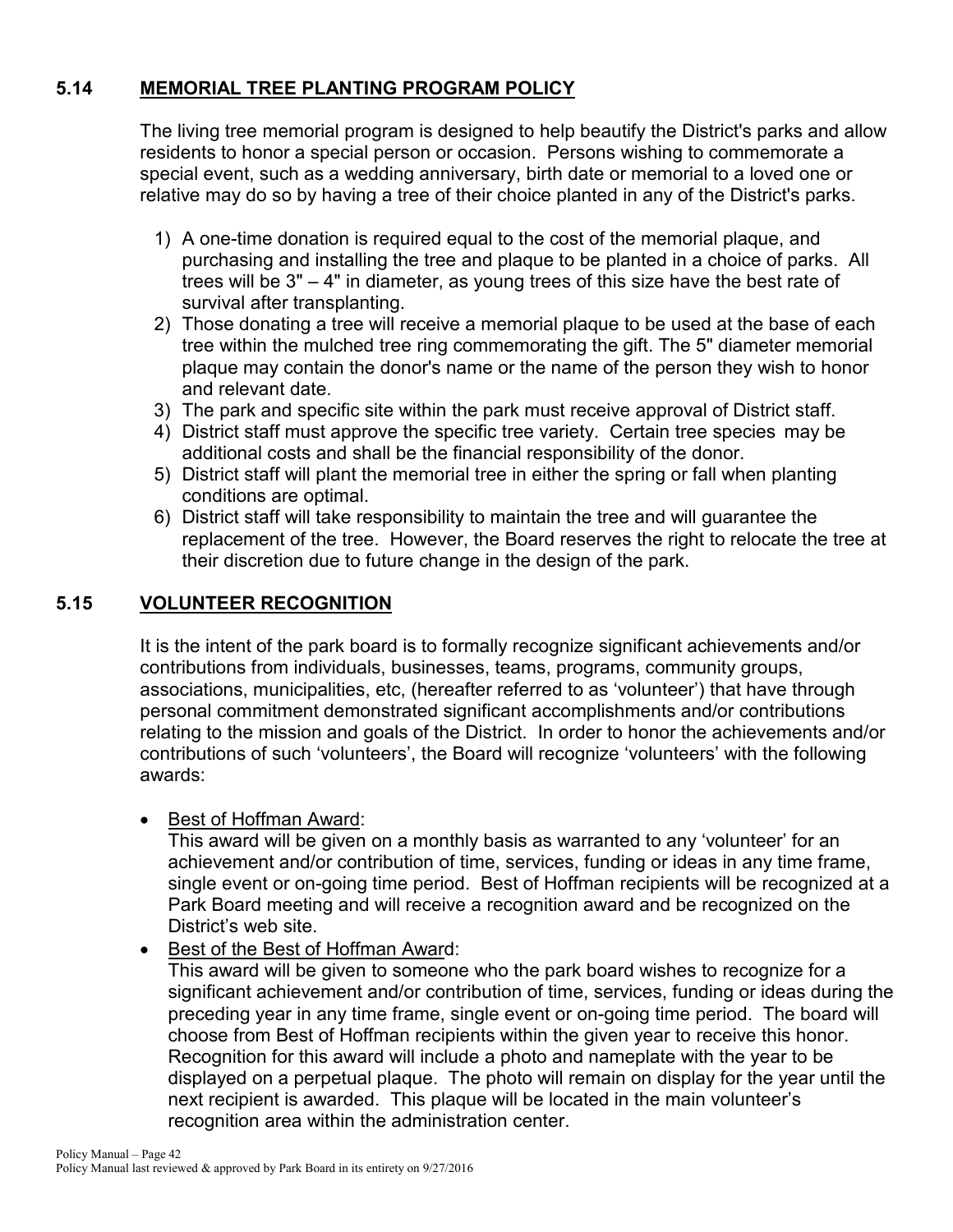# **5.16 USE OF CELLULAR TELEPHONES IN PARK DISTRICT FACILITIES**

No person shall use:

(i) any device, instrument or means capable of recording, producing, duplicating, reproducing, storing, copying, transmitting or displaying any type of image, picture, or visual representation, including but not limited to any photographic camera or video camera, or;

(ii) any cellular phone of any type or kind, regardless of its capacity or lack thereof to produce such an image, picture or visual representation; in any restroom, locker room, lavatory, bathroom, shower facility, dressing room, sauna or other facility or room therein where patrons of the Park District had a reasonable expectation of privacy.

The broadcast or transmission of any broadcast, cable or satellite television programming shall not be considered a violation of the preceding limitation.

Any person found violating or disobeying any provision of this policy will be subject to a fine and/or legal prosecution to the limits of the law. In addition, any person discovered violating this Policy while on Park District premises shall be required to leave said premises immediately and shall not be allowed to return to any Park District facility at any time except upon the written approval of the Director or his designee. If the person found violating this ordinance is a minor, then the Park District shall, in addition, immediately notify the parents or legal guardian of the offense.

Any violation of this policy may be prosecuted in an action in the name of the District in the Circuit Court of Cook County, as applicable.

#### **5.17 PARK & FACILITY IMPROVEMENT NOTIFICATION**

The District shall provide a written notice of a public meeting regarding permanent physical structures which change the use of a district park or will have an impact on traffic flow on adjacent public streets to a facility or a park to all residents and businesses within 300 feet of the perimeter of the subject park or facility boundaries. Written notice shall be served in person or by mail, not more than thirty (30) days nor less than ten (10) days prior to the scheduled public meeting date. This notification shall contain: 1) the nature and purpose of the meeting, the common address, name and/or location of the property in question; 2) a map identifying the location of the property in question; 3) the time and place of meeting; and 4) the contact person and telephone number where additional information may be obtained. A sign will be posted on the property clearly legible to the public view on the nearest public way at the main park entrance not more than thirty (30) days nor less than ten (10) days for at least ten (10) consecutive days prior to the public meeting date.

**Board Approved – February 21, 2006**

**Section 5 Board Approved June 2010**

**Board Approved – July 26, 2011**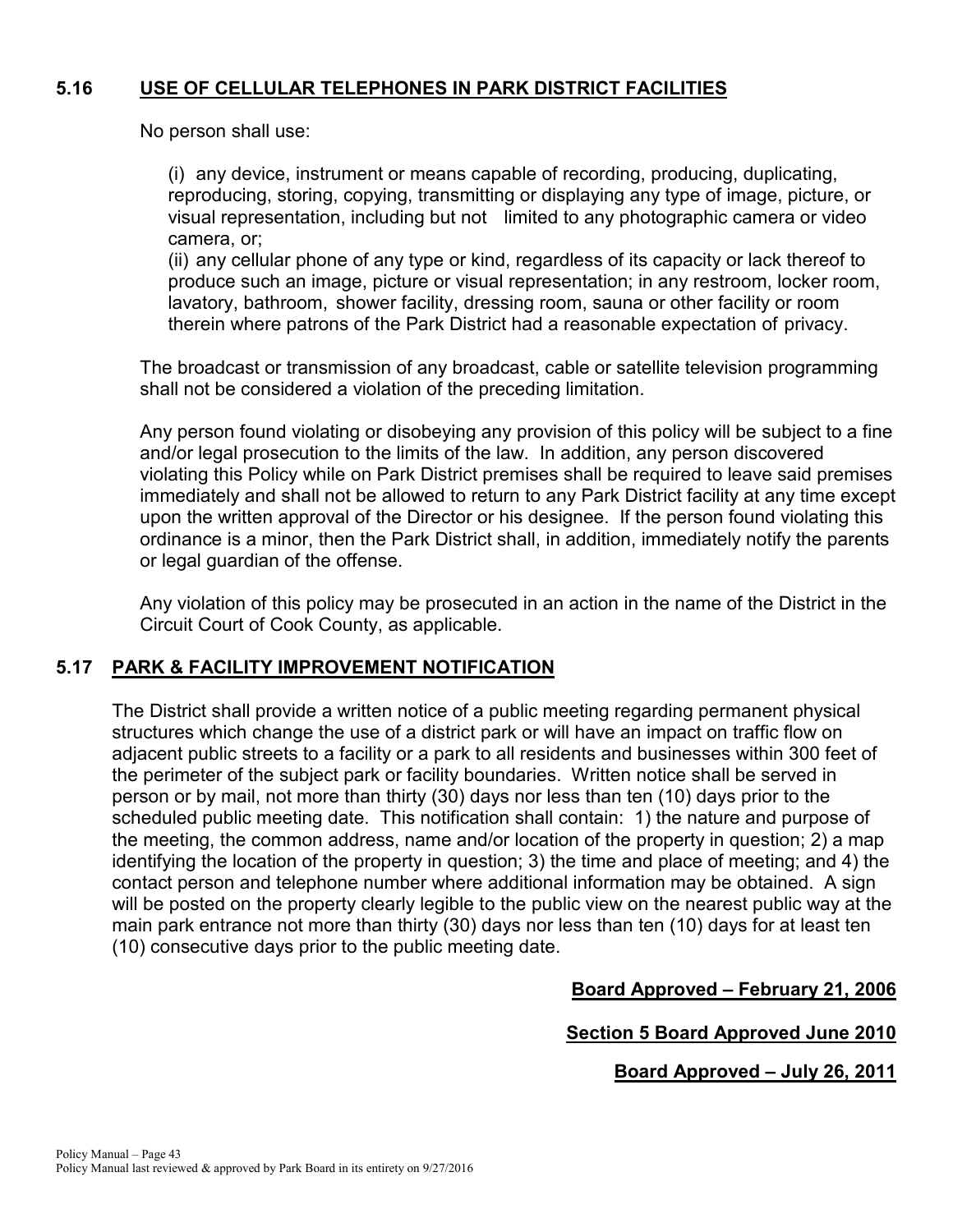# **5.18 FREEDOM OF INFORMATION ACT (FOIA)**

This policy is enacted in compliance with the Illinois Freedom of Information Act, 5ILCS 140/1 *et. seq*. The district will respond to any FOIA requests filed in writing to the district within 5 business days after the request is received except those requests which seek records to be used for Commercial purposes, or if the time for response is properly extended per statute. The district shall respond to records to be used for Commercial purposes within 21 business days after receipt of request.

All requests to inspect, copy, or certify public records must be in writing directed to the Hoffman Estates Park District and submitted via personal delivery, mail, fax, or other means available to the district in accordance with Section 3(c) of the Act. The district will honor all requests lawfully submitted to the district whether or not they are submitted on district FOIA request forms. FOIA requests will be deemed received only upon actual receipt by the park district on a working day regardless of the date of transmittal. FOIA requests sent via email or fax or otherwise delivered after business hours will be deemed received the next business day. Supplemental, amended or additional requests to inspect, copy or certify public records will not relate back to the time of receipt of the initial request. Supplemental, amended or additional requests will be considered new requests for the purpose of determining all applicable time periods.

There will be no fee for the first 50 black and white copies; additional black and white copies are 15 cents each; color copies are 50 cents each; copy of Certified Records are \$1.00 each record.

The district shall extend the time for its response to a Recurrent Requester, provided that within 5 days of receipt of the request, the district notifies the requester that it is treating the request as a Recurrent Request and then within 21 days, releases the records, denies the request, or notifies the requester when the records will be provided. There is an exemption for news media and non-profit, academic, and scientific organizations.

A Recurrent Requester is someone who submits:

- 1. 50 or more requests in a 12 month period;
- 2. 15 requests in a 30-day period; or
- 3. 7 or more requests in a 7-day period

The district will charge a fee of \$10 per hour after the first 8 hours for personnel costs when responding to Commercial Requests. The review of Commercial Requests by the Public Access Counselor, except for the limited purpose of determining whether the public body properly classified the request as "Commercial", has been eliminated.

The district can deny a request, under the Personal Privacy or Draft Document exemptions, without the pre-approval or consent of the Public Access Counselor.

The district shall designate one or more officials or employees to act as its FOIA officers. If only one FOIA officer is designated, the district shall designate a designee who will act on the FOIA officer's behalf in the event that the FOIA office is unavailable. Any FOIA officer who is subsequently appointed shall complete the required electronic training curriculum within 30 days after assuming the position.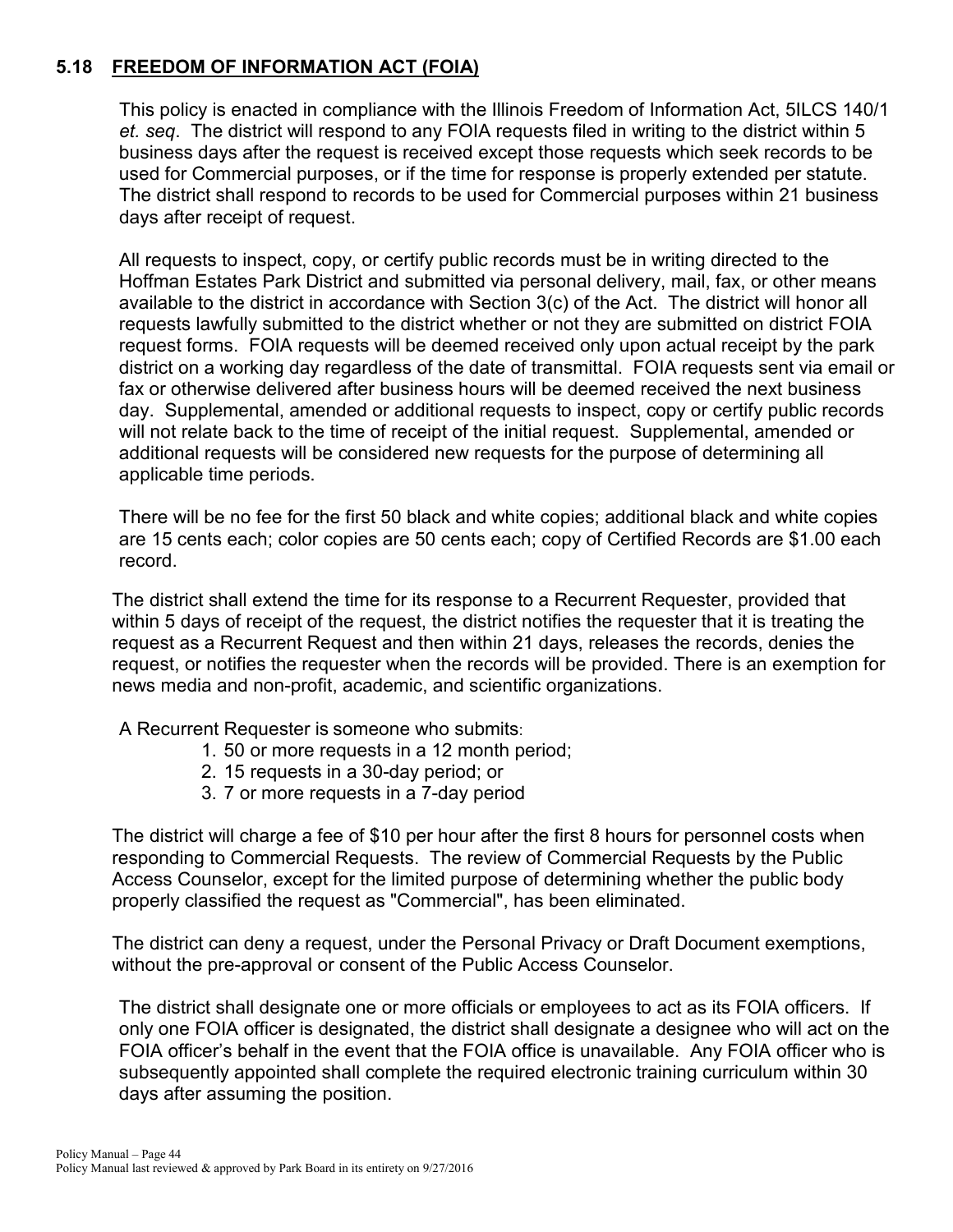Representatives of the District, including commissioners, board members, and employees, are prohibited from engaging in electronic communication (including but not limited to e-mails, texts, tweets, blog postings, and/or posting on any social media site) during any public District meeting subject to the Open Meetings Act, including but not limited to board meetings and committee meetings. Any electronic communications transmitted during any public District meeting are subject to a Freedom of Information Act (FOIA) request, regardless if they originated from the individual's personal electronic device, or a device issued by the District.

# **Board Approved January 2014**

### **5.19 IDENTITY PROTECTION POLICY**

This policy is enacted in compliance with the Illinois Identity Protection Act, 5 ILCS 179/1 *et seq*. (the "Act"), which requires all local government agencies to approve an identity-protection policy.

In conformance with the provisions of said Act:

- 1. All employees who have access to social security numbers in the course performing their duties shall be required to attend training on the protection of confidentiality of social security numbers. The training will include instructions on the proper handling of information that contains social security numbers from the time of collection through the destruction of the information.
- 2. Only employees who are required to use or handle information or documents that contain social security numbers may access such information or documents.
- 3. Any request for social security numbers from individuals shall be done in a manner that allows the social security number to be easily redacted if a document is required to be released as part of a public records request.
- 4. Any request for social security numbers from individuals shall include a statement of the purpose or purposes for which the social security number is being collected and used.
- 5. Social Security numbers will only be collected or disclosed for documented purposes as defined with the Illinois Identity Protection Act, 5ILCS 179/1 et. seq.

Violation of the provisions of this policy by employees of the Park District shall be grounds for discipline up to and including dismissal.

#### **5.20 Cellular Antenna (Tower)**

Cellular antennas in today's society are widely accepted as necessary infrastructures required to support the use of cellular phones. With the need to locate cellular antennas in all areas requiring coverage, the number of cellular antennas located within the park district's boundaries is substantial.

Regarding the ultimate placement of cellular antennas, regulations require cellular antenna companies to place their cellular antennas on publicly owned property if available and approved within the required coverage area prior to soliciting private businesses or individuals to locate the cellular antennas.

When evaluating proposals to install cellular antennas on public property, public agencies cannot legally deny the cellular antenna proposal based on the cellular antennas being a health hazard.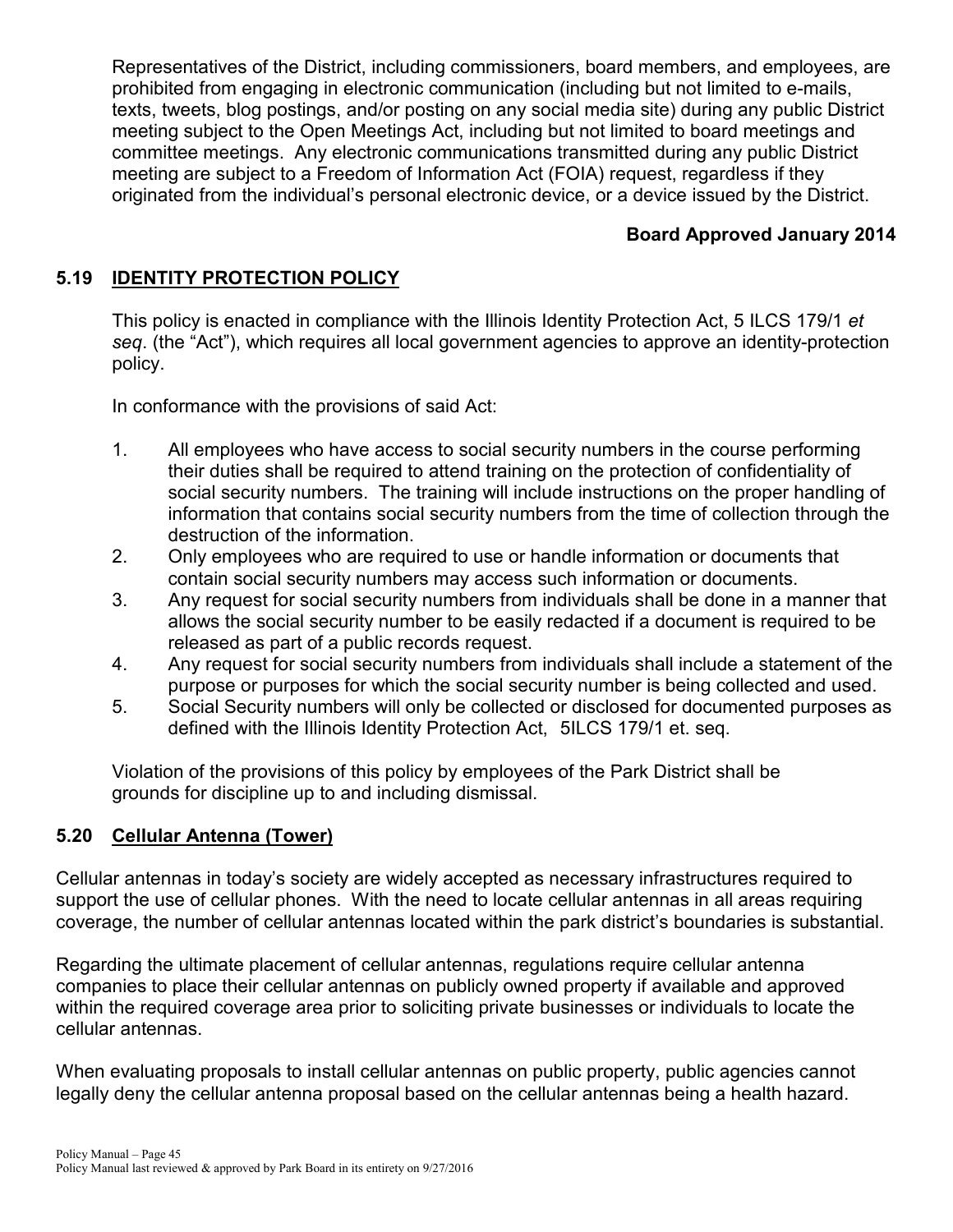The United States Federal Government through the FCC has very strict regulations which govern communication towers including wireless service facilities. As a local governmental agency, both the Hoffman Estates Park District and the Village of Hoffman Estates are governed by FCC regulations.

Specifically, under Section (C)-7-(B)-(IV): No State or local government or instrumentality thereof may regulate the placement, construction, and modification of personal wireless service facilities on the basis of the environmental effects of radio frequency emissions to the extent that such facilities comply with the Commission's regulations concerning such emissions.

Therefore, the park district cannot legally consider public testimony in the decision-making process based on the environmental effects of radio frequency emissions to the extent that such facilities (cellular towers) comply with the FCC regulations concerning such emissions.

#### District Philosophy regarding Cellular Antennas

The rent that is received from these ground leases provide an alternative source of funding for park district revenues and helps reduce the burden on the usage of tax dollars. However, the revenue generated from these ground leases should not compromise the district's mission of providing first class parks, facilities, programs and services through environmentally and fiscally responsible management practices. The district has determined that it is in the best interest to accept proposals to be evaluated for cellular antenna locations on park district property that comply with the district's minimum standards for placement of cellular antennas.

### District Minimum Standards for Acceptance of Cellular Antenna Proposals

The maximum height of a cellular antenna on park district property shall be no greater than 100 feet. In parks where the elevation is lower than the neighboring streets, the antenna may be built to a height of 100 feet above the street level closest to the proposed site. Preference will be given to proposals that use existing structures, i.e., light standards or buildings, or that can camouflage the antenna, i.e., flagpole or tree design that blend into the existing park. Cellular antennas as opposed to smaller (repeater) antennas are defined as any free standing cellular antenna pole which extends 30 feet or more.

In parks where existing light structures may be utilized to camouflage the antenna, no more than 50% of the existing light structures shall house an antenna(s). Additionally, the maximum number of antennas in any park site will be four.

In parks where a flagpole design may be used, only one flagpole may be used per park.

Other multiple antenna proposals on a site will be evaluated based on criteria including the size of the park and the potential multiple locations impacting the usability of the park.

The visual aesthetics of both the proposed cellular antenna and building structure, as well as how the structures visually and functionally blend into the surrounding environment are critical factors in the overall evaluation process.

The district has determined preferred locations based on parcel size and proximity to residents. The proposed site must be on district property that has a minimum overall size of 3 acres and the location of the antenna may be no closer than 300 feet to the nearest residential property. Furthermore, the existing public recreation areas within the park cannot be compromised as a result of the placement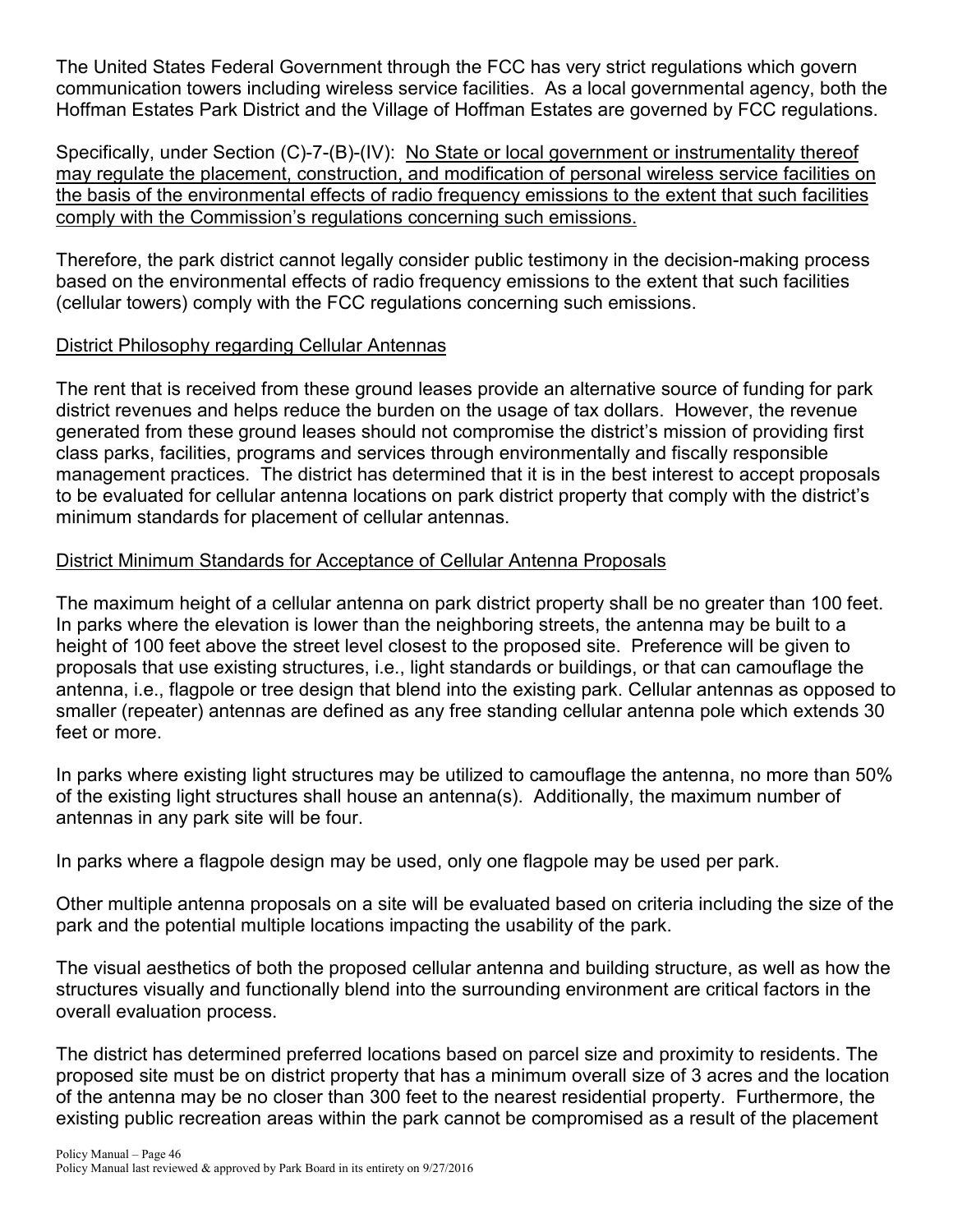of the cellular antenna. For example, within Olmstead Park, the outfield areas of both baseball diamonds exceed the minimum 300 foot distance requirement from the closest residential property, however, placement of a cellular antenna in the outfield area would compromise the visual and functionality of the public recreation area.

- Proposals for ground leases shall not exceed 400 sq. feet and storage buildings shall meet all design specifications of the park district.
- Antenna arrays shall be flush mounted and shall not protrude more than 12" away from the pole.
- Noise levels cannot exceed that of a typical residential air conditioning unit.
- Antennas that can house multiple carriers are typically viewed more favorably to the district than proposals that will only house a single carrier.
- Landscaping and artificial buffers to visually screen the structures are typically required.
- Proposed installations must fully consider the safety of park users and fulfill all district required safety considerations.
- Standard length of lease is an initial five year lease with five additional five year terms. The district will evaluate length of leases on a case by case basis.

The amount of rent for the ground lease will be negotiated by the district and based on many factors, including the size of the lease and tower and location. In addition, the cellular provider shall be responsible for all additional related expenses required of the district, such as landscaping and artificial buffers. All additional expenses incurred by the district, including legal fees, shall be the responsibility of the cellular provider. The district reserves the right to evaluate proposals on a case by case basis to insure all park district standards and specifications, to be determined solely by the district, are fulfilled.

The district will also consider lease opportunities for smaller (repeater) antennas that require a smaller dedicated ground lease at a reduced rent. Repeater antennas are defined as antennas which are attached to an existing building or structure and extend greater than 10 feet in height above the existing building or structure. Locations to be considered for repeater antennas will be evaluated on a case by case basis and no parks are initially exempt from consideration.

Parks which provide for a 300 foot buffer from the closest residential property line, without compromising the programmed recreation areas within the park will be considered for cellular antennas on a case by case basis.

The district has prepared maps that detail acceptable locations. These maps are in a KZM file format on Google Earth and are available to any interested parties. Lease proposals shall be submitted to the Director of Finance & Administration and will be reviewed by staff to determine if they fall within the district's Cellular Antenna Policy. After staff review, a preliminary site plan proposal will be submitted to the Buildings & Grounds Committee. The Administration & Finance Committee will review and evaluate the ground lease agreement. The recommendations of the B&G and A&F Committees will then be forwarded to the board for a final decision. Any requirements of the Village in regards to special use or other permits will be the sole responsibility of the company wishing to enter into the lease.

### **Section 5.20 Board Approved 10-26-10**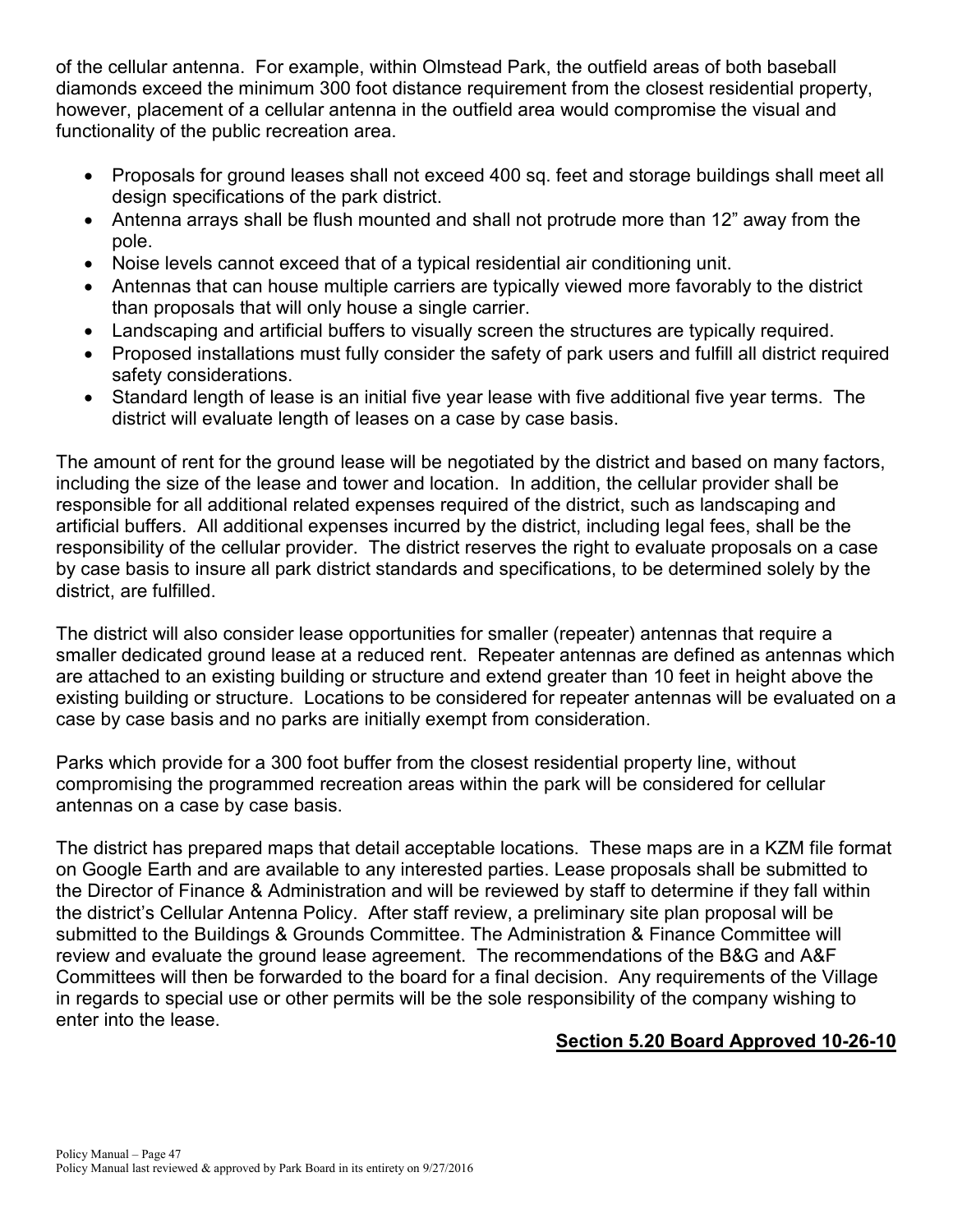# **5.21 SOCCER GOAL SAFETY**

This Soccer Goal Safety and Education Policy ("Policy") is adopted pursuant to the Illinois Movable Soccer Goal Safety Act, also known as Zach's Law, 430 ILCS 145/1 *et seq*. (the "Act"). The Act requires the park District to create a policy to outline how it will specifically address the safety issues associated with movable soccer goals.

Prior to the commencement of the soccer season each year, the District will place and secure Movable Soccer Goals on its Property in accordance with the Safety Guidelines. Only the District shall be permitted to move any Movable Soccer Goal the District owns, installs, or places on its Property. Thereafter, if a Movable Soccer Goal becomes unanchored or improperly secured, only Authorized Personnel shall be permitted to re-secure it in accordance with the Safety Guidelines. A warning label such as the following shall be posted on all Movable Soccer Goals:

#### **ONLY AUTHORIZED PERSONNEL MAY MOVE AND ANCHOR THIS GOAL. IF THIS GOAL IS NOT ANCHORED DOWN, DO NOT USE IT AND CONTACT THE HOFFMAN ESTATES PARK DISTRICT AT 847-885-7500. SERIOUS INJURY INCLUDING DEATH CAN OCCUR IF IT TIPS OVER.**

The District shall routinely inspect all Movable Soccer Goals that the District has installed or placed onto its Property to verify that they are properly secured and document such inspection in writing.

Prior to any organized soccer game, the game referee shall inspect the soccer goals and the anchoring system to insure all are functioning properly and secured to the ground properly. This process is to be documented.

Prior to any organized soccer practice, the team coaches shall inspect the soccer goals and the anchoring system to insure all are functioning properly and secured to the ground properly. This process is to be documented.

If it is found that the soccer goals are not fastened properly to the ground, unless authorized personnel properly secure the goals, the planned soccer game or practice will not under any circumstance proceed at the location of the malfunctioning soccer goal, the soccer game or practice needs to be relocated to another location or canceled. The park district staff will be notified of the problem within four hours, so repairs can be implemented.

As a condition of the use of Property, before and after any Soccer-Related Activity, Permitted Users shall make a physical inspection of each Movable Soccer Goal to assure that the goal is secure in accordance with the Safety Guidelines. If any Movable Soccer Goal is not properly secured by Authorized Personnel in accordance with the Safety Guidelines, the Permitted User shall place the goal in a non-use position by laying it forward onto its front bars and crossbar and shall immediately notify the District of the location of the goal.

As a condition of the use of Property and prior to the commencement of the soccer season each year, each Organization shall advise their players and the players' parents and guardians that Movable Soccer Goals may not be moved and that any use of a Movable Soccer Goal that is inconsistent with Soccer-Related Activity is strictly prohibited, including without limitation, playing, climbing, or hanging on any part of the Movable Soccer Goal. According to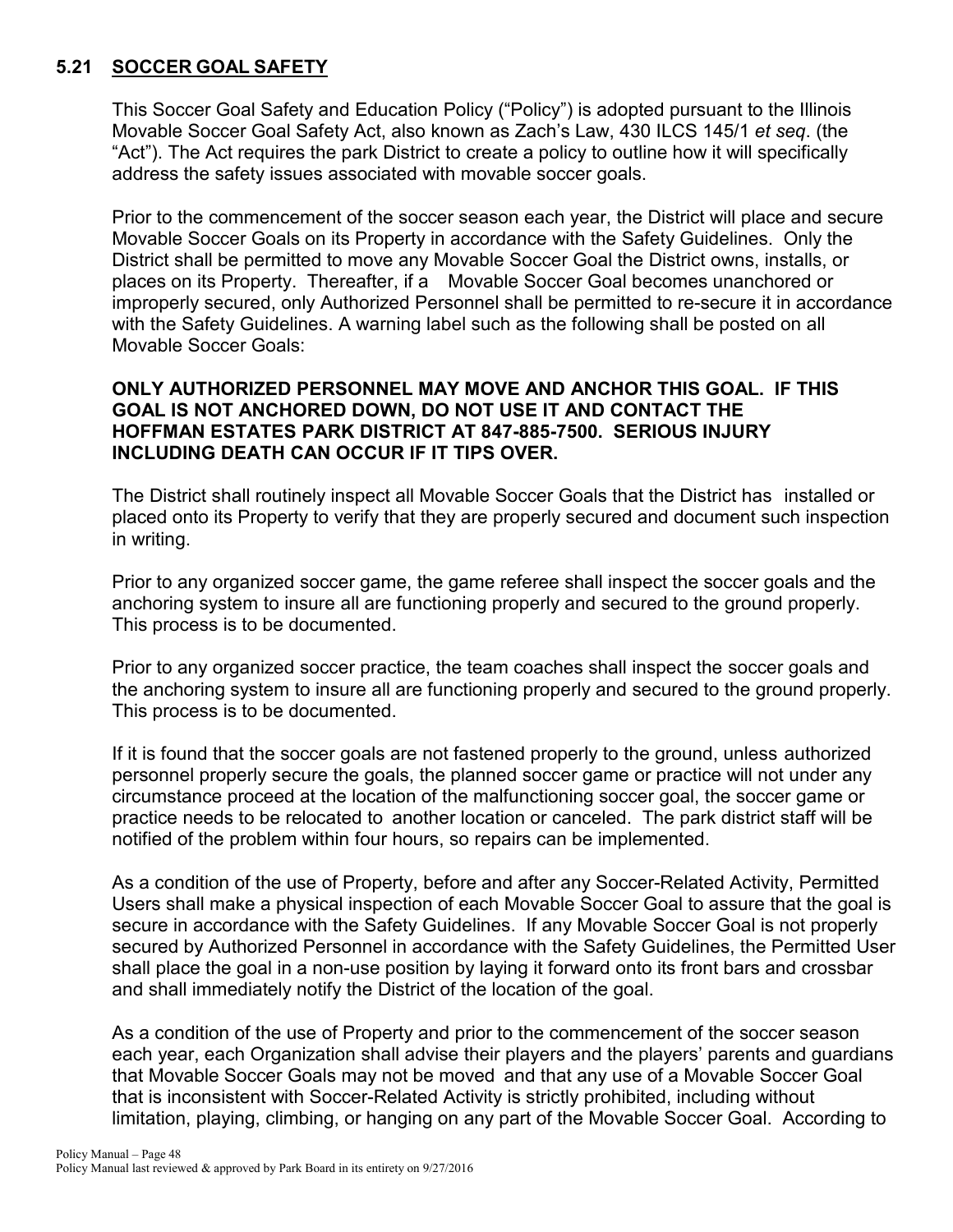the U.S. Consumer Product Safety Commission, these activities can result in serious injury, including death.

A copy of this Policy shall be provided to all Organizations using the Property for Soccer-Related Activity. Prior to using Property for Soccer-Related Activity, each Organization shall provide each of its Permitted Users with a copy of this Policy and shall require that each of its Permitted Users comply with all applicable provisions of this Policy.

At the conclusion of each soccer season, the District will either remove all Movable Soccer Goals that it has installed or otherwise placed on its Property and store such goals at a secure location or otherwise secure such goals on its Property by placing the goal frames face to face (front posts and crossbars facing toward each other) and securing them at each goalpost with a lock and chain; or locking and chaining the goals to a suitable fixed structure such as a permanent fence; or locking unused portable goals in a secure storage room after each use; or fully disassembling the goals for season storage.

After the effective date of this Policy, the District will not purchase any Movable Soccer Goal unless it is tip resistant. A Movable Soccer Goal whose inside measurements are 6.5 to 8 feet high and 18 to 24 feet wide is not tip-resistant unless it conforms to the American Society for Testing and Materials (ASTM) standard F2673-08 for tip-resistant Movable Soccer Goals or is otherwise equipped with another design-feature approved by the U.S. Consumer Product Safety Commission. Notwithstanding the foregoing provisions, the District may continue to use its existing goals in a manner consistent with this Policy.

If any provision of this Policy conflicts with any provision of the Act, the provisions of the Act shall prevail.

This Policy shall not create any new liability or increase any existing liability of the District, or any of its officers, employees, or agents, which exists under any other law, including but not limited to the Local Governmental and Governmental Employees Tort Immunity Act, 745 ILCS 10/1-101 *et seq*. Nor shall this Policy alter, diminish, restrict, cancel, or waive any defense or immunity of the District or any of its officers, employees, or agents, which exists under any other law, including but not limited to the Local Governmental and Governmental Employees Tort Immunity Act, 745 ILCS 10/1-101 *et seq*.

All District employees who have responsibility for or contact with Movable Soccer Goals shall be advised of this Policy.

A copy of the Policy is available to all other employees and any member of the public by requesting a copy from the Superintendent of Recreation at 847-885-7500.

> **Section 5 Board Approved June 2010 Board Approved September 27, 2011**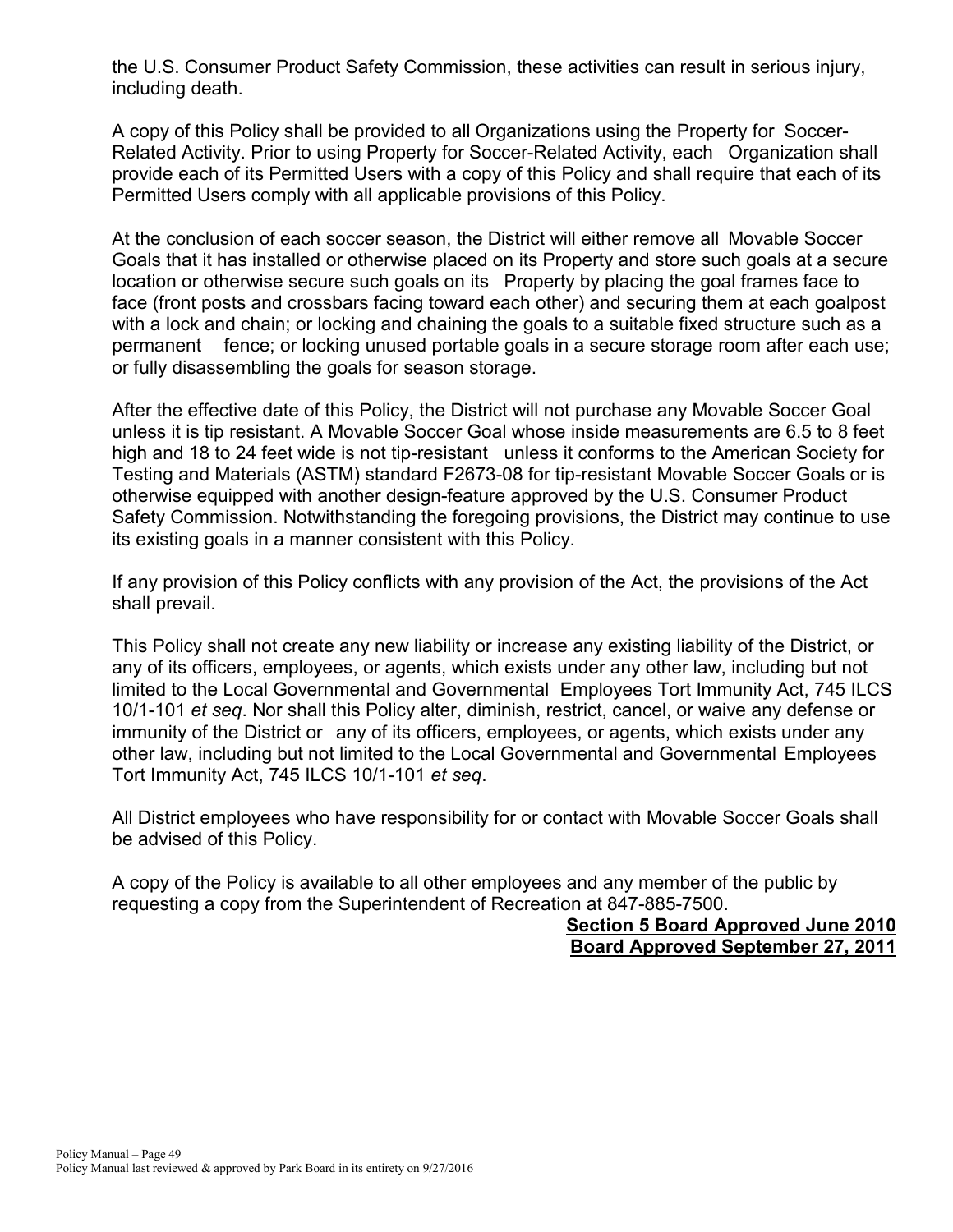# **5.22 SOCIAL MEDIA**

Communicating with the Hoffman Estates Park District through social media enables customers to communicate in a direct and meaningful way. The Hoffman Estates Park District engages customers through many social media websites, including, but not limited to, heparks.org, Facebook, Twitter, YouTube, Foursquare, Flickr, LinkedIn and Pinterest. HEPD maintains multiple accounts on social media websites, including, but not limited to: HEPD Ice Arena, HEPD Preschool, PSSWC, Bridges of Poplar Creek Country Club, HEPD Youth Theater, Bo's Run & Freedom Run off Leash Dog Parks. This document pertains to all HEPD social media accounts and websites maintained by HEPD.

This policy establishes procedures for the administration and use by the District of Internet resources commonly referred to as "social media sites." The purpose for use of social media sites is to obtain and disseminate information useful to and about the District. The District encourages the use of social media to further the goals of the District, subject to the terms and conditions set forth in this social media policy.

The District's primary and predominant Internet presence is the District's website (http:// www.heparks.org). The District's social media sites are intended to supplement its website. A District social media site is not intended to be a public forum and the comments and discussions that take place on the site will be moderated by the District for compliance with this policy and the terms of use of the respective social media site.

Please be aware that when engaging with the Hoffman Estates Park District over social media, you agree to the following:

Commenting on a Hoffman Estates Park District Social Media Account

The Hoffman Estates Park District shares information, images and video with the public through external social media websites. Comments made by the public to these sites are reviewed by HEPD Staff. A comment may be deleted if it violates the terms of this policy. The Hoffman Estates Park District, in its sole discretion, reserves the right to remove content from HEPD social media accounts at any time when the content violates this policy or any applicable law. The District also reserves the right to deny access to District social media sites for any individual who violates this policy or any applicable law, at any time and without prior notice.

Comments should relate to the posted topic for the Hoffman Estates Park District's social media page or post. Hoffman Estates Park District social media accounts are not meant for general comments unrelated to the social media website or district program. For general comments or concerns regarding, relating, or referring to HEPD, please visit heparks.org or call 847-871-3672.

You and any information you share with or post to official HEPD social media accounts are subject to the terms of use of the host site and may be used by the owners of the host site or the Hoffman Estates Park District for its own purposes. For more information, consult the host website's terms of use.

Hoffman Estates Park District social media accounts or blogs are not open to comments promoting or opposing any person campaigning for election to a political office, or promotion or advertisement of a business or commercial transaction. Profanity, hate speech, or the use of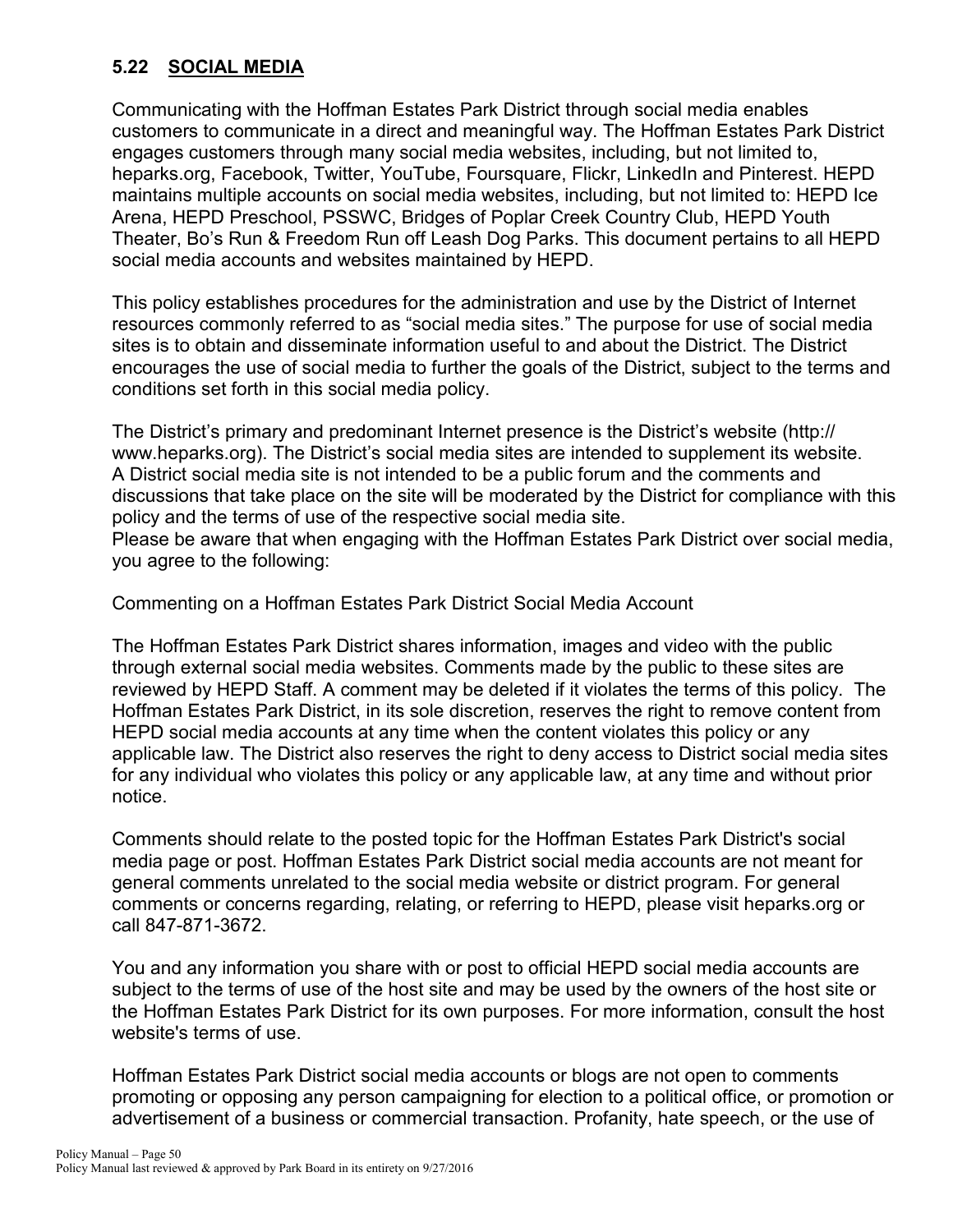obscene, threatening or harassing language is prohibited.

Personal attacks of any kind or offensive comments that target or disparage any specific person, group, ethnicity, race, age, or religious group, gender, sexual orientation or disability status are prohibited. The Hoffman Estates Park District has a comprehensive Anti-Bullying Policy that includes cyber-bullying. Please refer to our Anti-Bullying policy [\(http://www.heparks.org/general-information/anti-bullying-policy/\)](http://www.heparks.org/general-information/anti-bullying-policy/) at heparks.org. Comments advocating illegal activity or posting of material that violates intellectual property rights of others are prohibited. District social media sites and any content maintained in a social media format that is related to District business may be a public record subject to public disclosure under the Illinois Freedom of Information Act.

#### User-Created Content

Where the host website allows users to post content, users are welcome to submit or post content they create (including photographs and videos) to an official Hoffman Estates Park District social media page. However, the content must meet the standards articulated in both the host website's terms of use as well as this social media policy, and pertain to the subject of the social media site. Users may only post their own, original content. Reproduced or borrowed content that reasonably appears to violate third party rights will be removed.

#### Reasonable Accommodation

Every effort is made to ensure that the Hoffman Estates Park District's website (heparks.org) is accessible to individuals with a disability. Host sites maintain accessibility separately. To request a reasonable accommodation when accessing Hoffman Estates Park District social media sites, please contact the Communications & Marketing Superintendent at 847-871- 3672.

This social media policy is subject to amendment or modification at any time.

### Park District Employees

HEPD employees who are not members of the Park District's Social Media Team may choose to "follow", "like", or comment on HEPD's social media accounts while using their own personal social media profile(s). When doing so, HEPD employees are encouraged to disclose that any comment made through their personal account is their own, and not a statement made on behalf of HEPD. Any comment(s) made should adhere to all applicable district privacy and confidentiality policies, and be mindful of intellectual property rights of both other users and HEPD.

It is recommended that employees maintain separation between HEPD social media account(s) and their personal social media account(s). When separation is not feasible (such as on LinkedIn), employees should be mindful to ensure that any recommendations or endorsements made are derived from personal opinions, and do not necessarily represent an opinion on behalf of the Hoffman Estates Park District. Employees should not use HEPD's name, logos, images, or iconography to promote (or discourage) a personal endeavor, cause, political candidate or party, except as permitted by law.

The Hoffman Estates Park District has a Computer Network, Internet, & VPN Access policy. All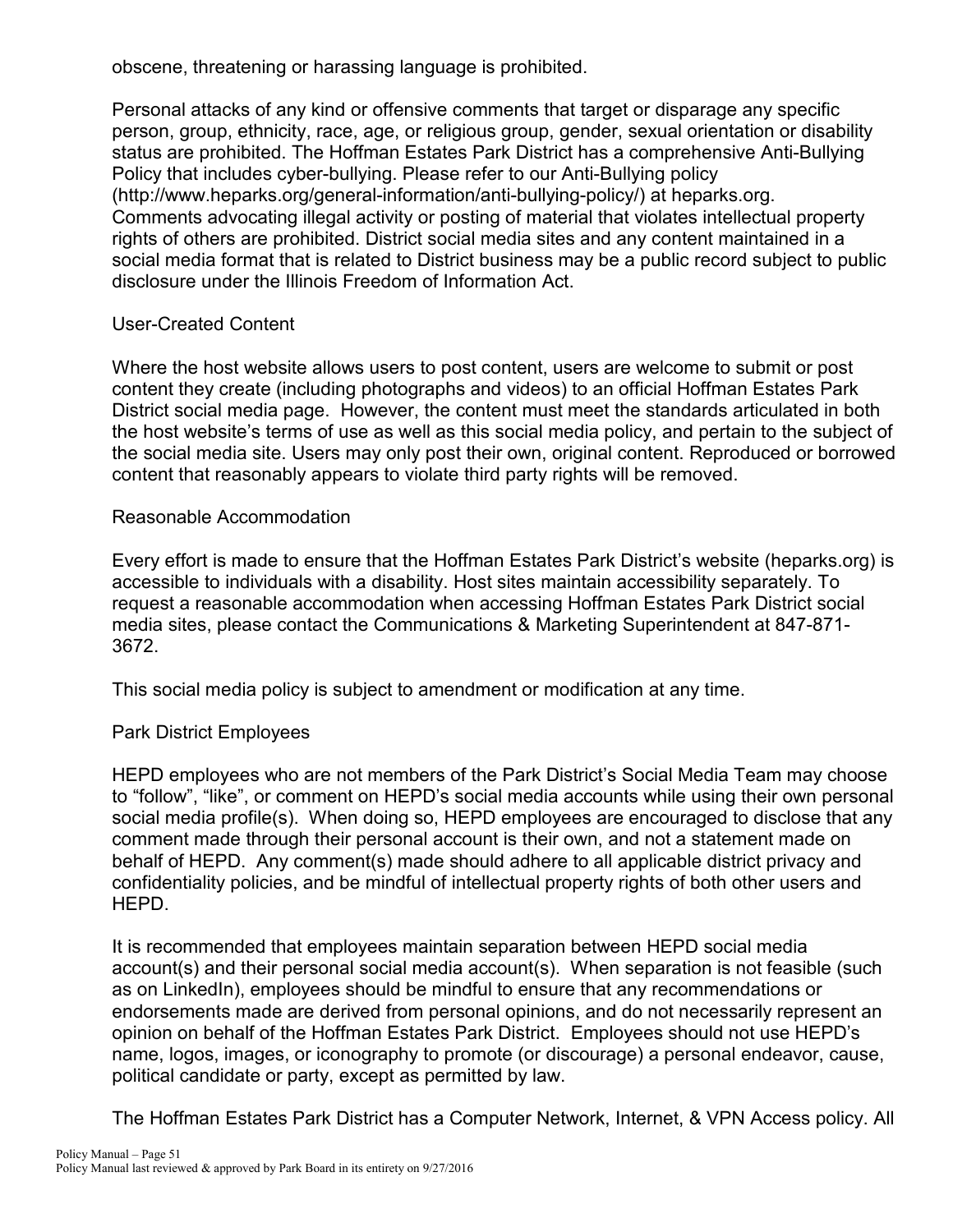computer usage is governed by this policy.

Questions or Concerns

Questions or concerns regarding Hoffman Estates Park District's social media activity or this Social Media Policy should be submitted to the Communications & Marketing Superintendent at 847-871-3672.

#### **5.23 CYBER SECURITY**

The Computer Network Policy is to inform District users: employees, contractors and other authorized users of their obligatory requirements for protecting the technology and information assets of the District; and describes the technology and information assets that we must protect and identifies many of the threats to those assets.

It is the obligation of all users of the District's systems to protect the technology and information assets of the District. This information must be protected from unauthorized access, theft and destruction. The technology and information assets of the District are made up of the following components:

- Computer hardware, CPU, disc, Email, web, application servers, PC systems, application software, system software, etc.
- System Software including: operating systems, database management systems, and backup and restore software, communications protocols, and so forth.
- Application Software: used by the various divisions/departments within the District. This includes custom written software applications, and commercial off the shelf software packages.
- Communications Network hardware and software including: routers, routing tables, hubs, modems, multiplexers, switches, firewalls, private lines, and associated network management software and tools.

The Internet is a worldwide network of computers that contains millions of pages of information. Although our Cisco firewall limits our access, users are still cautioned that many of these pages include offensive, sexually explicit, and inappropriate material. In general, it is difficult to avoid at least some contact with this material while using the internet. Even innocuous search requests may lead to sites with highly offensive content. Additionally, having an e-mail address on the internet may lead to receipt of unsolicited e-mail containing offensive content. Users accessing the internet do so at their own risk and the Hoffman Estates Park District is not responsible for material viewed or downloaded by users from the Internet. To minimize these risks, your use of the Internet at the Hoffman Estates Park District is governed by the following policy:

Permitted Use of Internet and HEPD Computer Network

The computer network is the property of Hoffman Estates Park District (HEPD) and may only be used for legitimate business purposes. Internal "Users" (employees and contractors) are provided access to the computer network to assist them in the performance of their jobs. All Users have a responsibility to use HEPD's computer resources and the Internet in a professional, lawful and ethical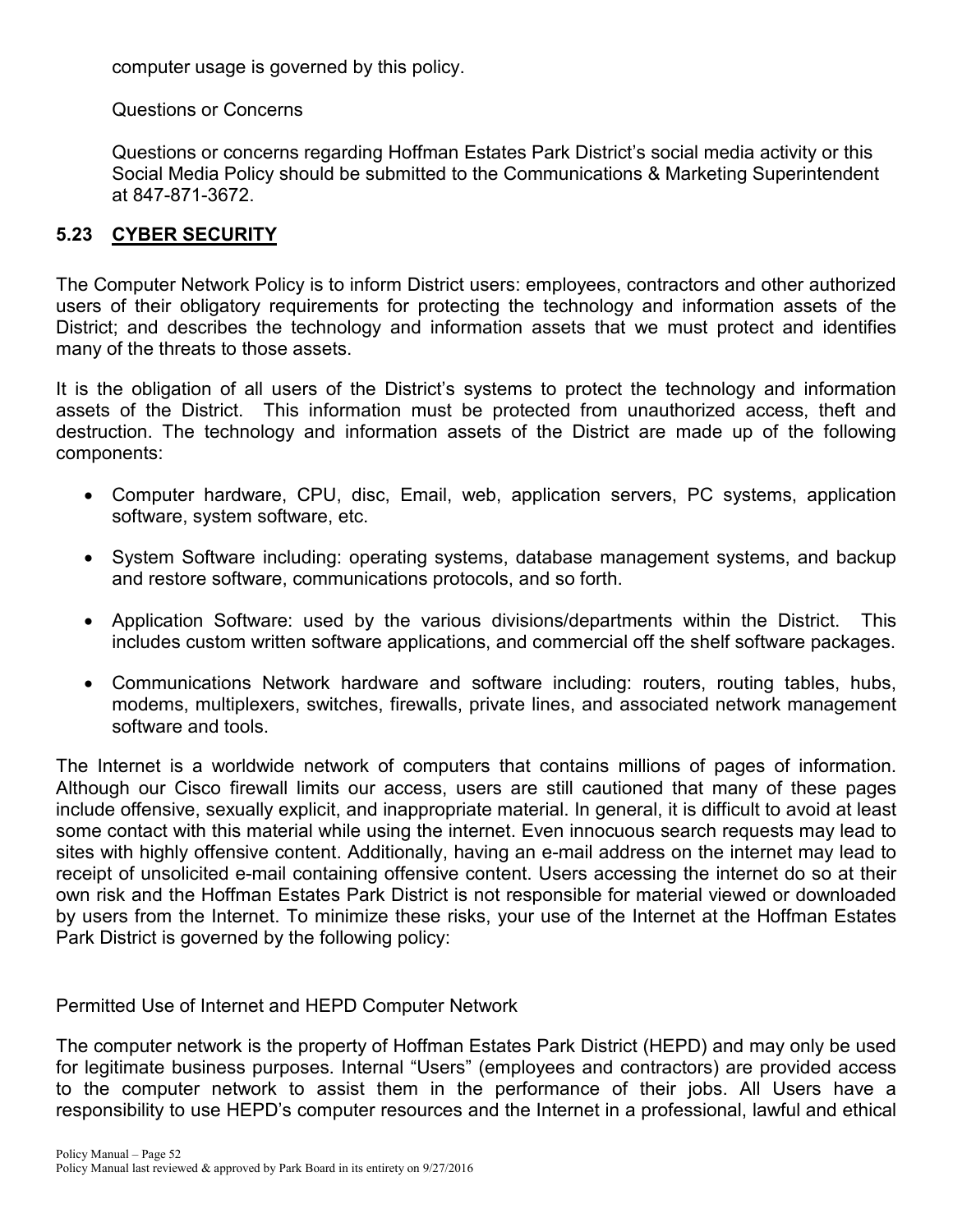manner. Abuse of the computer network or the Internet, may result in disciplinary action, including possible termination, and civil and/or criminal liability.

#### **Accessibility**

Public users of the HEPD website may look at programs and events; however the registration software may only be accessed via the Internet by participants with a logon id and password.

Users of the system must have a valid logon id and password to access the system and an additional layer of credentials to access specific software.

- User accounts on District computer systems are to be used only for the business of the District and not to be used for personal activities.
- Users are personally responsible for protecting all confidential information used and/or stored on their accounts. This includes their logon IDs and passwords.
- Users are prohibited from making unauthorized copies of such confidential information and/or distributing it to unauthorized persons outside of the District.
- Users shall not purposely engage in activity with the intent to: harass other users; degrade the performance of the system; divert system resources to their own use; or gain access to District systems for which they do not have authorization.
- Users shall not attach unauthorized devices on their PCs or workstations, unless they have received specific authorization from the IT Manager and the employees' manager.
- Users shall not download unauthorized software from the Internet onto their PCs or workstations.

The Deputy Director/Director of A&F shall serve as the Chief Information Officer and the Information Technology Manager shall be designated as the Security Administrator for the District.

### Threats to Security

Threats to security include employees, amateur hackers/vandals and criminal hackers/vandals. Security and credentials must be layered to compensate for all levels of threat. Users are required to report any weaknesses in the District computer security, any incidents of misuse or violation of this policy to the Security Administrator.

#### Computer Network Use Limitations

Prohibited Use. The Internet is a business tool for the District. It is to be used for business-related purposes such as: communicating via electronic mail with constituents, suppliers and business partners, providing assistance and obtaining useful business information. The District will provide Internet access to employees and contractors who are connected to the internal network and who has a business need for this access.

Without prior written permission from HEPD, the HEPD computer network may not be used to disseminate, view or store commercial or personal advertisements, solicitations, promotions, destructive code (e.g., viruses, self-replicating programs, etc.), political material, pornographic text or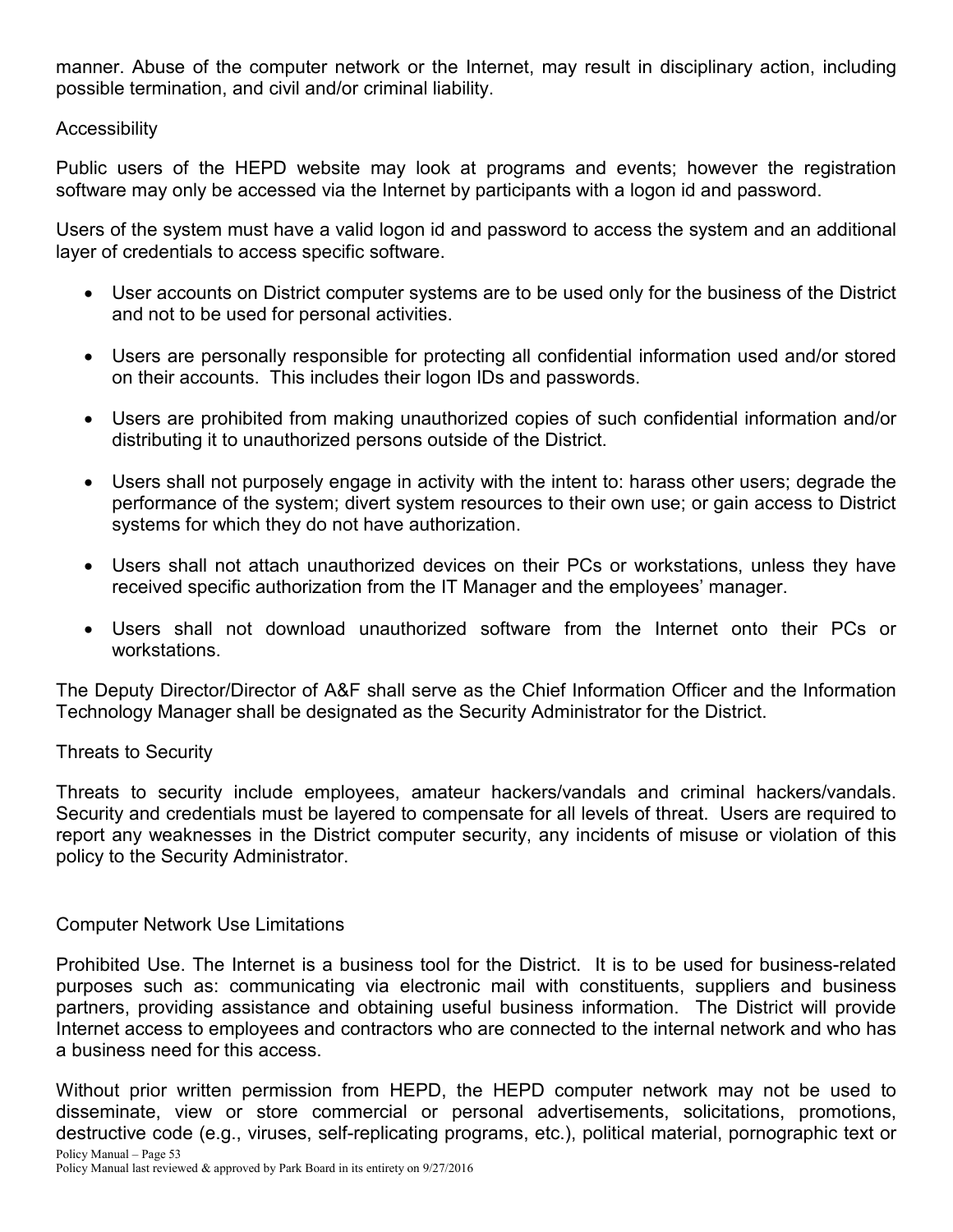images, or any other unauthorized materials. Employees may not use HEPD's Internet connection to download games or other entertainment software (including screen savers), or to play games over the Internet. Additionally, you may not use the computer network to display, store or send (by e-mail or any other any other form of electronic communication such as bulletin boards, chatrooms, Usenet groups, etc.) material that is fraudulent, harassing, embarrassing, sexually explicit, profane, obscene, intimidating, defamatory or otherwise inappropriate or unlawful. Furthermore, anyone receiving such materials should notify their supervisor immediately.

The Internet service may not be used for transmitting, retrieving or storing any communications of a discriminatory or harassing nature or which are derogatory to any individual or group, obscene or pornographic, or defamatory or threatening in nature for "chain letters" or any other purpose which is illegal or for personal gain.

Illegal Copying. Users may not illegally copy material protected under copyright law or make that material available to others for copying. You are responsible for complying with copyright law and applicable licenses that may apply to software, files, graphics, documents, messages, and other material you wish to download or copy. You may not agree to a license or download any material for which a registration fee is charged without first obtaining the express written permission of HEPD management.

Communication of Trade Secrets. Unless expressly authorized to do so, Users are prohibited from sending, transmitting, or otherwise distributing proprietary information, data, trade secrets or other confidential information belonging to HEPD. Unauthorized dissemination of such material may result in severe disciplinary action as well as substantial civil and criminal penalties under state and federal Economic Espionage laws.

Duty not to Waste or Damage Computer Resources

Accessing the Internet. To ensure security and avoid the spread of viruses, Users accessing the Internet through a computer attached to HEPD's network must do so through an approved Internet firewall or other security device. Bypassing HEPD's computer network security by accessing the Internet directly by modem or other means is strictly prohibited unless the computer you are using is not connected to HEPD's network.

Frivolous Use. Computer resources are not unlimited. Network bandwidth and storage capacity have finite limits, and all Users connected to the network have a responsibility to conserve these resources. As such, Users must not deliberately perform acts that waste computer resources or unfairly monopolize resources to the exclusion of others. These acts include, but are not limited to, sending mass mailings or chain letters, spending excessive amounts of time on the Internet, playing games, engaging in online chat groups, uploading or downloading large files, accessing streaming audio and/or video files, or otherwise creating unnecessary loads on network traffic associated with non-business-related uses of the Internet.

Virus detection. Files obtained from sources outside of HEPD's network, including USB drives or discs brought from home, files downloaded from the Internet, newsgroups, bulletin boards, or other online services; files attached to e-mail, and files provided by customers or vendors, may contain dangerous computer viruses that may damage HEPD's computer network. Users should never download files from the Internet, accept e-mail attachments from outsiders, or use USB drives/discs from non-HEPD sources, without first scanning the material with HEPD-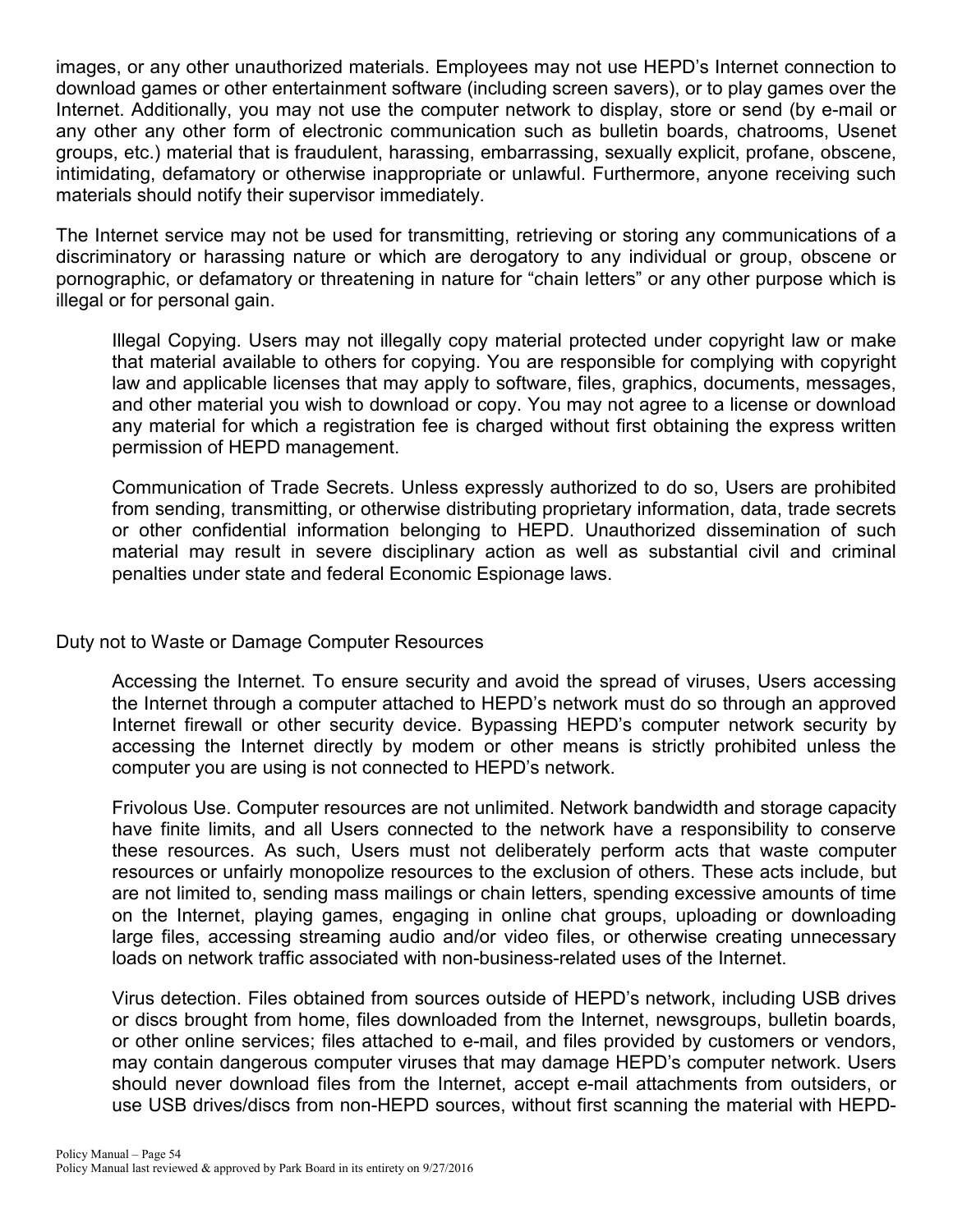approved virus checking software. If you suspect that a virus has been introduced into the HEPD network, notify IT support immediately.

#### No Expectation of Privacy

Employees are given computers and Internet access to assist them in the performance of their jobs. Employees should have no expectation of privacy in anything they create, store, send or receive using HEPD's computer equipment. The computer network is the property of HEPD and may be used only for HEPD business purposes.

Waiver of privacy rights. User expressly waives any right of privacy in anything they create, store, send or receive using HEPD's computer equipment or Internet access. User consents to allow IT support personnel as well as manager/supervisor access to and review of all materials created, stored, sent or received by User through any HEPD network or Internet connection. Any data files that you transfer to your HEPD issued computer becomes the property of HEPD.

Monitoring of computer and Internet usage. The District has the right and capability to monitor electronic information created and/or communicated by persons using District computer systems and networks, including e-mail messages and usage of the Internet. HEPD has the right to monitor and log any and all aspects of its network/computer system including, but not limited to, monitoring Internet sites visited by Users, monitoring chat and newsgroups, monitoring file downloads, and all communications sent and received by users. It is not the District policy or intent to continuously monitor all computer usage by employees or other users of the District computer systems and network. However, users of the systems should be aware that the District may monitor usage, including, but not limited to, patterns of usage of the Internet (e.g. site accessed, on-line length, time of day access), and employees' electronic files and messages to the extent necessary to ensure that the Internet and other electronic communications are being used in compliance with the law and with District policy.

Blocking sites with inappropriate content.

HEPD has the right to utilize hardware & software that makes it possible to identify and block access to Internet sites containing sexually explicit or other material deemed inappropriate or unauthorized in the workplace. A fundamental component of our Network Computer Policy is controlling access to the critical information resources that require protection from unauthorized disclosure or modification. The fundamental meaning is that permissions are assigned to individuals or systems that are authorized to access specific resources. Access controls exist at various layers of the system, including the network. Access control is implemented by logon ID and password.

Security administrators will have full access to host systems, routers, hubs, and firewalls as required to fulfill the duties of their job. All system administrator passwords will be DELETED immediately after any administrator who has access to such passwords is terminated, fired, or otherwise leaves the employment of the District.

#### Security Breach

In the event of a suspected security breach, users will notify the Security Administrator or the Chief Information Officer who will investigate and make notification in conjunction with Illinois law 815ILCS 530/ of the Personal Information Protection Act.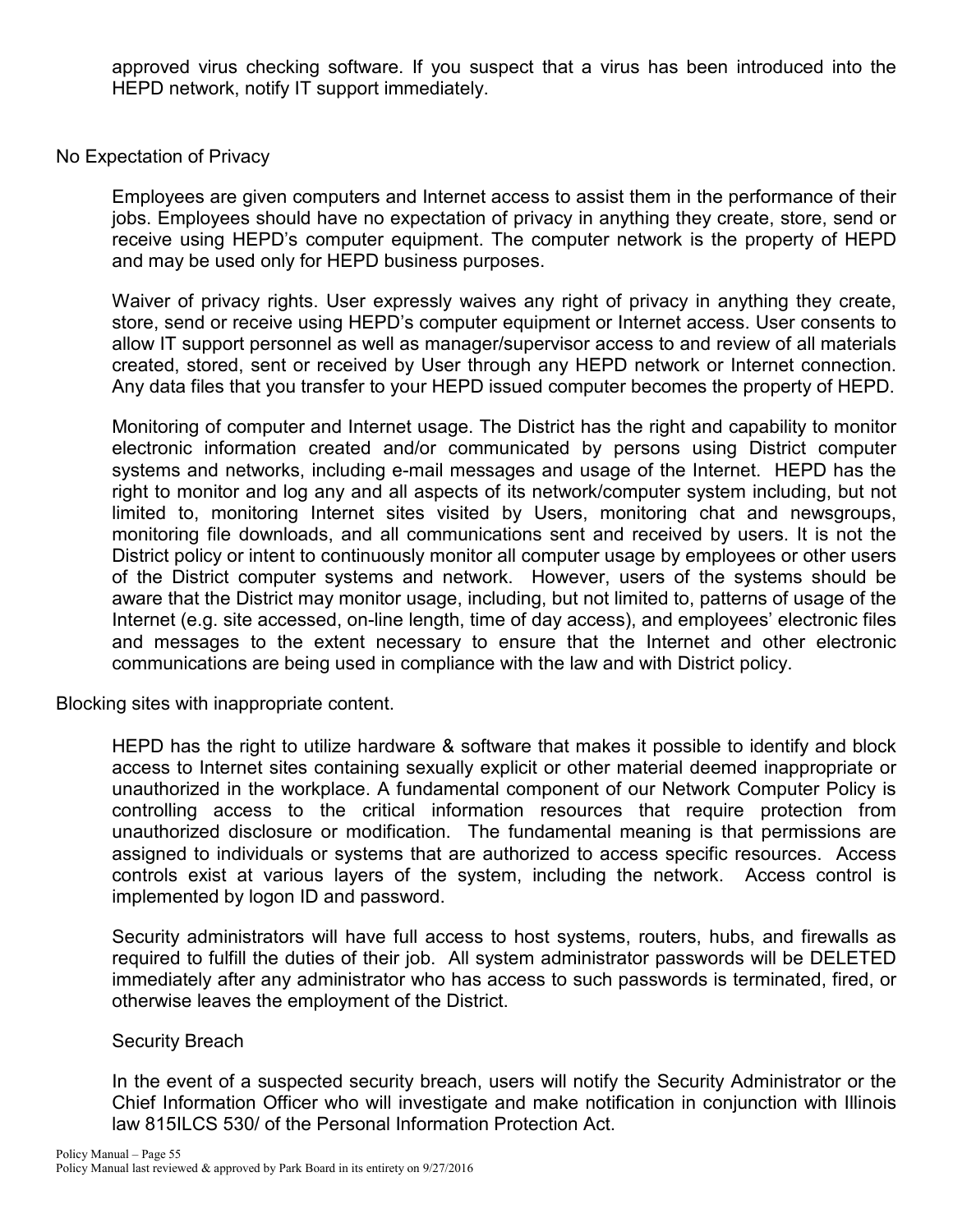#### VPN & Remote Access

General. In an effort to keep HEPD data secure, while also understanding that our changing culture requires work to be performed remotely, HEPD provides VPN & remote access to certain users and outside vendors with appropriate approval. This defines the standards for connecting to the Hoffman Estates Park District network from any remote host, untrusted host, and remote network. These standards are designed to minimize the potential exposure to the District from damages that may result from unauthorized access to HEPD's administrative network through a non-HEPD controlled network device, or medium. Damages include the loss of confidential or internal use data, intellectual property, damage to public image, or damage to critical HEPD computing network and information systems. Only authorized persons may remotely access the District network. Remote access is provided to those employees, contractors and business partners of the District that have a legitimate business need to exchange information, copy files or programs, or access computer applications. Users may not install personal software designed to provide remote control of the PC or workstation. This type of remote access bypasses the authorized highly secure methods of remote access and poses a threat to the security of the entire network.

Scope. This policy applies to:

- All users of HEPD
- All systems, networks, and facilities administered by HEPD IT Support
- All equipment used to connect to the HEPD network, including but not limited to photocopy machines, small portable USB hard drives, flash memory cards, handheld communication devices and privately owned devices not managed or maintained by HEPD.

Statement. All individuals using information technology devices connected to the HEPD network are required to manage the security of those devices in accordance with the HEPD information security policy and standards including, but not limited to, security standards for desktops, servers, authentication/passwords, data, and applications. All individuals accessing HEPD confidential or internal use data from a non-HEPD location, or transporting such data off-site on electronic devices, must be authorized to do so and must comply with all HEPD IT security standards.

Compliance. Any person found to have violated this policy may have their VPN remote network access privileges temporarily or permanently revoked. It is the responsibility of HEPD employees to ensure that all possible measures have been taken to secure the remote computer (such as installing hardware and software security applications) and have the most recent operating system and applicable patches. These practices must use the most up-todate anti-virus software, keep virus definitions up to date, and run regular scans. This includes personally owned computers used for HEPD business.

Certain HEPD users will be granted remote access privilege as part of their normal network access. The HEPD employee must ensure that he/she does not violate any HEPD polices, does not perform illegal activities, and does not use the VPN remote access for outside business interests. The HEPD employee bears responsibility for the consequences if the VPN remote access is misused.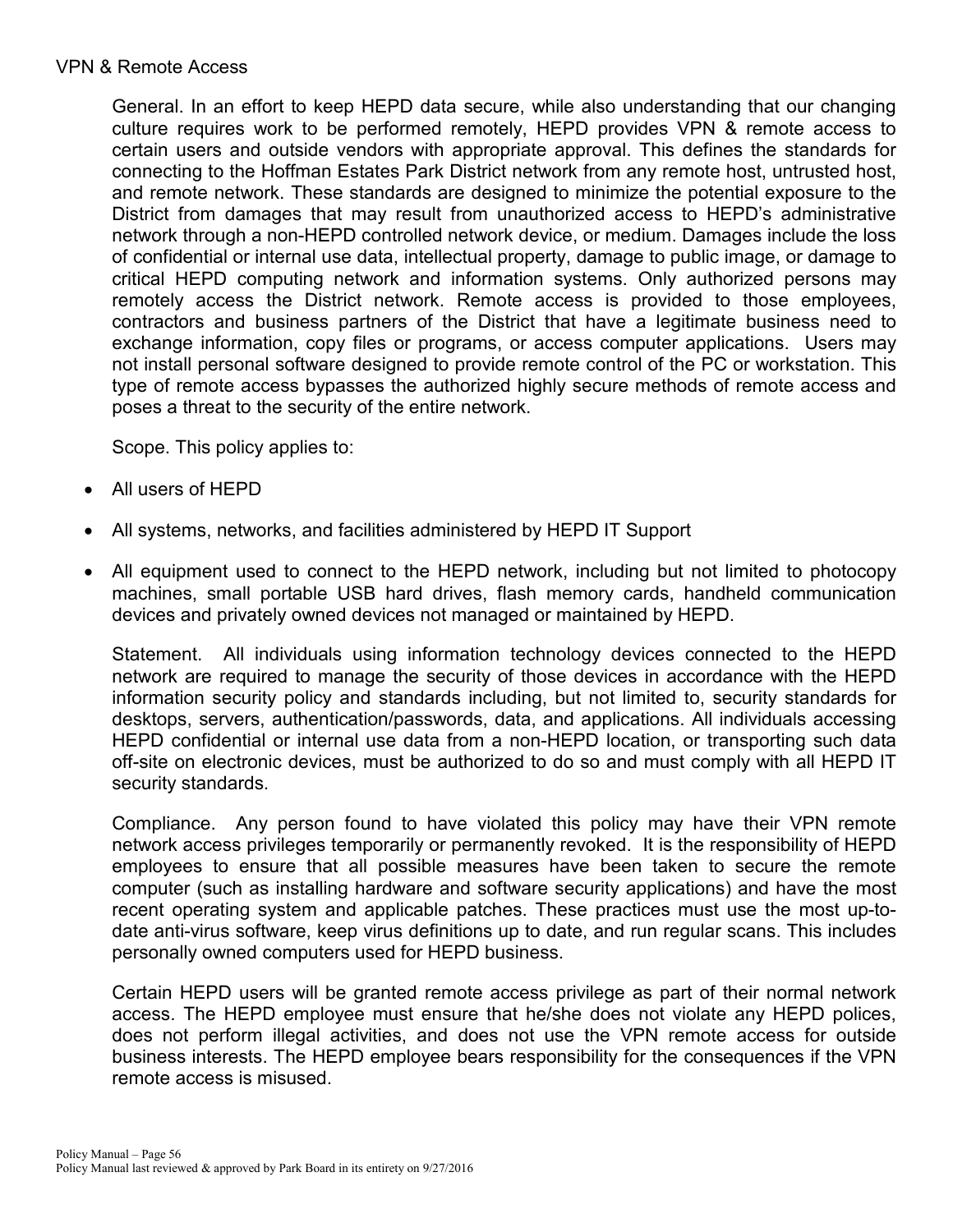Requirements. Secure VPN remote access must be strictly controlled. HEPD's Employee/Vendor VPN Access Request Form is required to be completed and signed by the appropriate personnel. Control will be enforced via your login password authentication. At no time should any HEPD employee provide his or her login or email password to anyone, not even family members. Remote Users must ensure that their HEPD-owned or personal laptop or desktop, which is remotely connected to the HEPD network, is not connected to any other external network at the same time, other than a home private network under the user's control. Only supported remote control software can be used which are currently Logmein & Cisco AnyConnect VPN.

#### Passwords.

Network Login / Computer Passwords.

- Passwords expire every 90 days.
- Users cannot reuse their past ten (10) passwords.
- Users have twelve (12) attempts before their account becomes locked out. If it is locked out there is a 30min wait time before they can try again. The user can also contact IT support for immediate help.
- The password cannot contain any part of the user's login account name or full name.
- Be at least eight (8) characters in length
- Contain characters from three of the following four categories:
	- **English uppercase characters (A through Z)**
	- English lowercase characters (a through z)
	- Base 10 digits (0 through 9)
	- Non-alphabetic characters (for example,  $!,$  \$,  $\#$ , %)

#### **Acknowledgement of Understanding**

I have read and agree to comply with the terms of this policy governing the use of the Hoffman Estates Park District computer network. I understand that violation of this policy may result in disciplinary action, including possible termination and civil and criminal penalties. All users are expected to have knowledge of these security policies and are required to report violations to the Security Administrator. The District takes the issue of security seriously, those who use the technology and information resources of the District must be aware that they can be disciplined if they violate this policy. Upon violation of this policy, an employee of the District may be subject to discipline up to and including dismissal.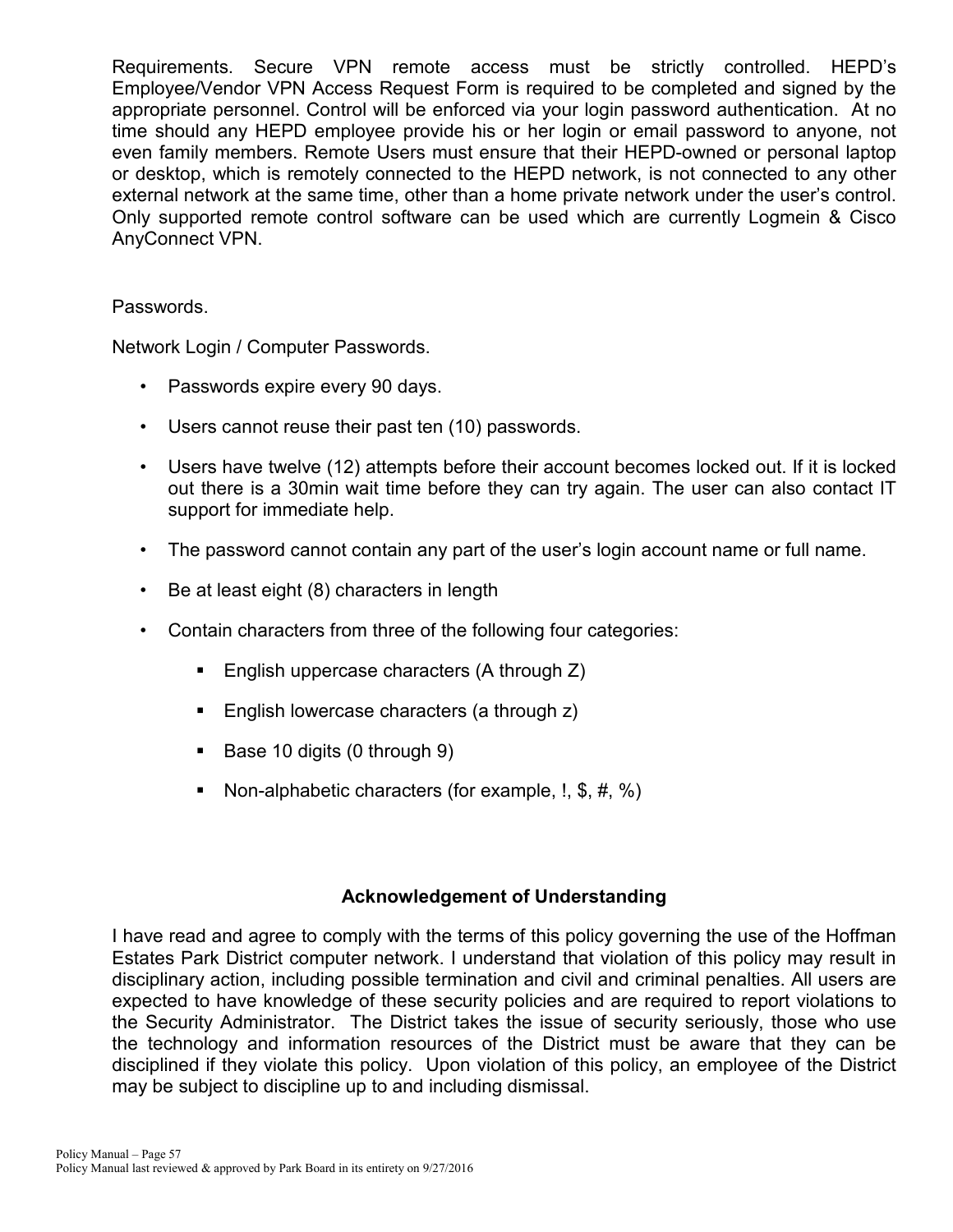# Printed name

Policy Manual last reviewed & approved by Park Board in its entirety on 9/27/2016

# **Employee/Vendor VPN Access Request Form**

| To:                                                                                                                | <b>HEPD Information Technology</b><br>1685 W. Higgins Rd. Hoffman Estates, IL. 60169 |  |                                                                                                                         |  |
|--------------------------------------------------------------------------------------------------------------------|--------------------------------------------------------------------------------------|--|-------------------------------------------------------------------------------------------------------------------------|--|
| From:                                                                                                              |                                                                                      |  |                                                                                                                         |  |
|                                                                                                                    |                                                                                      |  |                                                                                                                         |  |
|                                                                                                                    |                                                                                      |  |                                                                                                                         |  |
| For:                                                                                                               |                                                                                      |  |                                                                                                                         |  |
|                                                                                                                    | Department/Company: ____________________                                             |  |                                                                                                                         |  |
|                                                                                                                    |                                                                                      |  |                                                                                                                         |  |
| <b>VPN Expiration:</b>                                                                                             |                                                                                      |  |                                                                                                                         |  |
|                                                                                                                    |                                                                                      |  | [] 1 Month [] 3 Months [] 6 months [] Duration of Employment/Contract (with annual review)                              |  |
|                                                                                                                    |                                                                                      |  |                                                                                                                         |  |
| Required Resources: (Servers, Applications, Server Path, IP addresses - attach documentation if necessary)         |                                                                                      |  |                                                                                                                         |  |
| VPN Policy. Requestors are required to read and agree to HEPD's Computer Network, Internet & VPN Access<br>Policy. |                                                                                      |  |                                                                                                                         |  |
|                                                                                                                    |                                                                                      |  | [] I have read and understand HEPD's Computer Network, Internet & VPN Access Policy                                     |  |
|                                                                                                                    |                                                                                      |  | Requestor Signatures: Employee signature indicates compliance with all company policies on proper use of this resource. |  |
|                                                                                                                    |                                                                                      |  |                                                                                                                         |  |
| <b>Approval Signatures:</b>                                                                                        |                                                                                      |  |                                                                                                                         |  |
|                                                                                                                    |                                                                                      |  |                                                                                                                         |  |
| <b>HEPD IT SECURITY USE</b>                                                                                        |                                                                                      |  | Ticket No.: _________ Received: _____________ Completed: _____________ Employee Notification: ____                      |  |
| Policy Manual - Page 58                                                                                            |                                                                                      |  |                                                                                                                         |  |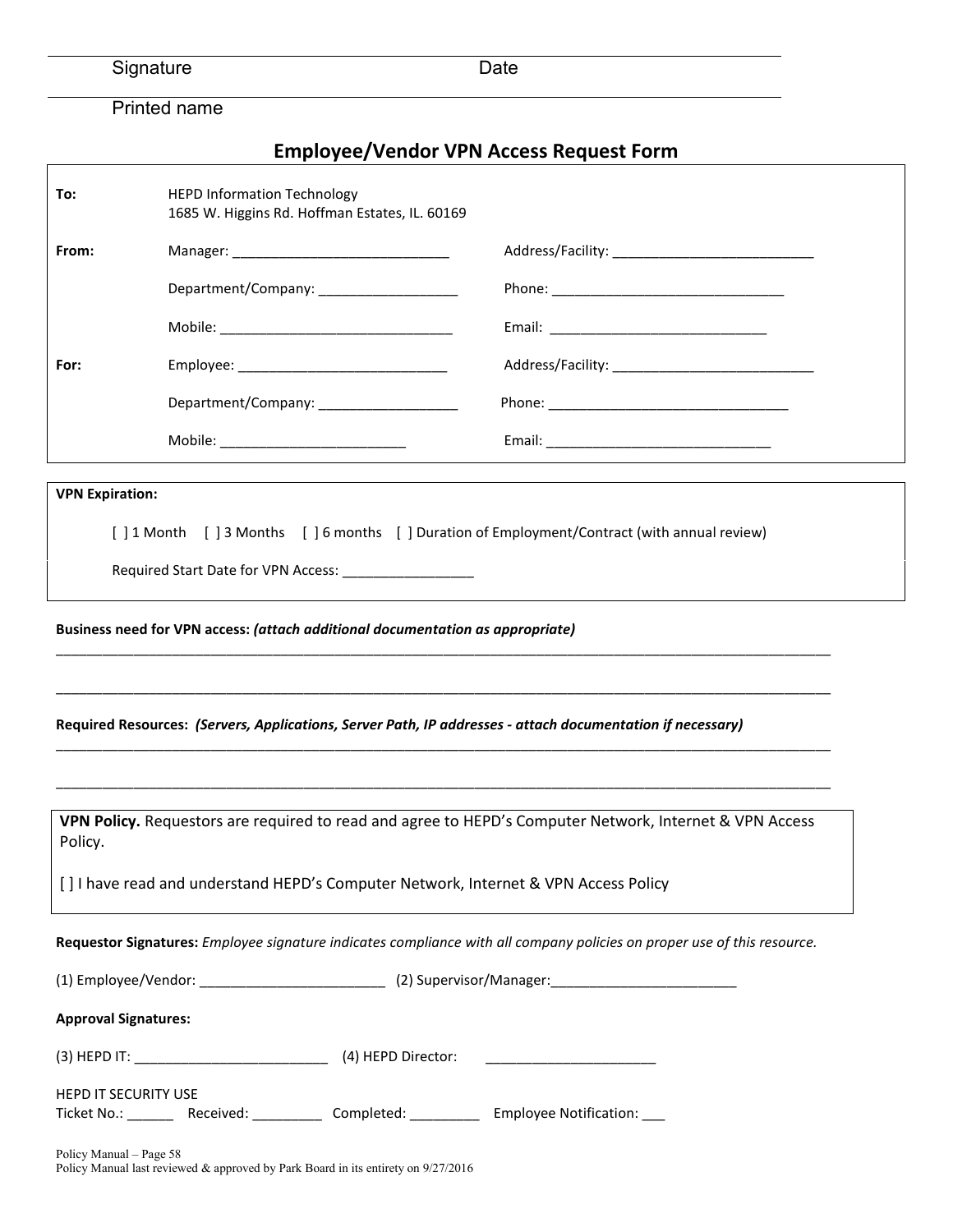# **5.24 PAYMENT CARD INDUSTRY (PCI) SECURITY STANDARDS**

Our Commitment to Privacy

Our Privacy Policy was developed as an extension of our commitment to combine the highestquality products and services with the highest level of integrity in dealing with our clients and partners. The Policy is designed to assist you in understanding how we collect, use, and safeguard the personal information you provide to us and to assist you in making informed decisions when using our site, products, and services. This statement will be continuously assessed against new technologies, business practices, and our customers' needs.

What Information Do We Collect?

When you visit our website you may provide us with two (2) types of information:

- 1. Personal Information you knowingly choose to disclose that is collected on an individual basis.
- 2. Website Use Information collected on an aggregate basis as you and others browse our Website.

### 1. *Personal Information You Choose to Provide*

For example, you may need to provide the following information:

- Name
- Mailing address
- Email address
- Home and/or business phone number
- Credit card number
- Other personal information

If you choose to correspond with us through email, we may retain the content of your email messages together with your email address and our responses. We provide the same protections for these electronic communications that we employ in the maintenance of information received by mail and telephone.

### 2. *Website Use Information*

Similar to other commercial websites, our website utilizes "cookies" (see explanation below, "What Are Cookies?") and web server logs to collect information about how our website is used. Information gathered through cookies and web server logs may include the date and time of visits, the pages viewed, and time spent on our website. This information is collected on an aggregate basis. None of this information is associated with you as an individual.

How Do We Use the Information That You Provide to Us?

Broadly speaking, we use personal information for purposes of administering our business activities, providing customer service, and making available other products and services to our customers and prospective customers. Occasionally, we may also use the information we collect to notify you about important changes to our website, as well as new services and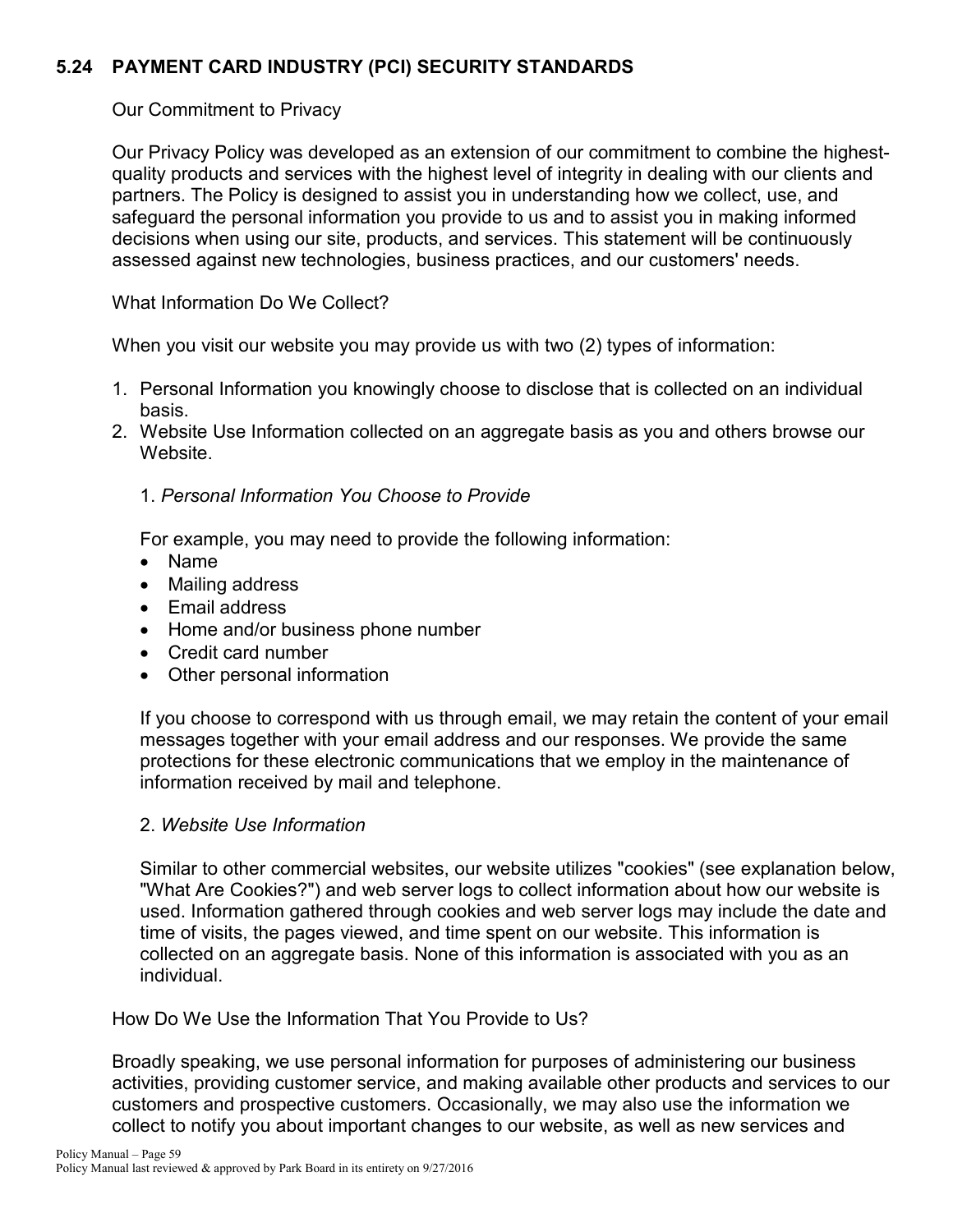special offers we think you will find valuable. The lists used to send you product and service offers are developed and managed under our traditional corporate standards designed to safeguard the security and privacy of our customers' personal information.

#### What Are Cookies?

Cookies are a feature of internet browsers that allows web servers to recognize the computer used to access a website. Cookies are small pieces of data that are stored by a user's internet browser on the user's hard drive. Cookies can remember what information a user accesses on one web page to simplify subsequent interactions with that website by the same user or to use the information to streamline the user's transactions on related web pages. This makes it easier for a user to move from different web pages to complete commercial transactions over the internet. Cookies should make your online experience easier and more personalized.

### How Do We Use Information We Collect from Cookies?

We use internet browser software tools such as cookies and web server logs to gather information about our website users' browsing activities, in order to constantly improve our website and better serve our customers. This information assists us to design and arrange our web pages in the most user-friendly manner and to continually improve our website to better meet the needs of our current customers as well as prospective customers.

Cookies help us collect important business and technical statistics. The information in the cookies lets us trace the paths followed by users to our website as they move from one page to another. Web server logs allow us to count how many people visit our website and evaluate our website's visitor capacity. We do not use these technologies to capture your individual email address or any personally identifiable information about you although they do permit us to send focused online banner advertisements or other such responses to you.

### Sharing Information with Third Parties

We do not share, rent, or trade information with third parties for their promotional purposes. We may enter into alliances, partnerships or other business arrangements with third parties who may be given access to personal information including your name, address, telephone number and e-mail for the purpose of providing you information regarding products and services that we think will be of interest to you.

We also use third parties to facilitate our business, including, but not limited to, sending e-mail and processing credit card payments. In connection with these offerings and business operations, our partners and other third parties may have access to your personal information for use in connection with business activities.

How Do We Protect Your Information?

Payment Card Industry Data Security Standard (PCI DSS)

The PCI DSS is a set of data security requirements established and governed by VISA, MasterCard, American Express and Discover to protect cardholder account information. PCI DSS includes best practices to identify vulnerabilities, processes, procedures, and website configurations. These practices help us protect ourselves against security breaches,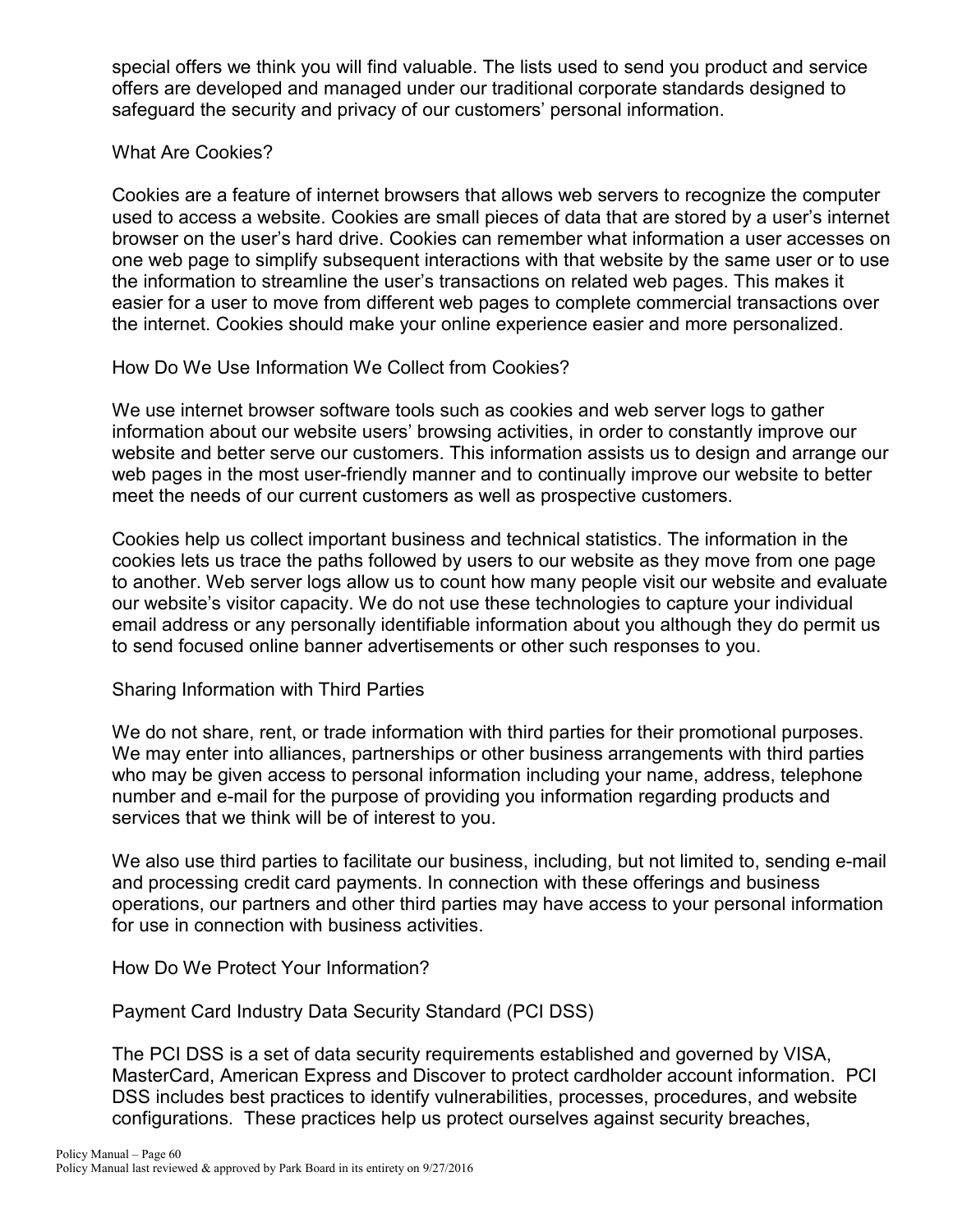safeguard your data, and protect the integrity of electronic payments. Annually we complete a PCI self-assessment questionnaire as well as undergo a monthly vulnerability scan performed by Trustwave in order to maintain our PCI certification. Maintaining our compliance helps to build the right security to protect your customer data and prevent theft and fraud.

#### Secure Information Transmissions

E-mail is not recognized as a secure medium of communication. For this reason, we request that you do not send private information to us by e-mail. Some of the information you may enter on our website may be transmitted securely via Secure Sockets Layer SSL, 128-bit encryption services. Pages utilizing this technology will have URLs that start with HTTPS instead of HTTP.

#### Certain Disclosures

We may disclose your personal information if required to do so by law or subpoena or if we believe that such action is necessary to (a) conform to the law or comply with legal process served on us or Affiliated Parties; (b) protect and defend our rights and property, the Site, the users of the Site, and/or our Affiliated Parties; (c) act under circumstances to protect the safety of users of the Site, us, or third parties.

#### What About Other Websites Linked to Our Website?

We are not responsible for the practices employed by websites linked to or from our website nor the information or content contained therein. Often, links to other websites are provided solely as pointers to information on topics that may be useful to the users of our website. Please remember that when you use a link to go from our website to another website, our Privacy Policy is no longer in effect. Your browsing and interaction on any other website, including websites which have a link on our website, is subject to that website's own rules and policies. Please read over those rules and policies before proceeding.

#### Your Consent

By using our website you consent to our collection and use of your personal information as described in this Privacy Policy. If we change our privacy policies and procedures, we will post those changes on our website to keep you aware of what information we collect, how we use it and under what circumstances we may disclose it.

We reserve the right to modify this privacy statement at any time, so please review it frequently. If we make material changes to this policy, we will notify you here, by email, or by means of a notice on our home page.

#### Customer Surveys

From time to time, we may conduct customer satisfaction surveys concerning our services, programs and usability functions related to our website in order to improve our services and programs. We welcome customer feedback, always, but the contact information requested in the survey is optional. We also occasionally share this survey data with third parties, but only in a cumulative, statistical format, without disclosing any personal or identifiable information.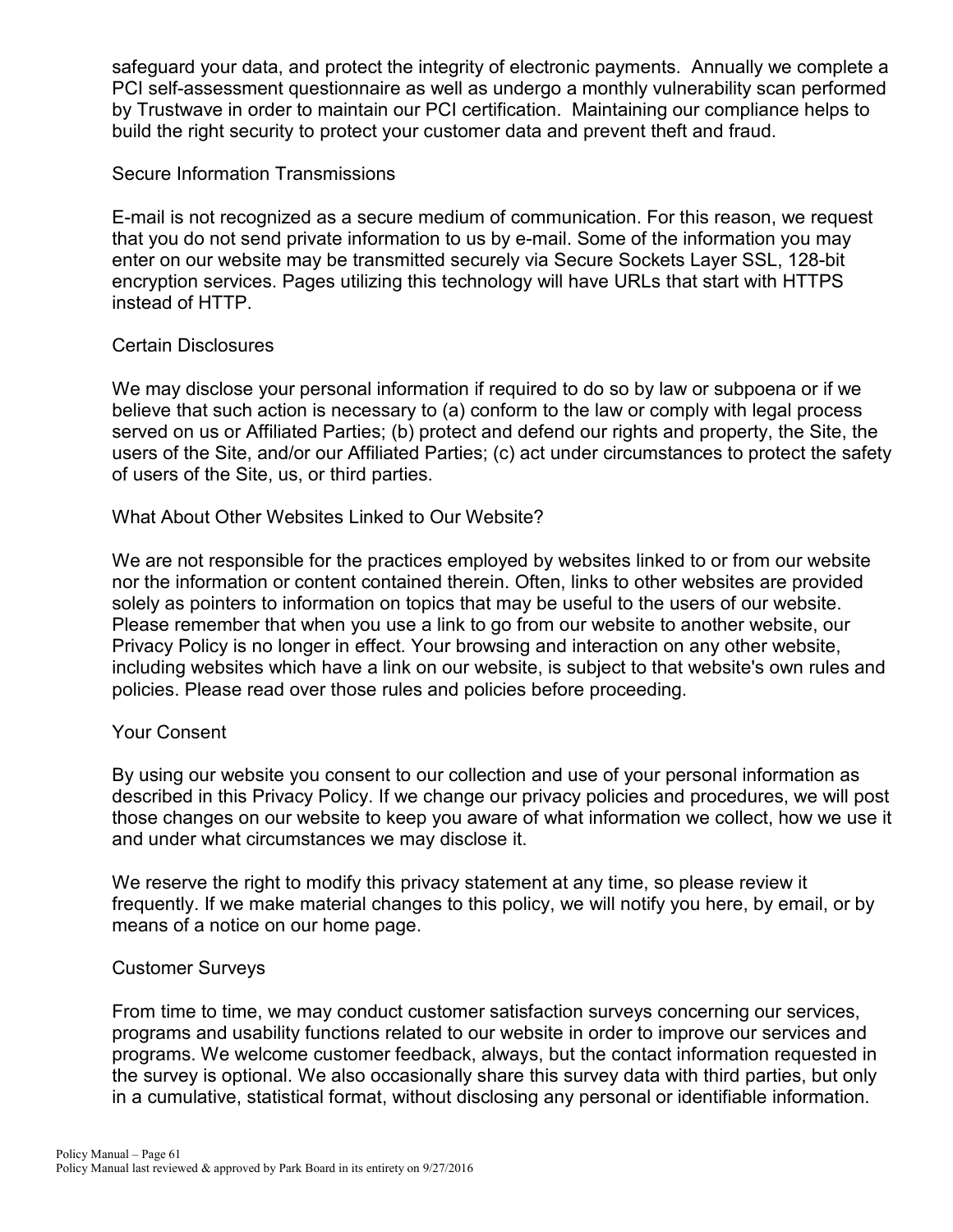#### **Security**

The security of your personal information is important to us. When you enter sensitive information (such as credit card number) electronically on our registration or order forms, or have your credit/debit card swiped at one of our designated service desks, we encrypt that information using secure socket layer technology (SSL) encryption protocol as provided by our gateway processor. To learn more about SSL, follow this link<http://www.geotrust.com/>Sensitive information (such as credit card or financial institution numbers) provided hand written is entered in 3rd party gateway software as quickly as possible. Once this information has been processed, the written information is rendered unreadable with the exception of the first 4 and last 2 digits. Those digits are kept only as a means of identifying to the customer which information was supplied. Even after the information is rendered unreadable, these documents are kept in a secure environment.

We follow generally accepted industry standards to protect the personally identifiable information submitted to us, both during transmission and once we receive it. No method of transmission over the Internet, or method of electronic storage, is 100% secure, however. Therefore, while we strive to use commercially acceptable means to protect your personal information, we cannot guarantee its absolute security.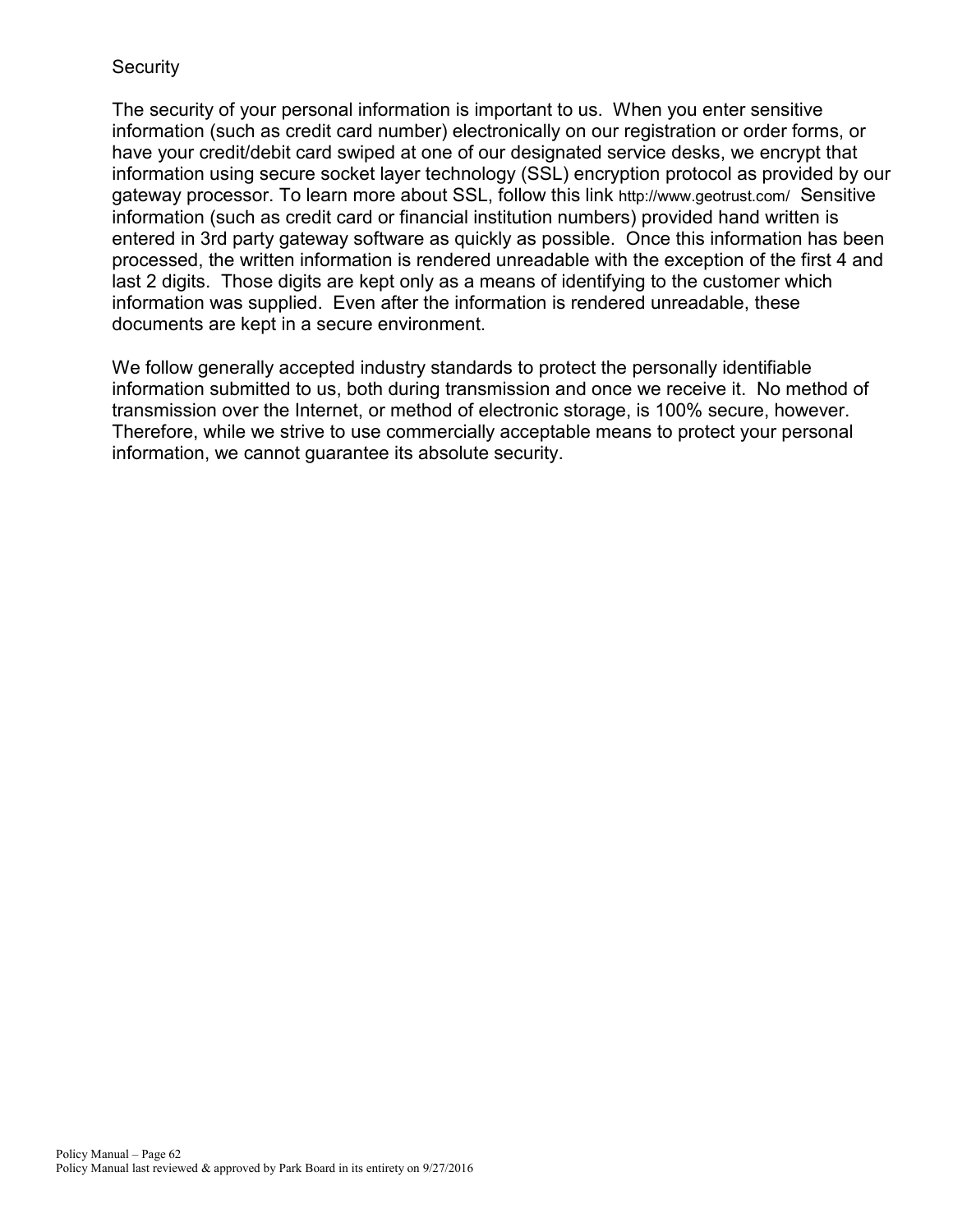# **INDEX**

# **6.0 ANNUAL FISCAL REQUIREMENTS**

- **6.01 Budget and Appropriation Ordinance**
- **6.02 Levy Ordinance**
- **6.03 Annual Audit**
- **6.04 State of Illinois Disclosure Statement**
- **6.05 Annual Treasurer's Report**
- **6.06 State Comptroller's Report**
- **6.07 Official Filings**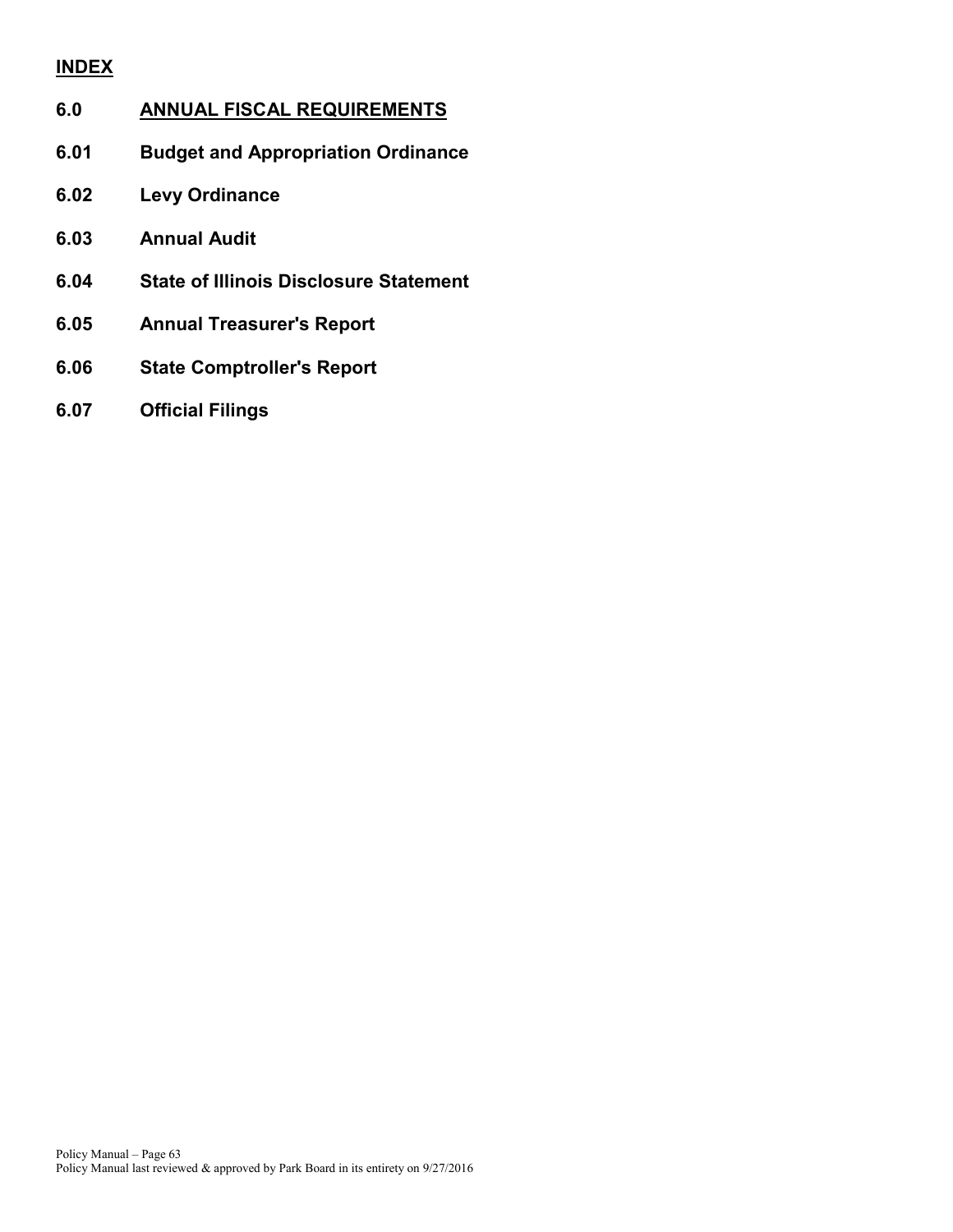#### **6.0 ANNUAL FISCAL REQUIREMENTS**

To the extent any Illinois State Law or Federal Law exists which is inconsistent or contrary to these policies, then the District shall conform to the requirements of State or Federal Law.

#### **6.01 BUDGET AND APPROPRIATION ORDINANCE**

A combined Budget and Appropriation Ordinance shall be adopted by the Board within or before the first quarter of each fiscal year.

The budget shall contain a statement of cash on hand at the beginning of the fiscal year, an estimate of cash expected to be received during such fiscal year from all sources, an estimate of expenditures contemplated for such fiscal year and the estimated cash expected to be on hand at the end of such year.

The Budget and Appropriation Ordinance shall be prepared in tentative form and be made conveniently available for public inspection for at least thirty (30) days before final action. At least one public hearing shall be held before final action. The hearing must be advertised in a newspaper published in this District at least one week prior to the date for which the hearing is scheduled.

The Board must file a certified copy of the Budget and Appropriation Ordinance with the Cook County Clerk within 30 days of the adoption of the ordinance, along with an estimate, certified by the Division Director of Finance, of revenues, by source, anticipated to be received by the District the following year.

The Board shall comply with all requirements of the Illinois District Code which relate to the Budget and Appropriation process. The Director shall be charged with the preliminary preparation of the Budget and Appropriation Ordinance. The Budget and Appropriation Ordinance shall delineate the revenues and expenditures of all separate funds required by the District.

### **6.02 LEVY ORDINANCE**

The District has the power to levy and collect taxes on all taxable property in the District. The Levy Ordinance shall be prepared, presented and approved in compliance with the Illinois Park District Code and the Illinois Complied Statutes.

The Division Director of Finance shall be charged with the preparation of the Levy Ordinance. The Levy Ordinance shall specify amounts to be raised by taxation, and thereby levy said amounts.

A certified copy of the approved Levy Ordinance shall be filed with the Cook County Clerk no later than the last Tuesday in December or as otherwise established by law.

#### **6.03 ANNUAL AUDIT**

An audit of all funds, property, and financial practices shall be conducted annually by an independent certified public accounting firm which will be chosen by the Board.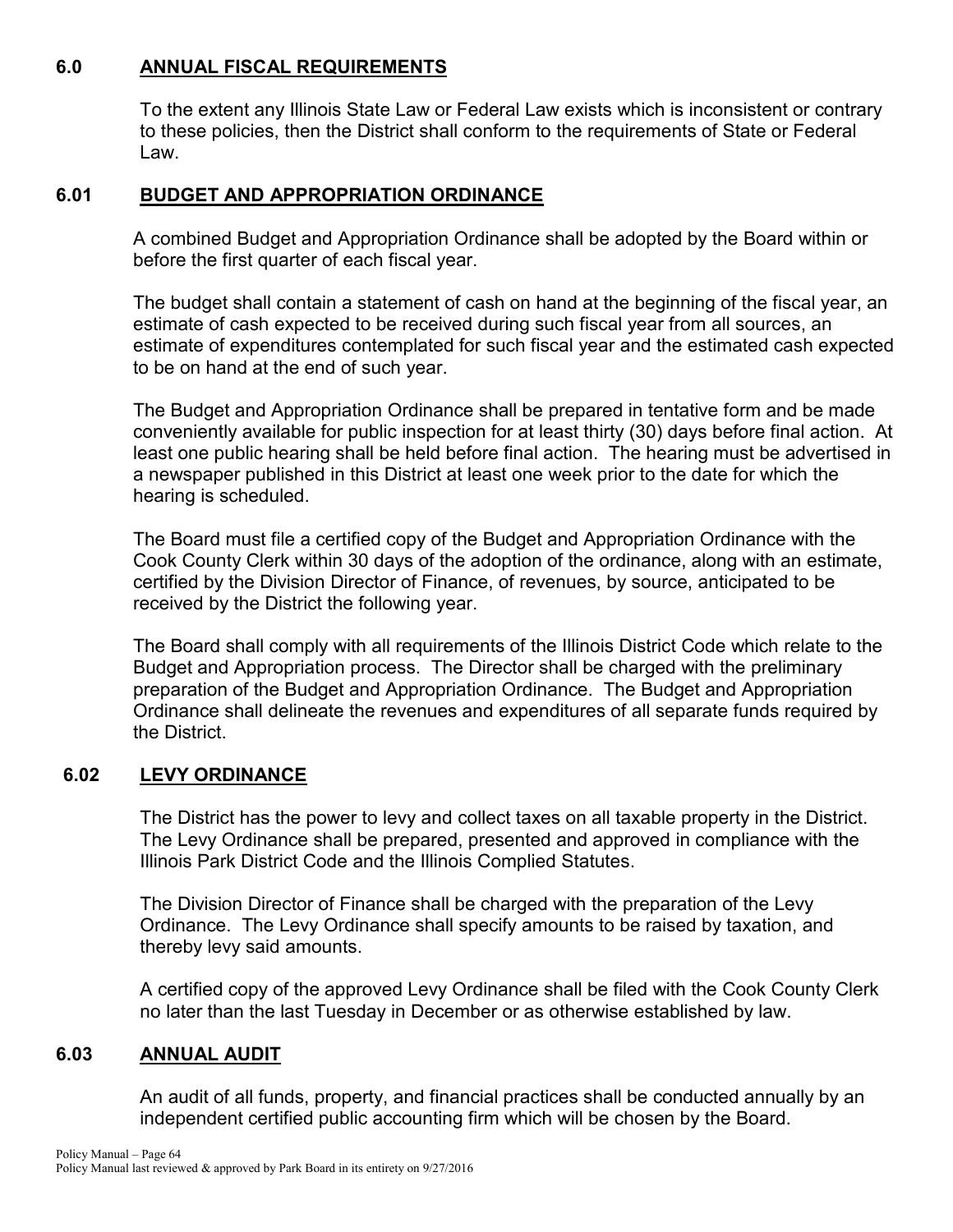In addition to the normal test of various funds and investments, the firm shall provide an audit management letter providing recommendations for improving the fiscal and management practices of the District.

The annual audit shall be filed with the Cook County Clerk by June 30 following the end of the fiscal year as well as all required financial and bonding agencies.

# **6.04 STATE OF ILLINOIS DISCLOSURE STATEMENT**

Pursuant to the provision of the Illinois State Law, it shall be the responsibility of each person applicable to be governed by "The Illinois Governmental Ethics Act." The following persons shall file verified written statements of economic interests:

- A. Members of the Board and candidates for election to the Board.
- B. District employees who are compensated for services as employees and not as independent contractors and who:
	- 1) are or function as the head of a department, division, bureau or other administrative unit;
	- 2) have direct supervisory authority over, or direct responsibility for the formulation, negotiation, issuance or execution of contracts in the amount of \$1,000 or greater;
	- 3) have authority to approve licenses or permits;
	- 4) adjudicate, arbitrate or decide any judicial or administrative proceeding, or review such a decision;
	- 5) have authority to issue or promulgate rules or regulations; or
	- 6) have supervisory responsibility for 20 or more employees.
- C. Persons required to file shall obtain an appropriate form from the Secretary of the District. The completed statement must be filed by May  $1<sup>st</sup>$  of each year or as otherwise required by law.

### **6.05 ANNUAL TREASURER'S REPORT**

The Treasurer shall approve a report at the end of each fiscal year showing:

- 1) the amount and source of all revenues, giving items, particulars and details;
- 2) all monies disbursed, where the total amount paid during the fiscal year exceeds \$2,000 in aggregate, including the name of each individual to whom the monies were disbursed and the amount paid to each person;
- 3) all monies paid out as compensation for personal services, giving the name of each individual to whom paid by listing each employee as required by the Illinois Park District Code;
- 4) a summary statement of operations, for all funds and account groups, as excerpted from the annual fiscal report filed with the State Comptroller.

Such statement shall be subscribed and sworn to by the Treasurer. Within six months after the close of the fiscal year such statement shall be filed in the Office at the Cook County Clerk.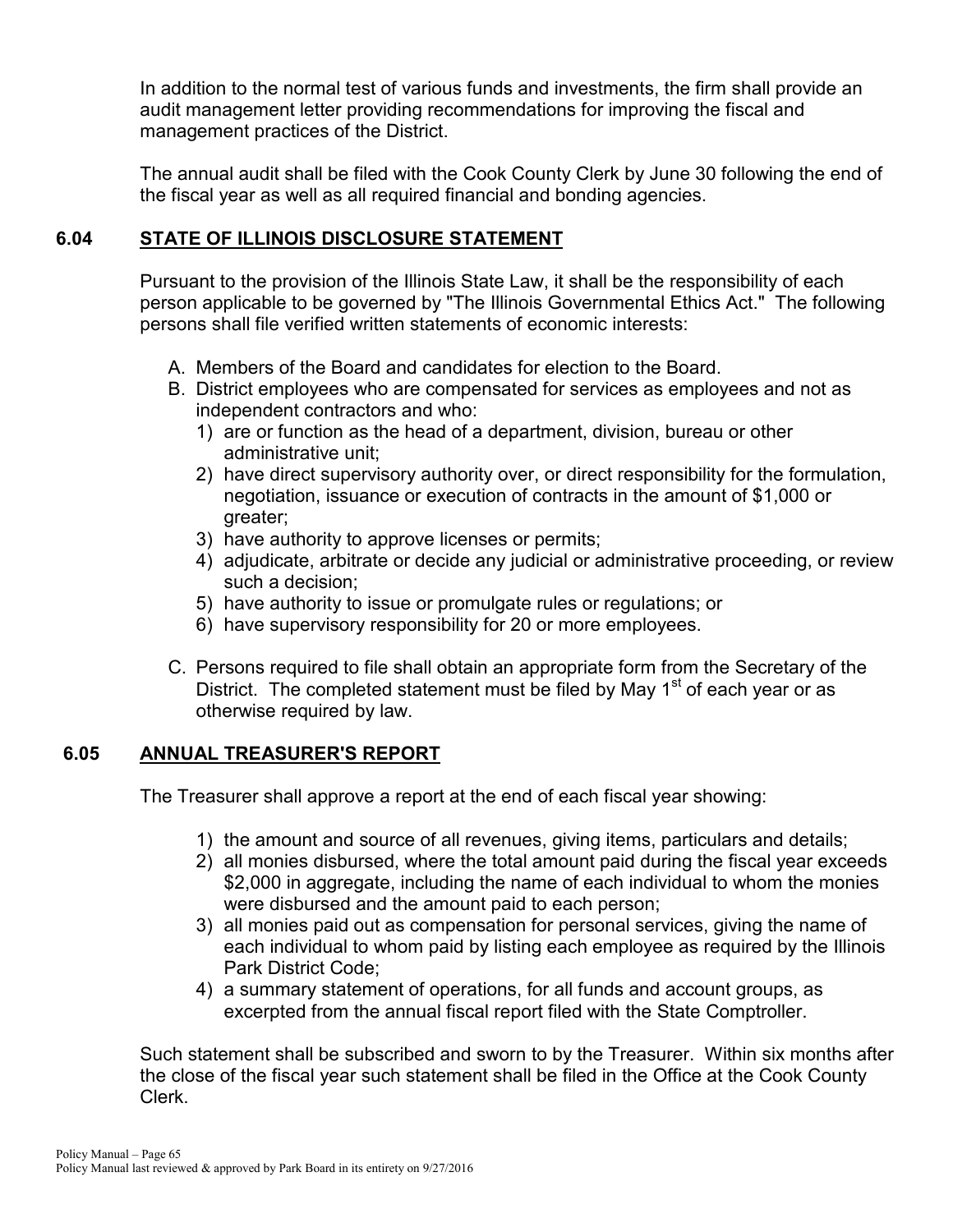Within six months after the end of such fiscal year the Treasurer shall have published a true, complete and correct copy of such statement one time in a newspaper published in the town, District, or municipality in which he/she holds office. Certification of the statement's publication must then be filed with the County Clerk by the publisher of the newspaper.

# **6.06 STATE COMPTROLLER'S REPORT**

A copy of the Annual Audit Report must be filed with the Comptroller of the State of Illinois within six (6) months following the close of each fiscal year.

Additionally, Form 558-4 entitled "Annual Audit Report, Park and Forest Preserve Districts", is prepared annually and filed with the Comptroller. This report indicated beginning cash balance of all funds on a consolidated basis, revenues by defined categories (consolidated) and expenditures by defined categories (consolidated), with ending cash balance (consolidated) at fiscal year-end. The report further provides information regarding investment of funds by type, description of indebtedness by type including current issues and current redemptions, and appropriated amounts by funds.

# **6.07 OFFICIAL FILINGS**

On an annual basis, the District shall file with the appropriate county and state agencies:

- 1) Budget and Appropriation Ordinance
- 2) Tax Levy Ordinance
- 3) Treasurer's Report (Statement of Receipts and Disbursements)
- 4) Form 558-4 Annual Report, Park and Forest Preserve Districts
- 5) Annual Financial Statement and Independent Auditor's Report
- 6) Prevailing Wage Ordinance
- 7) Any other documents or reports required by law

### **Section 6 Board Approved July 2010**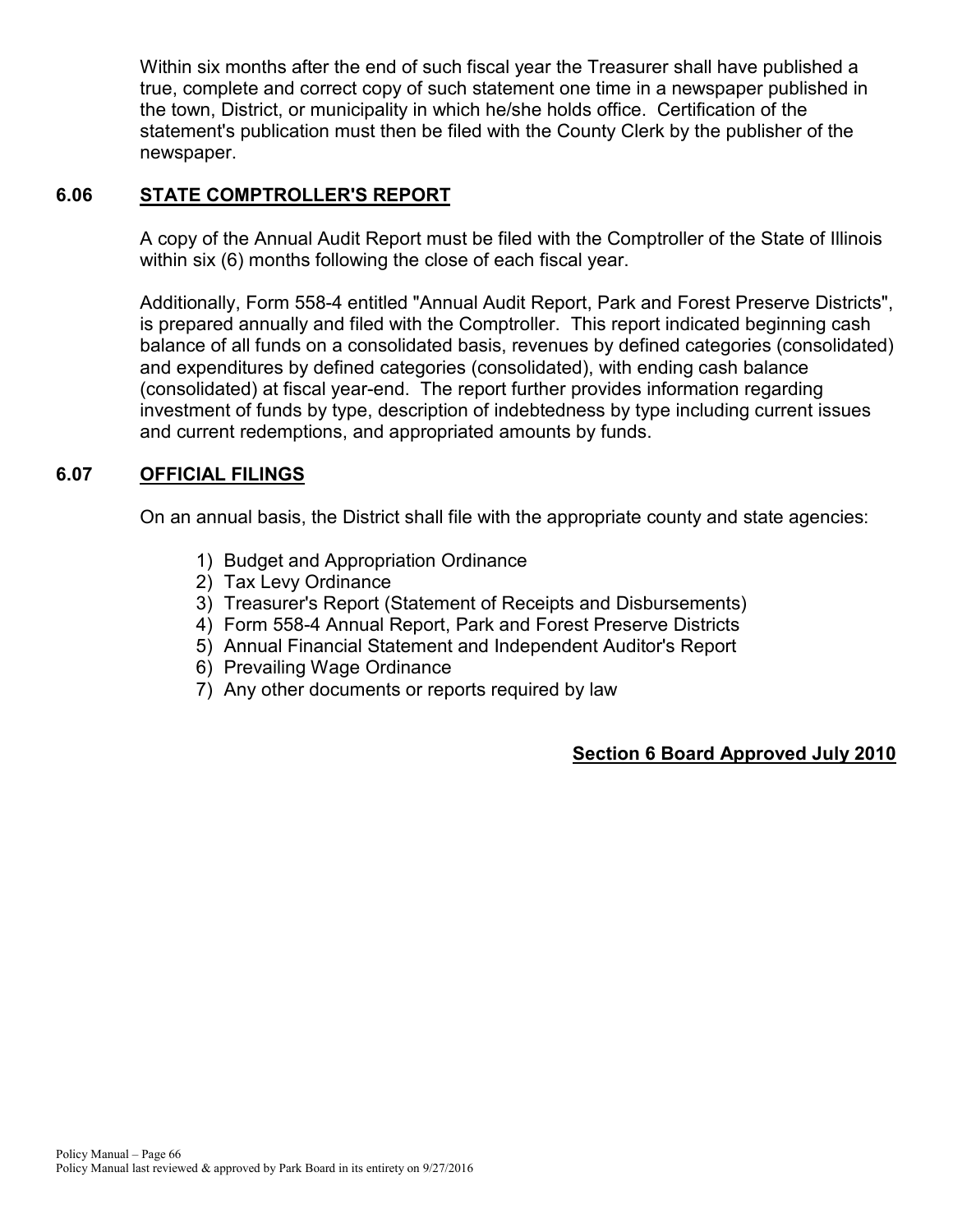#### **INDEX**

#### **7.0 FISCAL OPERATING AND BUSINESS POLICIES**

- **7.01 Statement of Intent**
- **7.02 Creation of Debt**
- **7.03 Authorization for Check Signing/Bill Payment/Check Issuance**
- **7.04 Fiduciary Bonding Insurance Coverages**
- **7.05 Insurance**
- **7.06 Internal Auditing**
- **7.07 Financial and "Official" Records Retention**
- **7.08 Cash Receipts**
- **7.09 Investment of Excess Cash**
- **7.10 Deposit of Funds**
- **7.11 Petty Cash**
- **7.12 Monthly Financial Reports**
- **7.13 Purchase Requisition System**
- **7.14 Legal Bidding Procedures**
- **7.15 Notification to Bidders**
- **7.16 Re-bidding**
- **7.17 Contracts**
- **7.18 Bid Bonds**
- **7.19 Performance and Labor Payment Bonds**
- **7.20 Payroll / Personnel**
- **7.21 State and Federal Withholding Taxes**
- **7.22 Voluntary Payroll Withholding**
- **7.23 Independent Contracts**
- **7.24 Volunteer Worker Policy**
- **7.25 Fixed Assets Ledger**
- **7.26 Budget Philosophy and Guidelines**
- **7.27 Wire Transfers**
- **7.28 Annual Externally Conducted Audits**
- **7.29 Bond Rating**
- **7.30 Economies of Resources**
- **7.31 Prevailing Wage Act**
- **7.32 Fund Balance Reserve**
- **7.33 Non-Budgeted Emergency Purchases**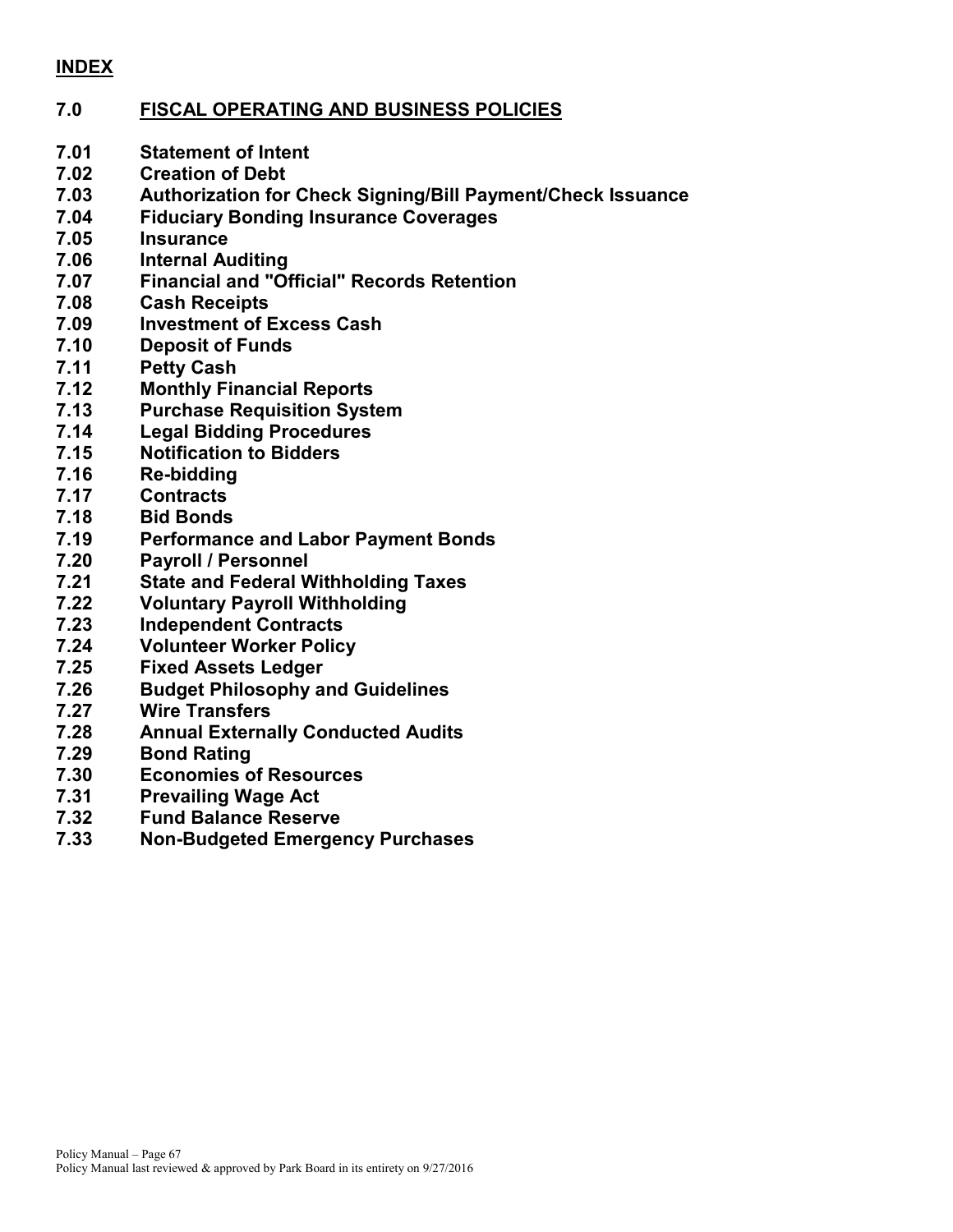# **FISCAL OPERATING AND BUSINESS POLICIES**

#### **7.01 STATEMENT OF INTENT**

The financial resources of the District are the means by which the District serves the public. All financial operations shall be conducted in accordance with written policies, procedures, ordinances and manuals.

All financial transactions of the District shall be recorded in a prescribed manner and be conveyed in a written and/or oral format. Internal controls shall be such that accurate records of all transactions will be available for audit purposes.

### **7.02 CREATION OF DEBT**

No commissioner, committee, officer or any other person employed or associated with the District shall be authorized to create any financial liability on behalf of the District except where said liability shall be approved in nature and amount by the Board and recorded in the minutes of said meeting and/or in accordance with the District's purchasing policy.

#### **7.03 AUTHORIZATION FOR CHECK SIGNING / BILL PAYMENT / CHECK ISSUANCE**

District disbursements are electronically signed with the signatures of the Executive Director and Division Director of Finance and paid by either ACH or check with Board approval. Electronic positive pay files sent to the District's financial institution prior to check release serves as automated control against fraud.

Board approved 5/2018

General Fund Account: District checks may also be signed and issued without prior Board approval that are routine, due for payment each month or are financially advantageous to remit promptly, such as:

- Pension/State/Federal Government obligations
- Payroll transfers and contracted labor
- Program and user fee refunds
- Insurance premiums and reimbursements
- Trips and special event expenditures
- Petty cash reimbursements
- Liquor purchases
- Items with discounts
- Utility bills
- Past due items requiring immediate payment
- Items requiring a deposit amount
- Items requiring immediate payment upon project or service completion
- Emergency checks required prior to the next regularly scheduled Board meeting

These "interim" checks are to be documented and post approved by the Board at the next regularly scheduled Board meeting. These checks shall appear on a separate detailed Board report for approval.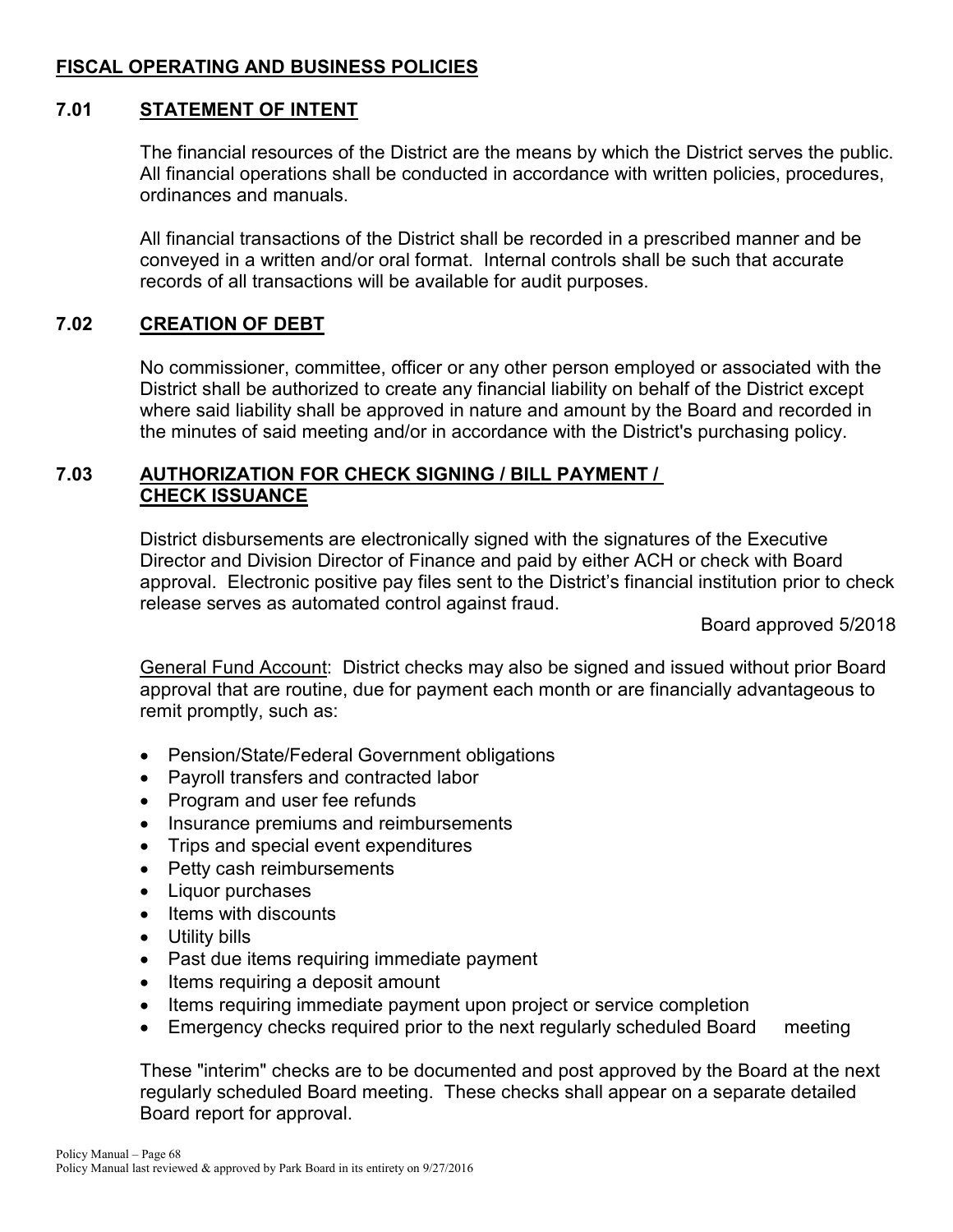All other checks to be issued shall be done so after the Board's approval of the detailed Board report that itemizes each check to be issued by listing vendor, amount, invoice date and number and general ledger account being charged for the expenditures. The Board will review both monthly reports at the official monthly Board meeting and vote on final approval. All accounts payable, payroll and interim checks require two authorized signatures (manual, hand-stamped or machine signed).

The District shall comply with the Local Government Prompt Payment Act 50 ILCS 505, et. seq. including but not limited to approving a vendor's invoice within 30 days of receipt of the bill or the goods or services received and the District shall pay any approved invoice for payment within 30 days of approval.

Payroll Account: This account is used solely for the purpose of paying employees. The Director and the Division Director of Finance have the authority to sign the payroll checks. All payroll checks require two (2) authorized signatures either automated or manual.

### **7.04 FIDUCIARY BONDING INSURANCE COVERAGES**

The District shall obtain adequate insurance, which provides protection against both internal and external acts of fraud, dishonesty and theft, which may arise either from criminal intent or negligence. Adequate insurance amounts required shall be determined by the District's Risk Management insurance provider.

The following coverages are to be maintained by the District:

- 1. PUBLIC OFFICIALS' ERRORS AND OMMISSIONS LIABILITY COVERAGE This coverage protects the District and members of the Board from lawsuits arising out of decisions made by the Board. It also covers the organization from civil suits that arise from the announcement of statements or the distribution of documents to the public by either a Board member or employee that are flagrantly in error or fraudulent in their content. It does not cover any of the costs of a criminal defense, which results in conviction.
- 2. BLANKET BOND COVERAGE This protects the District against losses due to dishonest or fraudulent acts by District employees.
- 3. COMPREHENSIVE DISHONESTY, DISAPPEARANCE, AND DESTRUCTION COVERAGE

This coverage protects the District from losses of money and securities resulting from robbery and theft. This covers all District-controlled premises. It also covers losses from check forgeries.

#### **7.05 INSURANCE**

The District shall obtain sufficient insurance protection from losses arising out of physical damages due to fire, storm, vandalism, accident or other hazards; injuries arising from work-related sources; judgments against the District and its employees predicated on liability for acts due to negligence; motor vehicle liability; and physical damage explosion protection. Such insurance is to be obtained from qualified carriers at the lowest, effective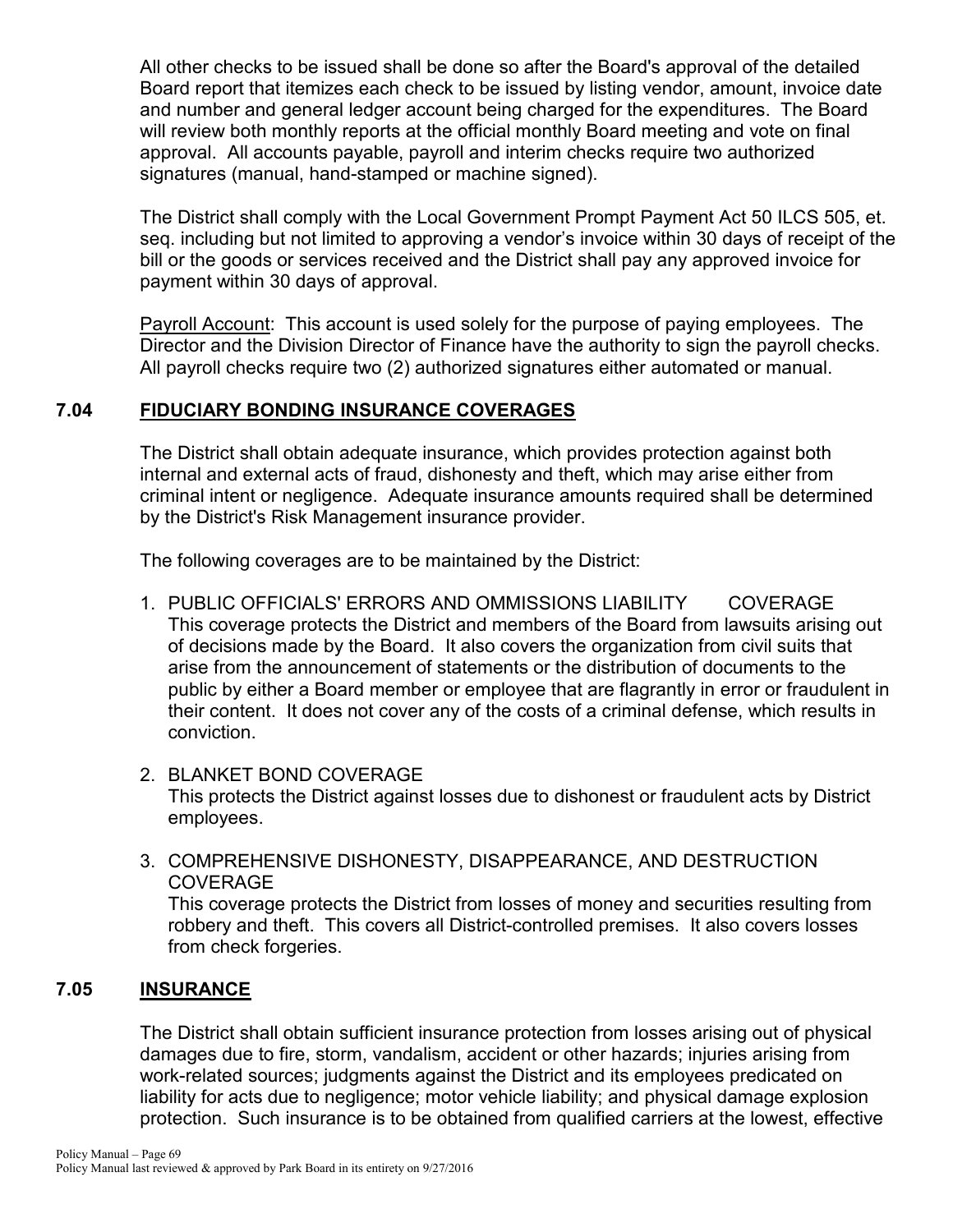cost. In the alternative, the District may become a member of an intergovernmental selfinsured cooperative as permitted by the Illinois Intergovernmental Cooperative Act in order to pool its funds with funds of other Districts and share with them the cost of losses including those set forth above.

Insurance membership in a self-insured pool shall also be obtained to protect full-time employees of the District as to losses due to non-work related injuries or illness. The District may provide coverage for hospital rooms, Board and services, dental, vision care, physicians' and surgeons' fees, and medications and other supplies. It may also provide insurance for life, accidental death, dismemberment, disability, and income protection.

#### **7.06 INTERNAL AUDITING**

The Director of Finance of the District shall periodically conduct such audits, investigation and implement such charges as are needed to guarantee the proper conduct of District activities related specifically to the collection and disbursement of funds, accounting allocation of those funds, budget administration, inventory of material, supplies and equipment, employment records, authorization, contracts, report of hours worked and wages paid and shall periodically conduct a surprise payroll audit.

#### **7.07 FINANCIAL AND "OFFICIAL" RECORDS RETENTION**

The Local Records Commission for Cook County issues regulations establishing procedures for compiling and submitting to the Commission lists and schedules of public records proposed for disposal.

The District shall comply with any and all requirements of the Illinois Local Records Act and any other statutes; rules or regulations established governing local records retention.

### **7.08 CASH RECEIPTS**

### **DAILY INCOME REPORTS**:

A Daily Income Report should be generated for each day's operation, even if the operation did not generate any inflow of funds (unless a facility is shut down for the season).

The cash receipts procedures of the District shall maintain such segregation of job duties to ensure optimal internal controls over District resources as may be achieved based on approved staffing availability.

Daily Income Reports should have attached to them the following:

- Cash Register Tape(s), (where used)
- Copy of Deposit Slip(s)
- Credit Card Slip(s), (where used)
- Credit Card Transmittal Report
- Redeemed Gift Certificates
- Void(s) Documentation
- Refund receipts signed by customer with address and phone number.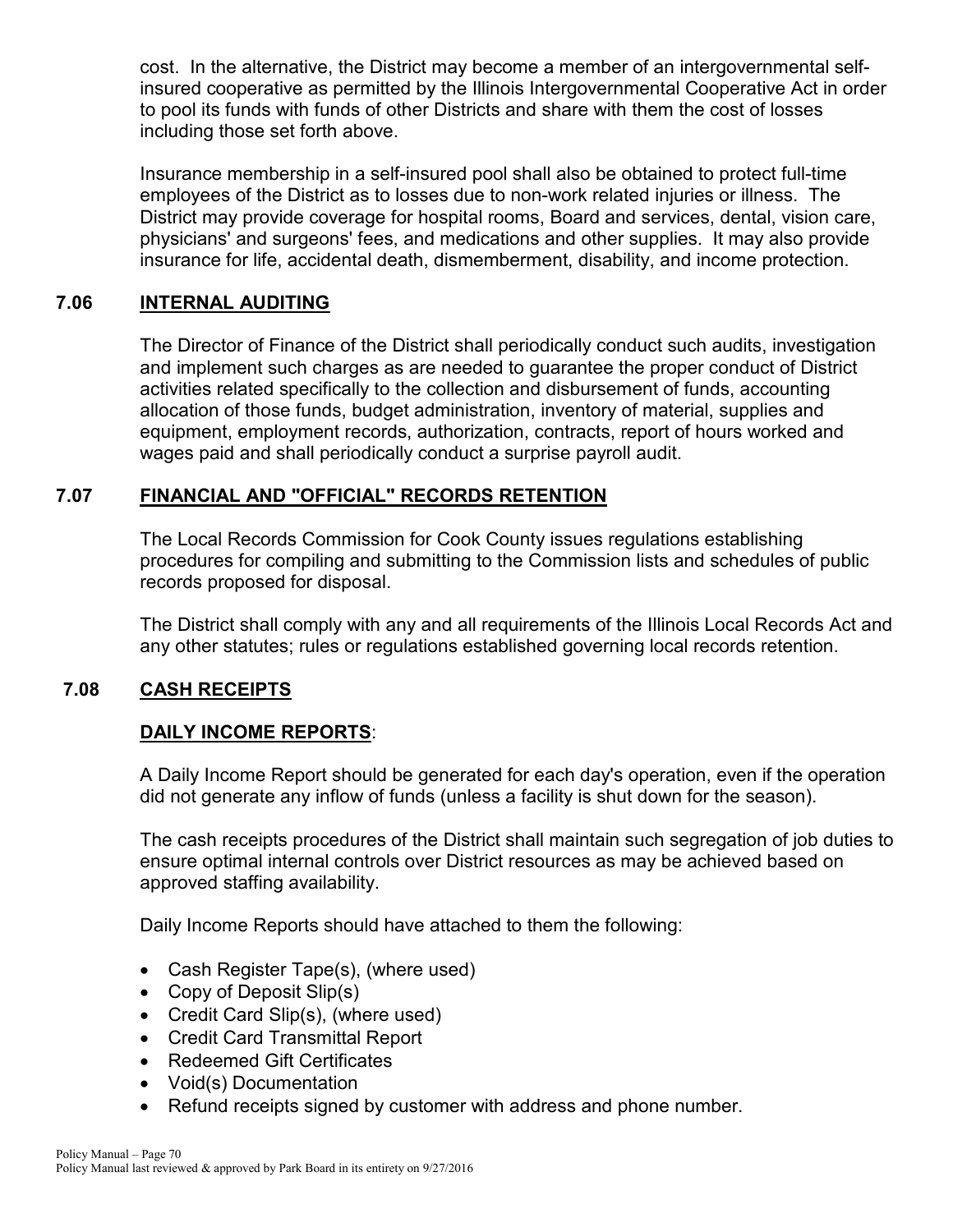The entire report and daily receipts shall then be placed in the drop safe at each facility. The business office will collect these drops at the Triphahn Center and PSSWC. From Seascape and WRC, the manager shall bring the report to the accounting department at no less than a two-day delay (this includes both Saturday and Sunday).

Detail written explanation of any Over and Shorts of \$5.00 or more should accompany the Daily Report. Over and Shorts of \$20.00 or more should be communicated to the accounting department at time of delivery of the report to the Business office.

In the event deposits cannot be made daily and/or the income reports cannot be turned in on a timely basis, the Division Director of Finance shall be notified.

### **7.09 INVESTMENT OF EXCESS CASH**

The Division Director of Finance of the District will be responsible for the investment of the District's funds in accordance with this policy. In addition to the Division Director of Finance, the Director, Board President and Board Treasurer will be authorized signers on the District's investment accounts.

Allowable Investments: In accordance with the Public Funds Investment Act, the District's Board hereby approves the following as authorized investments:

- 1) Any bonds, notes, certificates of indebtedness, treasury bills or other similar obligations of the United States of America or its agencies.
- 2) Interest-bearing savings accounts, interest-bearing certificates of deposits or interest-bearing time deposits or any other investment constituting direct obligations of any commercial bank incorporated under the laws of the United States or any state thereof or the District of Columbia that are insured by the Federal Deposit Insurance Corporation.
- 3) \*Short-term obligations of corporations (commercial paper) organized in the United States having assets in excess of \$500 million if such obligations are rated in one of the two highest rating classifications established by standard rating services; the obligations mature not later than **270** days from the date of purchase; such purchases do not exceed ten-percent of the corporation's outstanding obligations and no more than one-third of the District's funds may be invested in commercial.
- 4) Money market mutual funds registered under the Investment Company Act of 1940, provided that the portfolio of any such fund is limited to obligations described in Item 1) above and to agreements to repurchase such obligations.
- 5) Interest-bearing bonds of any county, township, city, village, incorporated town, Municipal Corporation or school district, provided that the bonds are rated in one of the two highest rating classifications established by the standard rating agencies.
- 6) Short-term discount obligations of the Federal National Mortgage Association or in shares or other forms of securities legally issuable by savings banks or savings and loan association incorporated under the laws of any state or the United States.
- 7) Banker's acceptance notes issued by the FDIC insured institutions having total assets in excess of \$100 million. Such investments are limited to no more than \$500,000 with any one institution and must mature within 180 days.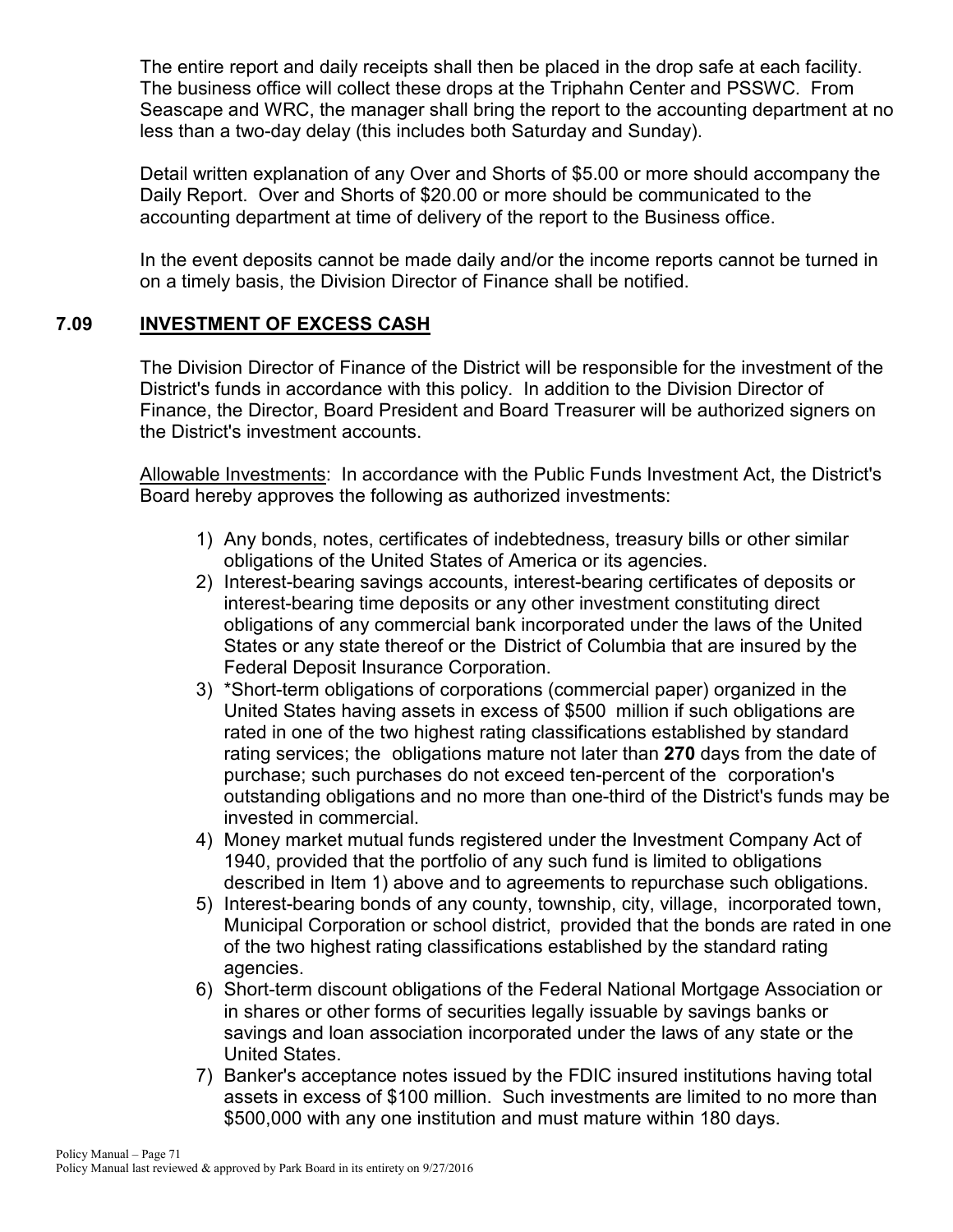8) Public funds in investment pools managed, operated and administered by a bank or created under Section 17 of the State Treasurers Act such as Illinois Public Treasurer's Pool (IPTP) and the Illinois District Liquid Asset Fund Plus (IPDLAF+).

Collateral Requirement: In order to maximize the security of invested public funds, collateralization is required for any investment described in Item 2) above where the amount invested exceeds the federal insurance guaranteed on such an investment. Collateralization is to be issued in the District's name in an amount equal to at least 110% of the value of the investment being secured. The pledged collateral is to be held by the (1) District; (2) third party for safekeeping; or (3) an escrow agency.

\*Board approved 7/24/2012

# **7.10 DEPOSIT OF FUNDS**

The District shall designate a bank, or banks, or other financial depository institution in which funds of the District may be deposited.

Designated depositories must furnish copies of at least two (2) annual statements of condition and financial reports required by the Division Director of Financial Institutions or the Comptroller of Currency to the District. In addition, all depository institutions are to be insured by the Federal Depository Insurance Corporation.

It will be at the discretion of the Division Director of Finance with the approval of the Director to determine which institutions would best serve the District. A periodic review and establishment of an approved list of institutions to be utilized shall be made by the Board's Administration and Finance Committee and reported to the Board.

### **7.11 PETTY CASH**

Funds for the procurement of supplies and services, which by their nature require cash payment (less than \$50.00) and are incidental in nature, or that require a cash payment (i.e., second hand items) may be paid from petty cash funds exclusively and solely maintained by the District's Business Department. All petty cash disbursements are charged to the appropriate expense account and receipts are attached to the petty cash reimbursement voucher signed by the recipient of the petty cash retained by the Business Department. Upon approval of appropriate receipts and allocation of expenses, a reimbursement check will be prepared and issued to maintain petty cash funds. Petty cash accounts are accounted and reconciled monthly and audited annually.

### **7.12 MONTHLY FINANCIAL REPORTS**

On a monthly basis, staff will provide the Board with a summarized profit and loss statement comparing current monthly and year-to-date totals to prior years' monthly and year-to-date totals. Additionally, the total annual budget amount for all revenue and expense accounts will be shown with an anticipated monthly budget amount reflected. This report will be presented in summarized fashion with department level account detail.

On a quarterly basis, the same financial information will be provided except in a summarized fashion with class level detail.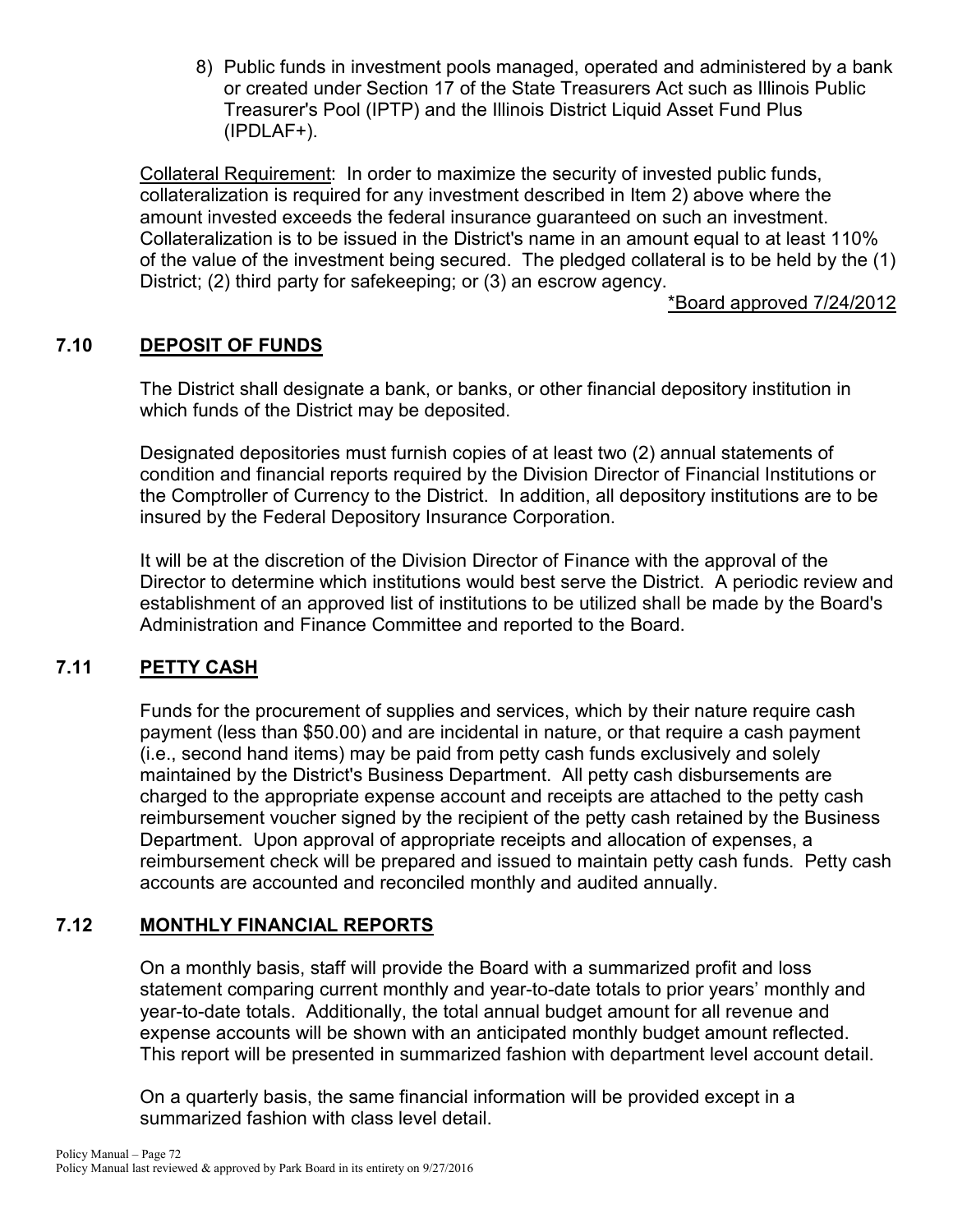Department level detail summarizes all revenue and expense items as separate items with one total for each department. The class level report provides greater detail by itemizing all revenues and expenses into subcategories (i.e. payroll, supplies, etc.)

#### **7.13 PURCHASE REQUISITION SYSTEM**

The following personnel will have the authority to purchase:

- Director
- Division Directors
- Managers, Foremen
- Designated Employees\*

\* This is defined as a staff member who has been given authority in writing by any of the above level personnel. The document for such authority should be submitted to and on file with the Manager, Division Director and the Accounting Department.

The designated employee, though, only has the authority to make a purchase after he/she has obtained the written approval of at least one of the upper lines of authority; i.e. a manager, supervisor, etc. In other words, the designated employee does not have an ongoing blanket authorization to make purchases without the upper level approvals.

All purchases (except petty cash as noted above) must be approved in advance by using the District's electronic purchase order (PO) system. The PO requisition must include the vendor, the account number under which the expenditure is budgeted and the item, quantity and cost of the item for purchase as well as a description of the purchase.

Based on the total dollar amount of the PO, the following progressive level of approval is required.

| Up to \$1,000  |
|----------------|
| Up to \$5,000  |
| Up to \$15,000 |
| Up to \$25,000 |
| Above \$25,000 |
|                |

A division director may further limit a manager's authority, and the executive director may further limit a division director's authority.

Any unbudgeted expenditures also require the Director's approval.

All purchases for less than \$50.00 or with approval of the Director of Finance may be made by petty cash. All other purchases for any dollar amount require an approved purchase order.

Any purchase orders for construction within the District require that the authorized purchaser issue a hard copy of the purchase order to the vendor which includes the Prevailing Wage Act verbiage automatically printed on the purchase order.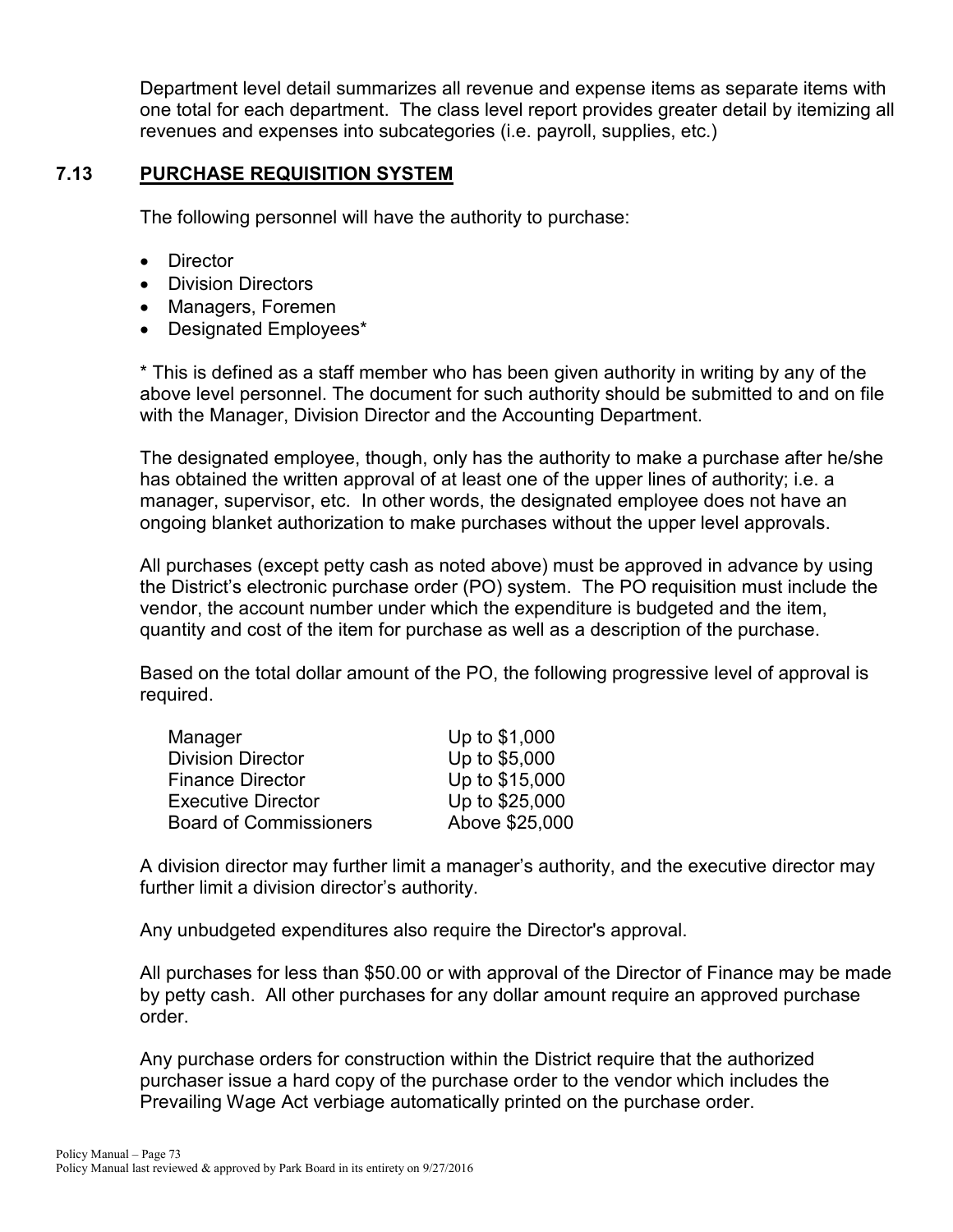All budgeted purchases over \$1,000 but less than \$5,000 require at least three (3) competitive quotes whenever possible. All purchases over \$5,000 but less than \$25,000 require three (3) competitive written quotes whenever possible or may still be bid if in the best interest of the District.

All quote information must be included as a comment on the purchase order and written quotes must be submitted to the business office.

Additionally in lieu of quotes or bids for purchases up to \$25,000, the District may utilize the official state issued bid program or may utilize District approved joint purchasing programs.

## **7.14 LEGAL BIDDING PROCEDURES**

To acquire by gift, legacy, or purchase any personal property necessary for its corporate purposes provided that all contracts for supplies, materials or work involving an expenditure in excess of \$25,000 shall be let to the lowest responsible bidder, considering conformity with specifications, terms of delivery, quality, and service ability, after due advertisement, excepting contracts which by their nature are not adapted to award by competitive bidding, such as contracts for the services of individuals possessing a high degree of professional skill where the ability or fitness of the individual plays an important part, contracts for the printing of finance committee reports and departmental reports, contracts for the printing or engraving of bonds, tax warrants and other evidences of indebtedness, contracts for duplicating machines and supplies, contracts for goods or services procured from another governmental agency, purchases of equipment previously owned by some entity other than the district itself, and contracts for the purchase of magazines, books, periodicals, pamphlets and reports and exception where funds are expended in an emergency and such emergency expenditure is approved by  $\frac{3}{4}$  of the members of the board.

All competitive bids for contracts involving an expenditure in excess of \$25,000 must be sealed by the bidder and must be opened by a member or employee of the park board at a public bid opening at which the contents of the bids must be announced. Each bidder must receive at least 3 days' notice of the time and place of the bid opening.

For purposes of this section, "due advertisement" includes, but is not limited to, at least one public notice at least 10 days before the bid date in a newspaper published in the district or, if no newspaper is published in the district, in a newspaper of general circulation in the area of the district.

Purchases of goods or services estimated to exceed \$25,000 in value, and not entitled to one of the aforementioned exceptions, shall follow these legal bidding procedures and/or requirements as provided by law; whichever are more restrictive:

- 1. A legal advertisement shall be placed in a local newspaper at least ten (10) days before opening, which will bring notice of the District's request for bids to those organizations best qualified to provide the needed goods or services.
- 2. Specifications shall be prepared and made available to all interested parties.
- 3. Copies of specifications should be sent to qualified sources outside the circulation area of the local newspaper; to ensure fair bidding and increase opportunities for lower bids.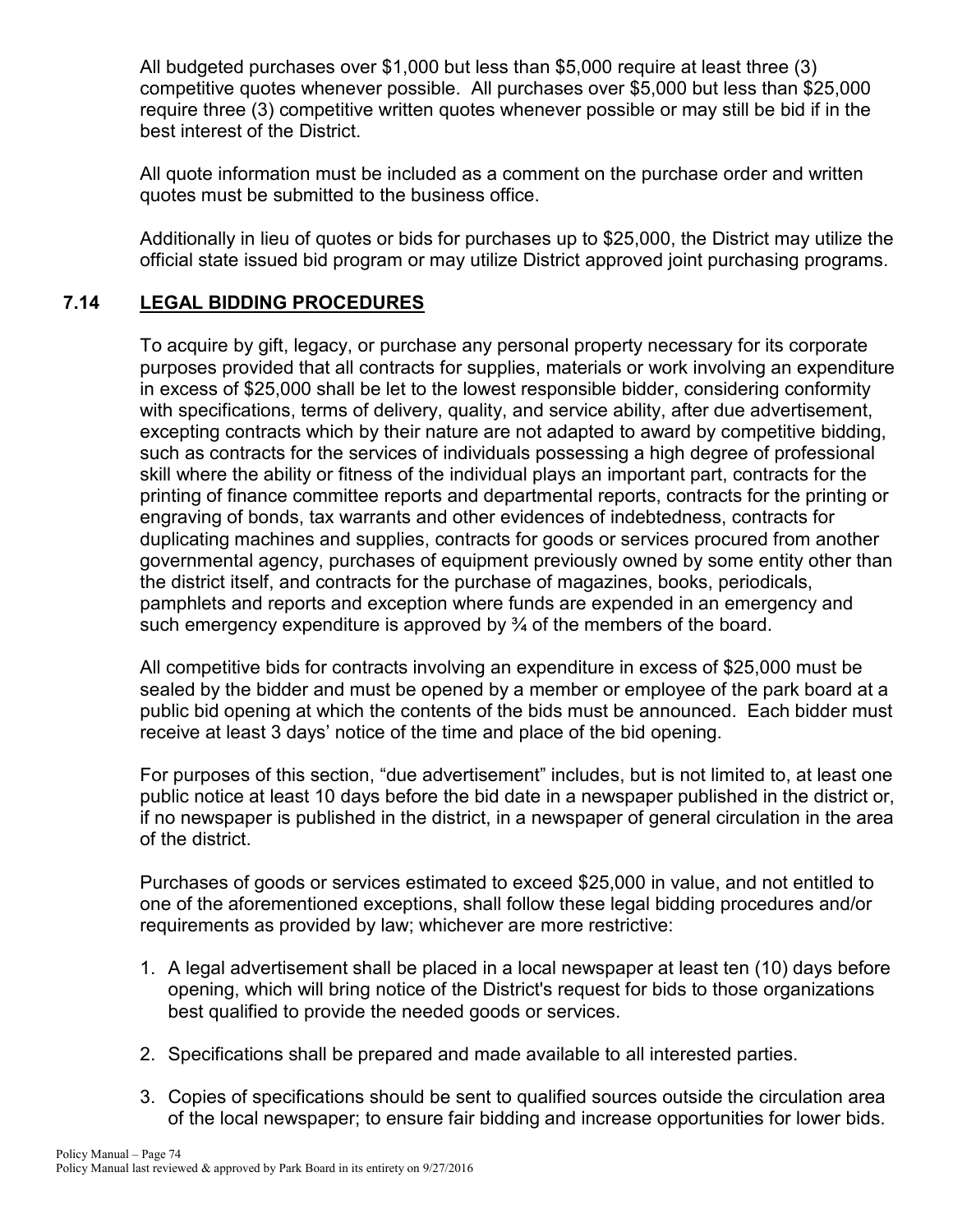- 4. Instructions to Bidders shall accompany each set of specifications issued, indicating all terms and conditions relative to the bid.
- 5. Instructions to Bidders for construction projects shall include all requirements including Business References, Bid Surety and Performance Bond, Insurance, Indemnification, Protection of District Property, Compliance with Labor Standards and Prevailing Wage Laws, Subcontract, Change Orders, Payment Procedures and Guarantees. The nature of construction projects necessitates more clearly defined conditions.

Following the issuance of Specifications and Instructions to Bidders, bids have to be received prior to the time and date specified for return. They will be opened publicly and contracts awarded in conformity with Section 5, of the Public Contracts provisions of the Criminal Code of Illinois 720 ILCS 5/33E-5.

## **7.15 NOTIFICATION TO BIDDERS**

Following acceptance of a specific bid or bids by the Board, timely notification of the action shall be made in writing to all bidders.

## **7.16 RE-BIDDING**

In the event all bids are rejected by the Board, the project may be re-bid following "Bidding Procedures", however, specifications shall be sufficiently altered to prevent the use of information obtained from the former bid process to unfair advantage in the re-bid process.

#### **7.17 CONTRACTS**

The District shall award and enter into contractual arrangements with vendors primarily for completion of construction projects. Procurement of goods and/or services for nonconstruction projects may require contracts if it is determined to be in the best interest of the District.

#### **7.18 BID BONDS**

The District may require as a bid surety a certified check or bid bond equal to ten percent (10%) of the contract as a proposal guarantee in conformity with Section 7.14-15, Legal Bidding Procedures. Such requirement shall be made on construction projects and other bidding procedures where it is determined to be in the best interest of the District.

Bid sureties shall be returned to the bidders within ten (10) days following the acceptance or rejection of bids by the Board. However, the bid surety of the successful bidder shall be returned only after receipt of an acceptable Performance and Payment Bond.

#### **7.19 PERFORMANCE AND LABOR PAYMENT BONDS**

The successful bidder shall furnish a Performance Bond in an amount equal to one hundred percent (100%) of the contract awarded and payment of all obligations thereunder. Bond form shall be A1A-311 or equivalent acceptable to the District. Failure to supply required bonds within ten (10) days after the bid acceptance, or within such extended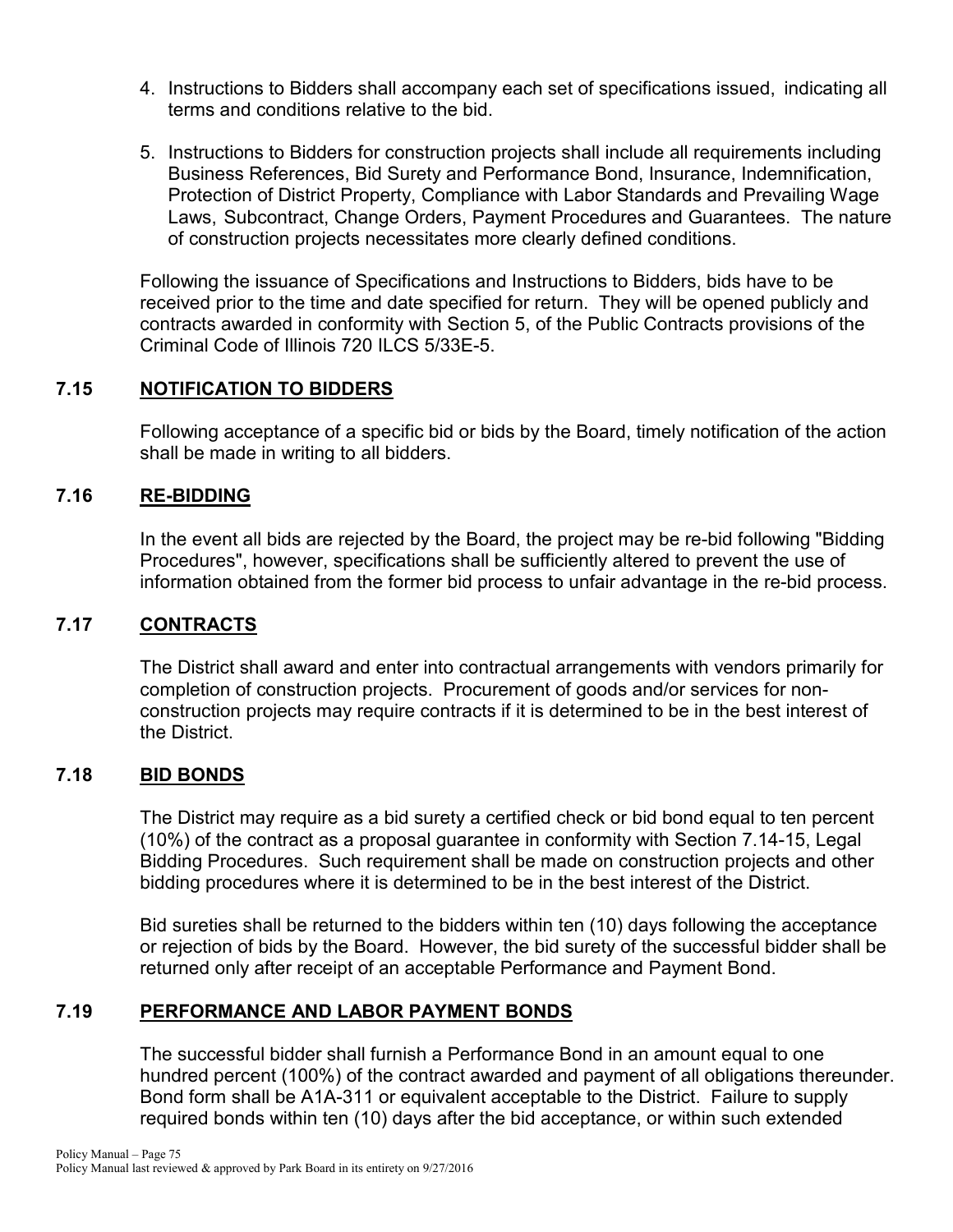period as the District may grant, shall constitute a default, and the District may award the contract to the next responsible bidder or elect to re-advertise for bids. A defaulting bidder may be deemed liable for the difference between the bid originally accepted and that amount for which an award is subsequently executed.

# **7.20 PAYROLL / PERSONNEL**

# Bi-Weekly Payroll:

- All non-exempt employees with access to a computer at the start and end of their shift shall utilize their District issued photo identification card to "swipe" in and out of Fin-trac choosing the correct job code and pay rate to record their hours worked.
- Corrections for any "swipes" or missed "swipes" will be made and approved by their supervisor and submitted along with the approved Fin-trac time records to the business office by twelve o'clock-noon the Monday of the payroll week.
- Employees without access to a computer for the time management of Fin-trac will utilize handwritten time sheets or time cards as appropriate.
- Time sheets/cards must be handed in every two weeks.
- Time sheets/cards are due to the Payroll Department by twelve o'clock-noon of payday week.
- Each employee should fill out and/or review his/her own time sheet/card and then sign it or sign his/her time card.
- Each time sheet/card should be reviewed and approved by each area's manager and noted with his/her initials.

# New Hires or Re-Hires from Previous Year Should Complete:

- Employment application, filled out and signed;
- Status Form;
- W-4 Federal & ILL W-2 Withholding forms, filled out completely, dated and signed;
- I-9 Verification Form with a copy of appropriate identification;
- Criminal History Background Check Authorization;
- Work permits for anyone under the age of 16;
- All of the above to be reviewed by area managers or supervisor.
- For full-time employees: BEFORE a position is offered to an individual for full-time employment, the salary amount, any special arrangements, starting date, etc. should be presented to the Division Director for approval. After obtaining approval, only then can the position be offered to the individual.

Any re-hire that has not been active in the District for one year or more must complete new paperwork for re-hire.

All paperwork is to be submitted to the Human Resource Department before a person starts a position. The Human Resource Department will return a copy of the status sheet to the new hire's supervisor via electronic mail as final authorization for hiring. The employee orientation checklist must then be completed and returned to the Human Resource Manager within ten working days of hire.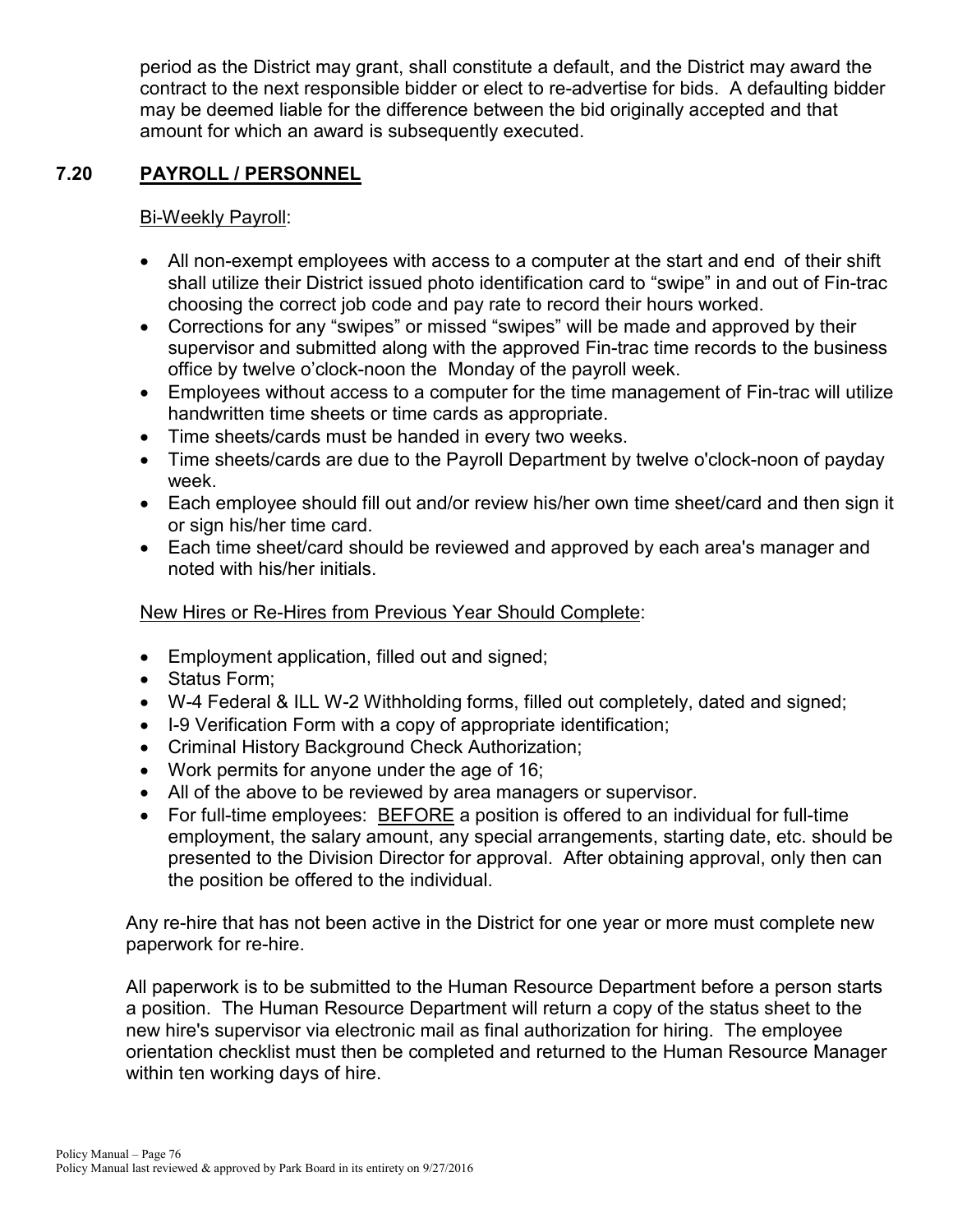Personnel Status Forms Should Be Submitted For:

- New Hires
- Change of Department (or account number)
- Change of Wage Rate
- Terminations (all). (This includes part-time positions that are only hired for a specific amount of time.)

They should contain:

- 1) Employee Name
- 2) Department and position status
- 3) Effective Date of Action
- 4) Employee ID Number
- 5) Account Number(s) to be charged or removed
- 6) Position held
- 7) Proper approvals:

Full-Time: Manager, Division Head and Executive Director (for Division Directors) Part-Time: Manager, Division Head

Electronic copies of these forms should be utilized and submitted whenever possible.

#### Requested Time Off:

All requests for time off should be done utilizing the Outlook calendar as a scheduled appointment and inviting the immediate supervisor, the HR Manager, and the Payroll Clerk as attendees. Approval for the time off will be authorized upon acceptance of those individuals. This will then be recorded in the permanent District record by the HR Manager.

These requests are for approval of any and all time off from the District, whether paid or unpaid.

# **7.21 STATE AND FEDERAL WITHHOLDING TAXES**

The collection of State and Federal income taxes levied against employees' earnings by the District is authorized and stipulated by both State and Federal law. Method of collection is the withholding or deduction of the amount of the respective tax from wage payments to employees. Funds withheld for State income tax purposes shall be forwarded to the Department of Revenue, State of Illinois, as required by law.

Federal income tax withheld shall be deposited with a bank or banks designated as Federal Depositories as required by law. Quarterly Return of Withheld Federal Income Tax shall be filed as required by law.

Employee contributions to Federal Social Security/Medicare and Illinois Municipal Retirement Fund shall be withheld from wages paid and deposited with the appropriate agencies as directed by the respective agency's directories.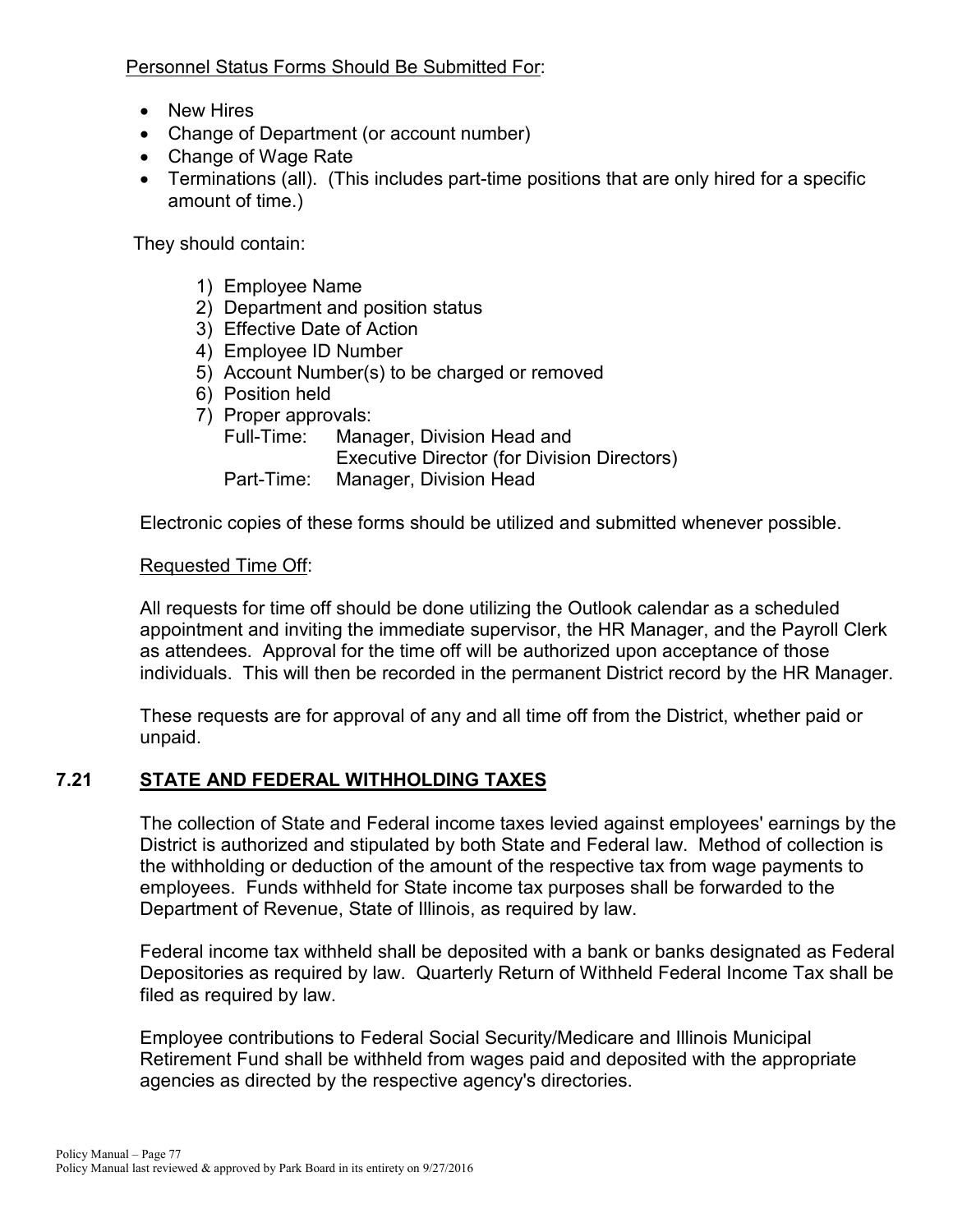# **7.22 VOLUNTARY PAYROLL WITHHOLDINGS**

Voluntary payroll withholdings will be made for employees after written authorization from the employee is given to the Human Resource Department (may be done by selecting "other" on status sheet and providing explanation). Examples of voluntary payroll withholding include:

Credit Union Dependent Medical Coverage Deferred Compensation Voluntary Life Insurance (PDRMA or IMRF) AFLAC Elections

# **7.23 INDEPENDENT CONTRACTS**

An agreement between independent contractors performing programming shall be executed detailing duration of contracts and financial compensation (stated by percentage). The independent contractor must additionally provide a signed W-9 form, as well as a certificate of insurance if required by the District. The independent contractor agreement is to be approved by the program manager and the Division Director of Finance. All independent contractors must also successfully pass the state required criminal background check.

# **7.24 VOLUNTEER WORKER POLICY**

Services and tasks, which are desirable and of benefit to the District may be performed, from time to time, by Homeowners Groups, Service Clubs, Scouts or other interested parties not in the employment of the District. Such groups shall be encouraged to continue to perform such tasks with assistance of and under the direct supervision of District personnel. For safety reasons, volunteers shall be prohibited from operating District motor vehicles or power equipment. In addition, volunteers may be required to execute a waiver of liability before performing any services or tasks for the District.

# **7.25 FIXED ASSETS LEDGER**

Assets of a long-term character in excess of five thousand dollars (\$5,000) in purchase value and which are intended to continue to be held or used, such as land, buildings, machinery, and equipment, shall be recorded at acquisition value on a ledger. The ledger shall include a description of the item, serial or identification number, date acquired, vendor name and address, purchase order number, and other information, which may aid in the description of valuation of the item. A notation shall be made on the ledger of the date, amount received and other specific details when such assets are sold or scrapped.

# **7.26 BUDGET PHILOSOPHY AND GUIDELINES**

In the preparation of the annual fiscal budget, management will consciously work toward satisfying and fulfilling both the short-term and long-range objectives and goals formulated by management and approved by the Board.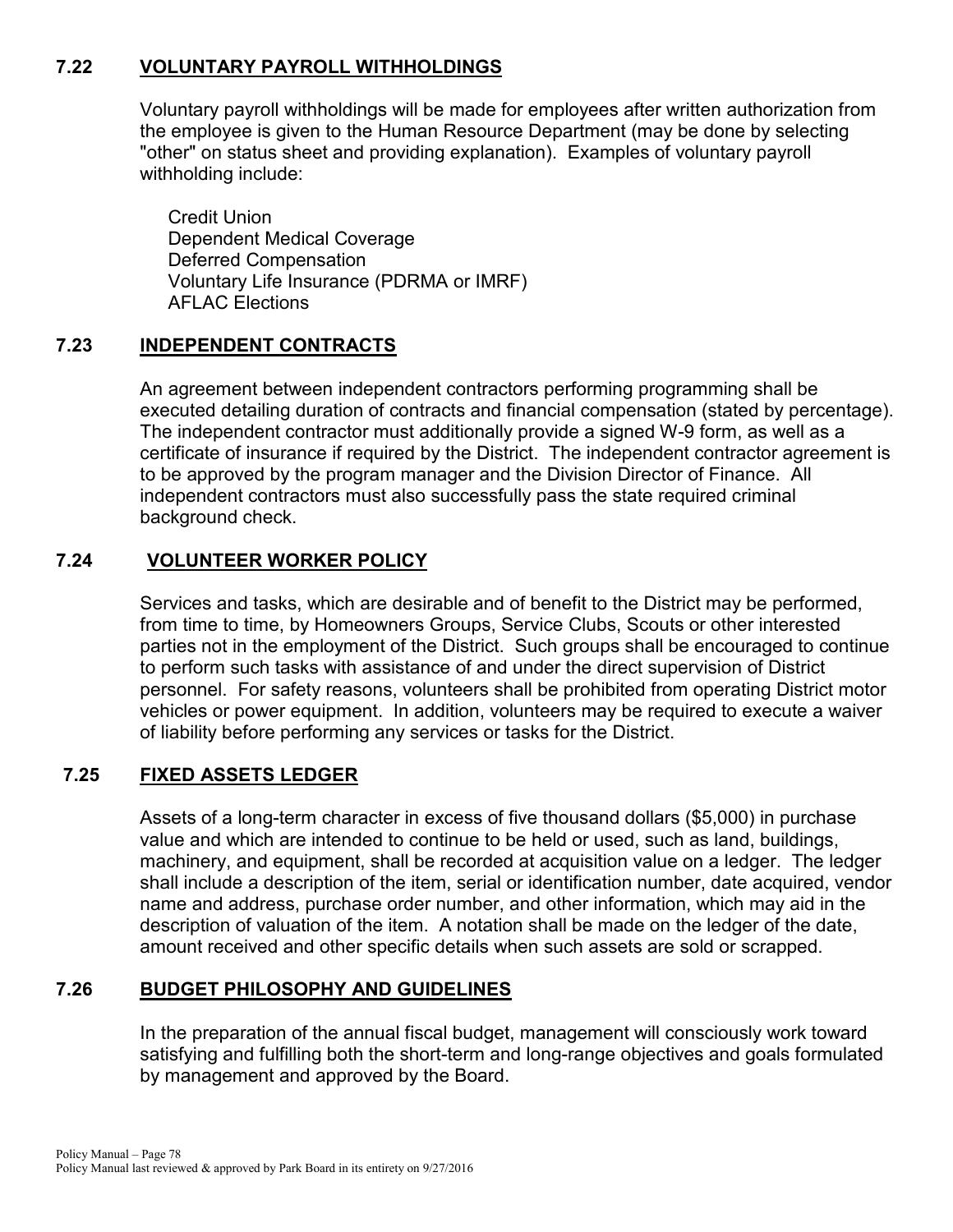Whenever feasible and practical, the budget process shall be decentralized in which frontline managers will formulate the preliminary drafts of their department budgets. The drafts will be reviewed by the appropriate division heads, Division Director of Finance and Director. To carry out this policy, management will employ qualified people who can understand financial information, satisfy routine financial requirements, and satisfactorily prepare a budget.

# **7.27 WIRE TRANSFERS**

Wire Transfers can be made as authorized by the Division Director of Finance to facilitate quick deposits of funds into an account or to move funds from one institution to another in lieu of a check. Only transfers into accounts in the name or for the beneficiary of the District may be made.

Wire Transfers may be made to expedite the movement of funds, to avoid penalties, late charges, and overdraws, and to maximize interest on excess funds.

Specific transfers currently allowed are:

- Net Payroll (bi-weekly)
- Credit Union Savings and Loan Withholdings
- Payroll Tax Withholdings
- Excess Cash Investments
- Social Security Deposits
- Medicare Deposits
- Bond Principal and Interest Payments
- Employee Investment Plans
- IMRF Payments

# **7.28 ANNUAL EXTERNALLY CONDUCTED AUDITS**

At least once annually an audit of the financial records of the entire District is to be conducted by an accredited Certified Public Accounting firm. The examination is to be made in accordance with generally accepted auditing standards and include such tests of accounting records and other auditing procedures as the firm deems necessary to formulate an "Opinion" in accordance with General Accepted Accounting Principals.

It is solely at the Board's discretion to hire, retain, or dismiss a particular firm. Except as otherwise provided by law, it is also the Board's prerogative to determine the scope of the examination.

Currently the scope of an audit includes:

- Governmental Fund Types
- General and Recreation
- Special Revenue
- Debt Service
- Capital Projects
- Proprietary Fund Type
- Enterprise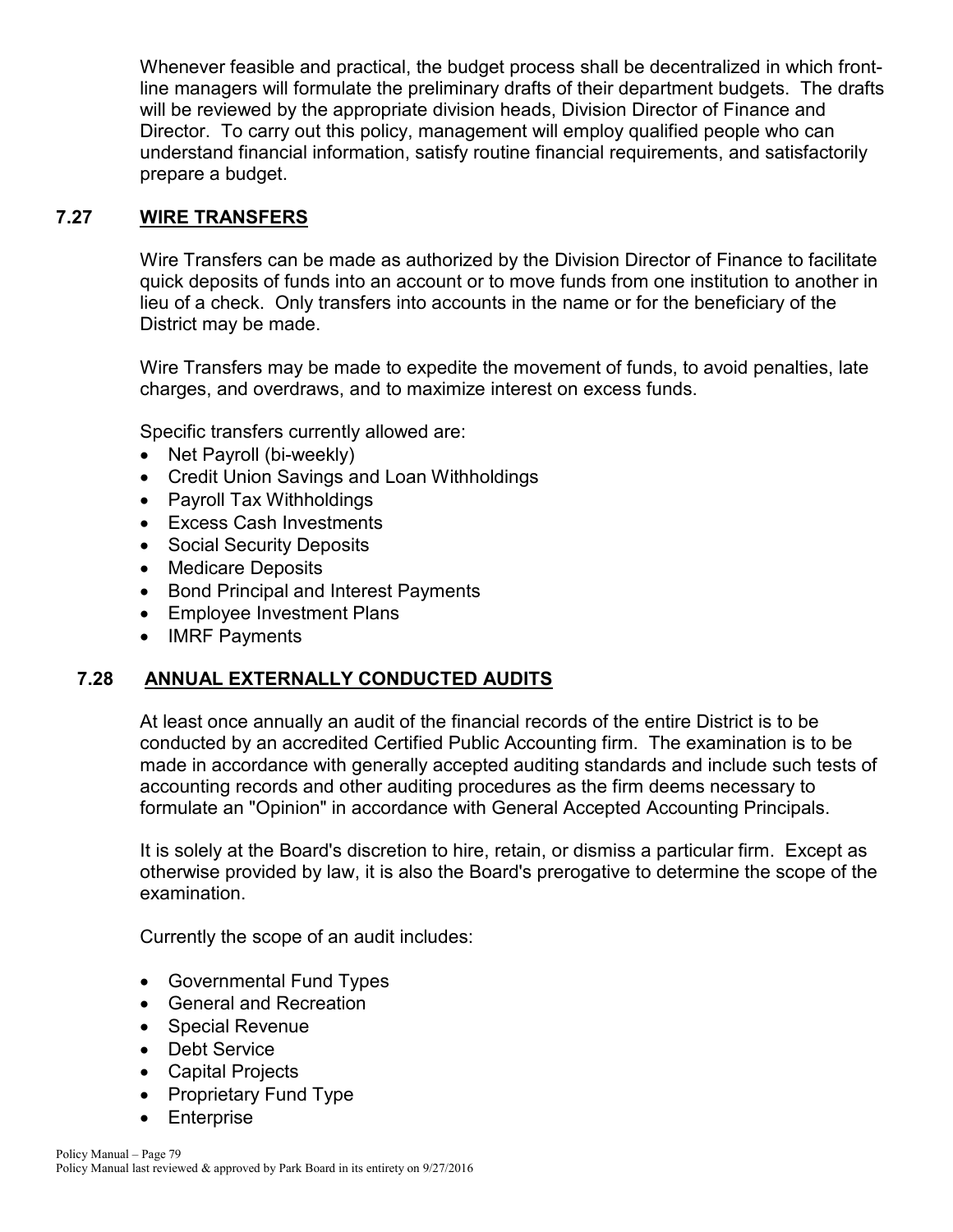- Fiduciary Fund Types
- Trust and Agency
- Account Groups
	- General Fixed Assets
	- General Long-term Debt

The examination will be directed toward an expression of an opinion on the District's combined financial statements, however, it is not designated nor can be relied upon to disclose defalcations or similar irregularities should any exist. The firm will notify the Board, however, if any such matters are disclosed or come to the firm's attention during the examination.

The firm will prepare the District's annual financial report for Cook County Controller and any single audit acts as required for state or federal compliance.

At the District's request, the firm will render advice or recommendations on accounting and other matters.

The firm will furnish the Board and management with a "Management Letter", reporting on specific deficiencies found in the organization's internal control system.

Special Audits can be conducted at the request of the Board.

## **7.29 BOND RATING**

The Park District shall not maintain a bond rating on an annual basis. The decision of whether or not a bond rating shall be secured will be made by the Park Board on a caseby-case basis for each separate bond issue approved by the Park Board.

The Director of Finance shall prepare and answer any such interviews for the bond rating agencies to maintain the District's bond rating.

#### **7.30 ECONOMIES OF RESOURCES**

The Park District is dedicated to using all available resources to the best advantage of its residents and taxpayers. Methods to economize those resources will include participating in local, state and national joint purchasing; strict adherence to established purchasing policies, and competitive bidding.

#### **7.31 PREVAILING WAGE ACT**

The Park District shall comply with the state requirements of the Prevailing Wage Act, 820 ILCS 130, et seq. requiring, but not limited to, the District adopting the prevailing wage ordinance in the month of June and filing it with the Secretary of State in Springfield. Additionally, within 30 days the District must publish notice of the wage determination in a newspaper of general circulation and file the certificate of publication with the Secretary of State.

#### **Section 7 Board Approved July 2010**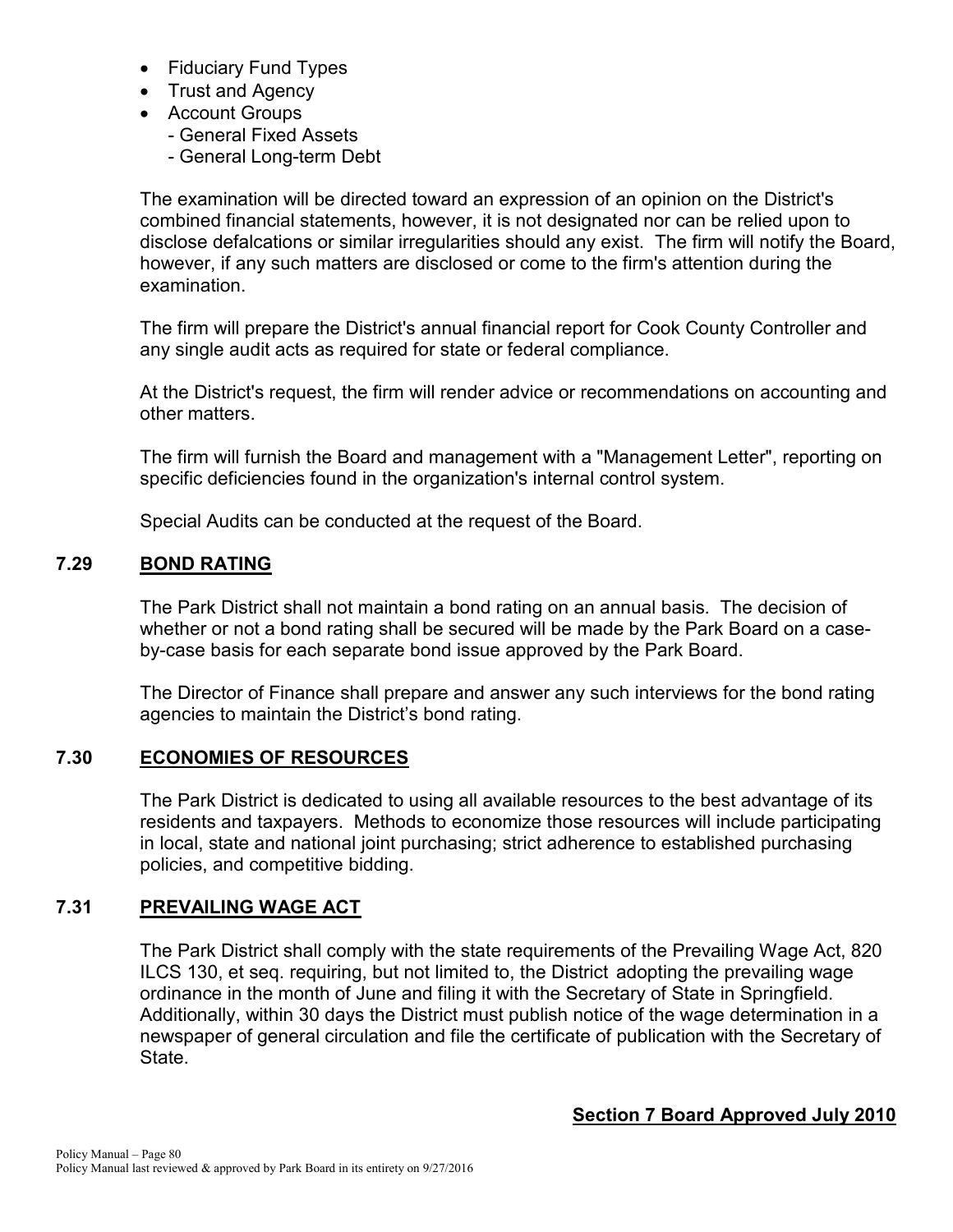# **7.32 FUND BALANCE RESERVE**

The Fund Balance Reserve Policy is to ensure compliance with the Governmental Accounting Standards Board (GASB), which governs financial reporting requirements for our municipality. This new standard (GASB 54) requires that the District establish a fund reserve policy which specifically outlines the reasons why and specific uses thereof that the district has accumulated and has reserve balances in our funds. The new policy still specifies the delineation of reserved funds, those balances legally restricted to a specific use or unavailable for appropriation and the unreserved funds, those available for future uses. Under GASB 54 fund balances must now be broken down into five more specific and stringent components:

- o Non-spendable
- o Restricted
- o Committed
- o Assigned
- o Unassigned

The first two "reserved" categories are fairly straight forward and based on the nature of the underlying asset that comprises that amount of the fund balance. Non-spendable items are those amounts that are assets to the district but cannot be spent: capital assets, inventories, prepaid assets, short term receivables, are all assets where there is not an underlying cash amount available and therefore will be categorized as Non-spendable. The next three components determine the district's plan for establishing, maintaining and utilizing the "unreserved" portion of the fund balances.

Committed fund balances are a formal measure at the highest level by policy, ordinance, or resolution establishing an amount of funds to be used for a particular purpose for the district.

Assigned fund balances are those amounts where a specific intent has been established for utilizing the funds. It does not require an actual formal action. Most funds that are not designated one of the more restricted levels for a given governmental fund will usually be classified here as assigned for the specific purpose of that fund. Deficit budgeting to utilize cash on hand is an assignment of funds and would be reported in this category.

Unassigned fund balances would be the remainder of the fund balance either positive or negative for any given fund.

In order for the district to establish the appropriate levels for its unreserved classifications the district must establish the policy to include the amount of unrestricted funds the district feels it needs for contingencies and emergencies including disruptions in revenue streams, especially availability and timing of tax receipts as well as reliance on potentially unstable economic conditions that may disrupt available funding. There could be completely detrimental events such as the loss of a major tax payer, success of major tax appeals or potential decreases in taxing areas due to economic development plans. All of these things can have an immediate and severe impact on the district and there must be adequate reserves to enable the district to meet all of its short term needs while plans are formulated to make adjustments and create long term solutions.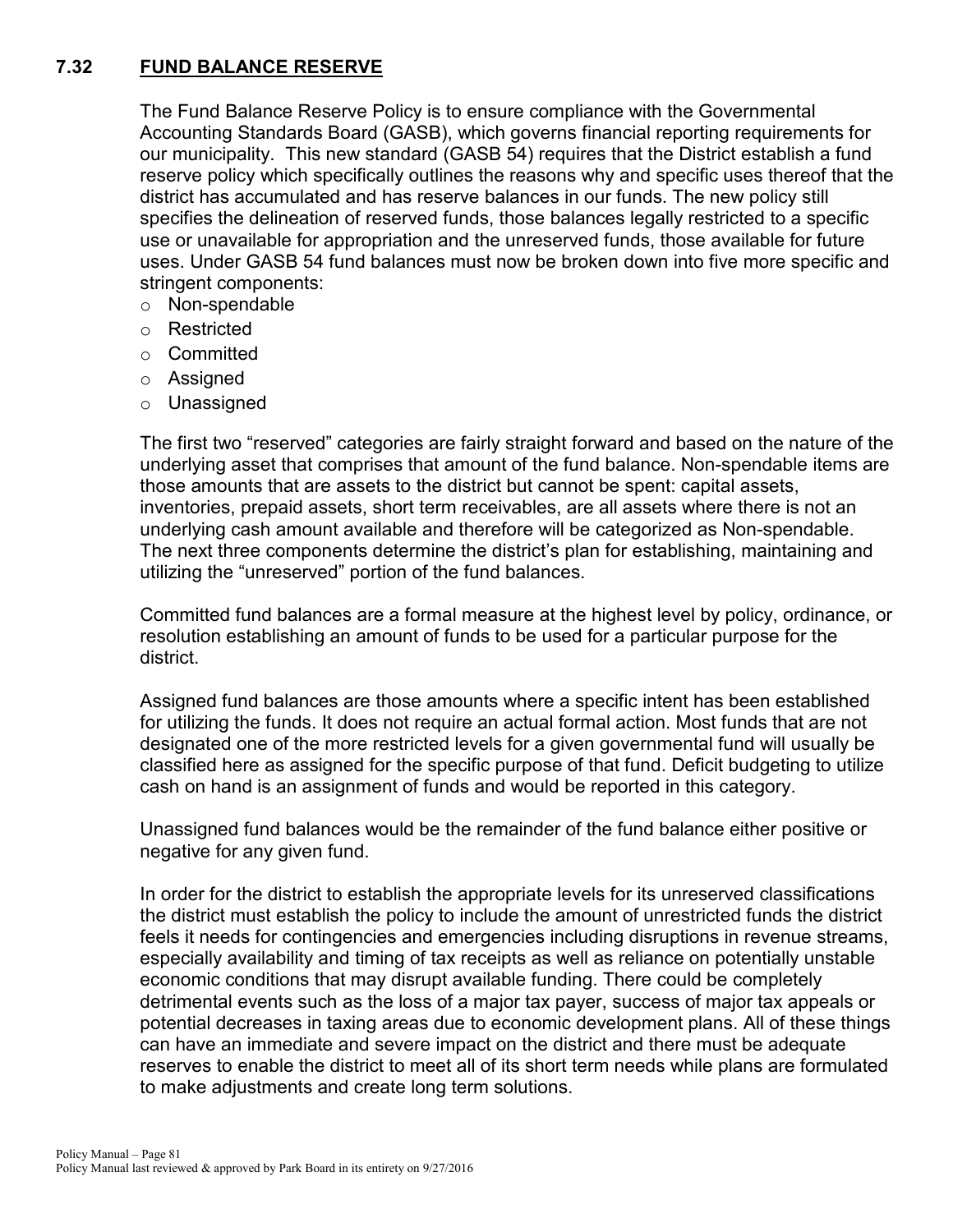Utilizing the General Fund as an example and since it now includes the operations of the paving and lighting fund, audit fund, and insurance fund, staff would recommend a 40% reserve. This would produce an optimal fund balance as of 12/31/2010 of approximately \$1.5 million. This amount also is approximately 2/3 of our annual levy for this fund. This is well within the guidelines for non-tax objectionable reserves. Then on an annual basis, up to 20% of this amount could be assigned for General Fund projects leaving 32% (or approximately 1/3 or four months coverage) of annual operating expenditures at any one time assigned for the optimal fund balance. After any utilization it would then be replenished until it could be utilized again.

General Fund 40% Reserve All other funds 25% Reserve

Board approved 11/2011

## **7.33 NON-BUDGETED EMERGENCY PURCHASE PROCEDURE POLICY**

In certain situations transfers between line items in the budget may be necessary to cover the cost of unanticipated or emergency purchases. This may also include the need to make additional purchases or expenditures due to a related increase in revenues over anticipated amounts. Emergency purchases (non-budgeted) up to \$25,000 require the Executive Director's approval. These purchase will be appropriately categorized in an unbudgeted account to then follow the below process to amend the budget to reallocate funds to cover such purchases. Emergency purchases over \$25,000 are addressed in the Purchasing Policy and require Board approval by a ¾ vote. If the purchase must be made prior to a Board meeting then this vote may be taken by the Executive Direct by phone or electronically and then ratified at the next regular Board meeting.

The Board may from time to time make transfers between the various items in any fund in such appropriation ordinance not exceeding in the aggregate 10% of the total amount appropriated in such fund by such ordinance, and may amend such budget and appropriation ordinance from time to time by the same procedure as is herein provided for the original adoption of a budget and appropriation ordinance; provided that nothing in this Section shall be construed to permit transfers between funds required by law to be kept separate. However, during any fiscal year, the governing body of any Park District may adopt a supplemental appropriation ordinance subsequent to the adoption of the annual appropriation ordinance for that fiscal year in an amount not to exceed the aggregate of any additional revenue available to the Park District or estimated to be received by the Park District. The provisions of this Section regarding publication, notice, and public hearing shall not apply to the supplemental ordinance or to the budget document forming the basis of the ordinance.

After the first 6 months of any fiscal year have elapsed the board may by two-thirds vote transfer from any appropriation item its anticipated unexpended funds to any other item of appropriation, theretofore made, and the item to which said transfer is made may be increased to the extent of the amount so transferred.

Board approved 9/2016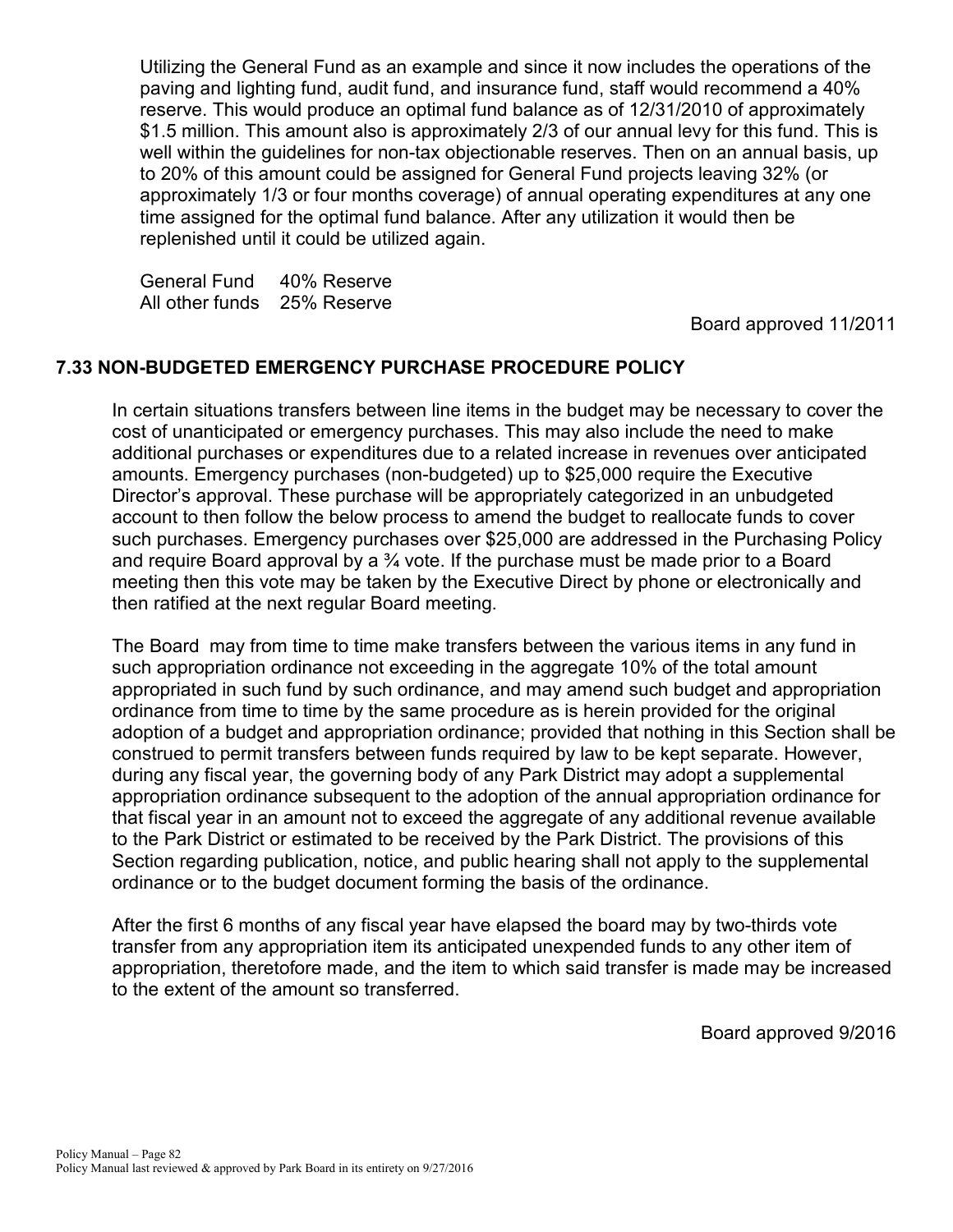# **7.34 REIMBURSEMENT OF TRAVEL, MEAL AND LODGING EXPENSES POLICY**

#### **A. Purpose.**

The Hoffman Estates Park District ("Park District") will reimburse employee and officer travel, meal, and lodging expenses incurred in connection with pre-approved travel, meal, and lodging expenses incurred on behalf of the Park District. Employees and officers are expected to exercise the same care in incurring expenses for official business as a prudent person would in spending personal funds.

#### **B. Definitions.**

"Entertainment" includes, but is not limited to, shows, amusements, theaters, circuses, sporting events, or any other place of public or private entertainment or amusement, unless ancillary to the purpose of the program or event.

"Travel" means any expenditure directly incident to official travel by employees and officers of the Park District involving reimbursement to travelers or direct payment to private agencies providing transportation or related services.

## **C. Authorized Types of Official Business.**

Travel, meal and lodging expenses will be reimbursed for employees and officers of the Park District only for purposes of official business conducted on behalf of the Park District. These include but are not limited to off-site or out-of-town meetings related to official business and pre-approved seminars, conferences and other educational events related to the employee's or officer's official duties. If you are unsure whether an expense is reimbursable, please contact the HR Manager.

#### **D. Categories of Expenses.**

Airfare – Travelers are expected to obtain the lowest available airfare that reasonably meets business travel needs. Travelers are encouraged to book flights at least 30 days in advance to avoid premium airfare pricing. Only coach or economy tickets will be paid or reimbursed. The traveler will pay for the difference between higher priced tickets and coach or economy tickets with his or her personal funds.

Personal Automobiles –Mileage reimbursement will be based on mileage from the work location office to the off-site location of the official business, not from the employee's or officer's residence. When attending a training event or other off-site official business directly from an employee's or officer's residence, no reimbursement will be made if the distance is less than the mileage of a normal commute to the workplace. If the distance is higher than the employee's or officer's normal commute, reimbursement will be paid based on the differential of the commute less the mileage of a normal commute to the workplace. An employee or officer will be reimbursed at the prevailing IRS mileage rate. The traveler will only be reimbursed up to the price of a coach airfare ticket if they drive to a location for which airfare would have been less expensive.

Policy Manual – Page 83 Automobile Rentals – Travelers will be reimbursed for the cost of renting an automobile including gasoline expense only as provided in this section. Travelers using rental cars to conduct official business are required to purchase insurance through the rental agency. Car rental insurance will cover the vehicle during personal use, e.g., using the vehicle after the conference has ended. Compact or mid– size cars are required for two or fewer employees or officers traveling together and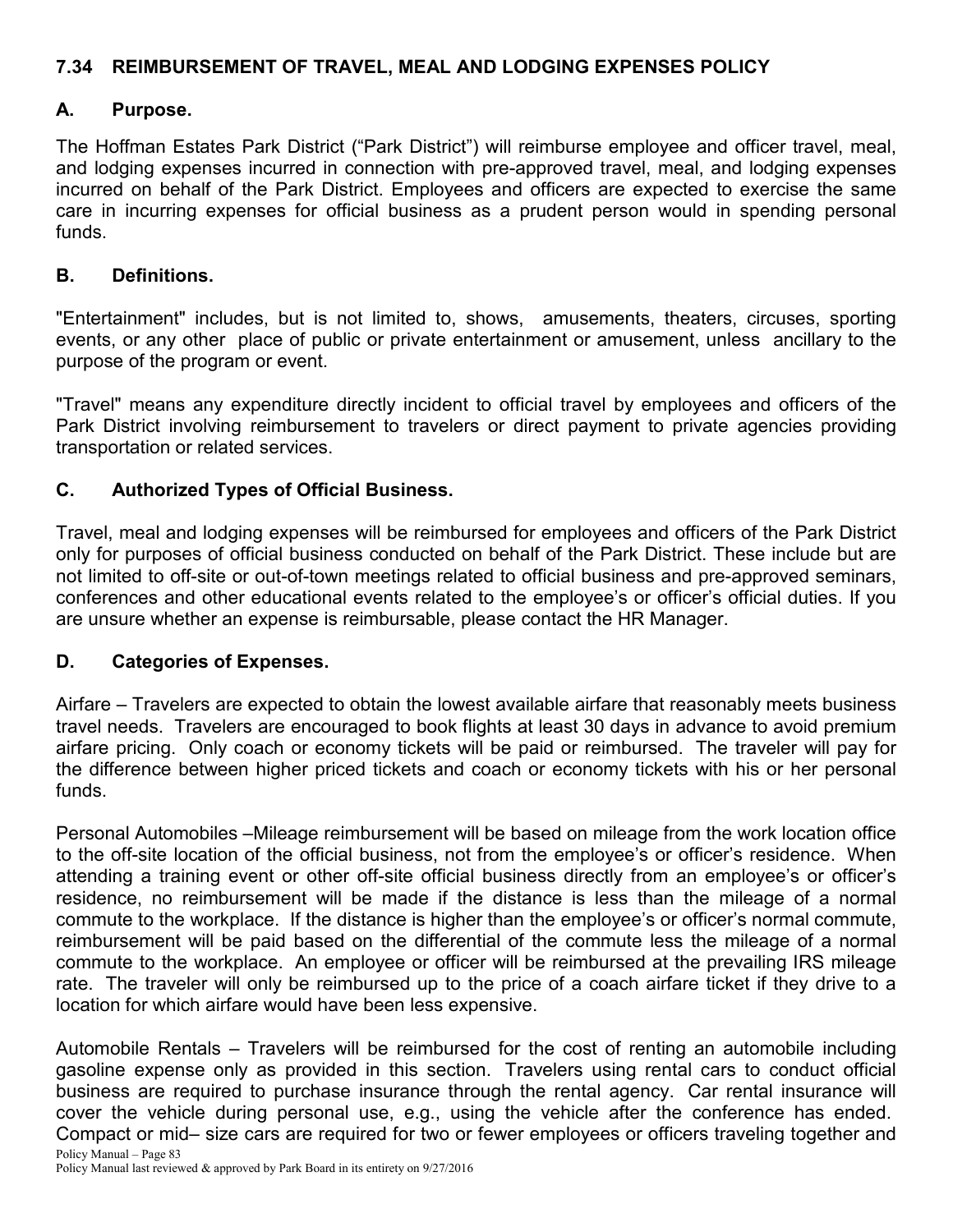a full– size vehicle may be used for three or more travelers. The traveler must refuel the vehicle before returning it to the rental company.

Public Transportation – In the case of local training or official business where an employee or officer chooses to use public transportation, reimbursement for use of public transportation is based on mileage from the agency office to the training site (not from the traveler's residence), regardless of the transportation method chosen. When attending training or business directly from an employee's or officer's residence, no reimbursement will be made if the distance is less than the mileage of a normal commute to the workplace. If the distance is higher than the traveler's normal commute, reimbursement will paid at the differential of the commute less the mileage of a normal commute to the workplace.

Other Transportation – The traveler should utilize hotel shuttle service or other shuttle services, if available. If none are offered, the use of the most economic transportation is encouraged.

Hotel/Motel Accommodations – The traveler will be reimbursed for a standard single-room at locations convenient to the business activity. In the event of a change in plans or a cancellation, the traveler must cancel the hotel/motel reservation so as not to incur cancellation charges. Cancellation charges will not be reimbursed by the Park District unless approved by a vote of the Hoffman Estates Park District Board of Commissioners.

Meals - Meal reimbursement is limited to the current U.S. General Services Administration (GSA) regulations in place at the time the expense is occurred.

Prior approval by the Hoffman Estates Park District Board of Commissioners and submission of receipts are required for per diem allowances. Meals provided by the conference or seminar should be deducted from the per diem allowance. Partial reimbursement may be made for departure and return days based on time. Meals during in-state travel that is not an overnight stay will be reimbursed for actual cost not to exceed the GSA regulations.

Vacation in Conjunction with Business Travel – In cases where vacation time is added to a business trip, any cost variance in airfare, car rental, lodging and/or any other expenses must be clearly identified on the Travel, Meal, and Lodging Expense Report form and paid by the traveler.

Accompanied Travel – When a traveler is accompanied by others not on official business, any lodging, transportation, meals or other expenses above those incurred for the authorized traveler will not be reimbursed by the Park District.

Parking – Parking fees at a hotel/motel, conference center, or other site will be reimbursed only with a receipt.

Entertainment Expenses - No employee or officer of the Park District shall be reimbursed for any entertainment expense, unless ancillary to the purpose of the program, event or other official business.

# **E. Approval of Expenses.**

Expenses for Members of the Board of Commissioners. Travel, meal, and lodging expenses incurred by any member of the Board of Commissioners must be approved by roll call vote at an open meeting of the Board.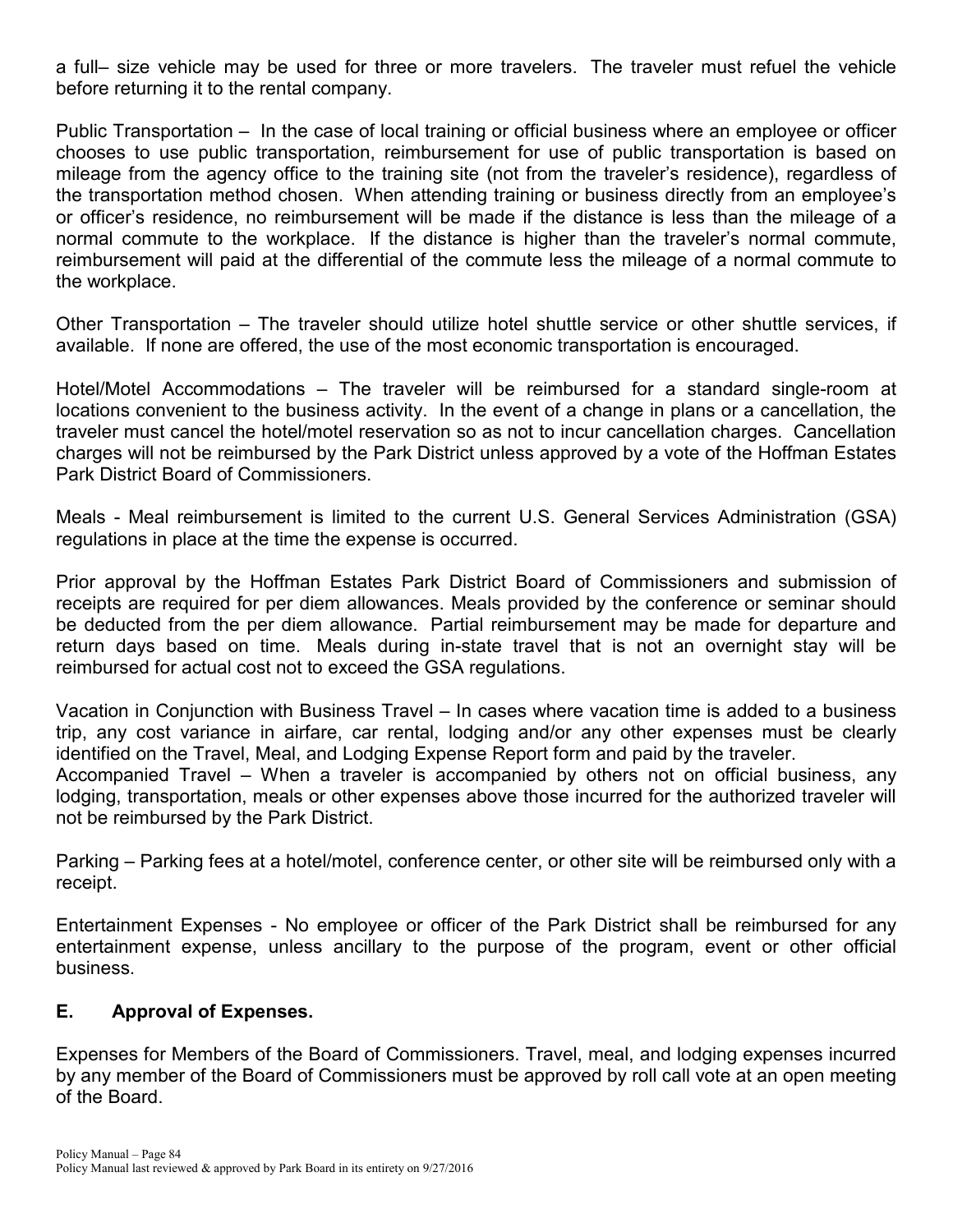Expenses for Officials or Employees Other than Members of the Board of Commissioners. Travel, meal, and lodging expenses incurred by any official or employee not covered by paragraph 1 (member of the Board) in excess of standard GSA/IRS rates must be previously approved in an open meeting by a majority roll-call vote of the Board of Commissioners.

Advanced Expenses. Travel, meal, and lodging expenses advanced as a per diem to any employee or official of the Park District must be approved by roll call vote at an open meeting of the Board of Commissioners prior to payment. Documentation of expenses must be provided in accordance with Sections C, D and F of this policy, and any excess from the per diem must be repaid.

Other Expenses. All other expenses that do not fall within paragraphs E.1, E.2, or E.3 are subject to approval by the Business Department.

# **F. Documentation of Expenses.**

Before an expense for travel, meals, or lodging may be approved under Section E of this Policy, the following minimum documentation must first be submitted, in writing, to the Business Department Travel, Meal, and Lodging Expense Report form:

an estimate of the cost of travel, meals, or lodging if expenses have not been incurred or a receipt for the travel, meals, or lodging if expenses have already been incurred;

the name of the individual who received or is requesting the travel, meal, or lodging expense reimbursement;

the job title or office of the individual who received or is requesting the travel, meal, or lodging expense reimbursement; and

the date or dates and nature of the official business for which the travel, meal, or lodging expense was or will be expended.

All documents and information submitted in connection with this Policy are public records subject to disclosure under the Freedom of Information Act.

# **G. Travel, Meal, and Lodging Expense Report Form.**

The Park District hereby adopts as its official standardized form for the submission of travel, meal, and lodging expenses the Travel, Meal, and Lodging Expense Report form attached hereto and incorporated herein as Attachment 1. (**Board approved 12/2016)**

**Board approved 12/2016**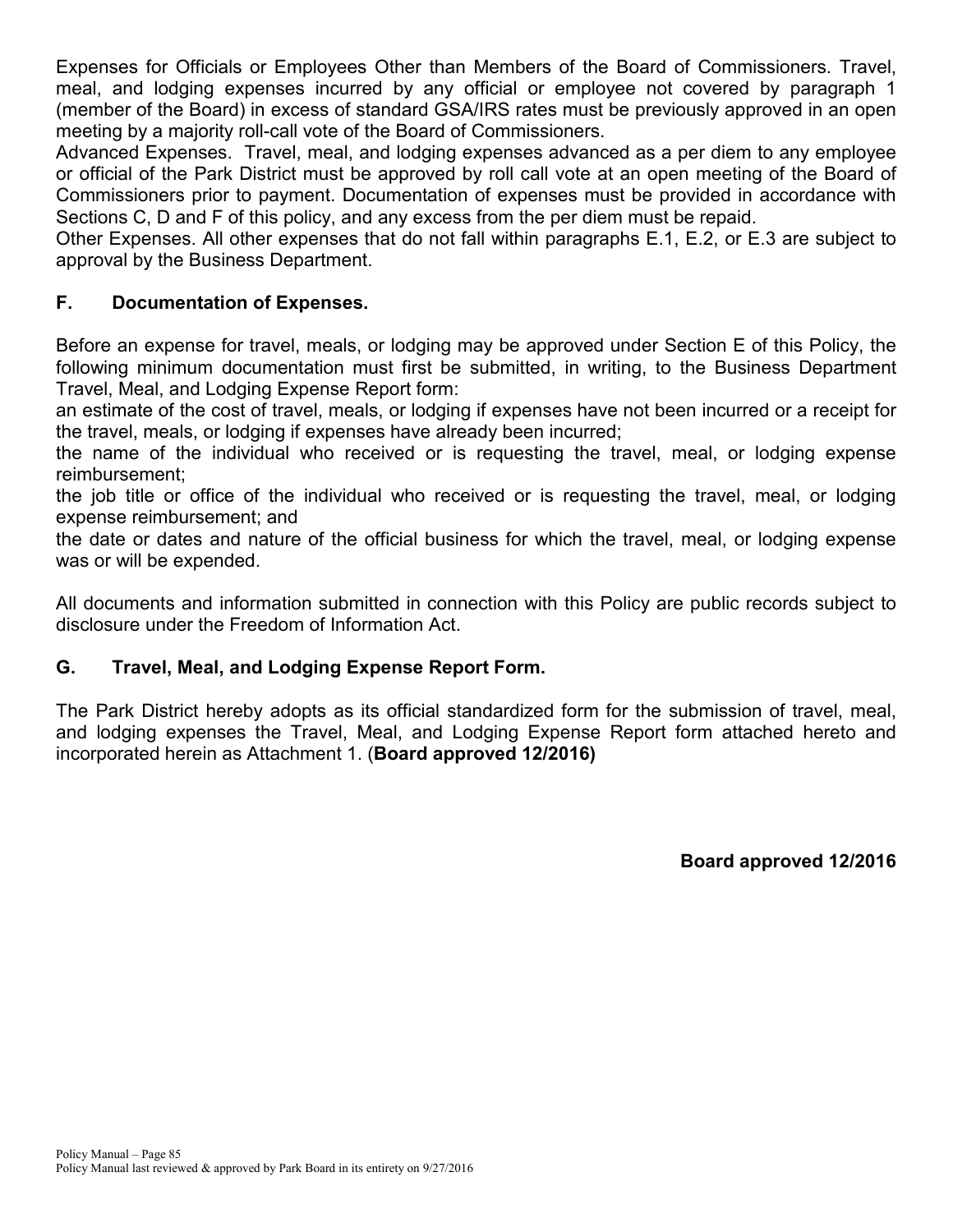Hoffman Estates Park District – Travel, Meal and Lodging Expense Report Form

 $\mathcal{L}_\text{max}$  , and the contribution of the contribution of the contribution of the contribution of the contribution of the contribution of the contribution of the contribution of the contribution of the contribution of t

 $\overline{\phantom{a}}$  , and the contribution of the contribution of the contribution of the contribution of the contribution of the contribution of the contribution of the contribution of the contribution of the contribution of the

 $\overline{\phantom{a}}$  , and the contribution of the contribution of the contribution of the contribution of the contribution of the contribution of the contribution of the contribution of the contribution of the contribution of the

 $\mathcal{L}_\text{max}$  , and the contribution of the contribution of the contribution of the contribution of the contribution of the contribution of the contribution of the contribution of the contribution of the contribution of t

 $\mathcal{L}_\text{max}$  , and the contribution of the contribution of the contribution of the contribution of the contribution of the contribution of the contribution of the contribution of the contribution of the contribution of t

\_\_\_\_\_\_\_\_\_\_\_\_\_\_\_\_\_\_\_\_\_\_\_\_\_\_\_\_\_\_\_\_\_\_\_\_\_\_\_\_\_\_\_\_\_\_\_\_\_\_\_\_\_\_\_\_\_\_\_\_\_\_\_\_\_\_\_\_\_\_\_\_\_\_\_\_\_\_\_\_  $\mathcal{L}_\text{max}$  , and the contribution of the contribution of the contribution of the contribution of the contribution of the contribution of the contribution of the contribution of the contribution of the contribution of t  $\mathcal{L}_\text{max}$  , and the contribution of the contribution of the contribution of the contribution of the contribution of the contribution of the contribution of the contribution of the contribution of the contribution of t  $\mathcal{L}_\text{max}$  , and the contribution of the contribution of the contribution of the contribution of the contribution of the contribution of the contribution of the contribution of the contribution of the contribution of t \_\_\_\_\_\_\_\_\_\_\_\_\_\_\_\_\_\_\_\_\_\_\_\_\_\_\_\_\_\_\_\_\_\_\_\_\_\_\_\_\_\_\_\_\_\_\_\_\_\_\_\_\_\_\_\_\_\_\_\_\_\_\_\_\_\_\_\_\_\_\_\_\_\_\_\_\_\_\_\_

Name of Official or Employee:

Title/Position of Official or Employees:

Name(s) and Date(s) of the Activity/Event:

Check Number/PO Number (if applicable):

Credit Card Receipt Number (if applicable):

Description of the purpose of the expense:

Reimbursement Expense (Estimated Costs or Actual Costs with receipts, if applicable):

\_\_\_\_\_\_\_\_\_\_\_\_\_\_\_\_\_\_\_\_\_\_\_\_\_\_\_\_\_\_\_\_\_\_\_\_\_\_\_\_\_\_\_\_\_\_\_\_\_\_\_\_\_\_\_\_\_\_\_\_\_\_\_\_\_\_\_\_\_\_\_

 $\overline{\phantom{a}}$  , and the contribution of the contribution of the contribution of the contribution of the contribution of the contribution of the contribution of the contribution of the contribution of the contribution of the

\_\_\_\_\_\_\_\_\_\_\_\_\_\_\_\_\_\_\_\_\_\_\_\_\_\_\_\_\_\_\_\_\_\_\_\_\_\_\_\_\_\_\_\_\_\_\_\_\_\_\_\_\_\_\_\_\_\_\_\_\_\_\_\_\_\_\_\_\_\_\_\_

\_\_\_\_\_\_\_\_\_\_\_\_\_\_\_\_\_\_\_\_\_\_\_\_\_\_\_\_\_\_\_\_\_\_\_\_\_\_\_\_\_\_\_\_\_\_\_\_\_\_\_\_\_\_\_\_\_\_\_\_\_\_\_\_\_\_\_\_\_\_\_\_

Mileage (numerical total and starting point /destination):

Meals:

Parking:

Hotel/Lodging: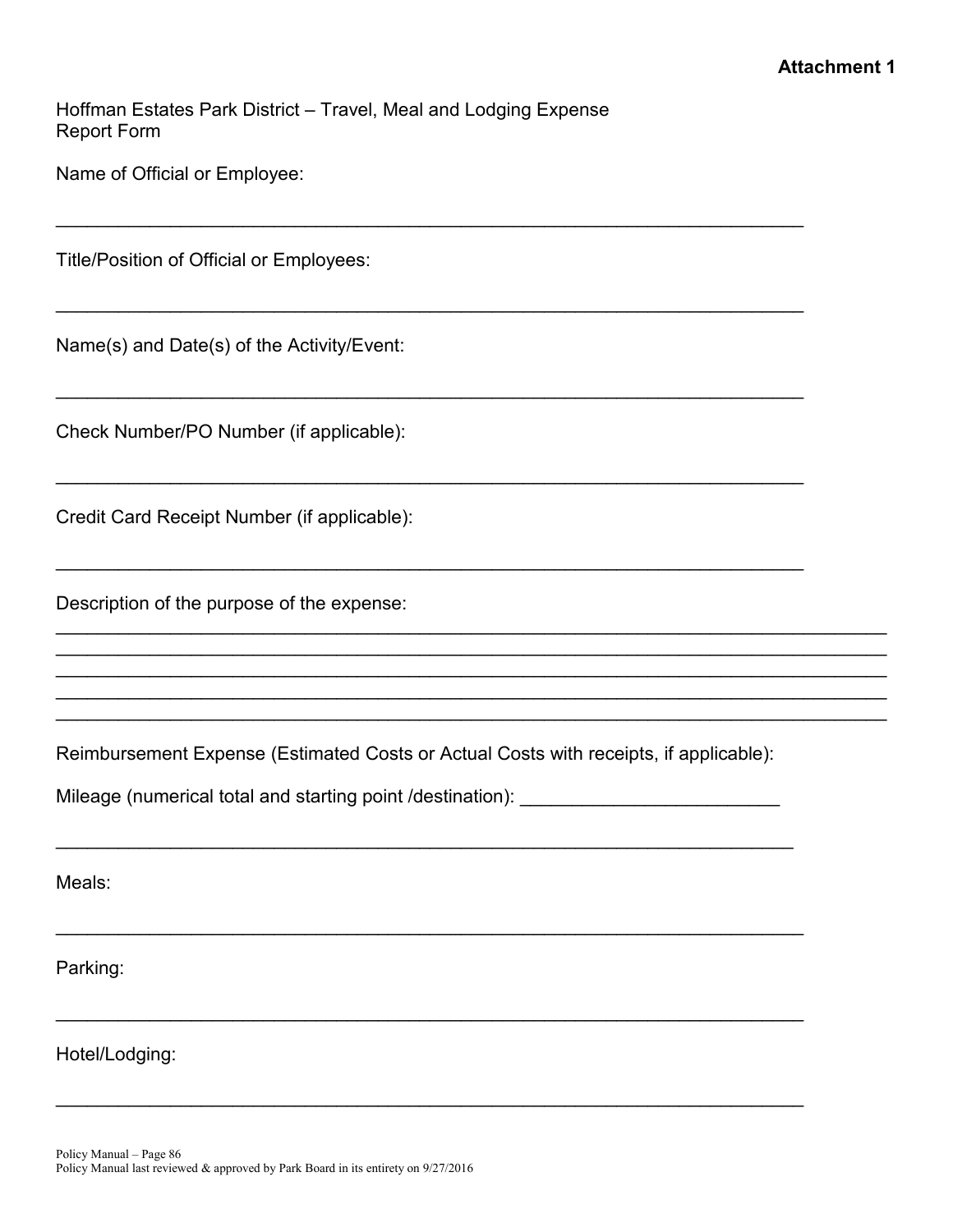Airfare:

Other Transportation (bus, train, taxi, car share, shuttle, etc):

\_\_\_\_\_\_\_\_\_\_\_\_\_\_\_\_\_\_\_\_\_\_\_\_\_\_\_\_\_\_\_\_\_\_\_\_\_\_\_\_\_\_\_\_\_\_\_\_\_\_\_\_\_\_\_\_\_\_\_\_\_\_\_\_\_\_\_\_\_\_\_\_

 $\overline{\phantom{a}}$  , and the contribution of the contribution of the contribution of the contribution of the contribution of the contribution of the contribution of the contribution of the contribution of the contribution of the

Employee's/Officer's Signature:\_\_\_\_\_\_\_\_\_\_\_\_\_\_\_\_\_\_\_\_\_\_\_\_\_\_\_\_\_\_\_\_\_\_\_\_\_\_\_\_\_\_\_\_

Date: \_\_\_\_\_\_\_\_\_\_\_\_\_\_\_\_\_\_\_\_\_\_

Business DepartmentAuthorization:\_\_\_\_\_\_\_\_\_\_\_\_\_\_\_\_\_\_\_\_\_\_\_\_\_\_\_\_\_\_\_\_\_\_\_\_\_\_\_\_\_

Date: \_\_\_\_\_\_\_\_\_\_\_\_\_\_\_\_\_\_\_\_\_\_

\*\*\*SECURELY ATTACH ALL RECEIPTS\*\*\*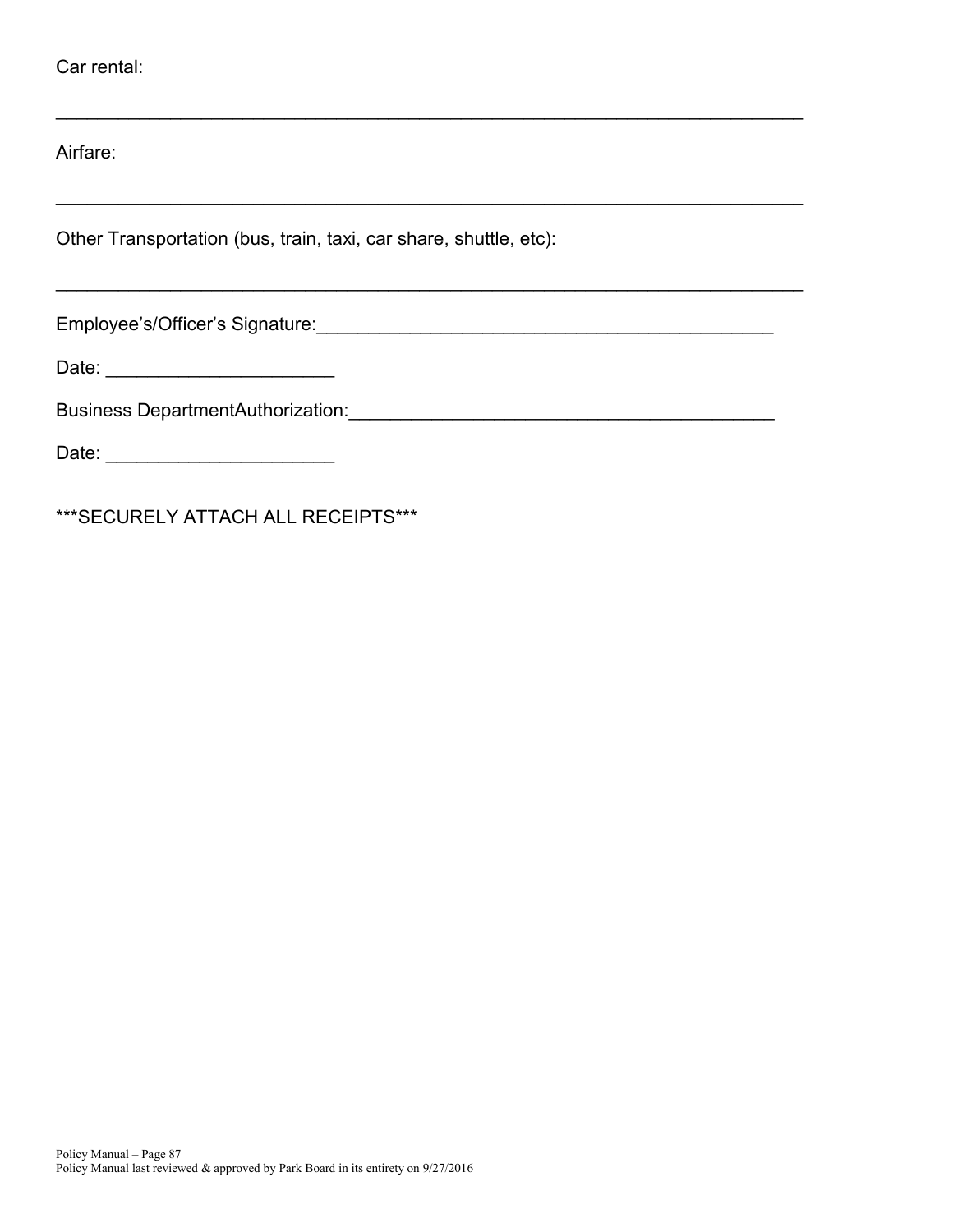# **INDEX**

# 8.0 **REVENUE POLICY**

- 8.1 Statement of Philosophy
- 8.2 Pricing Strategies
- 8.3 Fee Structures
- 8.4 Establishing Fees: Special Situations and Groups
- 8.5 Satisfaction Guarantee
- 8.6 Grants, Gifts, Donations and Bequests
- 8.7 Alternative Revenue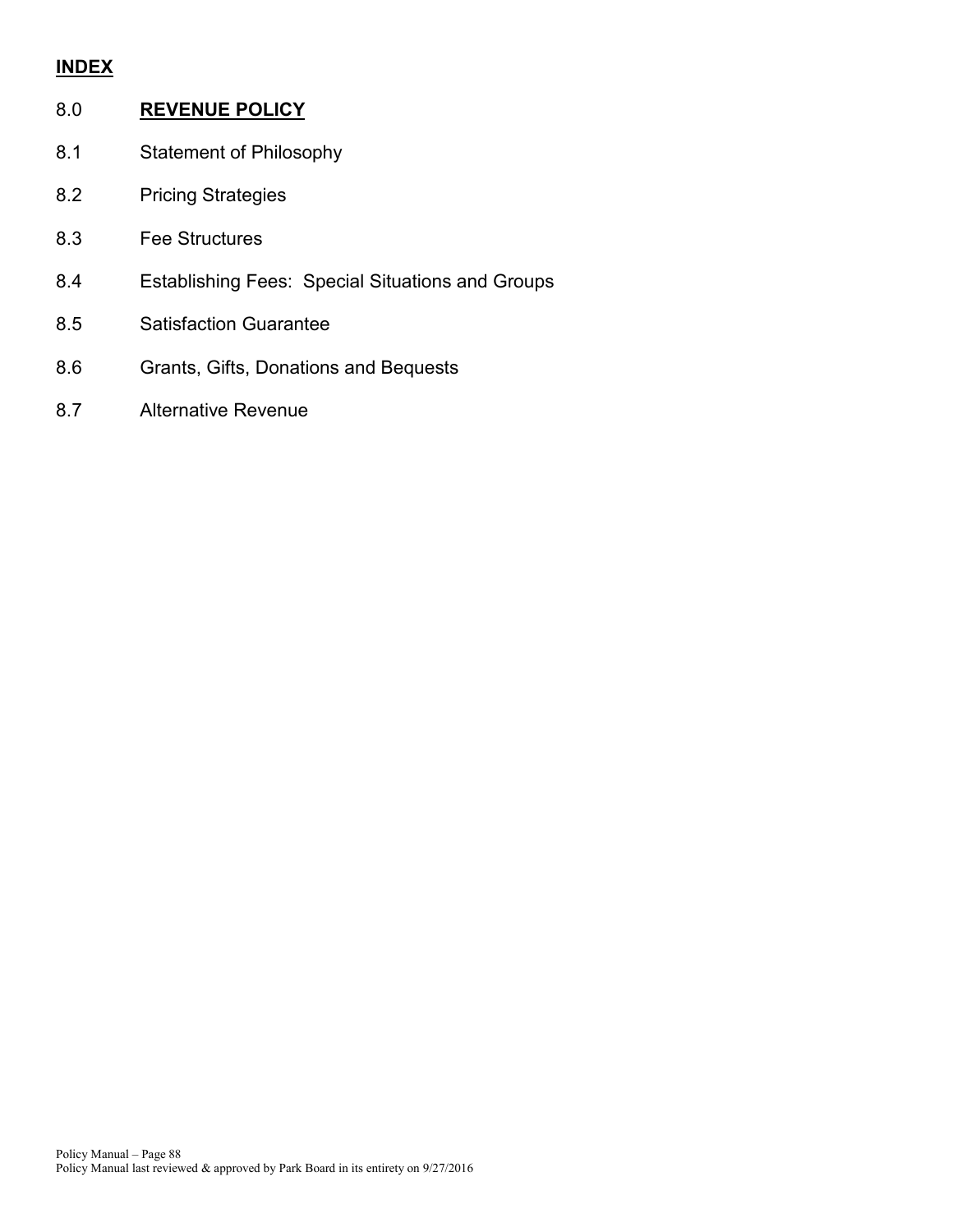# **8.0 REVENUE POLICY**

# **8.1 STATEMENT OF PHILOSOPHY**

The mission of the District is to enable our residents and guests to enjoy quality parks, facilities, recreation programs and leisure services. The basic recreation and leisure service philosophy is to offer year-round, diversified programs and experiences ensuring all individuals equal opportunity and participation. To do so it is necessary to supplement the tax dollars the District receives through a system of fees and charges. This policy establishes a method of setting program, membership and facility use fees. This policy does not cover contractual agreements such as easements, leases, co-sponsored organizations, etc.).

# **8.2 PRICING STRATEGIES**

The following pricing strategies are used when computing fees and charges for the District:

A. Basic Services (Tax Supported)

Public funds are used to provide basic parks and recreation services at no charge. These include the acquisition, planning, and development of lands, improvement to property, administration, and maintenance operations as well as other basic services for the public at large. There is no charge to the public for basic services.

B. Partial Costs

Public funds are used to partially subsidize community wide events, programs for age groups difficult to serve and certain programs or services when the program or service cannot be self-supporting yet it is in the District's best interest to offer it.

C. All Costs (Direct and Indirect Costs)

When activities and services are provided for the exclusive benefit of only those individuals who choose to participate, fees charged should cover all costs associated with providing the activity or service. This pricing strategy seeks to recover not only the direct costs, which include instructor wages and benefits, supplies, rental of outside facilities, transportation rental and trip tickets, but also the indirect costs associated with providing programs, parks, facilities and services. These indirect costs include: administration, maintenance, and other costs associated with owning and operating motor vehicles, equipment and facilities including utilities, custodial, supervisory and general staff expense. In implementing this strategy, direct costs are first calculated. Then an additional percentage to cover indirect costs is added to the fee. This additional percentage is an average based on calculating the indirect costs outlined above.

D. Revenue-Producing Activities

Certain activities and services such as concessions and revenue facilities are operated to generate revenue in excess of all costs. These activities and services are provided for the exclusive benefit of those individuals who participate in the activities and/or services provided. This revenue is used to subsidize other areas of District operations. Pricing is based on the percentage of net the District expects and the value of the service in the marketplace.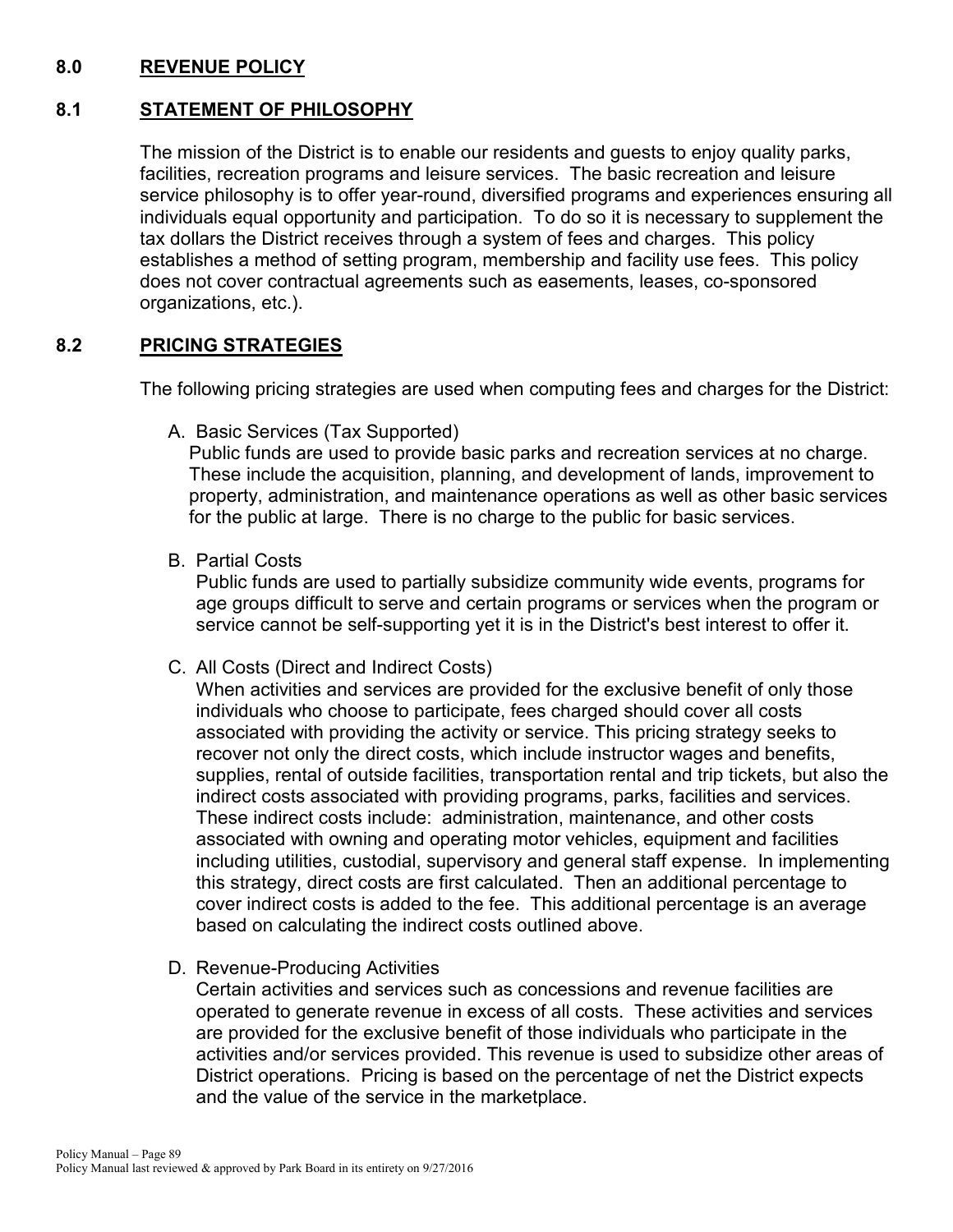# **8.3 FEE STRUCTURES**

The District's operations are assigned one of the following fee categories:

- A. Basic Services
	- park use
	- use of playgrounds, paths, fishing lakes
	- outdoor ice skating
	- affiliate group meetings
	- park use (which requires no direct expenses)
	- Intergovernmental Agreements
	- Splash pads
- B. Partial Costs
	- community wide special events
	- senior programs
	- teen programs
	- skate parks
	- co-sponsored activities
	- new programs
	- park use
	- concessions
- C. All Costs:
	- general programs
	- contractual programs
	- Seascape fees
	- athletic leagues
	- community signs
	- room rentals
	- new programs
	- athletic field use
	- facility rentals
	- memberships
	- park use
	- off leash parks
- D**.** Revenue Producing
	- Bridges of Poplar Creek Country Club operations
	- Prairie Stone Sports & Wellness Center operations
	- Ice Arena operations
- E. Special Services
	- Provide direct benefits to limited groups of users, and may provide some indirect benefits to the district and the general public.
	- Significant identifiable costs are incurred to provide the direct benefits to the users.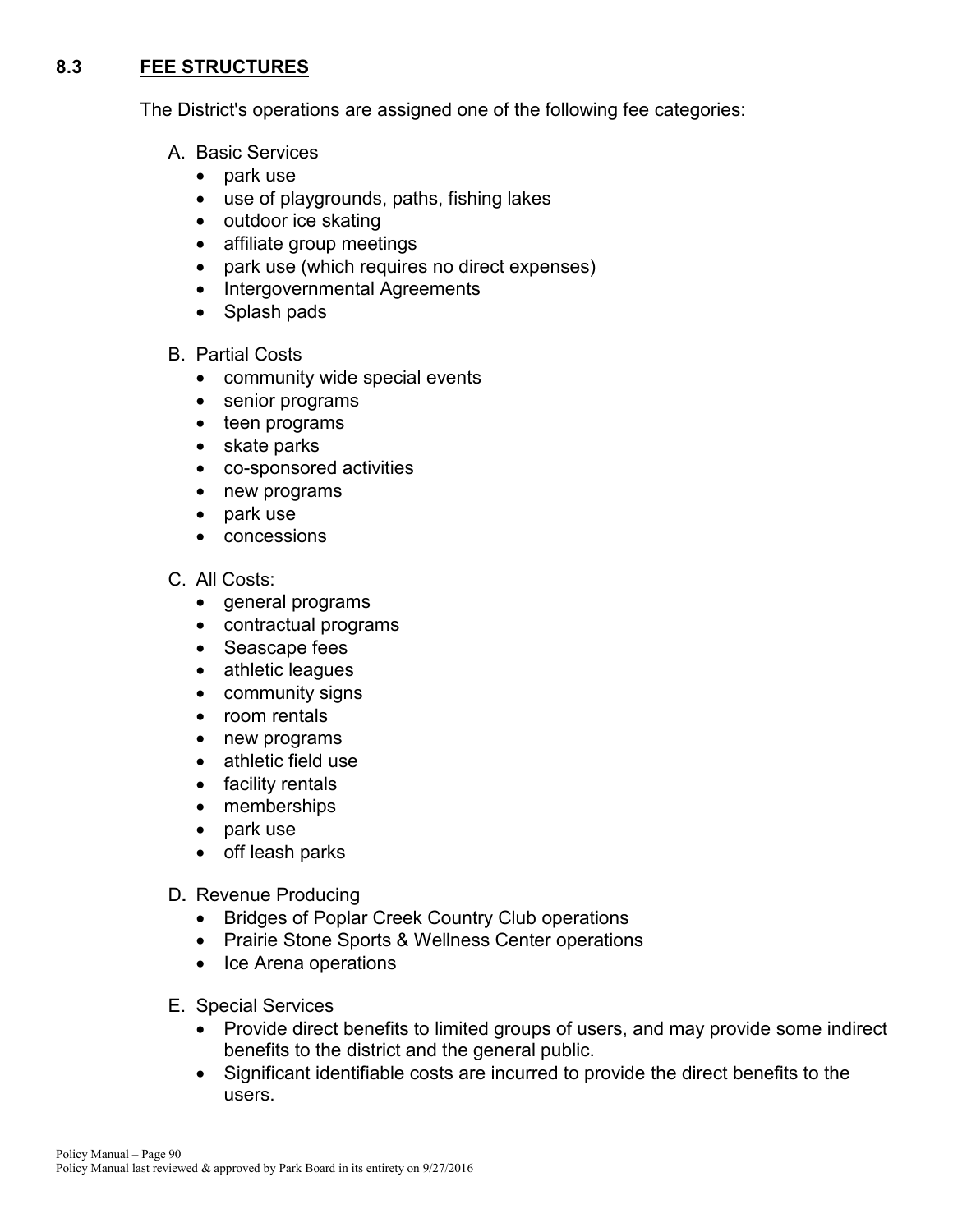- F. Market Conditions
	- Full cost recovery may not be feasible if the resulting price unduly diminishes user interest in the service or facility. This condition may, however, suggest the need to re-analyze demand for the service or facility.
- G. Administrative Services
	- Making copies of documents, blueprints and aerial photographs for individuals, contractors and other organizations should be funded through fees and charges designed to recover the cost of labor, overhead and materials necessary to provide the service. When copies are requested through the Illinois Freedom of Information Act, fees may be charged which are calculated to reasonably reimburse for actual costs of reproduction. These fees however, cannot include any of the cost of searching for the requested records. Documents shall be furnished without charge or at a reduced fee when the waiver or reduction of fees "is in the public interest" or as defined by the Illinois Freedom of Information Act.
- H. Government Services
	- Fees may be waived or bartered for governmental entities which provide reciprocating services.
- I. All fees are established by the Director who also has the authority to waive or lower any fees when he/she deems it in the best interest of the District.

## **8.4 ESTABLISHING FEES: SPECIAL SITUATIONS AND GROUPS**

A. Senior Citizens

Discounted rates may be established for use of District facilities by persons aged 62 and older on a facility-by-facility basis.

Age and discount may vary on a program-by-program basis.

B. Children

Discounted rates may be established for use of District facilities by children aged 17 and under. Children aged 3 and under are not charged an admission.

C. Non-Residents

Non-residents are defined as individuals who do not live within the boundaries of the Park District. Since non-residents pay no taxes to help support District operations, it is reasonable and equitable to charge higher fees to non-residents. Non-resident fees are established based on the District's need to supplement program and facility use.

D. Financial Hardship

Assistance in the form of a complete or partial fee waiver shall be provided to District residents who show financial need as documented in the confidential Grant-In-Aid application. Each family will be assigned a percentage of assistance: 25%, 50%, 75% or 100%. The maximum amount of financial assistance that the Park District will subsidize per year is \$1,500 per family regardless of size. If sufficient funding is available, no restrictions shall be placed on the type of program and will be evaluated on an individual basis. Additional financial assistance programs may be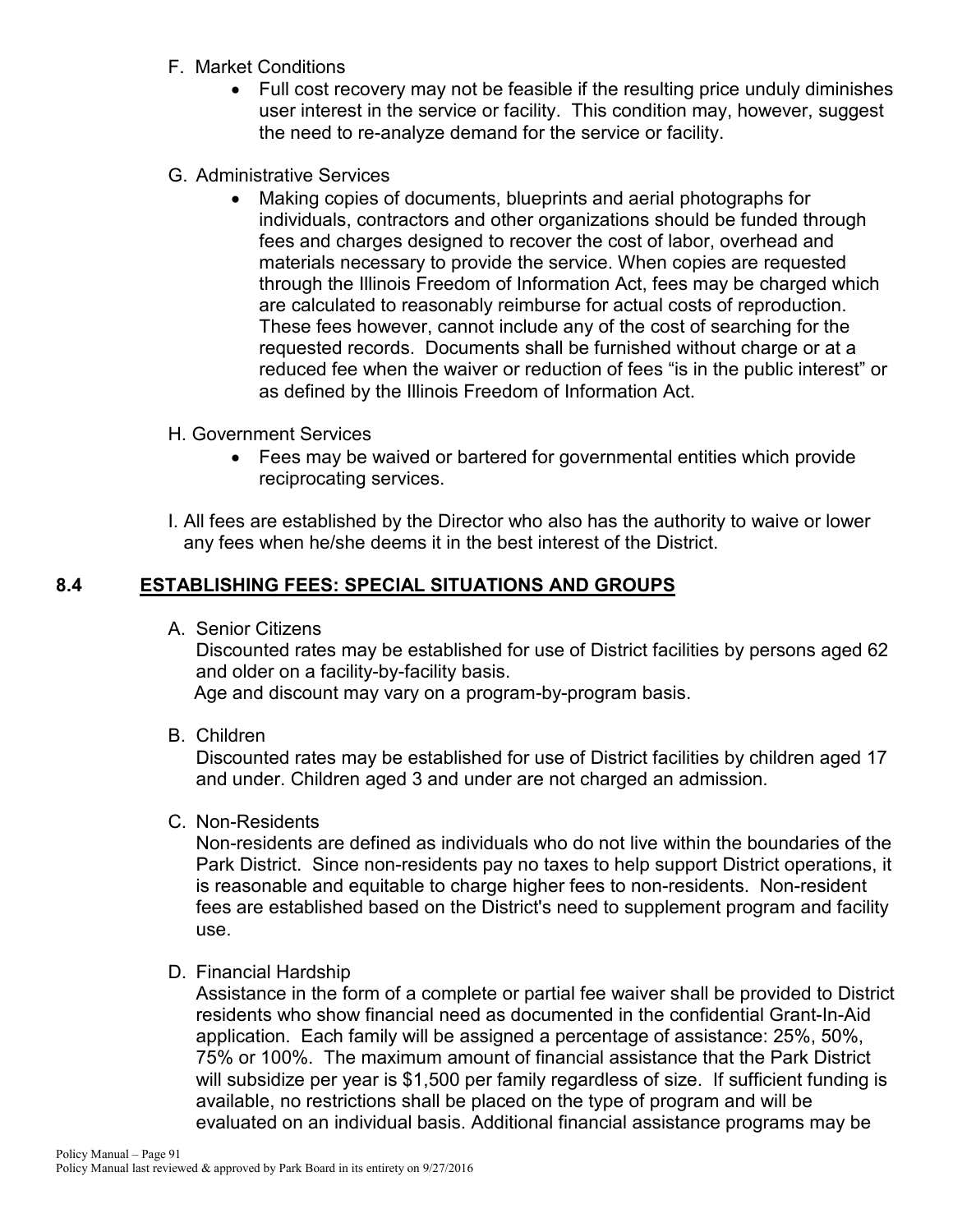established from time to time to address pressing societal/community needs due to any one of a number of factors, i.e., unemployment.

In the event sufficient outside funding is not secured to meet the demand for financial assistance, the Park District will provide funding required for financial assistance based on the following guidelines: Fee waivers may be limited to general recreation programs. Trips, memberships other than Seascape Family Aquatic Center, and contractual programs may be determined ineligible.

E. Not for Profit Organizations

Discount rates for Not for Profit Organizations, such as churches, girl scouts, or civic groups, may be established which are equal to or less than resident rates. Discount rates may vary on a facility-by-facility basis.

F. Proprietary or Commercial Groups

Proprietary or commercial groups using park facilities for financial gain or profit are charged additional fees for the privilege of conducting their business on park property.

G. Corporate Residents

The District cooperates with local businesses to offer programs and services to their employees. This cooperation extends to setting discounted rates for certain programs and memberships.

Businesses owners located within the district boundaries that pay taxes to help support district operations are considered to be district residents.

H. Military Discount

Active duty, active reserve, veterans, retired military, police or fire personnel and their immediate household family members, are eligible for a 10% discount on program registrations and memberships. Proof of service form must be provided at the time of registration. **(Board Approved 1/2019)**

# **8.5 SATISFACTION GUARANTEE**

The satisfaction guarantee is based on keeping the District's promise to provide quality parks, recreation programs and leisure services. If participants are not satisfied with the recreational program, event or activity the District provides due to:

- the quality of instruction,
- the child's inability to adapt emotionally to the class,
- or the skill level is not appropriate for the participant

The district will arrange for participants to:

- repeat the class at no charge,
- receive full credit that can be applied to any other program,
- or receive a refund

Satisfaction guarantee requests can be made in person, by calling, writing, or emailing the district. Memberships and league fees are pro-rated.

- A processing fee will be charged for all refund requests.
- No refunds are offered after the first class unless the request falls within the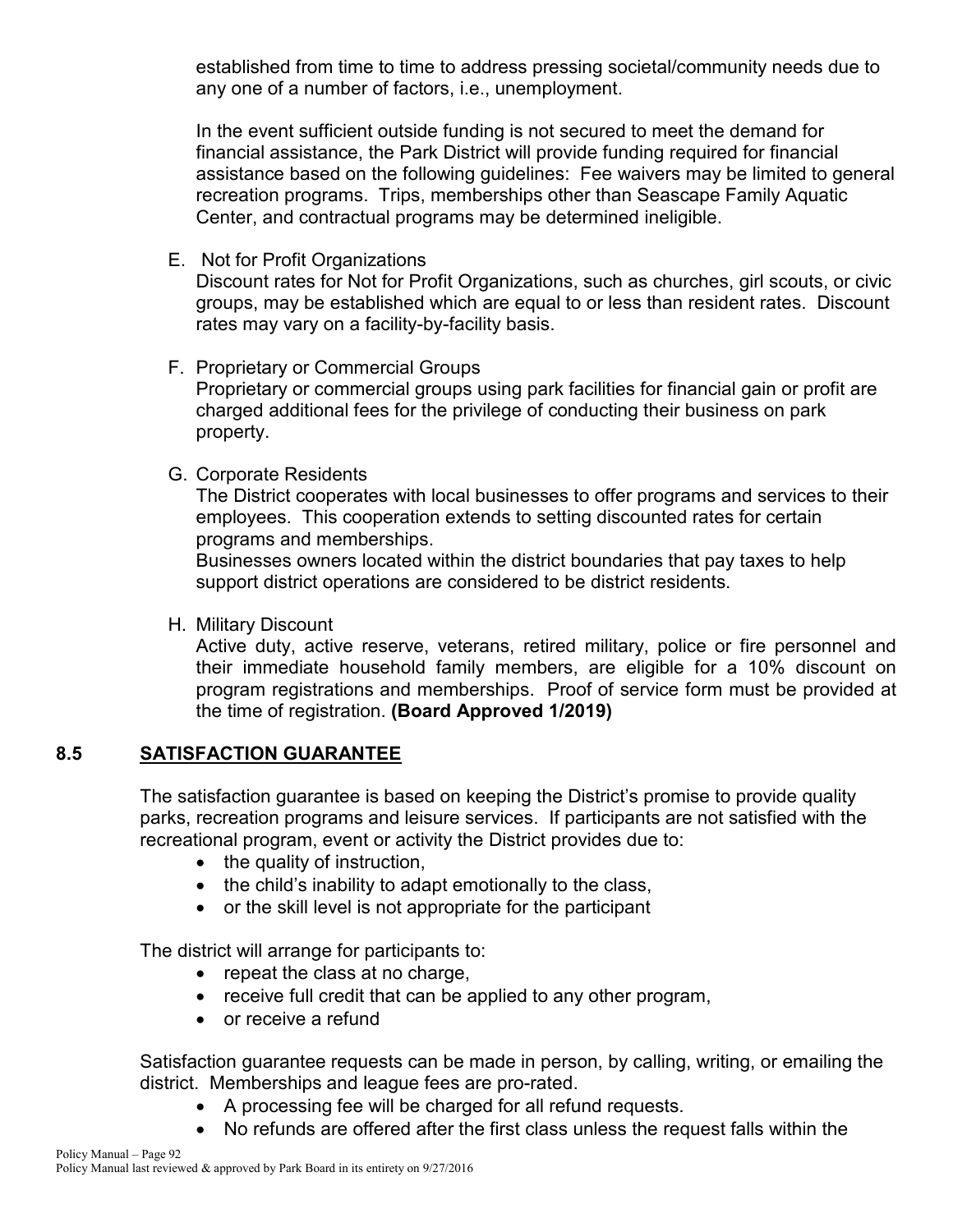Satisfaction Guarantee Policy as redefined or there is a medical reason with a doctor's note.

- Medical reason refunds be prorated accordingly.
- All Satisfaction Guarantee refunds be 100% and without processing fees.

# **8.6 GRANTS, GIFTS, DONATIONS AND BEQUESTS**

The District may accept grants, gifts, service-in-kind, bequests, or donations to the District for the purposes of acquisition of park land, planning, development, maintenance, operations, and administration of parks and recreation facilities and programs. The Board authorizes the Director to accept on behalf of the District non-governmental grants, servicein-kind, and gifts, donations, or bequests of cash or personal property valued at \$25,000 or less, provided the solicitation, acceptance and use of these revenues and/or gifts are consistent with state law and local ordinances and are in the best interest of Park District residents. Gifts, grants, service-in-kind, donations, or bequests valued at more than \$25,000 must have Board's approval. Any gift or bequest of real estate and all governmental grants may be accepted only by the Board.

All gifts, bequests, and donations of personal property or real estate and all grants shall be held, used, or disposed in accordance with the terms and conditions under which the gift, bequest, donation, or grant is made and accepted in accordance with state law of Park District Code. The Director and/or the Board may reject any gift, bequest, or service-in-kind for just cause.

# **8.7 ALTERNATIVE REVENUE**

The Hoffman Estates Park District seeks to generate income through advertising and sponsorship. The park district is open to all sponsorship, affiliate, associate, partner, or advertising considerations provided that all terms are in writing. The park district reserves the right to decline sponsors, affiliates, associates, partners and advertisers whose business it is to promote politics or sex in any facility. Additionally, the park district reserves the right to decline sponsors, affiliates, partners and advertisers whose business it is to promote alcohol, firearms, nicotine or gambling. The Hoffman Estates Park District will only accept sponsorship proposals that support or reinforce its business objectives, and reserves the right to refuse advertising and/or sponsorship opportunities for any reason.

The Hoffman Estates Park District will accept advertising and sponsorships within publications and inside agreed-upon facilities as a way to promote outside businesses, firms and/or organizations. The park district will use the following definitions when considering an organization's park district involvement:

Advertising: The straight exchange of cash and/or in-kind fees paid for the purpose of promoting another's business within the park district. It includes the use of any organization's corporate symbol and/or tagline or product graphic with contact information about that entity. Advertising rates shall be approved by the Executive Director. Advertising agreements greater than \$25,000 shall be board approved.

Sponsorship: A sponsorship is the cash and/or in-kind paid to the park district by businesses or organizations in exchange for access to the exploitable assets of a park district facility, event, program, or activity. Sponsorships shall be researched, developed, procured and packaged to leverage Hoffman Estates Park District properties and events to their fullest market advantage.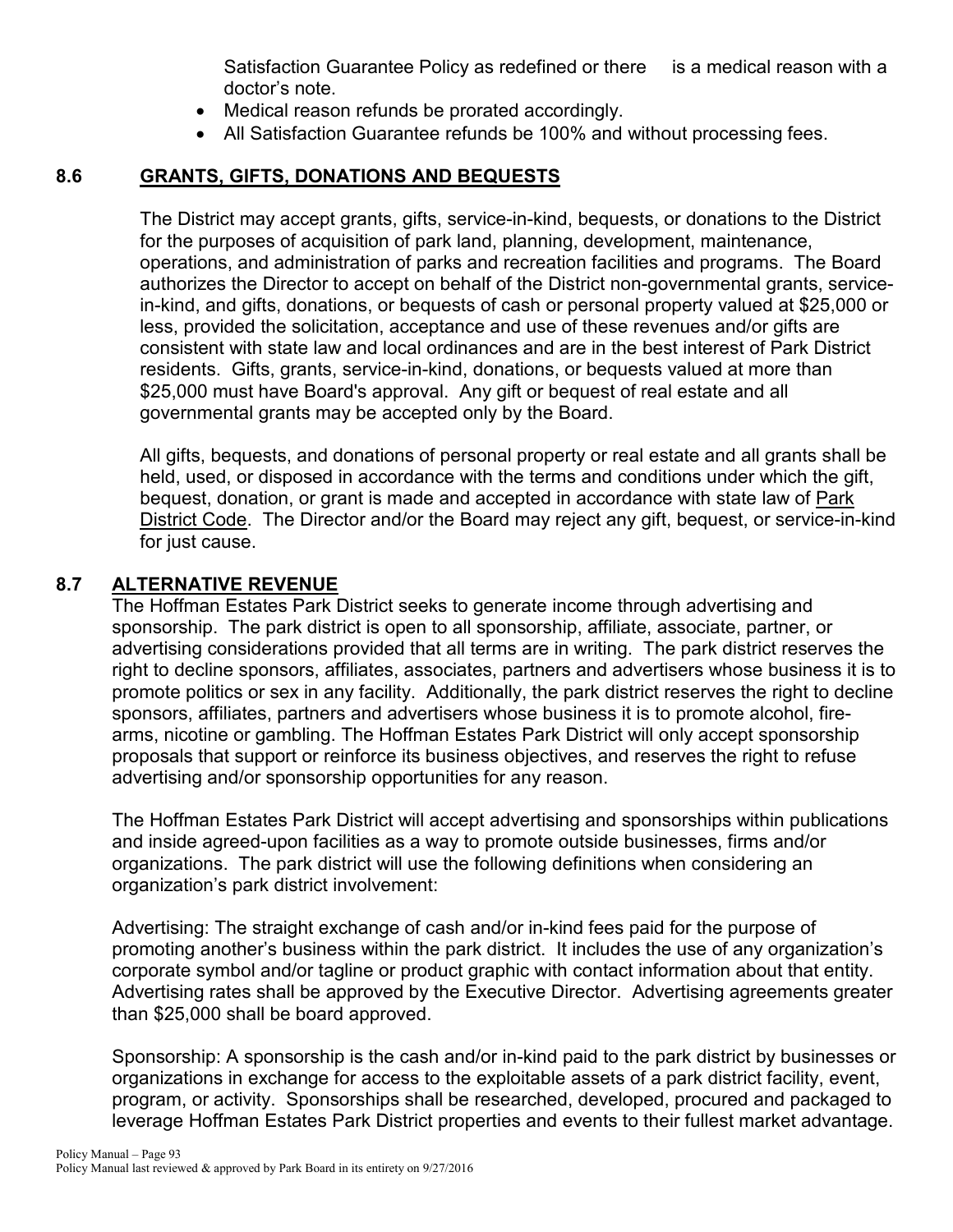All corporate sponsorships less than \$25,000 shall be approved by the Executive Director. Sponsors will receive recognition value through the park district's identification of that organization, business or firm as a sponsor of events, programs, or facilities. Use of an organization's corporate symbol and/or tagline or product graphic with contact information is included.

Affiliate: A non-profit organization within the park district boundaries whose purpose is to provide recreational service consistent with the mission of Hoffman Estates Park District but controlled by a separate governing board. An affiliate is endorsed by the park district as a group that provides related programming or services. An affiliate group can receive special park district-related services provided that there is an exchange of cash, goods or in-kind services.

Partner: Any organization, business or firm that partners with the Hoffman Estates Park District in a long-term (three-year minimum) agreement established in a formal contract that goes beyond an organization's core business to accomplish a shared community goal. An agreement involving a financial or service exchange and provides mutual benefit must also take place. Additional park district services can be provided and would be outlined within the terms of a formal contract.

#### **Section 8 Board Approved July 2010**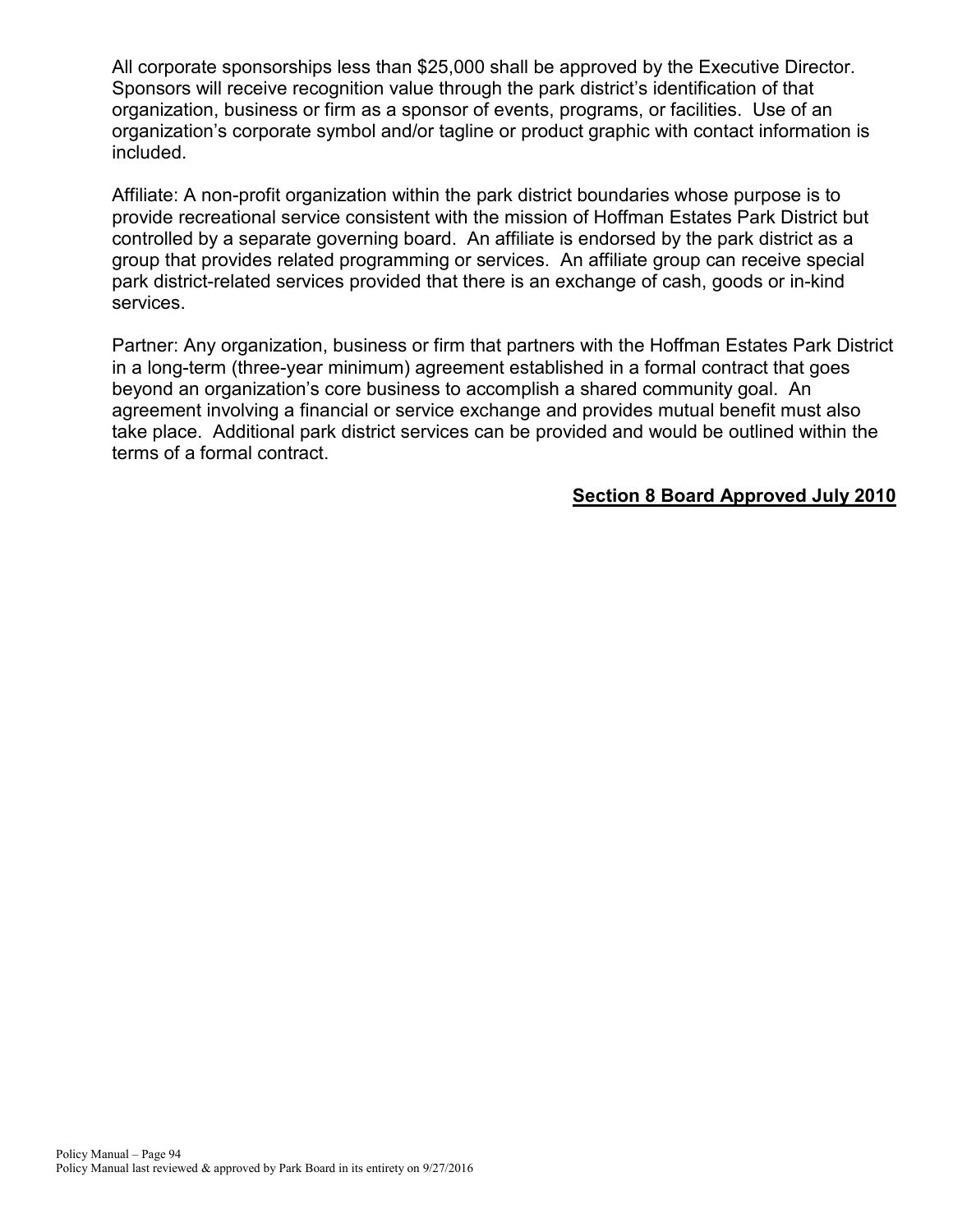## **INDEX**

| 9.0  | <b>USE OF PARKS</b>                             |
|------|-------------------------------------------------|
| 9.01 | <b>Definitions</b>                              |
| 9.02 | <b>Construction, Scope and Severability</b>     |
| 9.03 | <b>General Rules</b>                            |
| 9.04 | <b>Permits</b>                                  |
| 9.05 | <b>Structures and Work on District Property</b> |
| 9.06 | <b>Patron Policy</b>                            |

**9.07 Enforcement**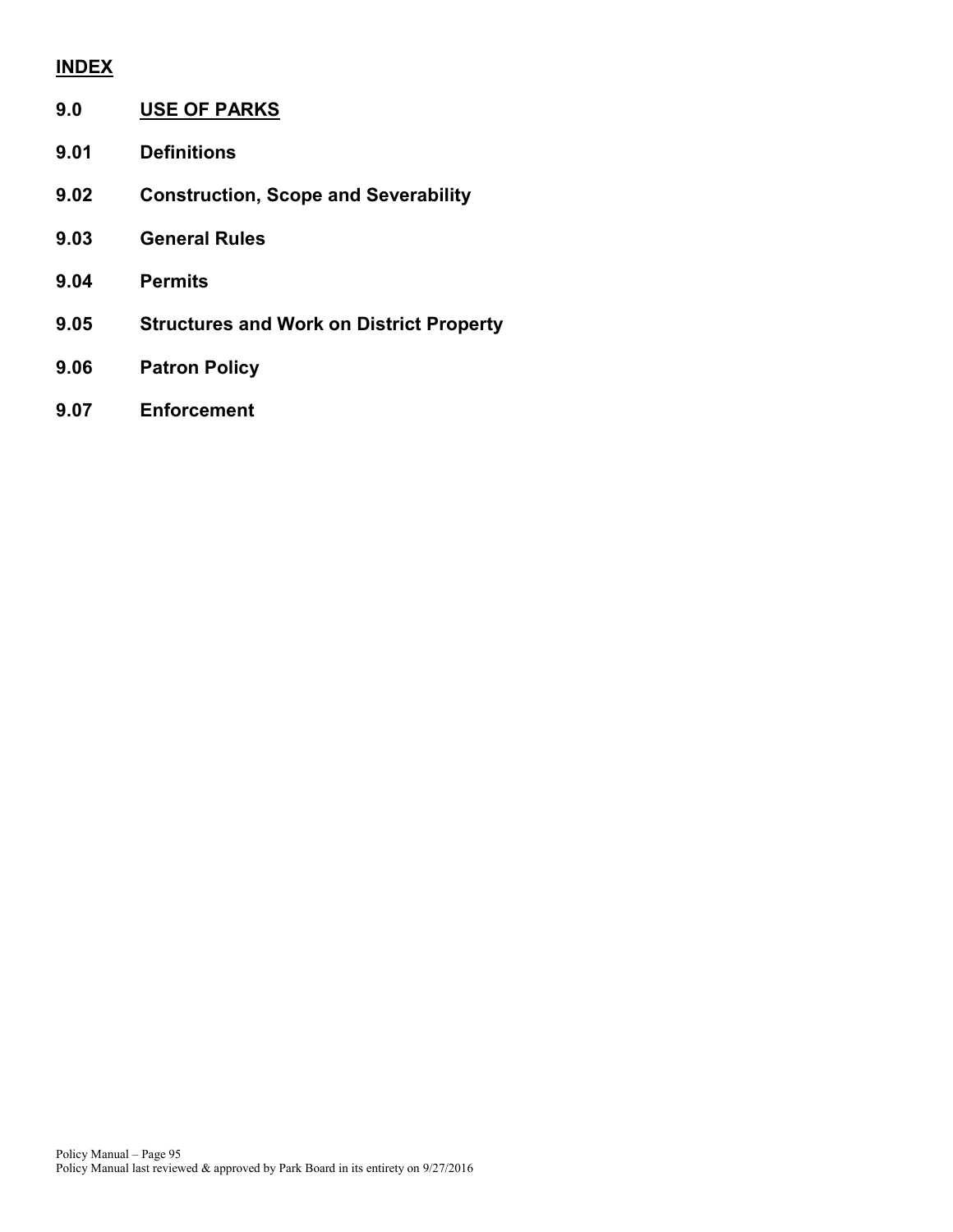#### **9.0 USE OF PARKS.**

#### **9.1 DEFINITIONS.**

For purposes of this chapter, the following words, terms, phrases and their derivatives shall have the meanings set forth in this section. When not inconsistent with the context, the present tense shall include the future tense; the plural shall include the singular number and the singular number shall include the plural number.

**"Bathhouse"** means that building and related area around a swimming pool which is used to collect admission fees and change clothes prior to entering in the water.

**"Board"** means the Board of Park Commissioners of the Hoffman Estates Park District.

**"Commercial Solicitation"** means any one or more of the following activities, not done for charitable purposes, by a person on District Property:

- 1. The sale of, or seeking to obtain orders for the purchase of goods, wares, merchandise, foodstuff or services of any kind, character or description, for any kind of consideration whatever.
- 2. The sale of, or seeking to obtain prospective customers for any application or purchase of insurance of any type, kind or character.
- 3. The sale of, or seeking to obtain subscriptions to books, magazines, periodicals, newspapers or any type kind of publication.

**"Community Recreation Center"** means those buildings which have been constructed for the purpose of conducting supervised recreation activity or which are rented to organizations for their use to conduct programs.

**"Director"** means the Executive Director of the Hoffman Estates Park District, the chief administrator of the District, designated by the Board to administer the policies established or approved by the Board.

**"District"** means the Hoffman Estates Park District, Cook County, Illinois.

**"District Property"** means all the property, real and personal, of every kind and description located within the jurisdiction of, or owned, leased or licensed by, or otherwise in the possession or under the control of the District, including without limitation, all waters within the jurisdiction of the District.

**"Division Director"** means the person immediately in charge of a given division and its activities and to whom all employees of such division are directly responsible.

**"ILCS"** means Illinois Compiled Statutes.

**"Motor Vehicle"** means any land conveyance, whether motor powered or self-propelled including, without limitation, any tractor in tow of any size, kind or description, except baby carriages, bicycles when properly used on walks, and motor vehicles in the service of the District.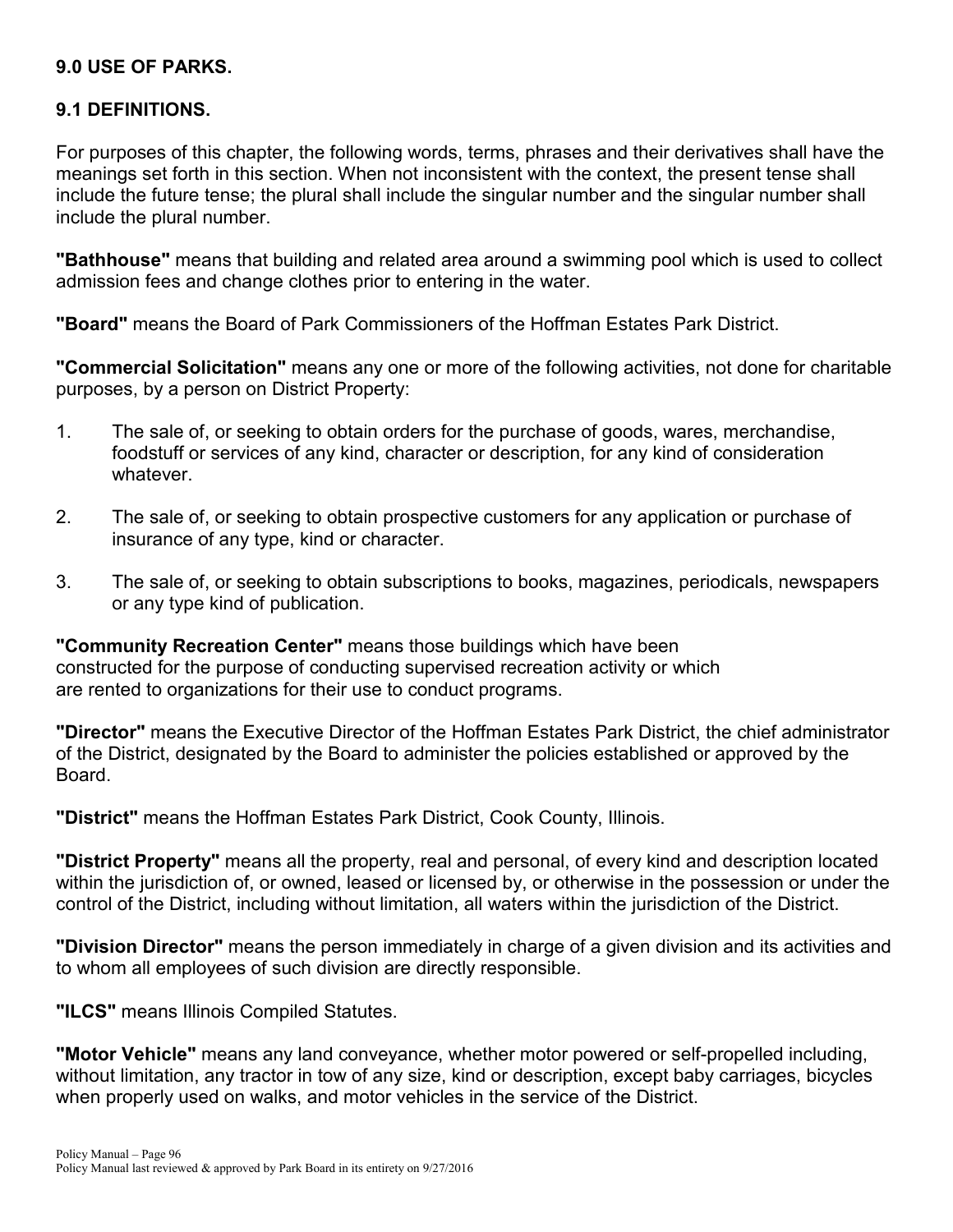"**Motorized Scooter"** means a motor driven cycle or motorized pedal cycle as described in the Illinois Vehicle Code 625 ILCS 5/1-145.001 and –148.2; Is capable of being propelled by any other means than solely by gravity or non-mechanized human effort.

**"Parade"** means any march or other organized movement of persons from place to place, or about a place.

**"Pedestrian"** means any person afoot, including a person with a physical, hearing or visual disability.

**"Permit"** means the written authorization issued by or under the authority of the District to a person or persons to do or engage in a particular act or acts on District property, subject to the terms and conditions specified in the permit.

**"Person"** means every natural person and every firm, partnership, association, corporation or entity of any kind or any employee, agent, or officer thereof except the District and any authorized officer, employee (full or part-time, regular or temporary) or agent of the District when acting within the scope of his authority.

**"Pool Area"** means that portion of the swimming pool area enclosed inside chain link fencing, exclusive of the Bathhouse.

**"Sidewalk"** means the portion of a street between the curb lines, or the lateral lines of roadway, and the adjacent property lines, intended for the use of pedestrians.

**"Street or Pathway"** means the entire width between the boundary lines of every park district way maintained, when any part thereof is open to the use of the public for purpose of vehicular or pedestrian travel.

**"Work Permit"** means the written authorization issued by or under the authority of the District to a person or persons to do or engage in work on District property, subject to the terms and conditions specified in the work permit.

**"Smoking"** means inhaling, exhaling, burning, or carrying any lighted cigar, cigarette, e-cigarette, pipe, weed, hookah, or other lighted tobacco product in any manner or in any form.

**"Religious solicitation" or "charitable solicitation"** means the request by a person on District Property directly or indirectly, of money, credit, property, financial assistance or other thing of value on the plea or representation that such money, credit, property, financial assistance or other thing of value will be used for a religious or charitable purpose. These words shall also mean and include the following methods of securing money, credit, property, financial assistance or other thing of value on the plea or representation that it will be used for a religious or charitable purpose as herein defined.

- 1. Any oral or written request.
- 2. The distribution, circulation, mailing, posting or publishing of any handbill, written advertisement or publication.
- 3. The public making of any announcement concerning an appeal, assemblage, athletic or sports event, bazaar, benefit, campaign, contest, dance, drive, entertainment, exhibition, exposition, party, performance, picnic, sale or social gathering to be held within the village, which the public is requested to patronize or to which the public requested to make a contribution for any religious or charitable purpose connected therewith.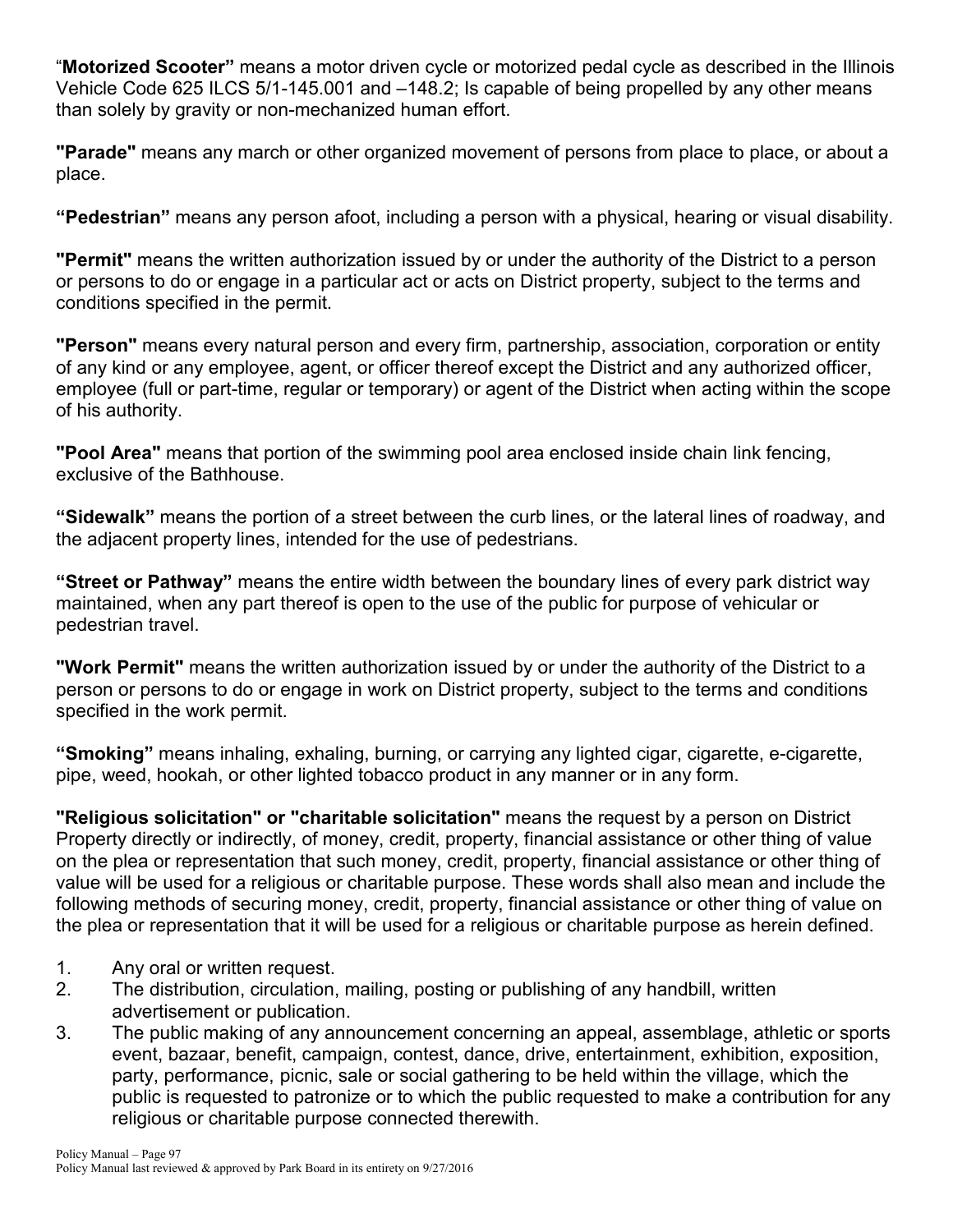4. The sale of, offer or attempt to sell, any advertisement, advertising space, book, card, chance, coupon, device, magazine, membership, merchandise, subscription, ticket or other thing in connection with which any appeal is made for any religious or charitable purpose, or where the name of any religious or charitable person is used or referred to in any such appeal as an inducement or reason for making any such sale, or when or where in connection with any such sale, any statement is made that the whole or any part of the proceeds from any such sale will go or be donated to any religious or charitable purpose.

# **9.2 CONSTRUCTION, SCOPE AND SEVERABILITY.**

## **9.2.1 CONSTRUCTION**.

In the interpretation of this Ordinance, its provisions shall be construed as follows:

- **a.** Where the context permits, words in the masculine gender shall include the feminine and neuter genders and words in the singular number shall include the plural number;
- **b.** The word "shall" is always mandatory and not merely directory;
- **c.** No provision hereof shall make unlawful any act necessarily performed by any officer, employee or agent (including any police officer) of the District when acting within the scope of his/her authority or in his/her line of duty or work as such or any other Person summoned by any such Person to assist him in such endeavor;
- **d.** This Ordinance is in addition to and supplemental to all applicable state, federal and local laws and ordinances including without limitation "The Park District Code" (70 ILCS 1205, *et seq.*). The meaning of any terms, phrase or word not otherwise defined in this Ordinance shall be construed and interpreted to mean the same as said term, phrase or word is otherwise defined, construed or interpreted in such applicable local, state and/or federal law or ordinance;
- **e.** The descriptive headings of the various sections or parts of this Ordinance are for convenience only and shall not affect the meaning or construction, nor be used in the interpretation, of any of the provisions of this Ordinance;
- **f.** An attempt to commit an act or engage in an activity prohibited shall be treated in the same manner as the commission of such act or the engaging in such activity and subject to the same penalties.

# **9.2.2. SCOPE**.

This Ordinance shall apply to and be enforceable within and upon all District property, and shall regulate the use thereof by all persons.

#### **9.2.3. SEVERABILITY**.

If any provision of this Ordinance or the application thereof to any person or circumstance be held invalid, the remainder of this Ordinance and the application of such provision to other persons or circumstances shall not be affected thereby. The District reserves the power to amend or repeal this Ordinance at any time; and all rights, privileges and immunities conferred by this chapter or by acts done pursuant hereto shall exist subject to such power.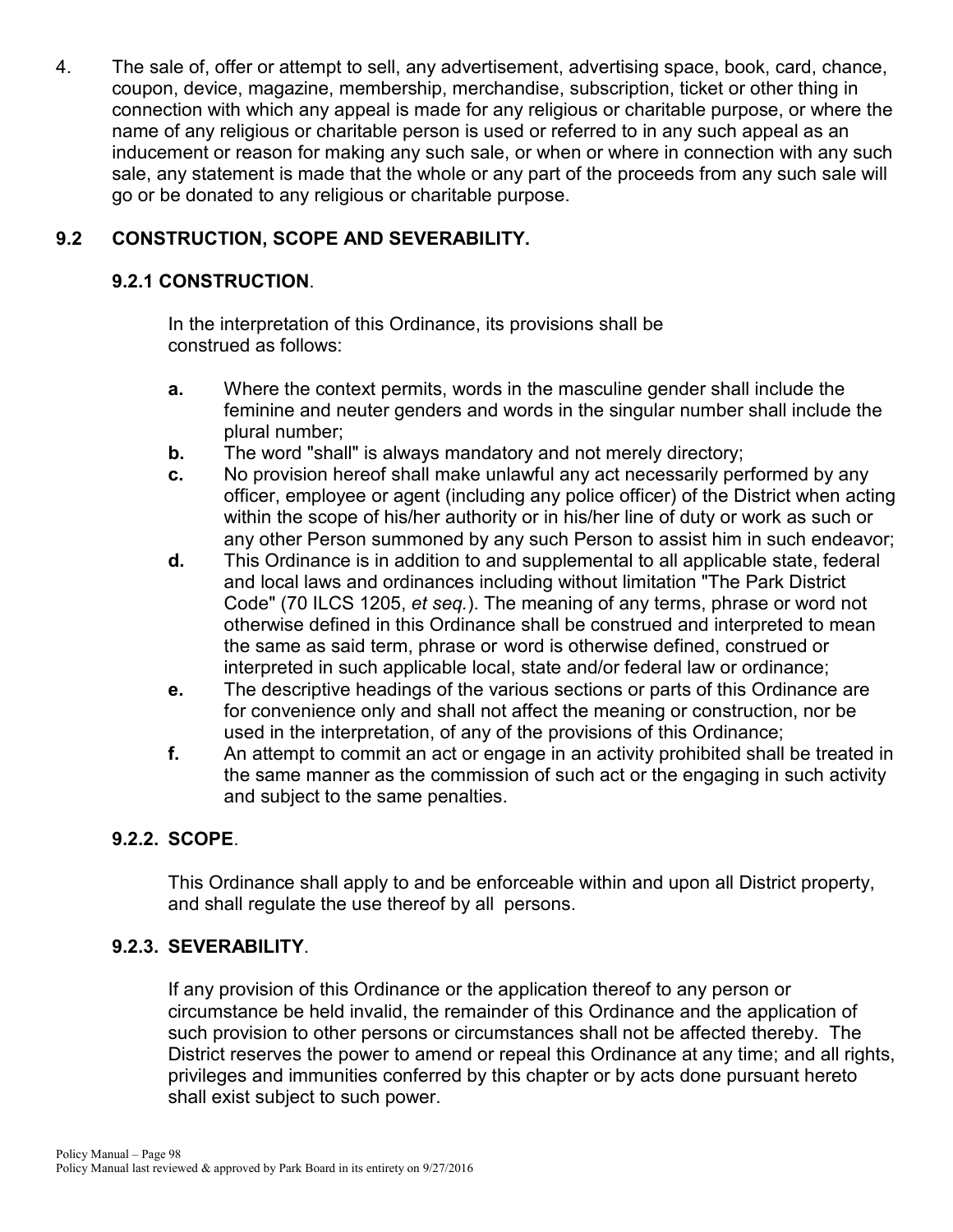# **9.2.4 REPEAL**.

All ordinances, resolutions and rules of the District in conflict or inconsistent with any of the provisions of this Ordinance are hereby repealed.

# **9.3 GENERAL RULES.**

## **9.3.1 VIOLATION OF STATE OR FEDERAL LAWS**.

No person shall commit a violation of local, state or federal laws or regulations while on District property.

## **9.3.2 PARK HOURS**.

## **a. Hours**.

All parks will close at sunset except for lighted facilities. Lights will be turned off at 10:00 p.m. and the lighted facility park will close at 10:30 p.m. Lighted facilities do not include security lights.

## **b. Special Closings.**

The Board or the Director may close the District property or any parts thereof to the public at any time and for any interval of time, either temporarily or at regular intervals, and entirely or merely for certain uses, as deemed reasonably necessary and in the best interest of the District.

## **9.3.3 RESTRICTED AREAS**.

## **a. Entering Prohibited Areas.**

No person shall enter upon any portion of the District property where persons are prohibited from going by direction of the Director, as indicated by sign or notice.

#### **b. Entering Unfinished Areas.**

No person except as authorized by the District shall enter upon any part of the District property which is in an unfinished state or under construction.

#### **c. Entering Building or Areas Closed to Public or Scheduled for Specific Group or Activity.**

No person shall enter any building or area of District property when it is closed to the public. No person shall enter any building or area in the District which is reserved or scheduled for a specific group or activity, unless such person is invited by the individual, group, or agency responsible for such activity and, if applicable, such person has paid all appropriate admission and/or permit fees.

#### **d. Use of Rest Rooms and Comfort Stations.** No person over the age of four years shall use the restrooms designated for the opposite sex. No person four years old or younger shall use any restroom unless accompanied by a person over the age of eighteen.

## **e. Playgrounds Designated for Persons under Certain Ages.** Where the district has posted age group restrictions for the use of playground equipment, no person older than the posted age shall use the playground equipment.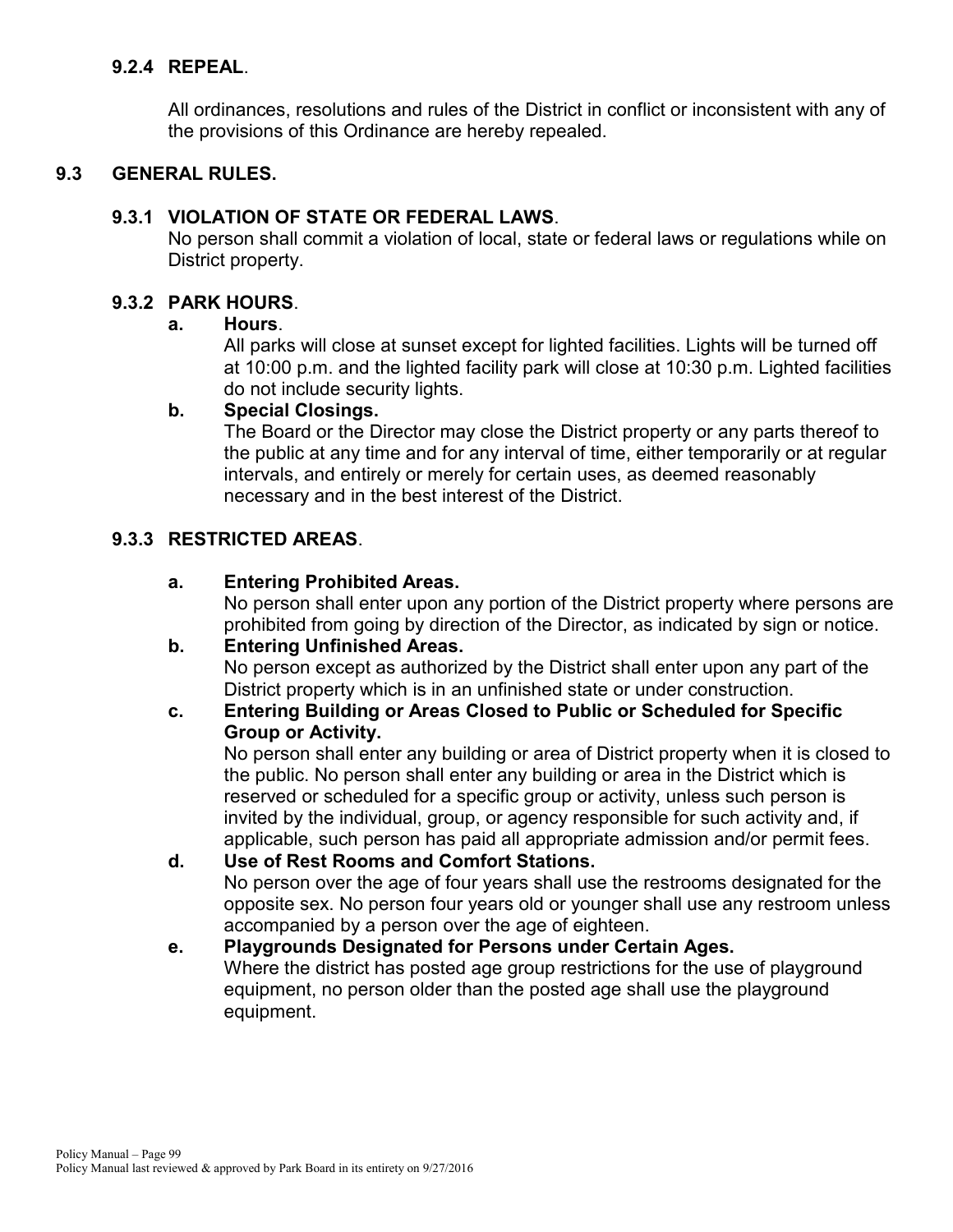# **9.3.4 INTERFERENCE WITH OTHER USERS.**

No person shall walk, act or conduct himself/herself upon any portion of District property designated for a particular game, sport, event, or amusement in such a way as to interfere with the use of such portion by other persons who are properly using the same for the particular sport, event, game or amusement for which it has been designated nor shall any person unreasonably disturb or interfere with any person occupying any area or participating in any activity under the authority of a permit. No person shall limit or block access to District property. No person shall engage in any activity on District property in a manner calculated or likely to endanger, injure, or damage persons or property in any way.

# **9.3.5 INJURY TO OR DESTRUCTION OF PARK PROPERTY.**

Unless authorized by a District contract or other District authorization, no person shall in or on District property:

- **a.** destroy, cut, break, deface, mutilate, injure, disturb, sever from the ground or remove any sod, earth or growing thing including but not limited to any plant, flower, flower bed, shrub, tree, growth, or any branch, stem, fruit, or leaf thereof; or bring into or have in his/her possession in or on District property any tool or instrument intended to be used for the cutting thereof, or any garden or agricultural implements or tools which could be used for the removal thereof;
- **b.** set fire to any trees, shrubs, plants, flowers, grass, plant growth or living timber, or suffer any fire upon land to extend into District property;
- **c.** go upon any lawn, grass plot, planted area, tree, shrub, monument, fountain, sculpture or structure where access is prohibited by signs or symbols which are posted or otherwise displayed or where access is restricted by fence or other physical barrier;
- **d.** cut, break or in any way injure, deface, destroy or alter any building, fence, monument, sculpture, bridge, or other structure or property contained therein;
- **e.** operate or drive any motor car, automobile or vehicle of any kind in or on District property in places other than roadways or in such a manner as to cause the same to collide with, run against, strike or cause to strike, injure, deface or damage any park property or appurtenance of any kind;
- **f.** fasten any animal or attach any rope, sign, handbill or other things to any tree or shrub or to any protective device around any tree or shrub growing in the District;
- **g.** allow any animal to injure or deface any tree, plant, shrub, lawn or grassplot in any manner whatsoever;
- **h.** fasten any bicycle, motor cycle, moped or other vehicle to or leave the same standing so as to injure any tree, shrub, lawn or grass plot;
- **i.** deface, destroy, cover over or otherwise make unreadable any warning or prohibitory sign or symbol in or on District property;
- **j.** mark, carve, bend, cut, paint, deface, breakdown, destroy, damage, alter, change, sever, uproot, excavate or otherwise remove, or attach or suspend any rope, wire or other material or contrivance to or from any District property;
- **k.** climb upon, hang from or stand or sit on, any plant, fence, structure or other District property of any kind except such benches or other property designed or customarily used for such purposes, or recreational equipment as may be installed by the District for such purposes;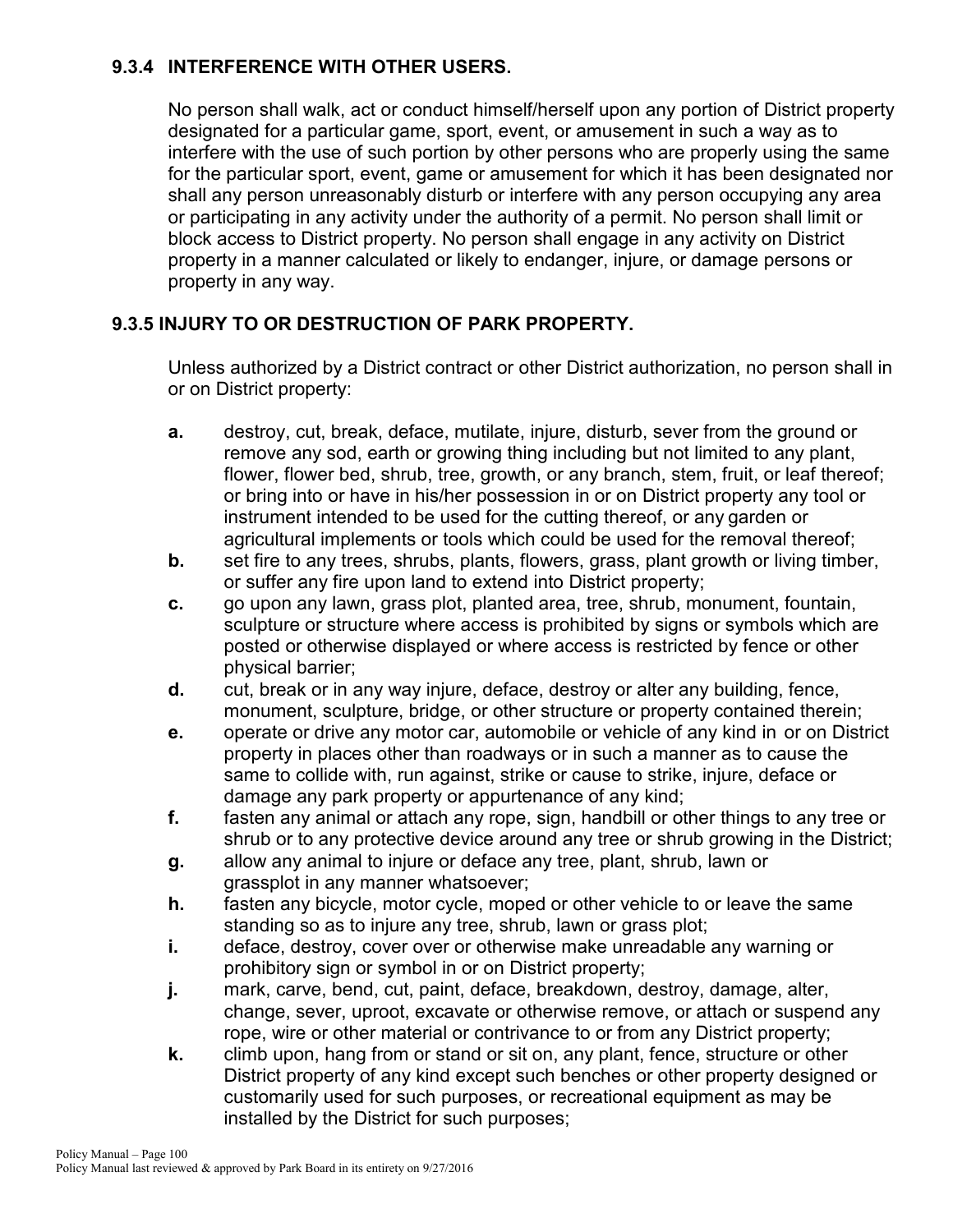- **l.** bring any plant or portion of a plant onto District property; or
- **m.** fail to maintain District property in a neat and sanitary condition.

#### **9.3.6 HINDERING OR SOLICITING OFFICERS, AGENTS, EMPLOYEES OR CONTRACTORS**.

No person shall interfere with, or in any manner hinder any officer, agent, employee or contractor of the District while engaged in constructing, repairing or caring for any District property; nor shall any person solicit any officer, agent, employee or contractor of the District while such person is on duty.

## **9.3.7 ALCOHOLIC BEVERAGES**.

No alcoholic beverages shall be sold, brought within, given away, delivered or consumed on District property, except pursuant to permits as provided in this chapter, Section 9.4.3p or otherwise authorized by the District.

# **9.3.8 WEAPONS, FIREWORKS, EXPLOSIVES, ROCKETS**.

The District maintains a zero-tolerance, weapon-free workplace policy. No employee is authorized to possess a firearm or weapon on any District property, or while engaged in District business, except as permitted by, and in strict accordance with, applicable state law. A violation of this policy may result in immediate termination.

Employees are prohibited from displaying, brandishing, discharging or otherwise using any and all weapons, including concealed firearms, within the workplace, during work functions, or while engaged in any business on behalf of the agency. Making threats, engaging in acts of violence, or bullying, especially if a weapon is involved, will not be tolerated and may result in immediate discharge.

No person shall at any time bring on to, carry, have in his possession or on or about his person, concealed or otherwise or use, fire, set off or otherwise cause to explode, discharge or burn, or throw onto District property any knife, bow and arrow, slingshot, blackjack, Billy club, any weapon capable of discharging a projectile by air, spirit gas or explosive, any explosive substance, rocket, firecracker or other firework, missile, liquid or gaseous substance or any other dangerous weapon.

- a. Illinois Firearm Concealed Carry Act
- 1.) No individual shall at any time engage in conduct that violates the Illinois Firearm Concealed Carry Act while on District property.
- 2.) Even with a license, carrying a concealed firearm is prohibited in the following locations that are owned, operated, or controlled by the District:
	- Any building or portion of a building;
	- Any public playground;
	- Any public park, athletic area, or athletic facility, except for trails and bikeways, if only a portion of the trail or bikeway includes a public park *and* the licensee is merely passing-through while remaining on the trail;
	- Any public gathering or special event that is open to the public that requires the issuance of a permit from a unit of local government, except where a licensee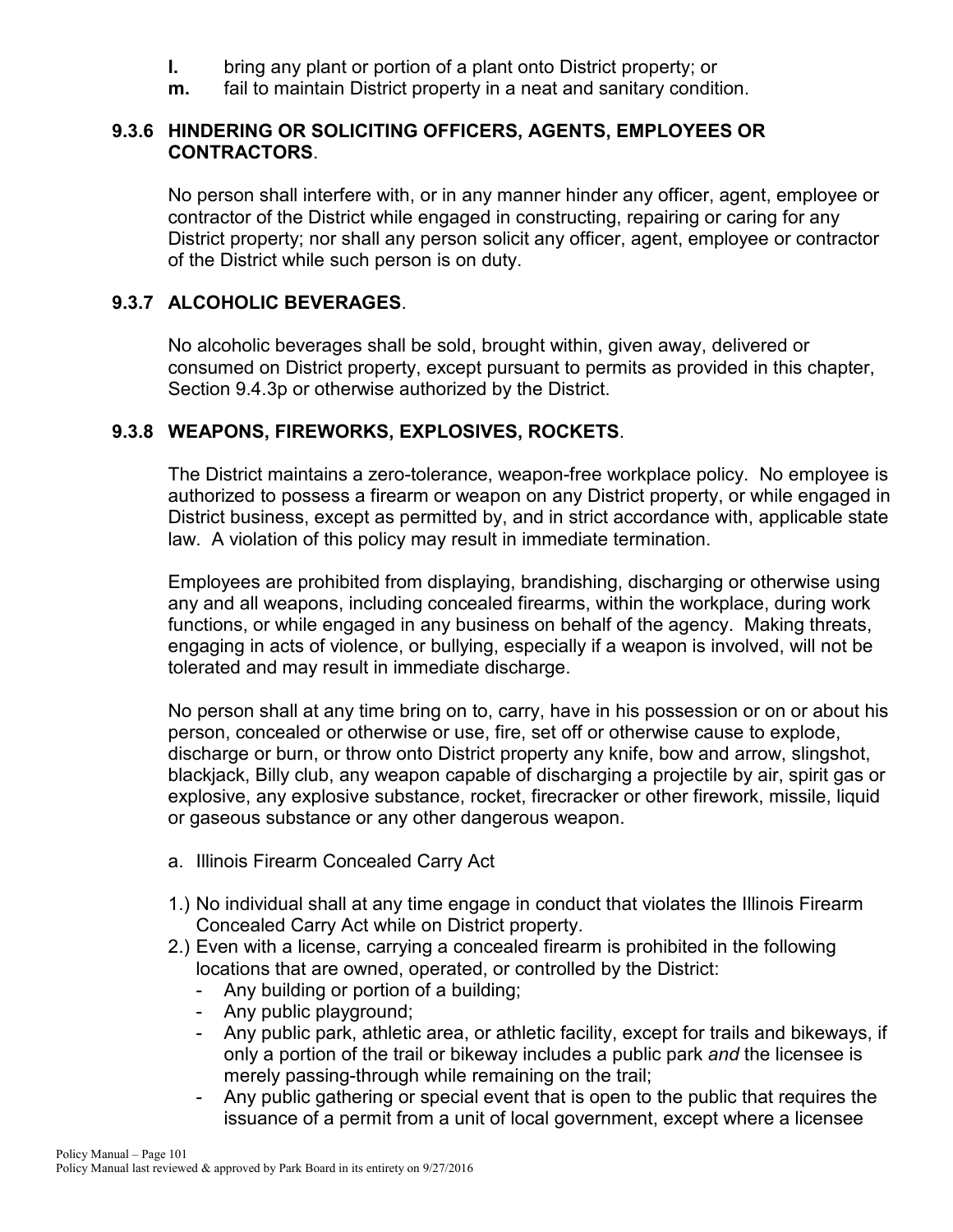must walk through a public gathering in order to access his or her residence, place of business, or vehicle; and,

- Pre-school and child care facilities.
- 3.) Even in a prohibited area, concealed carry is permitted by a licensee in the parking lot, subject to certain conditions. An *unloaded* firearm may be possessed in the parking area – provided the firearm is stored out of plain view (i.e. in a glove compartment, console, trunk, carrying-box, etc.) and separated from its ammunition. A licensee can also carry an *unloaded* firearm in the immediate area surrounding his/her vehicle for the sole purpose of storing / retrieving the firearm.
- 4.) The District will post 4''X6'' signage approved by the Illinois State Police at the entrance of each prohibited area.

Approved 1/2014

## **9.3.9 PUBLIC INDECENCY**.

No person on District property shall commit an act of public indecency as defined in Illinois law, 720 ILCS 5/11-9.

## **9.3.10 DISORDERLY CONDUCT**.

No person on District property shall commit disorderly conduct as defined in Illinois law, 720 ILCS 5/26-1.

#### **9.3.11 GAMBLING**.

No person on District property shall gamble as defined in Illinois law, 720 ILCS 5/21-1, *et seq*., except that the Board, at its discretion, may permit gambling activities as authorized by Illinois statutes.

9.3.11 approved 4/2014

#### **9.3.12 CONTROLLED SUBSTANCES**.

No persons on District property shall violate the "Illinois Controlled Substance Act," 720 ILCS 570/100, *et seq*.

#### **9.3.13 BODILY HARM**.

No person on District property shall inflict bodily harm as defined in Illinois law, 720 ILCS 5/12-1, *et seq*.

#### **9.3.14 ENTERING OR REMAINING IN WATERS**.

No person shall enter or remain in any waters of the District, except as herein provided: **a. Pools.**

- **(1)** No person shall enter the bathhouse or pool area without payment of the admission charge that is established by the District or without displaying proper season passes that are issued therefore.
- **(2)** No person under nine (9) years of age shall be admitted to the pool area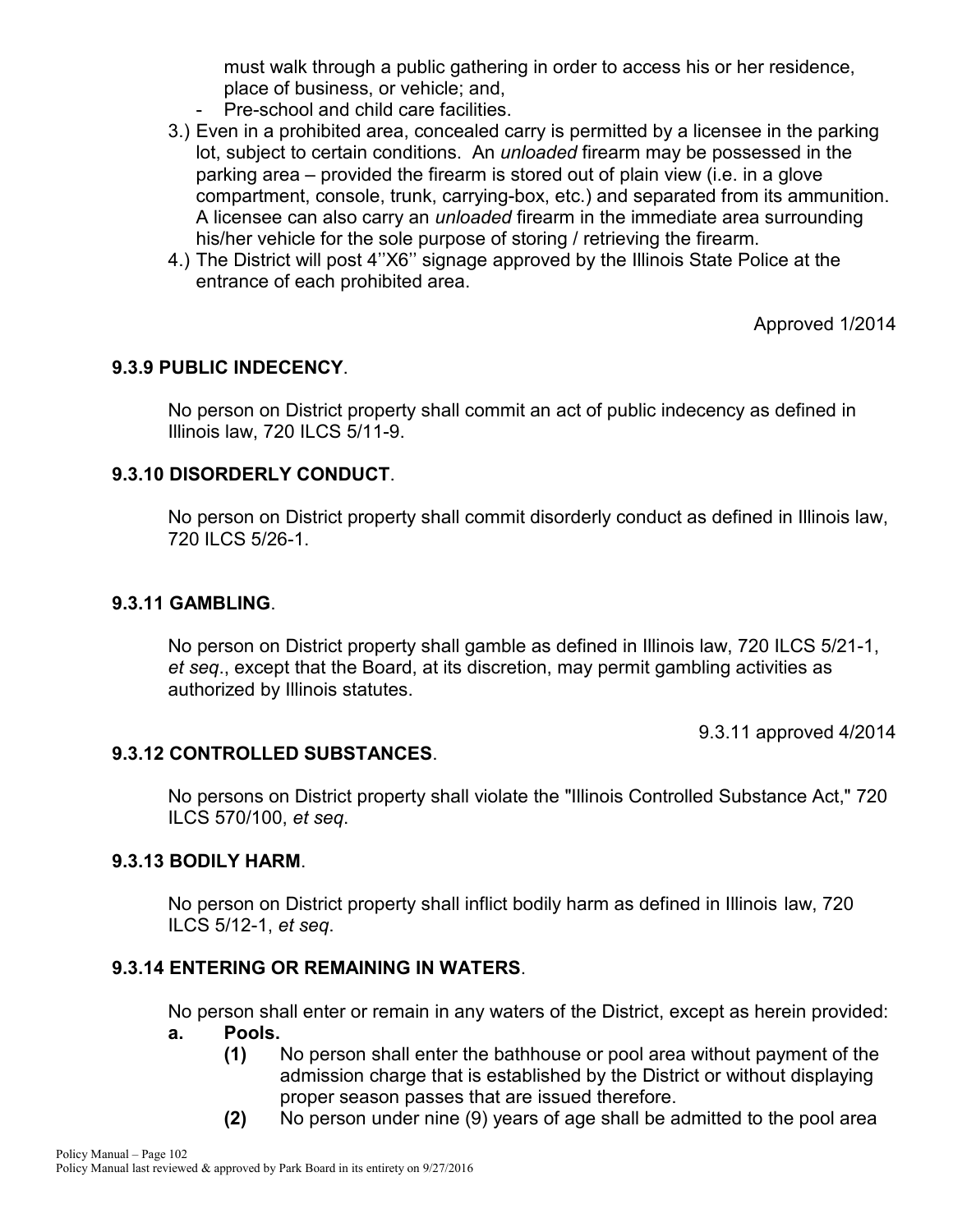unless he or she is accompanied by a person legally possessing an adult pass (ages 18 years old and up) or an adult daily admission and demonstrating competency to assume full responsibility for the care and safety of the child.

- **(3)** All persons are encouraged to take a shower before entering the pool area.
- **(4)** Any person who refuses to obey pool rules or otherwise violates any other provision of this Ordinance may be barred by the Director or the Director's appointed representative from further use of the pool for the remainder of the pool season, in addition to the penalties set forth in this chapter.
- **(5)** If any person shall refuse to obey any orders of lifeguards, attendants, managers or any agent of the District, the Director or the Director's appointed representative may immediately terminate or suspend such person's rights to use the pool and other District property.
- **(6)** Admission to the pool shall be refused to all persons having any contagious disease, infectious conditions such as colds, fever, ringworm, foot infections, skin lesions, diarrhea, vomiting, inflamed eyes, ear discharges, or any other condition which has the appearance of being infectious. Persons with excessive sunburn, abrasions which have not healed, corn plasters, bunion pads, adhesive tape, rubber bandages, or other bandages of any kind shall also be refused admittance. A person under the influence of alcohol or exhibiting erratic behavior shall not be permitted in the pool area.

# **b. Water.**

- **(1)** No swimming, wading, water bathing, allowed in the lakes of the Park System, unless authorized by the Executive Director or Park Board. It shall be unlawful to use or operate a gasoline powered motor driven watercraft on any lagoon, pond or body of water owned or controlled by the Hoffman Estates Park District.
- **(2)** Allowable watercraft which may be used in Park District approved waterways shall be limited to "seaworthy" craft of the following solid types: canoes, rowboats, kayaks, stand-up paddle boards, paddle boats and sailboats up to seventeen (17) feet in length. All other craft are "unseaworthy" and prohibited by this ordinance.
- **(3)** It shall be prohibited to use or operate any motor vehicle for launching purposes on any lagoon, pond or body of water owned or controlled by the Hoffman Estates Park District. All watercraft must be hand launched.
- **(4)** It shall be prohibited to use or operate any watercraft on a lagoon, pond or body of water owned or controlled by the Hoffman Estates District without first having registered such watercraft in the name of an adult with the Park District office at 1685 West Higgins Road, Hoffman Estates, Illinois. Such registration will be free of charge for Hoffman Estates Park District residents, and a registration number will be issued for the current season, being from January 1st to December 31st of each year. Non-resident fees shall be established by the Executive Director.
- **(5)** The Hoffman Estates Park District will not provide supervision at any lakes. Capsizing the boat, whether it is accidental or deliberate, will be considered an unsafe boating operation.
- **(6)** Boating shall only be allowed on lakes at Highpoint, South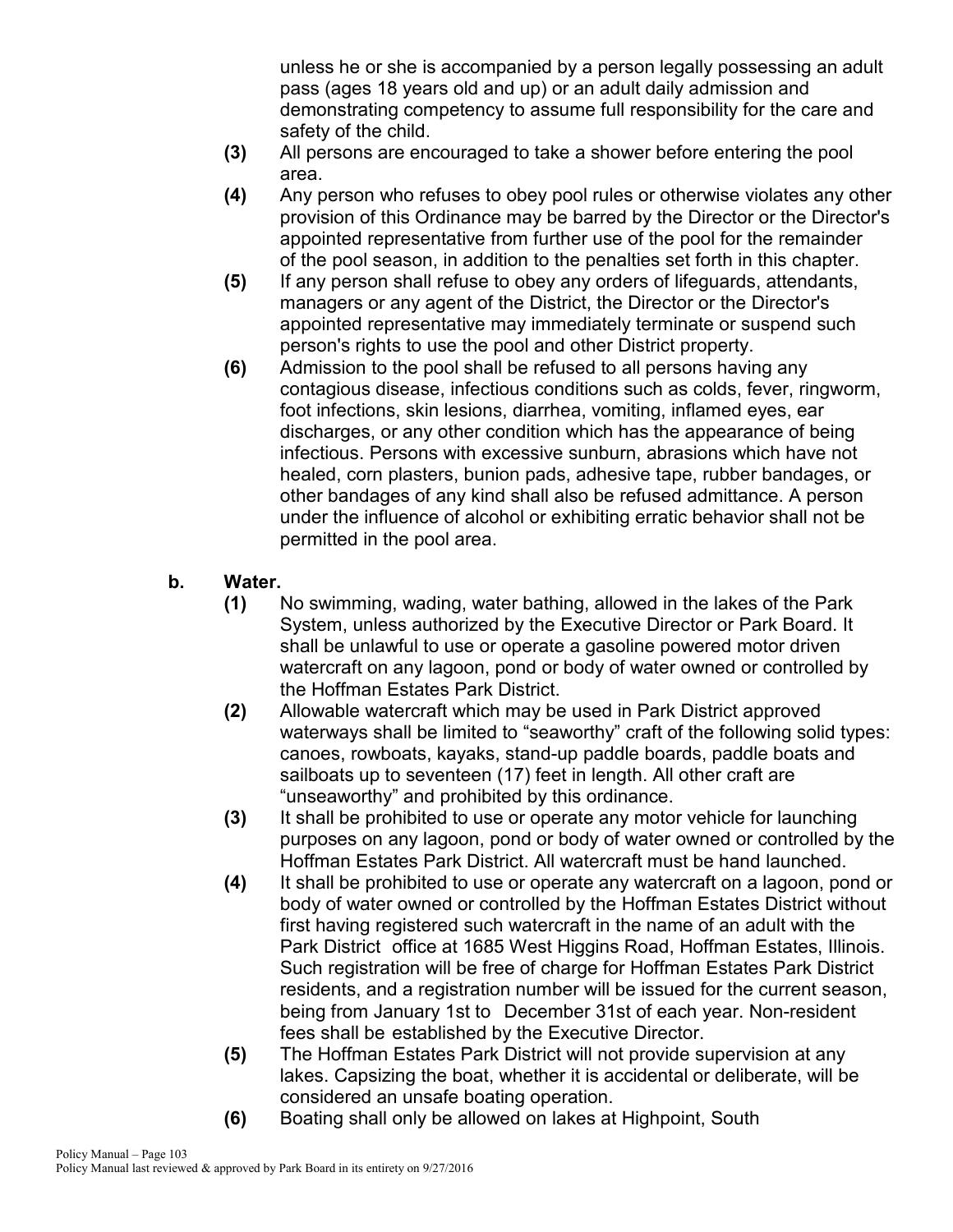Ridge, Westbury and Chestnut during daylight hours unless specifically authorized in writing by the Executive Director. Boats will not be left unattended or overnight.

- **(7) Personal Safety:** It shall be prohibited to use or operate watercraft on any lagoon, pond or body of water owned or controlled by the Hoffman Estates Park District unless under the direct supervision of an adult. All occupants must be wearing at all times a United States Coast Guard approved personal flotation device or fisherman's vest. Swimming, diving from, or horseplay on watercraft is hereby prohibited. Alcoholic beverages are prohibited pursuant to Section 9.3.7 of this Use of Parks Policy. The applicable rules and regulations of the federal and state government shall apply in the usage of watercraft on Park District property.
- **(8) Fishing:** Fishing is allowed in the Park System providing the participant has in his/her possession a valid Illinois Department of Natural Resources fishing license and follows all DNR Rules and Regulations pertaining to equipment, size of catch and creel limits.
- **(9) Ice Fishing:** Use of any lagoon, pond or body of water for ice fishing during winter season is prohibited.

9.3.16 Approved 7/2014

# **9.3**.**15 GAMES AND SPORTS**.

No person shall engage in any athletic game or sports involving ten or more individuals in or on District property except such portions thereof as may be designed for that purpose by the District and then only under such rules and regulations as may be prescribed by the District. Groups of ten or more individuals who desire to engage in any athletic game or sport in or on District property shall apply to the Director or his designee for a written permit.

#### **a. Golf.**

No person shall play golf or practice golf on District property, except on an established and designated golf course, or in an established golf class under the supervision and direction of the District.

# **b. Baseball and Softball Playing**.

- **(1)** On District property having established diamonds, participation in softball or baseball in areas other than established diamonds is limited in accordance with signs or notices posted.
- **(2)** On District property having established softball or baseball diamonds, the type of participation on said diamond shall be in accordance with posted signs and notice. Organized teams desiring to use softball or baseball diamonds for practices or games shall first apply to the Director or his designee for a written permit.

#### **c. Skating, Sledding and Snowmobiling**.

No person shall skate, sled, toboggan, snowmobile, ski, slide or engage in similar activities on District property except at such places and at such times as the District may designate for that purpose, and no person shall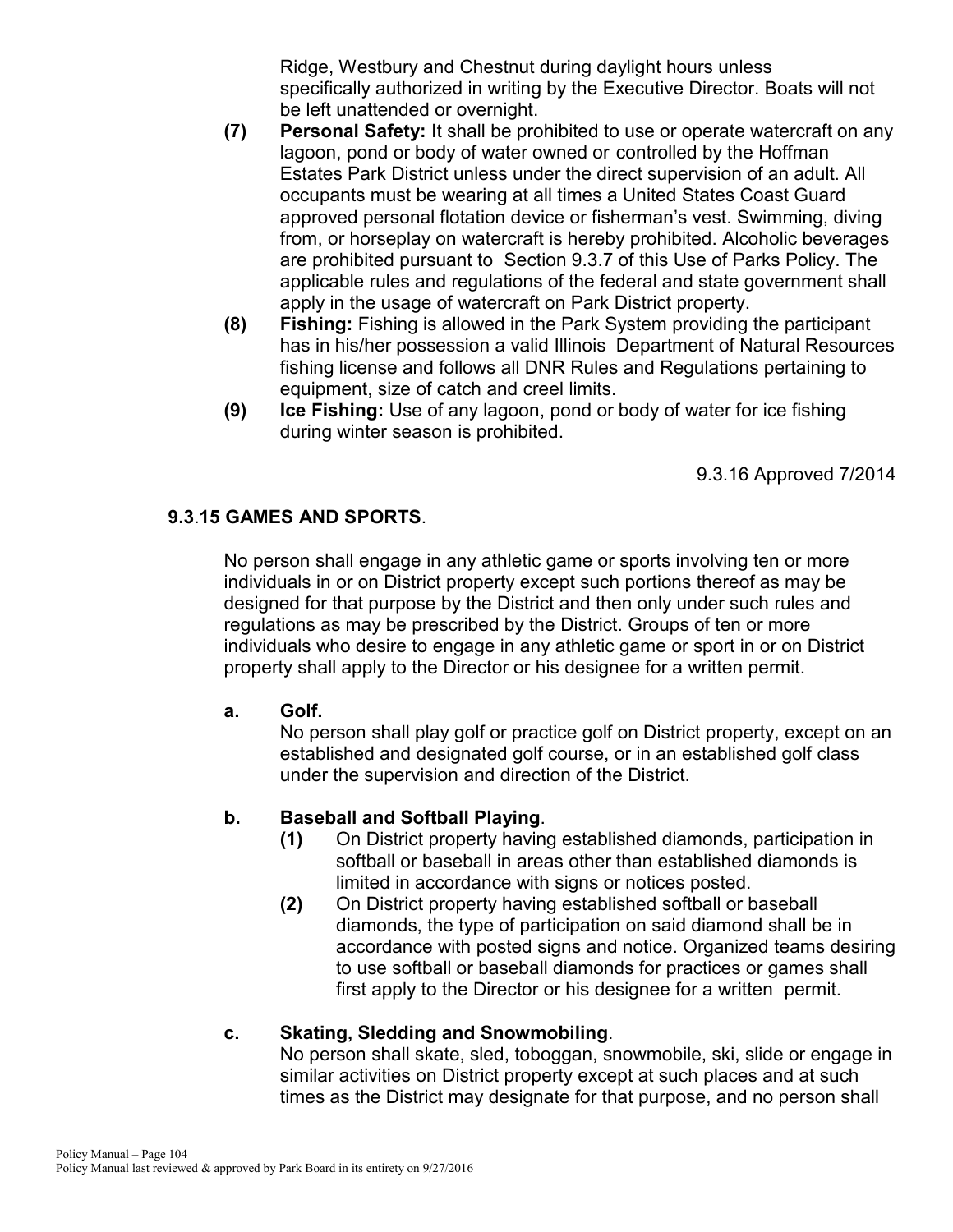engage in such activity in a reckless manner or at a speed greater than is safe and proper under the circumstances.

- **d. Bicycling.**
	- **(1)** When two or more persons in a group are operating bicycles, they shall not ride abreast, but shall ride in single file.
	- **(2)** No person shall cling or attached himself/herself or his/her bicycle to any other moving motor vehicle.
	- **(3)** The operator of a bicycle emerging from an alley, driveway or building shall, upon approaching a sidewalk or the sidewalk area extending across any alleyway, yield the right-of-way to all pedestrians approaching on said sidewalk or sidewalk area, and upon entering the roadway shall yield the right-of-way to all motor vehicles approaching on said roadway.
	- **(4)** No person operating a bicycle shall carry another person on the same bicycle. This restriction does not apply to tandem bicycles.
	- **(5)** No person may operate a bicycle on sidewalks except small children riding while under the supervision and control of an adult.
	- **(6)** Bicycles shall not, at any time, in any place, be indiscriminately parked by anyone in such a manner as to actually or possibly interfere with pedestrians or traffic, or with persons getting into or out of automobiles. No person shall leave a bicycle lying on the ground or pavement or set against trees or otherwise in a place other than a bicycle rack when such is provided and there is space available. No person shall move or in any manner interfere with, any bicycle which is properly parked, nor shall any person interfere with, or, in any manner, hinder any person from properly parking a bicycle.
	- **(7)** All bicycles, when operated on roadways, shall be kept to the right and shall be operated as nearly as practicable at the right-hand edge of the roadway or path.
	- **(8)** No person shall operate a bicycle faster than is reasonable and proper, and every bicycle shall be operated with reasonable regard for the safety of the rider and of other persons and property.
	- **(9)** Every person operating a bicycle within the District shall observe all traffic rules and regulations applicable to motor vehicles under this chapter, except those provisions of this chapter which by their nature can have no application and except as otherwise provided by this section.

#### **9.3.16 ANIMALS AND PETS**.

**a.** No person shall chase, trap, wound, kill or treat cruelly, or attempt to trap, catch, wound or kill any bird or animal in any park except for District operations. No person shall bring any animal, reptile or fowl in any park, except dogs and cats, which dog or cat shall at all times be on a leash and under control. Any unleashed animal (except in designated areas) found loose on park property may be apprehended and removed to an animal shelter, public pound or other place available for said purposes and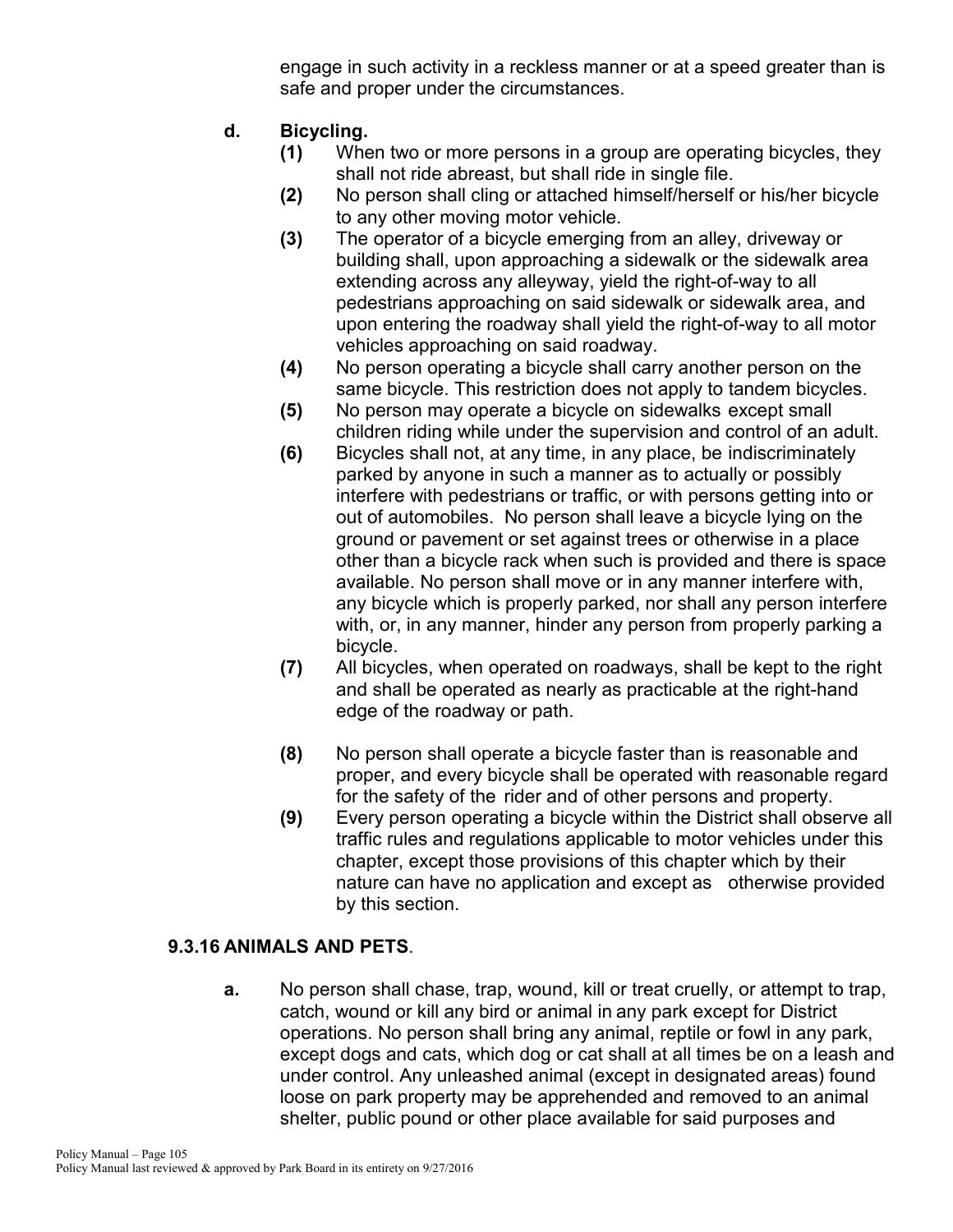impounded at the expense of the animal's owner. No person shall permit any pet in his/her custody to enter upon or remain upon any area of a park utilized as a non-turf area, including but not limited to baseball infields, volleyball courts, basketball courts and tennis courts, children's play area, playground, washroom facility, drinking fountain or as posted to prohibit pets. The person accompanying the dog or cat shall immediately clean up and remove any excrement of the dog or cat. Persons must, at all times, have in their immediate possession a device for the removal of the excrement and a depository for the transmission of the excrement to a receptacle located upon, owned or possessed by the person, or in park receptacles, provided the excrement is secured in a proper depository container such as a plastic bag. However, nothing in this ordinance shall prohibit a "service" dog assisting a physically disabled or handicapped person from entering or remaining at any location in or on District property. "Service" dog shall mean any dog which has successfully completed commonly recognized training to assist physically disabled or handicapped persons. It is expected that sight-impaired individuals will make every effort to immediately clean up after their dog; however, the failure to do so shall not be deemed a violation of this ordinance, unless such sight-impaired individual is accompanied by a non-impaired person.

**b.** Any animal found on District property in violation of this section may be apprehended, removed to an animal shelter, public pound or other place provided for that purpose pursuant to the laws or ordinances of the Villages of Hoffman Estates and Schaumburg and Unincorporated Cook County; all at the expense of the owner or person responsible for such animal.

#### **9.3.17 LOITERING SO AS TO OBSTRUCT PUBLIC WAYS AND PLACES**.

It shall be unlawful for any person to loiter, loaf, wander, stand or remain idle either alone and/or in consort with others or on District property in such a manner as to:

- **a.** obstruct any driveway, public sidewalk or any other public place or building by hindering or impeding or tending to hinder or impede the free and uninterrupted passage of motor vehicles, traffic or pedestrians; or
- **b.** commit in or upon any driveway, public sidewalk or any other public place or building any act or thing which is an obstruction or interference to the free and uninterrupted use of property or with any business lawfully conducted by anyone in or upon or facing or fronting on any public street, public highway, public sidewalk or any other public place, or building, all of which prevents the free and uninterrupted ingress and egress.

## **9.3.18 DUMPING AND LITTERING**.

**a.** No person shall litter, cast, throw, drop, place, lay or otherwise deposit, leave or scatter any placard, handbill, pamphlet, circular, book, notice or paper of any kind, or place, pile or otherwise dump, leave or deposit in any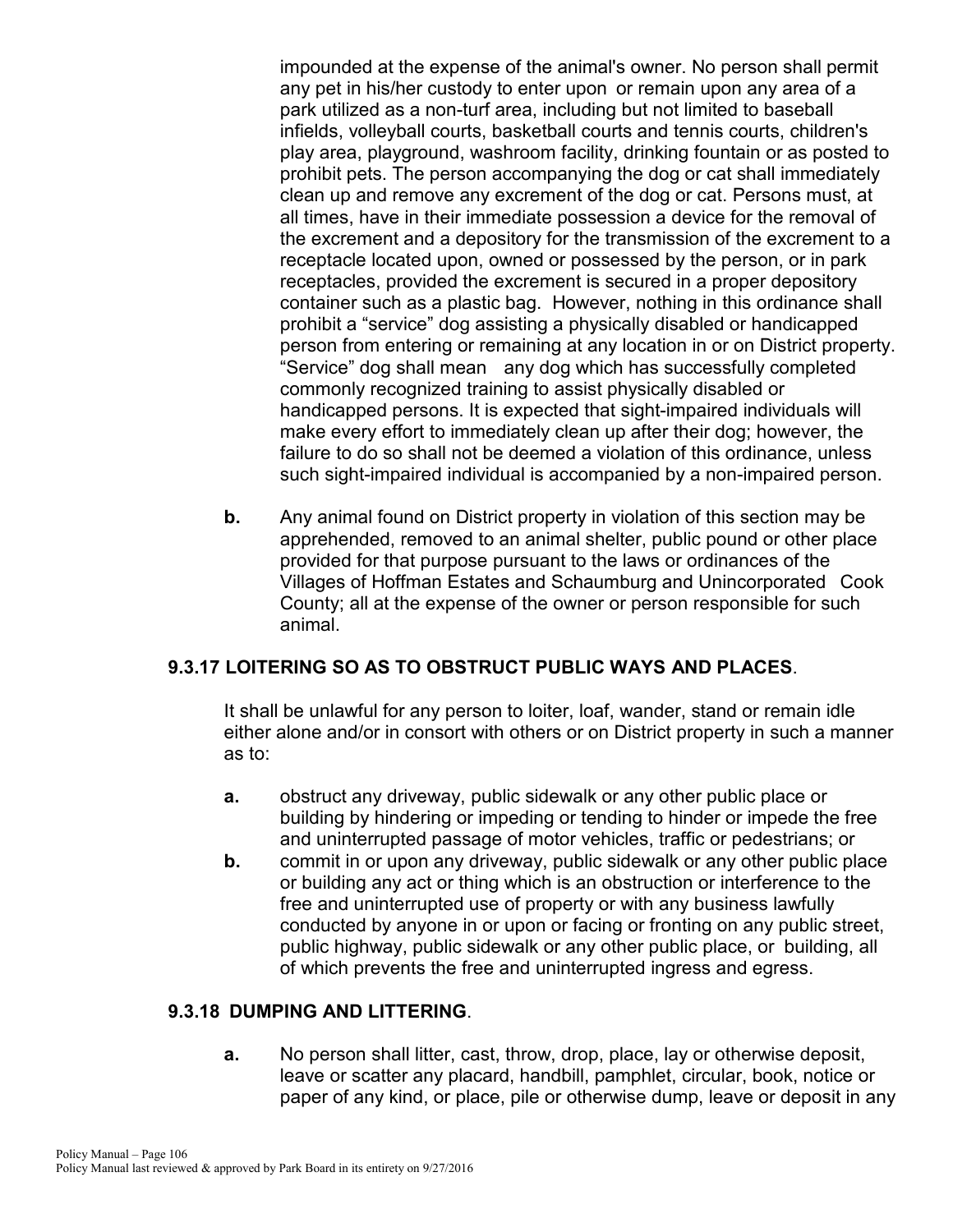manner any kind of dirt, rubbish, refuse, ashes, garbage, waste material, snow, ice, or other substance or material of any kind, whether liquid or solid, on, over, or in District property except as specifically permitted by the District. Nor shall any person spit upon or otherwise defile District property, except that paper, glass, cans, garbage and other refuse resulting from picnics or other lawful use of District property may and shall be deposited in receptacles provided by the District for that purpose. Where receptacles are not so provided, are missing or are full to capacity, all such garbage, refuse or other material shall be carried away from the area of use by the person or persons responsible for the presence of such material and properly disposed of elsewhere.

**b.** Any person violating this section may be assessed the cost to the District of removing any such improperly deposited substance or material and such charge shall be in addition to and not in lieu of any other penalties provided for in this section.

# **9.3.19 MOTOR VEHICLES.**

# **a. Unattended Motor Vehicles.**

No person shall leave a motor vehicle unattended in any parking area while the motor of such vehicle is running, or when standing upon a perceptible grade without effectively setting the brakes and turning the wheels of such motor vehicle toward the curb or the side of the parking area.

## **b. Exception for Emergency Motor Vehicles and Park District Motor Vehicles.**

The provisions of this section shall not be construed to relate to emergency, police or fire department motor vehicles or any motor vehicle owned by the District or a District employee displaying proper identification where the employee is duly authorized to operate such motor vehicle at such location.

# **c. Noise Created by Motor Vehicles.**

It shall be unlawful for any person to operate a motor vehicle which makes an unusually loud or unnecessary noise.

# **d. Repairs and Cleaning of Motor Vehicles.**

No person shall change any parts, change oil, repair, wash, grease, wax, polish or clean a motor vehicle on any parking area in or on District property except such repairing, cleaning or polishing as is necessary to insure good vision, or such emergency repairs as are necessary to remove such motor vehicle from the parking area.

# **e. Racing Prohibited.**

It shall be unlawful to race or drive in excess of the posted speed or, in the absence of posting, fifteen (15) miles per hour on any roadway on District property. It shall be unlawful to race or drive any motor vehicle in any parking facility of the District at a speed in excess of that required to enter into a parking space in any such facility.

# **f. Negligent Driving.**

No person shall drive or operate any motor vehicle on District property negligently, recklessly or without due caution, or in any other manner so as to endanger any person or property. All motor vehicles shall be driven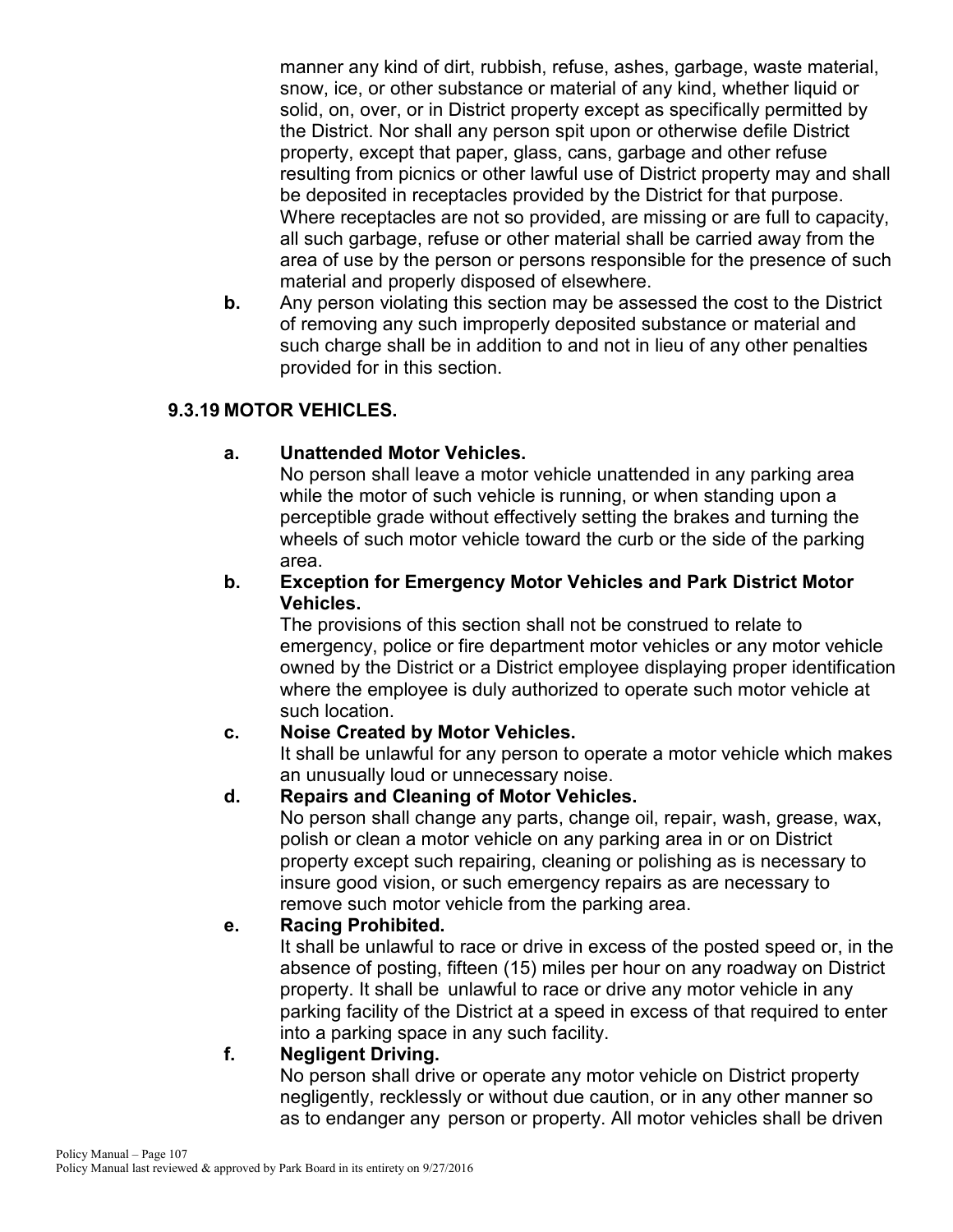or operated on the right side of any roadway open to travel, except when passing other motor vehicles.

## **g. Speeding.**

No person shall drive or operate any motor vehicle on District property at a speed greater than fifteen (15) miles per hour, or greater than is reasonable and safe under the circumstances, whichever is less, having due regard for traffic conditions and the intended use of the roadway, or at a speed which endangers the safety of any person or property.

## **h. Traffic Signs.**

No person shall fail to observe all traffic signs indicating speed, direction, caution, stopping, parking, crosswalk lanes, traffic lane markers and all other signs posted by the District for safeguarding life and property.

## **i. Right of Way.**

Every driver of a motor vehicle shall yield the right of way to a pedestrian at any marked crosswalk or within any unmarked crosswalk at any intersection, and any pedestrian crossing at a roadway at any point other than within a marked crosswalk or within an unmarked crosswalk at any intersection shall yield the right of way to motor vehicles upon the roadway. However, every driver of a motor vehicle shall exercise due care to avoid colliding with any pedestrians upon any roadway, shall give warning by sounding the horn when necessary and shall exercise proper precaution upon observing any child or any confused or incapacitated person upon a roadway.

## **j. Driving Areas.**

No motor vehicles shall be managed, controlled or operated upon District property except over and upon such roadways, parking lots or other areas designated or marked for use by motor driven vehicles.

# **k. Commercial Motor Vehicles.**

All roadways on District property shall be used for pleasure driving only. No person, other than District employees, shall drive any truck, tractor or other commercial motor vehicle of any kind on District property without first obtaining a permit or contract therefore from the District.

# **l. Owner Responsibility.**

It is unlawful for the owner or any other person employing or otherwise directing the driver of any motor vehicle, to request or knowingly permit operation of such motor vehicle upon a roadway on District property in any manner contrary to this Ordinance.

# **m. Parking.**

- **(1)** No person shall park any motor vehicle or allow any vehicle to remain parked in any area of District property beyond the normal closing hour of District property, except when a different closing hour has been designated by the District for that area or unless permission therefore has first been obtained from the District.
- **(2)** No person shall park or place any motor vehicle on District property so as to obstruct or interfere with traffic or travel or endanger the public safety, and no person shall stop, park, or place any motor vehicle in any of the following places except when otherwise designated, or when in compliance with the instructions of a police officer, or unless permission therefore has first been obtained from the District: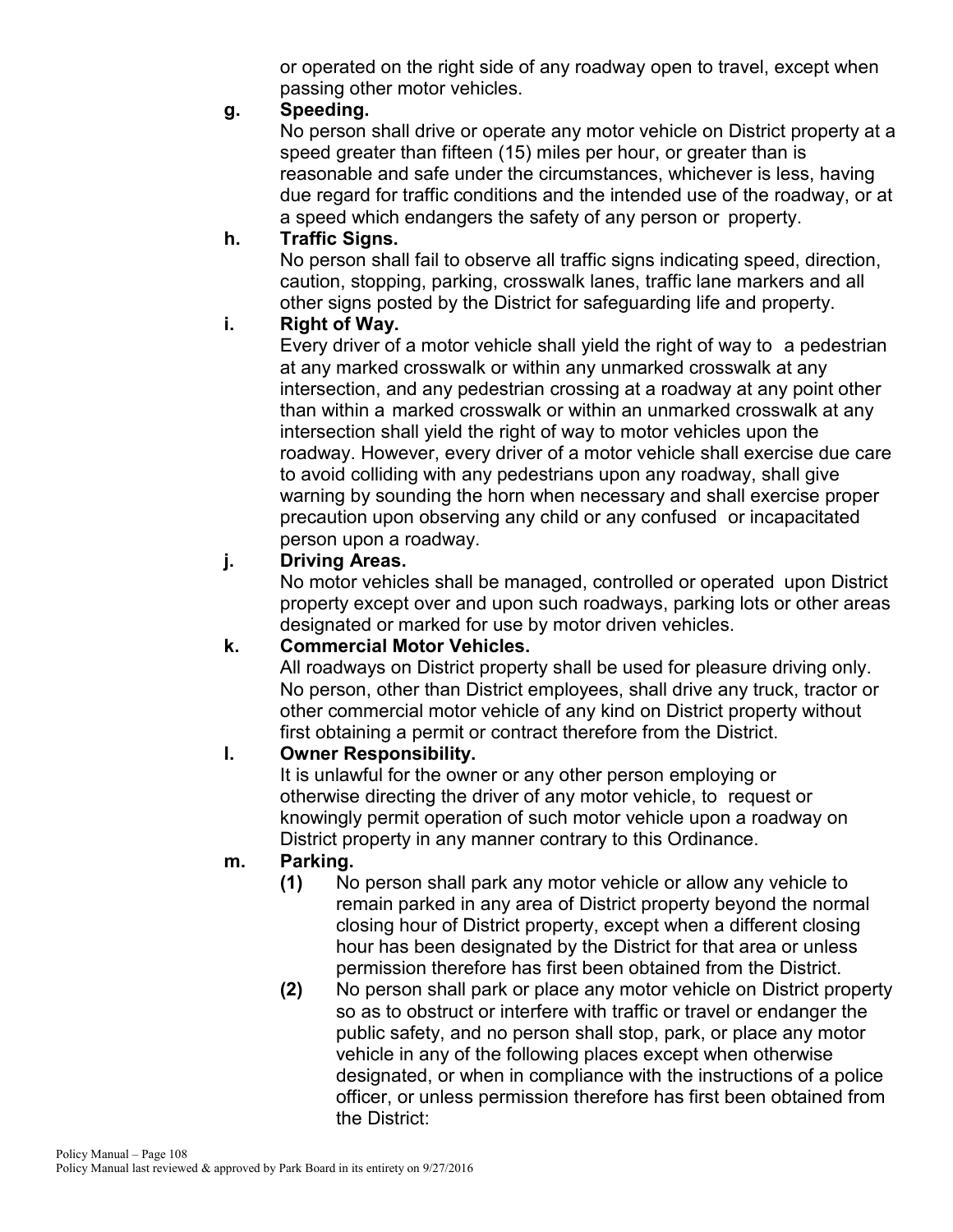- **(i)** on the left side of any roadway;
- **(ii)** on the lawn areas and grounds;
- **(iii)** in front of a public or private driveway;
- **(iv)** within any intersection;
- **(v)** within 30 feet of any stop sign or traffic control signal located at the side of a roadway;
- **(vi)** on the roadway side of any motor vehicle parked at the edge or curb of the roadway;
- **(vii)** on any sidewalk;
- **(viii)** at any place where official signs or other markings prohibit parking, or where curbs have been painted yellow or red; or
- **(ix)** at any place or time where a permit or sticker is required for parking by the District unless the required permit or sticker has been obtained and is displayed on the vehicle.
- **(3)** The Director, with consent from the Board, shall establish from time to time rates and fees for parking in any and all of the parking facilities of the District.
- **(4)** Whenever any motor vehicle is parked in violation of the provisions of this section prohibiting or restricting parking, and there is no person in attendance upon such parked motor vehicle to be arrested or served immediately with a notice to appear in court to answer the charge of such violation, any police officer observing such violation may attach to the motor vehicle used in such violation, a notification ticket, so that the person in whose name such motor vehicle is registered may appear in court on a day certain, and at a designated court room to be named in such notice, and answer to the charge of such violation. It shall be unlawful for any person other than the driver of the vehicle to which said notice is attached to remove the notification ticket from said motor vehicle.

## **n. Incorporation of State Statutes.**

In addition to the provisions of this Ordinance, a motor vehicle or perform any act in any manner on District property in violation of Chapter 11 of the Illinois Vehicle Code (625 ILCS 5/11-100, *et seq*.) which provisions are specifically incorporated in this Ordinance by reference.

## **o. Unlawful Operation of a Motorized Scooter**

No person shall operate a motorized scooter on any street, sidewalk, pathway or any other park district property without the express written authorization of the Park District Board or Executive Director. Persons with disabilities may operate electric or battery powered carts designed to mitigate those disabilities while on sidewalks and pathways so long as those carts are operated in a safe and appropriate manner.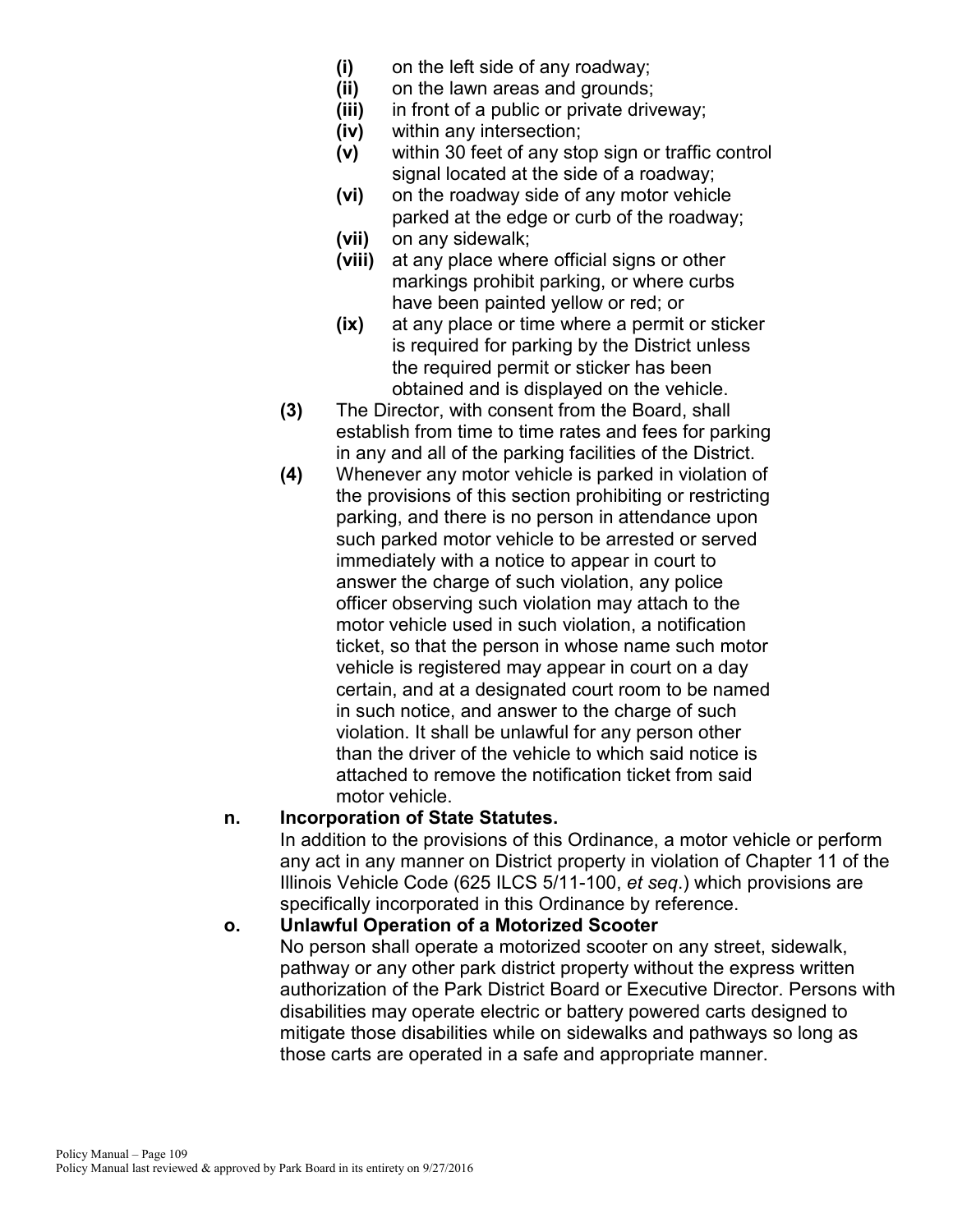#### **9.3.20 SMOKING.**

- 1. With the exception of the Bridges of Poplar Creek Country Club, Hoffman Estates Park District is entirely smoke-free. No person shall smoke, burn, or exhale any cigar, cigarette, pipe, electronic cigarette or any other device designed to inhale and/or exhale tobacco or any vaporizer related products (hereinafter "smoking") while on District property other than Bridges of Poplar Creek Country Club.
- 2. While at the Bridges of Poplar Creek Country Club, no person shall engage in smoking within a building, in violation of the "Smoke Free Illinois Act" 410 ILCS 82/1 et seq., as may be amended from time to time. All buildings, enclosed areas, and facilities will have a designated smoking area. The designated smoking area will not be within fifty feet (50') of any public entrance/exit to the building, enclosed area or facility, not including designated emergency exits. Except for the designated smoking area, smoking shall be prohibited within fifteen feet (15') of all public sidewalks, walkways or plaza areas adjacent to an enclosed area, and within fifteen feet (15') of mechanical air intakes at any building or facility or which would serve as a means of public ingress or egress to an enclosed area, building or facility.
- 3. Smoking is prohibited within fifteen feet (15') of any outdoor eating establishment or facility at the Bridges of Poplar Creek Country Club.
- 4. Smoking is prohibited within fifty feet (50') of all designated program or special event areas at the Bridges of Poplar Creek Country Club.
- 5. Smoking is prohibited in/on any park district equipment or vehicle.
- 6. All personnel (staff, vendors, outside contractors, volunteers) are prohibited from smoking while working directly with the public.

Approved 4/2014 Approved 9/2016

## **9.3.21 ADMISSION/IDENTIFICATION**.

No person shall enter into, be or remain in any area or facility of the District without payment of any required admission charges and fees, and without compliance with the registration requirements, if any, which may be established from time to time by the District, and without displaying the proper admission identification cards/papers and tickets which may be required thereof. All admission identification cards/papers and tickets are non-transferable and must be individually registered, unless otherwise specifically noted thereon. A charge may be made by the District for placing lost identification cards/papers and tickets.

## **9.3.22 DISPLAY OF PERMIT OR PASS**.

No person shall fail to produce or display any permit or pass required in order to engage in any activity on District property, upon request of any authorized person who shall desire to inspect the same for the purpose of enforcing compliance with any ordinance or rule of the District.

#### **9.3.23 SCHEDULES, FEES, RULES AND REGULATIONS**.

Time schedules for the operation of and the activities to be conducted on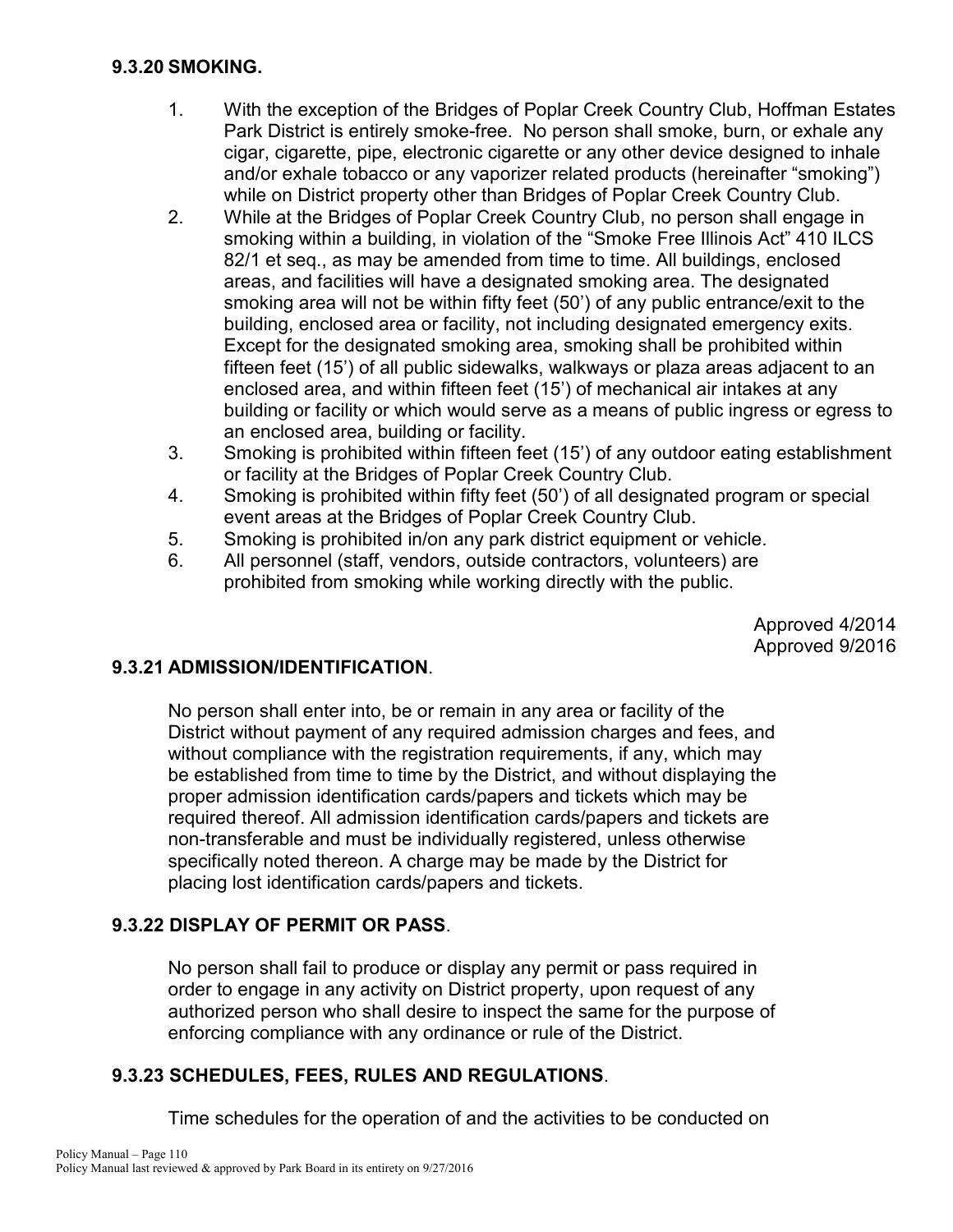District property and the amount of facility, permit and/or program fees, shall be approved by the Director and reviewed periodically. As permitted by law, fees charged non-residents of the District need not be the same as fees charged residents of the District. The Park Board or Director shall otherwise establish rules and regulations for proper conduct by persons using District property. Specific rules pertaining to various District facilities and programs shall be posted at the applicable facility and/or published in District program brochures or otherwise disseminated to the users of District property which shall be charged with actual knowledge thereof. All persons shall abide by the rules and regulations of the District and with the direct orders or requests of employees and agents of the District when such persons are using District property.

## **9.4 PERMITS.**

#### **9.4.1 RULES AND REGULATIONS**.

The Board or Director may, from time to time, establish reasonable rules and regulations for the use of each facility on District property. Such rules and regulations shall be based on a due regard for the purpose for which the facility is established, the safety of those using the facility, of District employees and of the public, the safety and maintenance of District property, the need for and the availability of supervisory personnel, and the maximum number of people who can safely use the facility at one time. Subject to the foregoing, and except as hereinafter provided, all District facilities may be used by members of the general public, without permit, for recreational and athletic purposes not inconsistent with the nature of the facility and the safety of the public and of District property.

## **9.4.2 RESTRICTION ON SOLICITATION**.

Permits issued for commercial, charitable or religious solicitation from persons on District property shall not allow solicitation activity on sidewalks, streets, highways. Any person engaging in solicitation activity pursuant to a permit in close proximity to a highway or street must wear a high visibility vest.

#### **9.4.3 PERMIT REQUIREMENT.**

No person shall, without a permit and paying appropriate fees:

- **a.** conduct a public assembly, parade, picnic, or other event involving more than twenty-five (25**)** individuals or vehicles;
- **b.** circulate or distribute any leaflets, handbills, notices, pamphlets, books, documents or papers of any kind in any indoor facility, field house, garden, zoological garden or other special facility;
- **c.** conduct any exhibit, music or dramatic performance, fair, circus, concert, play, radio or television broadcast, other than a news transmission;
- **d.** exhibit or display any motion picture, television program or similar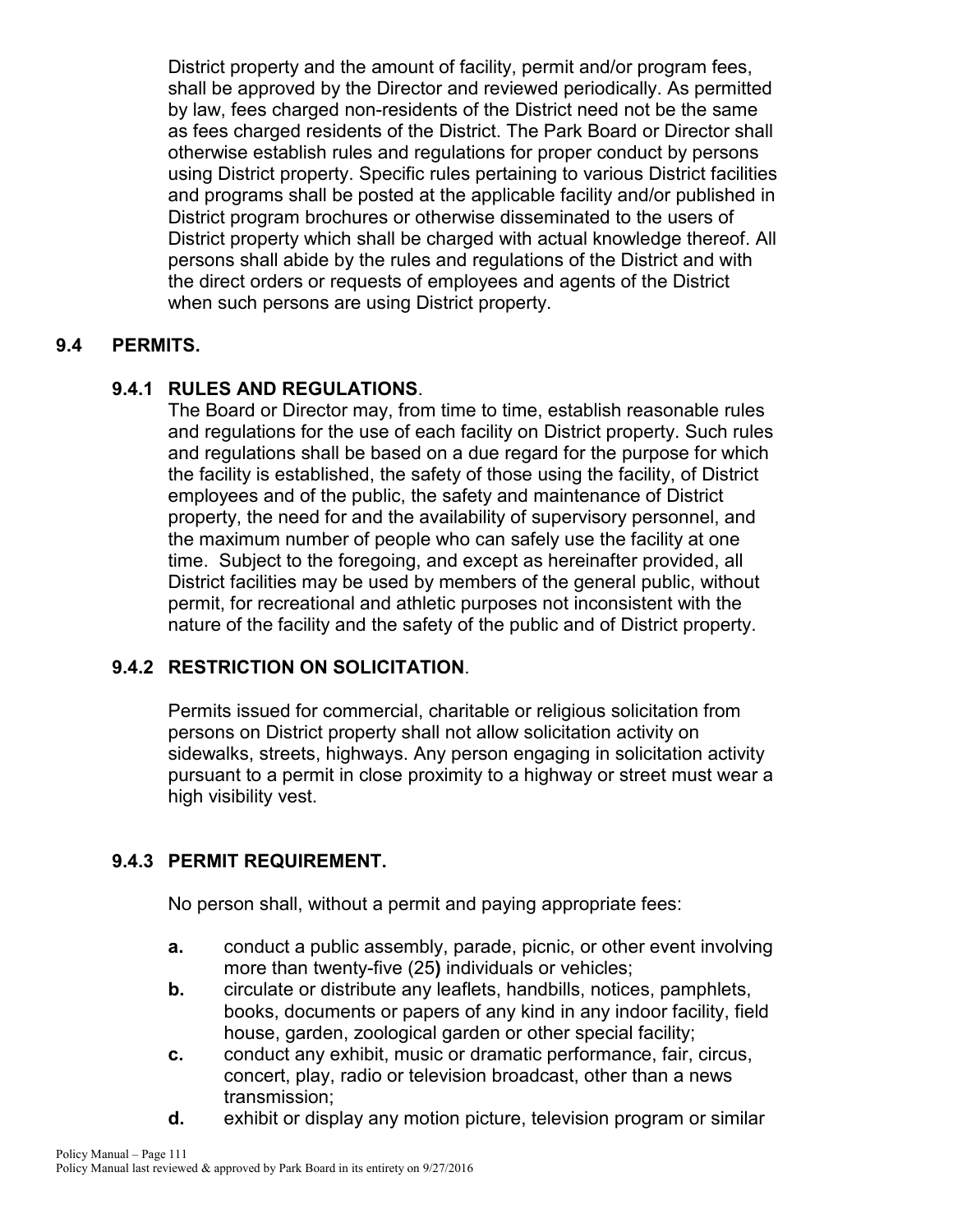event;

- **e.** operate a vehicle, except upon a publicly dedicated street, alley, watercourse or other thoroughfare which may abut or traverse District property;
- **f.** create or emit any amplified sound, except from a radio, recorder or other device possessed and used by an individual for his/her own enjoyment and operated in such a manner so as not to interfere with the use and enjoyment by any other person;
- **g.** place, station or erect any building, stand, bandstand, stage, tower, scaffold, sound stage, platform, rostrum, hammock, swing, tent, shelter, or other structure or camping equipment;
- **h.** station or use any electrical or electronic device or equipment that would require outdoor auxiliary power;
- **i.** sell, lease, advertise or offer for sale or lease any goods or services;
- **j.** display, post or distribute any placard, handbill, pamphlet, circular, book or other writing containing commercial advertising matter within the park system;
- **k.** bring, land or cause to ascend or descend or alight on District property, any airplane, helicopter, flying machine, balloon, parachute, model aircraft, drone or other apparatus for aviation;
- **l.** conduct any sporting event;
- **m.** bring or ride onto District property any animal as provided in Section 9.3.16;
- **n.** use District property for day camps, instructional classes or organized groups not sponsored by the District;
- **o.** create, light or make use of a fire, including fires in fireplaces, stoves and pits;
- **p.** sell, bring within, give away, deliver or consume alcoholic beverages on District property;
- **q.** operate a snowmobile or similar vehicle; or
- **r.** engage in commercial, charitable or religious solicitation from persons on District property.

# **9.4.4 APPLICATION FOR PERMITS.**

# **a. Filing Written Application.**

Any person seeking the issuance of a permit shall apply for a permit by filing a written application in accordance with District Procedure 1.025 Reserving Parks, Athletic Fields and Facilities. The form shall be prescribed by the Director. Except as otherwise provided, any other ordinance, rule or regulation of the District with respect to the activity in question, applications for permits shall be filed with the Director at the District's Administrative offices located at 1685 West Higgins Road, Hoffman Estates, Illinois 60169.

# **b. Application Fee.**

For any activity described in this chapter, Section 9.4 no permit shall be granted unless the applicant shall have paid at the time for filing an application for permit the required application fee in an amount in accordance with schedule of fees established by the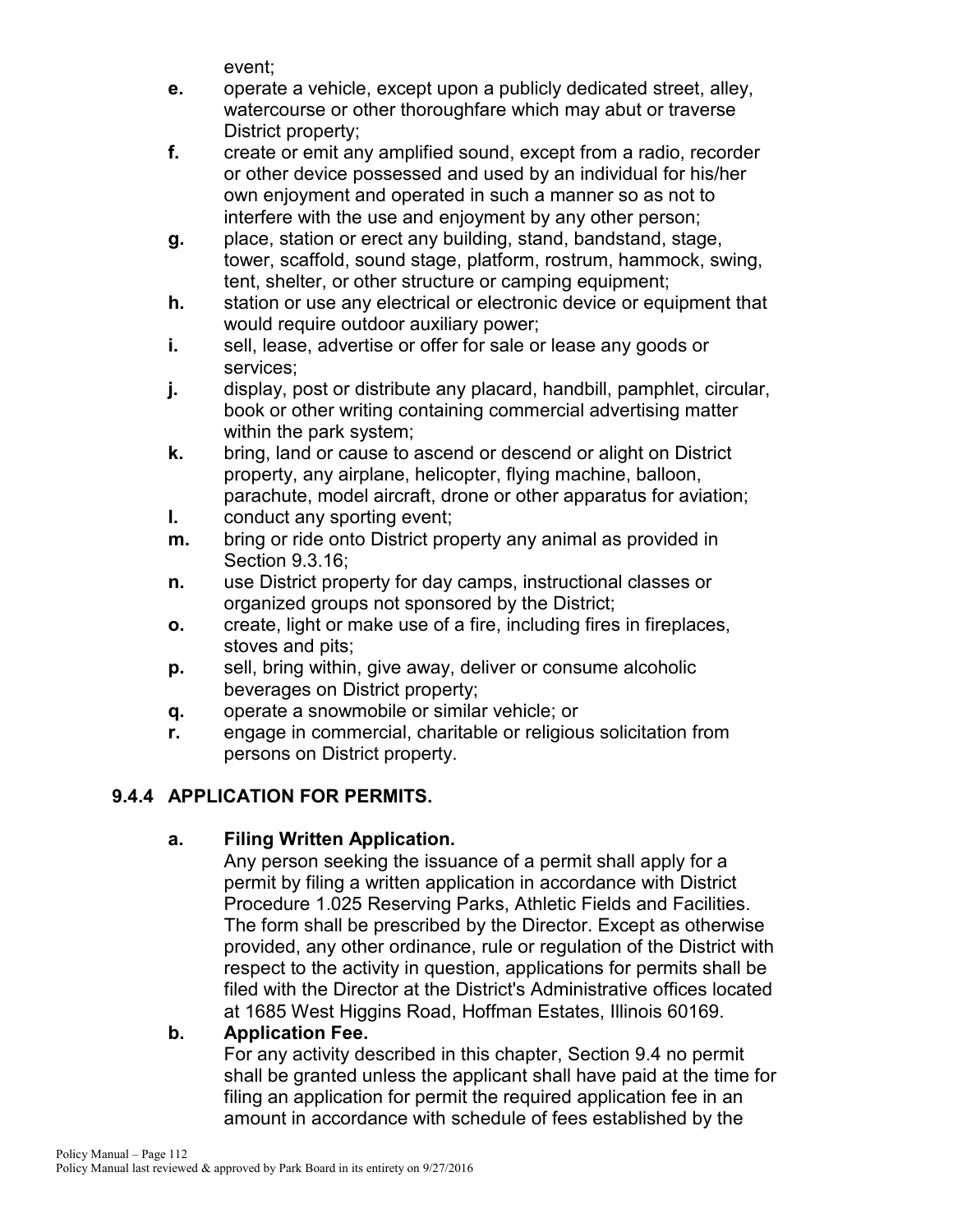Director.

## **c. Indemnification and Reimbursement Agreement.**

No application for permit shall be granted unless the applicant shall have executed an agreement with the District, on a form to be prescribed by the Director, in which the applicant shall promise and covenant to bear all costs of policing, cleaning up and restoring the park upon conclusion of the event or activity; to reimburse the District for any such costs incurred by the District; and to indemnify the District and hold the District harmless from any liability to any person resulting from any damage or injury occurring in connection with the permitted event proximately caused by the action of the permittee, the sponsoring organization, its officers, employees or agents or any person under their control insofar as permitted by law.

## **d. Security Deposit.**

For any activity described in this chapter, Section 9.4 PERMITS, no application for permit shall be granted unless the same shall be accompanied by the deposit of a sum of money equal to the estimated cost of policing, cleaning up and restoring the park upon conclusion of the use or activity, as set by the schedule of fees set by the Director. Promptly after the conclusion of a permit activity, the District shall inspect the premises and equipment used by the permittee. If it is determined by such inspection, that the permitted event proximately caused damage to District property in excess of normal wear and tear and which requires repairs in excess of routine maintenance or determined that fines should be assessed against the permittee pursuant to this chapter, Section 9.7.4 FINES, below, the District shall retain the security deposit or any portion thereof necessary to pay for the cost repair or any fines assessed against the permittee. The Director or his/her designee shall give written notice of the assessment of damages or fine and retention of the security deposit to the permittee by personal delivery or by deposit in the United States mail, with proper postage prepaid to the name and address set forth in the application for permit.

## **e. Fees for Use of Park Facilities.**

No application for permit shall be granted unless the same shall be accompanied by a fee as provided in the uniform schedule of fees set by the Director. As permitted by law, fees charged nonresidents of the District need not be the same as fees charged residents of the District.

## **f. Insurance.**

**(1)** Applicant, if so required by the District, shall procure and maintain at all times during its use of District property, insurance in such amounts and with such coverages as shall reasonably be required by the District and shall name District as an additional insured thereunder. The amounts and type of insurance required shall be determined by the Director, based upon the nature of the activity and the risk involved. The Director shall prepare a uniform schedule of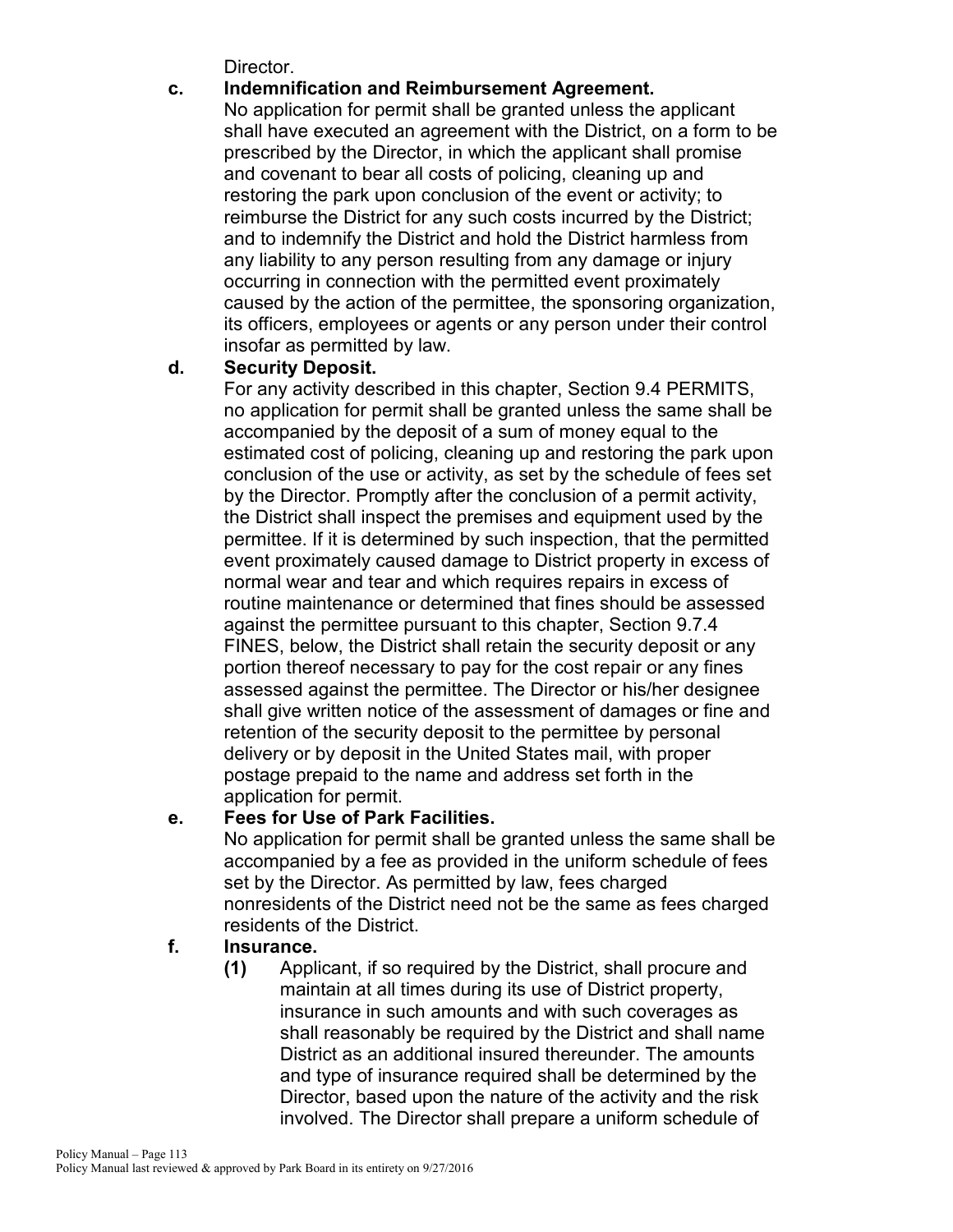insurance guidelines for particular types of activities. Applicant shall provide District with a certificate from its insurer evidencing such coverage prior to applicant's use of District property. The certificate shall also provide that the insurer shall give the District reasonable advance notice of insurer's intent to cancel the insurance coverage provided.

**(2)** No application for permit for any public assembly involving more than fifty individuals shall be granted unless it shall be accompanied by proof that the applicant shall insure the District against liability for personal injury or property damage arising from or in connection with the use or activity, or, in the alternative, unless the application for permit shall be accompanied by payment of a premium, pursuant to a schedule which shall be determined by regulation of the Director taking into consideration the expected attendance at the use or activity, the nature of the use or activity, and the place of the use or activity, for participation in an insurance reserve program which shall be established and maintained by the District for the insurance of the District against liability for personal injury or property damage as aforesaid.

## **9.4.5 PROCESSING OF APPLICATION FOR PERMITS.**

#### **a. Order.**

Except for Community Recreation Centers (see Definitions), applications for permits shall be processed in order of receipt; and the use of a particular park or part thereof shall be allocated preference in order of receipt of fully executed applications. The use of Community Recreation Center shall be scheduled giving preference in the following order to the following activities and groups regardless to the order of receipt of fully executed applications:

- **(1)** District sponsored and supervised programs and activities;
- **(2)** District sponsored organization programs and activities;
- **(3)** Approved village, school district affiliate organizations and programs;
- **(4)** District approved activities sponsored by residents of the Hoffman Estates Park District;
- **(5)** District approved activities sponsored by non-residents of the Hoffman Estates Park District.

#### **b. Preliminary Approval.**

Applications for permits for activities or events which require insurance, approval or permits from other governmental entities, or compliance with other terms or conditions, will be reviewed and, if the application otherwise conforms to all other requirements, a preliminary approval will be issued. If, within fourteen days of the issuance of the preliminary approval, an insurance certificate evidencing the requisite insurance is not filed with the Director, or the approval or permit of other governmental entities has not been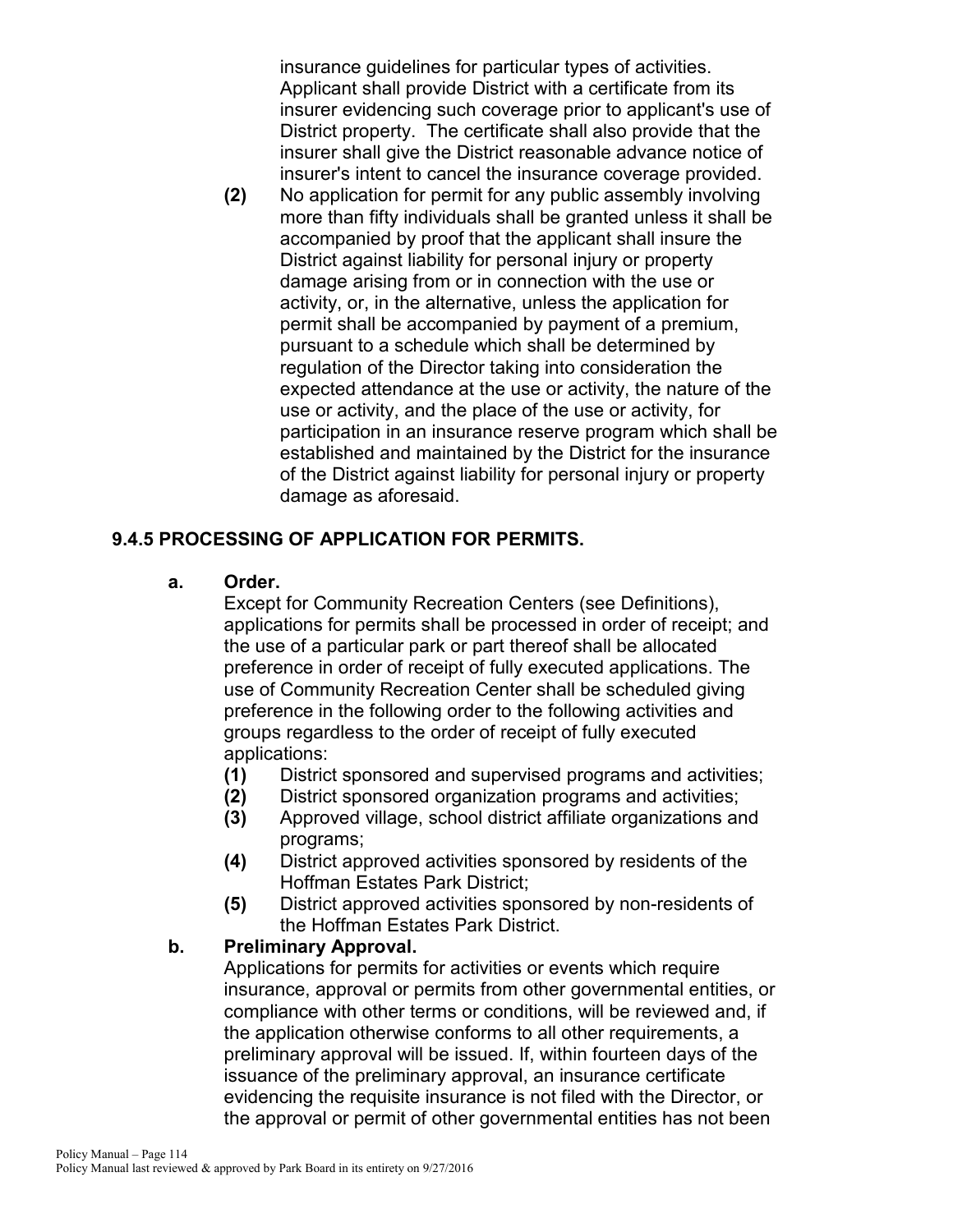received, or the other terms and conditions have not been met, the preliminary approval will expire, the application for permit will be deemed denied and no written notice of denial will be required; provided, however, for events or activities which involve the use of special facilities, or activities described in this chapter, Section 9.4.3 g, h. i, k, and l, above, all terms and conditions for issuance of the permit, including securing insurance, must be completed at least thirty days prior to the event.

#### **c. Written Denials.**

Except for applications for permits for which preliminary approvals have been issued, applications for permits shall be deemed approved subject to insurance requirements as provided in this chapter, Section 9.4.4f, above, if no written denial is issued within fourteen days of the date on which the application is fully completed, executed and filed with the appropriate officer or employee, as designated by the Director provided, however, the District may extend the period of review for an additional fourteen days by issuance of a written notice of extension. If, prior to the expiration of the extended review period, no written denial is issued, the application for permit shall be deemed approved.

**d. Notice of Extended Review or Denial or Issuance of Permit.** Written notice of denial or notice of extension shall be served on the applicant by personal delivery, or by deposit in United States mail, with proper postage prepaid, to the name and address set forth on the application for permit;

## **e. Contents of Notice; Grounds for Denial.**

Notice of denial of an application for permit shall clearly set forth the grounds upon which the permit was denied and, where feasible, shall contain a proposal by the District for measures by which the applicant may cure any defects in the application for permit or otherwise procure a permit. Where an application or permit has been denied because a fully executed prior application for the same time and place has been received, and a permit has been or will be granted to the prior applicant authorizing uses or activities which do not reasonably permit multiple occupancy of the particular area, the District shall propose an alternate place, if available for the same time, or an alternate time, if available for the same place. The District may deny an application for permit on any of the following grounds:

- **(1)** the application for permit is not fully completed and executed;
- **(2)** the applicant has not timely tendered the application fee, user fee, indemnification agreement, or security deposit;
- **(3)** the application for permit contains a material falsehood or misrepresentation;
- **(4)** the applicant is legally incompetent to contract or to sue and be sued;
- **(5)** the applicant or the person on whose behalf the application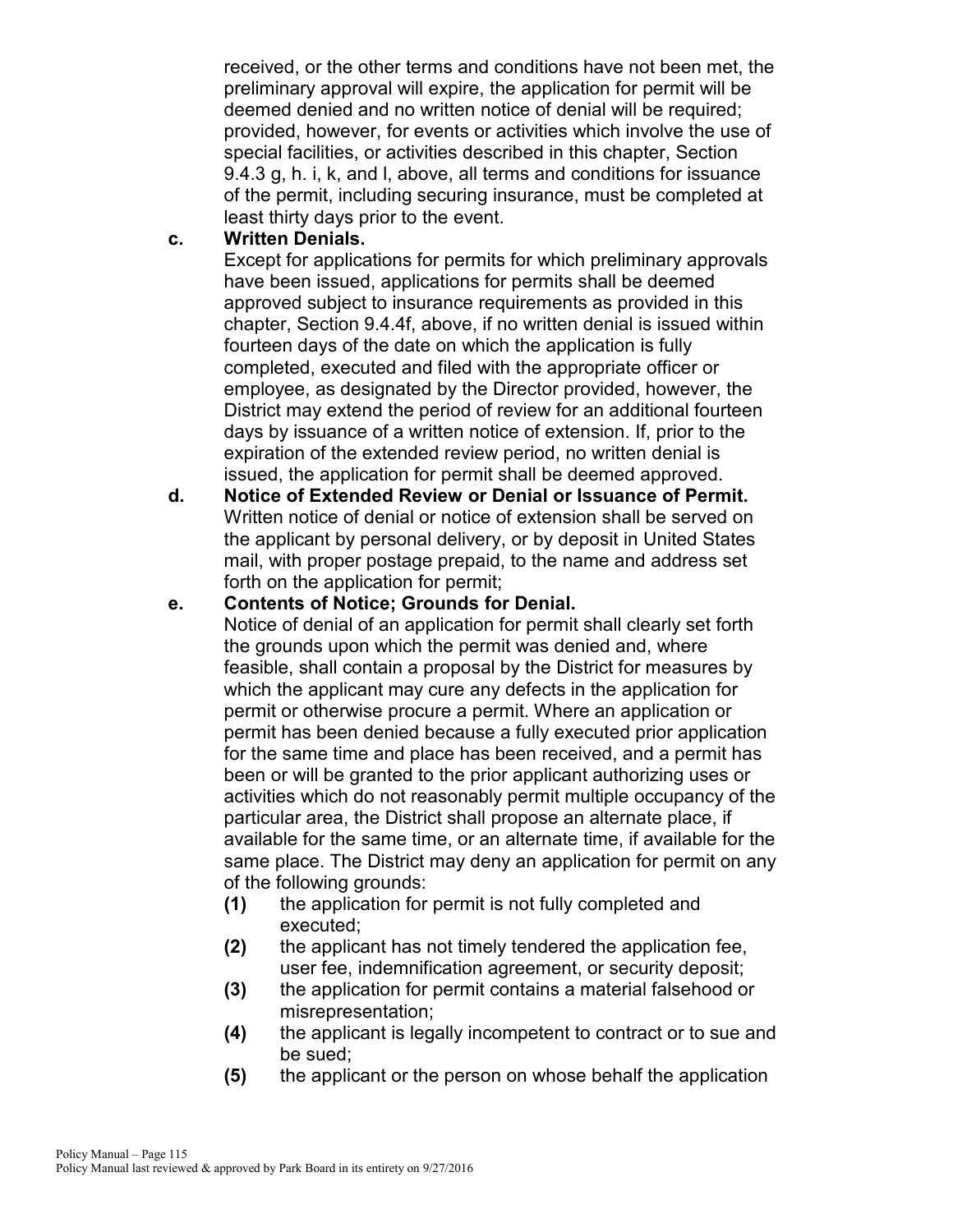for permit was made has on prior occasions damaged district property and has not paid in full for such damage, or has other outstanding and unpaid debts to the District;

- **(6)** a fully executed prior application for permit for the same time and place has been received, and a permit has been or will be granted to a prior applicant authorizing uses or activities which do not reasonably permit multiple occupancy of the particular park or part thereof;
- **(7)** the use or activity intended by the applicant would conflict with previously planned programs organized and conducted by the District and previously scheduled for the same time and place;
- **(8)** the proposed use or activity is prohibited by or inconsistent with the recognized and accepted uses of the park or part thereof;
- **(9)** the use or activity intended by the applicant would present an unreasonable danger to the health or safety of the applicant, or other users of the park, of District employees or of the public;
- **(10)** the applicant has not complied or cannot comply with applicable licensure requirements, ordinance or regulation of the District concerning the sale or offering for sale of any goods or services;
- **(11)** the use or activity intended by the applicant is prohibited by law, by this code and Ordinance of the District, or by the regulations of the Director;
- **(12)** the applicant has not secured the requisite insurance; or
- **(13)** the applicant or the person on whose behalf the application for permit was made has on prior occasions made material misrepresentations regarding the nature or scope of the event or activity previously permitted or has violated the terms of prior permits issued to the applicant.

## **f. Amendment or Revision of Applications.**

Any amendment or revision of an application or permit shall, for purposes of determining the priority of the application for permit, relate back to the original filing thereof, but the time in which the District shall grant or deny the application for permit and serve notice of such granting or denial shall be computed from the date of the amendment or revision.

## **9.4.6 PROCEDURES FOR REVIEW; WAIVERS**.

## **a. Review by Director.**

- **(1)** Any applicant who is denied a permit or a permittee who is assessed damages or a fine pursuant to this Ordinance may, within seven days of the service of notice of such determination, file a written appeal from such determination with the Director;
- **(2)** The Director shall have seven days from the date on which the appeal was filed in which to serve upon the applicant a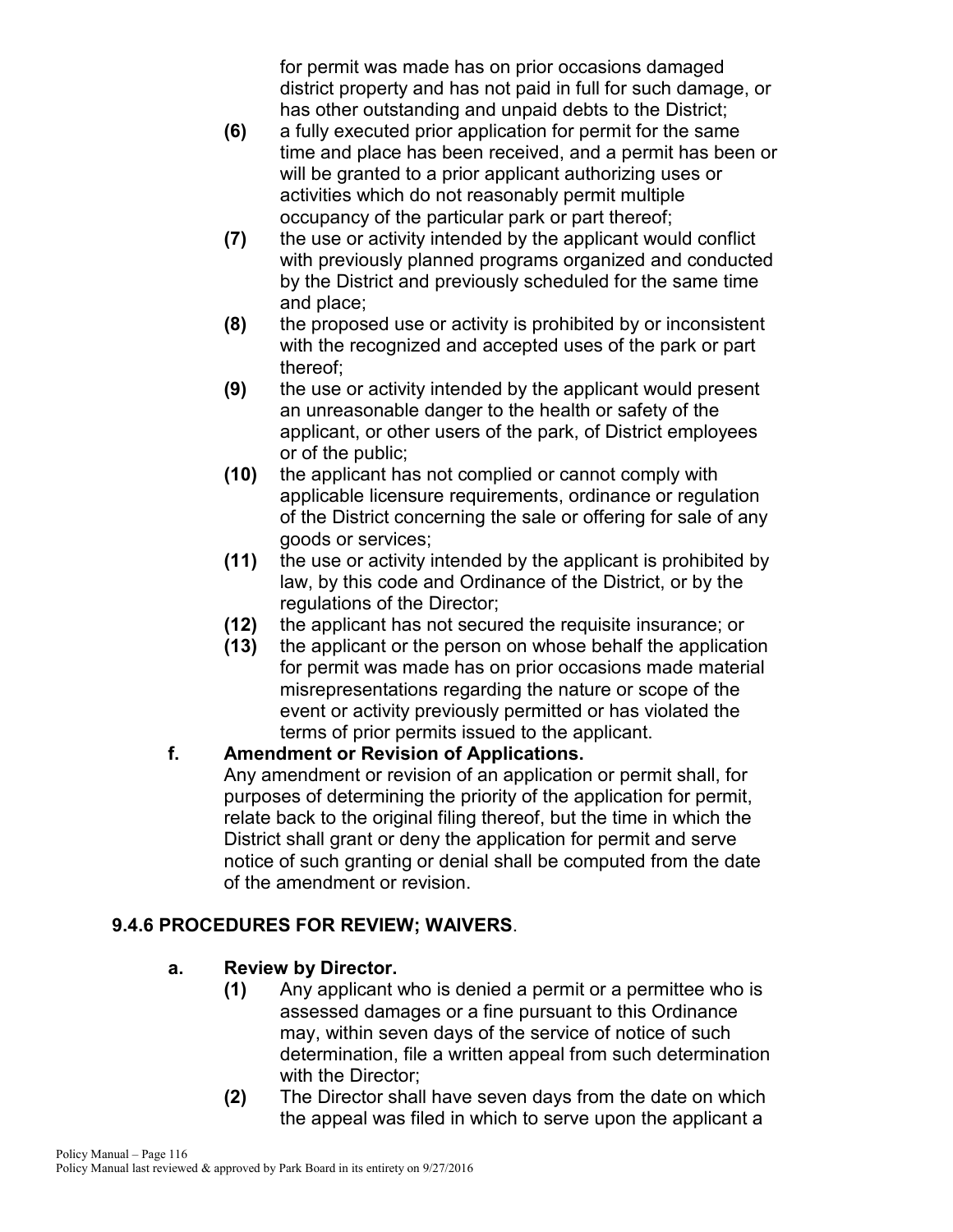notice that he/she has affirmed, modified or reversed the denial;

- **(3)** Such notice shall be deemed served upon the applicant or permittee when it is personally delivered or when it is sent by United States mail, with proper postage prepaid, to the name and address set forth on the application for permit;
- **(4)** If such notice is not served upon the applicant or permittee within seven (7) days of the date upon which the appeal was filed, then the denial shall be deemed reversed.

## **b. Form of Appeals.**

Any appeals filed pursuant to this Ordinance shall state succinctly the grounds upon which it is asserted that the denial should be modified or reversed and shall be accompanied by copies of the application for permit, the written notice of the determination of the supervisor and/or the Director and any other papers material to the determination.

## **c. Waiver of Requirements.**

Any requirements for or limitation upon a permit or the requirement of a permit may be waived by the Director if the activity is protected by the First Amendment of the United States Constitution and the condition would be so financially burdensome that it would preclude the applicant from using District property for the proposed activity. Fees for equipment and services may not be waived pursuant to this subsection. Application for a waiver shall be made on a form prescribed by the Director.

# **9.5 STRUCTURES AND WORK ON DISTRICT PROPERTY.**

## **9.5.1 WORK PERMIT REQUIRED.**

No person shall conduct or direct any of the following activity without first obtaining a work permit from the Director:

- **a.** make an opening in District property, pavement, side or cross walk or dig a hole, ditch or drain in or remove any sod, stone, earth, or gravel from any public way or other public place;
- **b.** use any portion of District property including the sidewalks and parkways during the construction, reconstruction, alteration, wrecking or tearing down of any building or structure or for the storage or delivery of building materials and equipment;
- **c.** place any shaft, cable, pipe, main, conduit, wire or other transmitting or conducting device over, on or under the surface of District property or public place;
- **d.** construct, build, establish or maintain any driveway over, across or upon District property;
- **e.** remove any manhole cover, handhold cover or catch basin cover on any public way or other District property for any purpose including inspecting or maintaining any underground work or utility; on any public way or District property for the purpose of inspecting and maintaining any underground work or utility;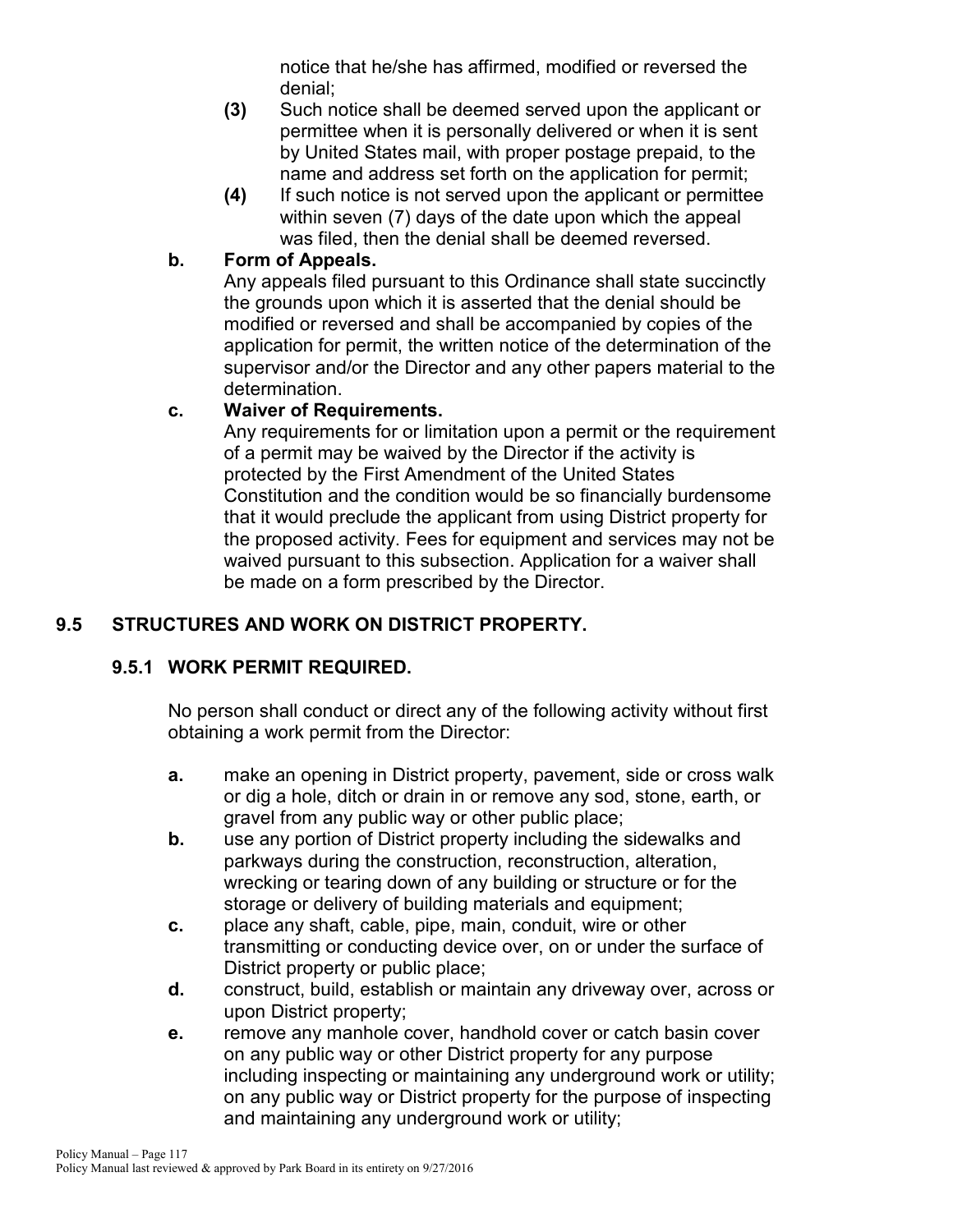- **f.** use the space under any sidewalk or parkway in such a manner as to affect or to interfere with any sewer or pipe or any other work lawfully in District property;
- **g.** construct, maintain or use any canopy upon District property;
- **h.** build, rebuild, remove or repair any sidewalk, walk from sidewalk to curb, carriage walk or concrete any lawn space;
- **i.** use District roadways during the construction, reconstruction, alteration, wrecking or tearing down of any building or structure;
- **j.** use any ladder, scaffolding or other similar devices upon or over District property for the purpose of maintaining or repairing any private building or structure, or for hanging signs or changing the lettering on private signs; or
- **k.** move on, along or across any public way or other District property, any building or structure or any machinery, equipment or personal property in excess of ten tons.

## **9.5.2 ENCROACHMENTS.**

No building or other structure or any part or appurtenance thereof shall extend into, upon or over any part of District property. **(See Ordinance No. O-02-08)**

## **9.5.3 REQUIREMENTS FOR ISSUING WORK PERMITS.**

The Director shall not issue any work permit authorized by this chapter until he/she shall have been fully advised of the time, place and character of such work and the purpose thereof. All applications for permits shall be accompanied by a plat, pencil tracing or sketch showing the location, character and dimensions of any proposed work, or any alterations involving changes in the location of pipes, conduits, wire or other conductors. The Director may require such additional drawings, surveys or other information as he may consider necessary or desirable to establish the scope, character and location of the work intended to be done and shall deny any application for permit unless or until such requirements are fulfilled.

## **9.5.4 ESTIMATE OF WORK COSTS.**

Before such a work permit shall be granted, the Director shall make an estimate of the cost of engineering and inspection services and of restoring the pavement, lawn, ground surface, or other improvements, to a condition equally as good as before the work provided for in such work permit shall have been done.

## **9.5.5 SECURITY OF COSTS.**

Before such a work permit shall be granted, the applicant shall either pay the estimate of the cost of engineering and inspection service and of restoration, or deposit with the District a performance bond issued by a surety approved by the Director in the penal sum of twice the estimate of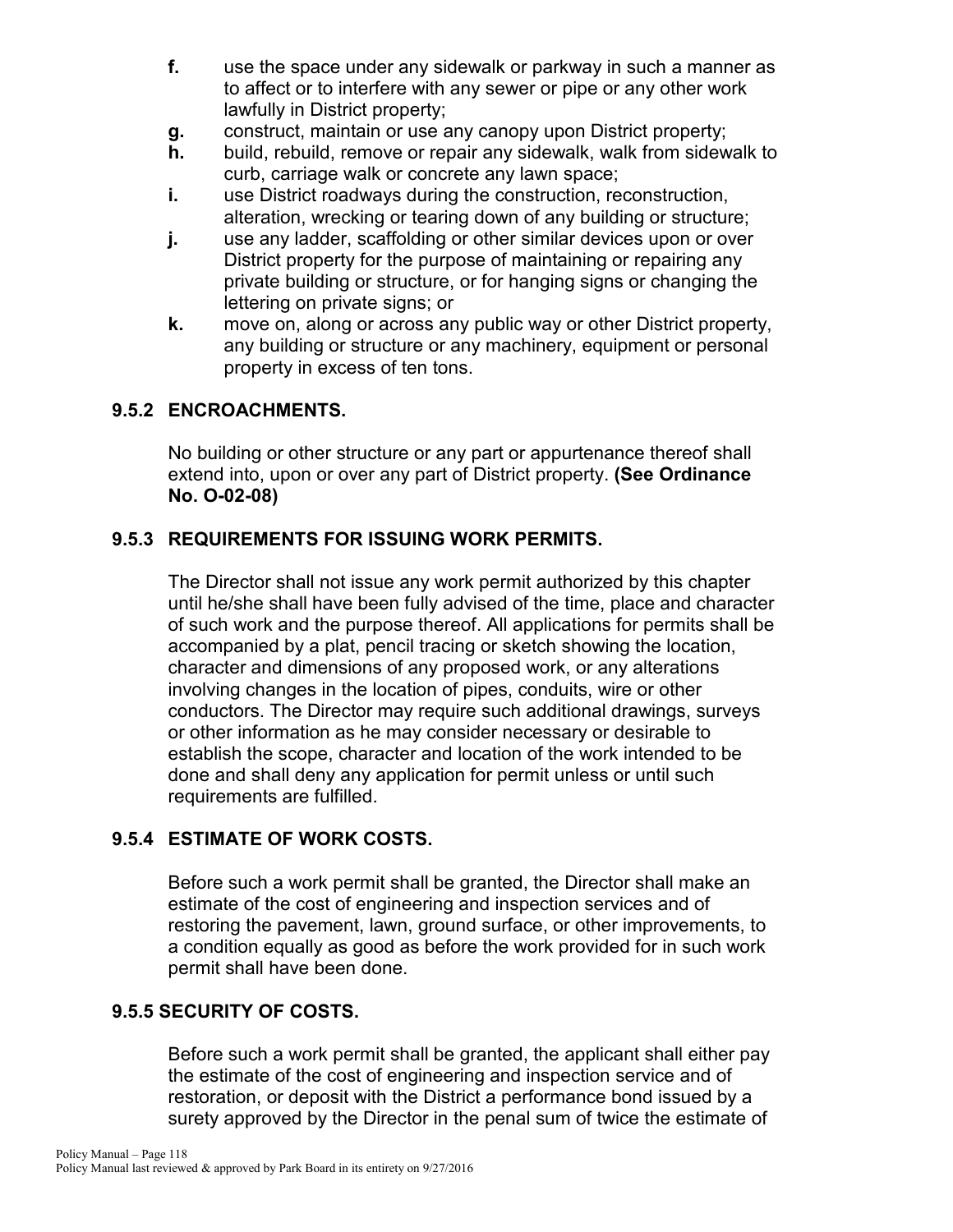cost, guaranteeing the payment by such applicant of all costs and charges against him/her by the virtue to the granting of such work permits.

#### **9.5.6 INDEMNITY BOND.**

Before any work permit is issued, the applicant shall first execute in favor of the District an indemnity bond in an amount to be fixed by the Director and in no case less than ten thousand dollars with sureties to be approved by the Director and in a form approved by the Director conditioned upon the faithful performance of the permit and further conditioned to indemnify, keep and save harmless the District from any and all loss, cost, damage, expense, judgment or liability of any kind whatsoever which the District may be put to or which may be recovered from the District or any of its officers or employees from or by reason of or on account of accidents to person or property from or by reason of on account of anything done under or by virtue of any permit granted. The indemnity bond must provide that the indemnification obligations under this paragraph shall not be limited in any way by any limitation on the amount or type of damages, compensation, or benefits payable by or for the applicant or any of the applicant's subcontractors under Workers' Compensation or Disability Benefit Acts or Employee Benefit Act.

#### **9.5.7 INSURANCE.**

At the District's discretion, before any work permit is issued, the applicant shall first secure and maintain liability insurance policies covering the work in the amounts and types as determined by the Director, and naming the District and its elected and appointed officers, officials, agents, and employees as additional insured's on the policies. The types of insurance coverage that may be required include but are not limited to:

- (a) Commercial General Liability Coverage;
- (b) Automobile Liability Coverage;
- (c) Worker's Compensation Insurance;
- (d) Employer's Liability Insurance; and
- (e) Excess or Umbrella Coverage.

All insurance provided pursuant to this section shall be effected under valid and enforceable policies, issued by insurers legally able to conduct business with the licensee in the State of Illinois. All insurance carriers and surplus line carriers shall be rated "A- " or better and of a class size "X" or higher by A.M. Best Company. All the insurance required of the Applicant shall state that the coverage afforded to the additional insureds shall be primary insurance of the additional insureds with respect to claims arising out of operations performed by the Applicant. If the additional insureds have other insurance or self-insured coverage which is applicable to the loss, it shall be on an excess or contingent basis."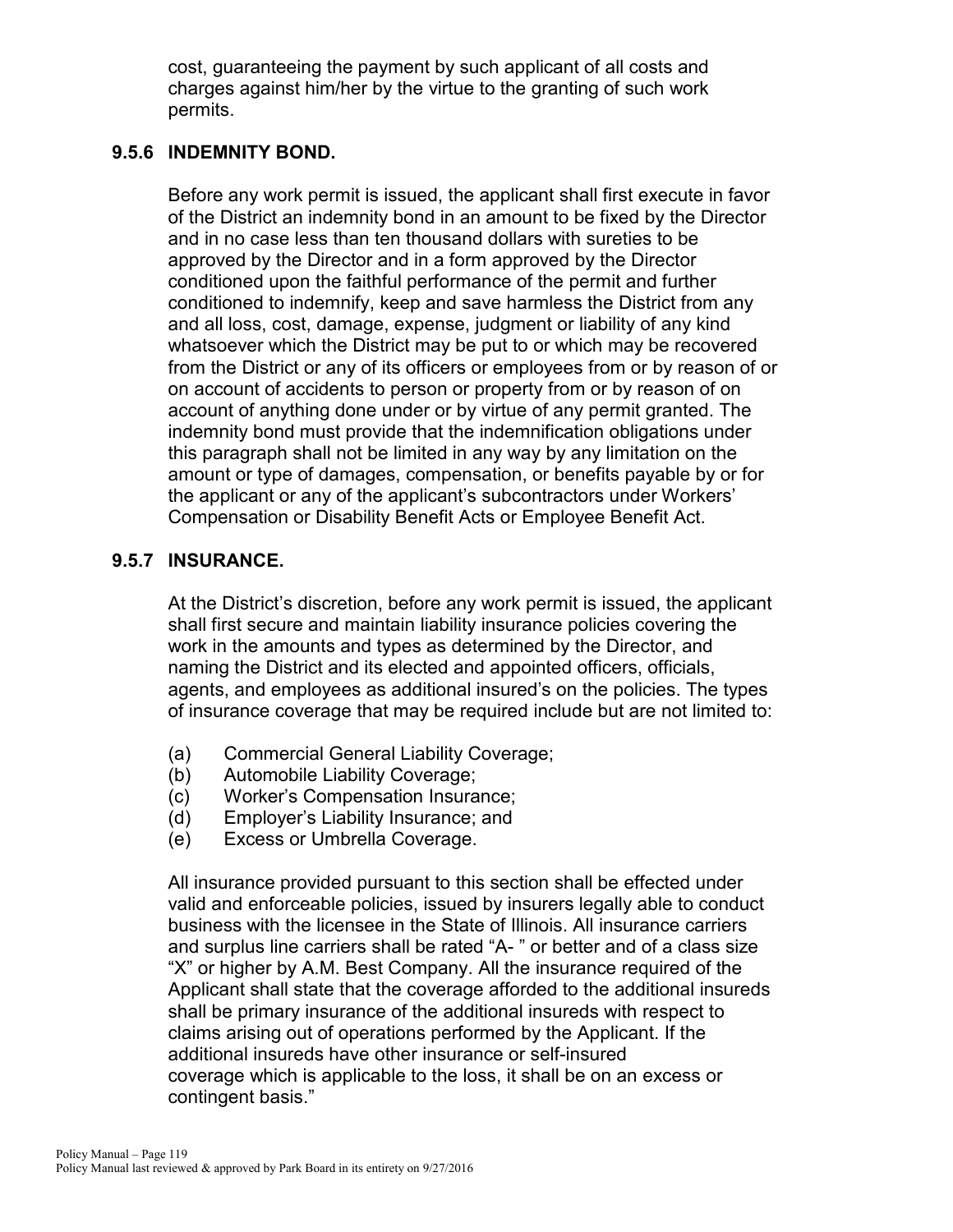## **9.5.8 EMERGENCY REPAIRS.**

Whenever an emergency exists requiring that an opening in any public way or other District property be immediately made, and at such time or times the offices of the District are not open for the issuance of work permits or the time required to make formal application would result in public injury or hardship, such openings may be made if:

- **a.** the person making such opening shall, as soon as possible, notify the Director and obtain an emergency work permit from the Director; and
- **b.** thereafter, such person obtains a work permit authorizing such opening.

The Director is hereby authorized to issue such emergency permits for the period of any calendar year.

#### **9.5.9 WORK PERMIT FEES.**

No work shall be granted unless the applicant shall have paid at the time for filing an application for a work permit the required permit fee in an amount in accord with the schedule set by the Director.

#### **9.5.10 WAIVER OF PERMIT FEES.**

No fee shall be charged to any municipality or aquarium or museum located within a park which offers reciprocity in the waiving of permit fees.

#### **9.6 PATRON PROPERTY.**

#### **9.6.1 LOST AND FOUND ARTICLES**.

Whenever a District employee or agent finds lost articles on District property, he/she shall report such findings to their respective Division Manager. The Division Manager shall make every reasonable effort to locate the owner or owners. If the property is unclaimed by the owner or person legally entitled to possession after such reasonable efforts, staff will record items of value such as wallets, purses, keys, backpacks, and electronic devices in the log sheet titled "Found Items of Value" at the respective district service desk and/or pro shop. Items of value shall be considered having a replacement value of \$100 or greater. Information recorded in the logbook will help to ensure items are accounted for and returned to the rightful owners. The Division Manager is responsible for filling out the logbook completely and accurately. Items of value will be kept in a secure location, i.e., facility safe. Once every three months, any items in lost and found determined with a value over \$100 that have been in the district's possession for 90 days, will be turned over to the Hoffman Estates Police Department for disposition in accordance with the "Law Enforcement Disposition of Property Act," 765 ILCS 1030/0.01, *et seq*. All other lost and found articles, i.e., clothes, towels, swim goggles, etc. will be kept at the service desk in a designated place. In order to claim a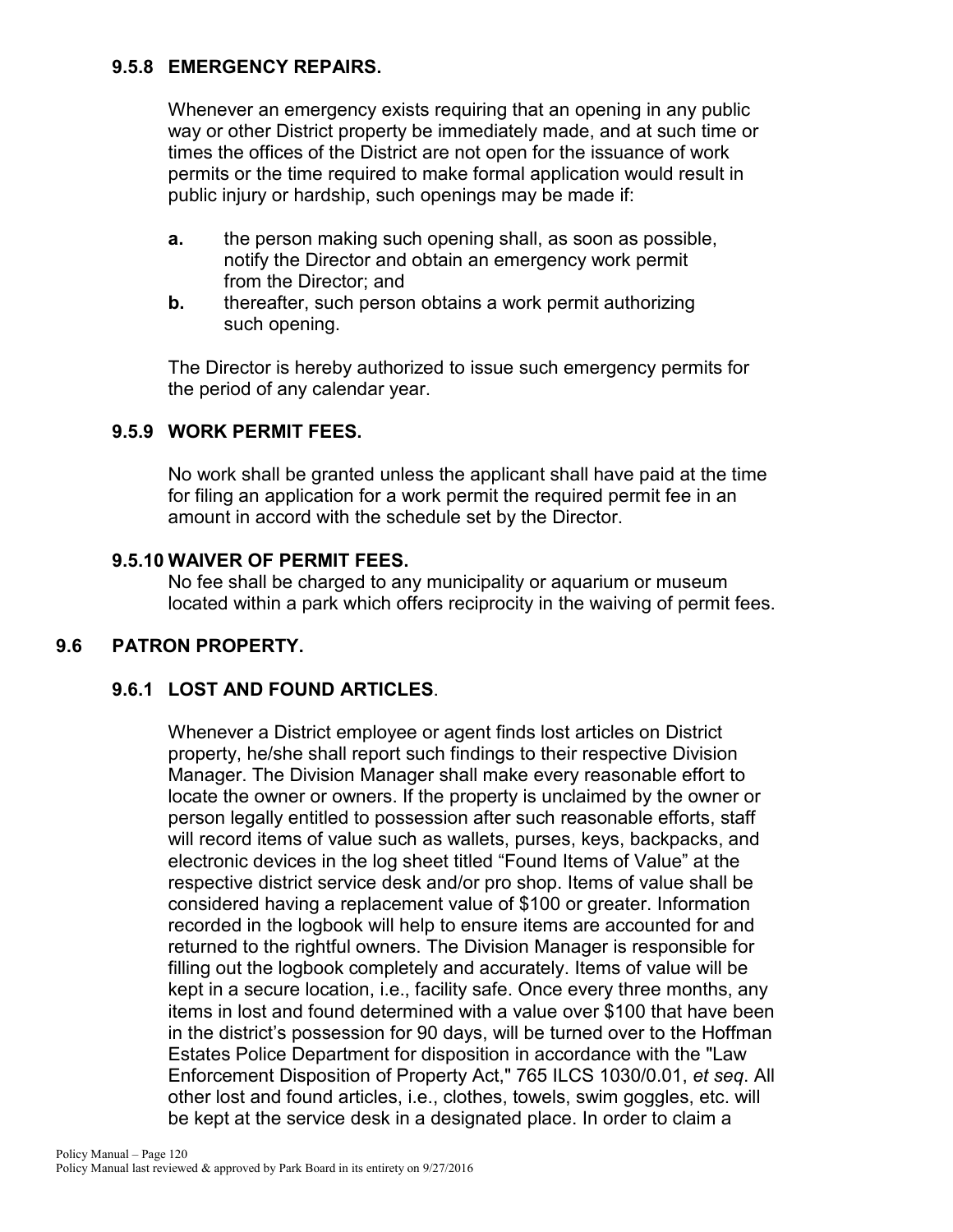found item, the owner must describe the item as closely as possible. After ownership is established as well as possible, the owner needs to sign out for the item if it is an item of value. If it is not an item of value, the item may be returned immediately to the owner. Items in lost and found which are not claimed by the end of each quarter (i.e., 90 days) will be appropriately donated to a non-for-profit organization for their respective use. Misappropriation of such items may be treated as theft or fraud under the district policies and the relevant Illinois Crimes Code.

## **9.6.2 PATRON LOCKS**.

A patron is allowed to affix his/her lock to designated lockers while using Park District facilities. However, no patron lock may remain on a locker when the facility closes for the day unless authorization has been granted and appropriate locker rental fees have been paid. Any lock remaining on the locker at closing time shall be removed by the designated District staff of the location or his/her designee. The contents found in such a locker will be secured by the Facility Manager and returned to the park patron pursuant to Section 9.6.1, above. The Division Director or his/her appointed representative shall record an inventory of the items found in the locker in accordance to Section 9.6.1, above.

#### **9.6.3 IMPOUNDMENT.**

#### **a. Impoundment Procedure**.

The District may impound park patron property by removing it to a designated impoundment area or by forbidding such property from being moved from its location during the period of impoundment.

## **b. Circumstances Allowing Impoundment**.

The Director may impound patron property, or may allow city, state or federal officials to impound such property for the following reasons:

- **(1)** when the patron property is located on park property without a required valid permit;
- **(2)** when the patron property presents an unreasonable danger of injury to persons or property on park property;
- **(3)** when the patron property has been reported stolen and the patron is not present at the location or recovery;
- **(4)** when the patron property is abandoned or left unattended;
- **(5)** when the park patron fails to pay fines or fees lawfully imposed by the District; or
- **(6)** when there is other cause justifying impoundment under local, state or federal law.

## **c. Record of Impoundment**.

Upon impounding patron property, the Director shall record the name and description of the impounded property; the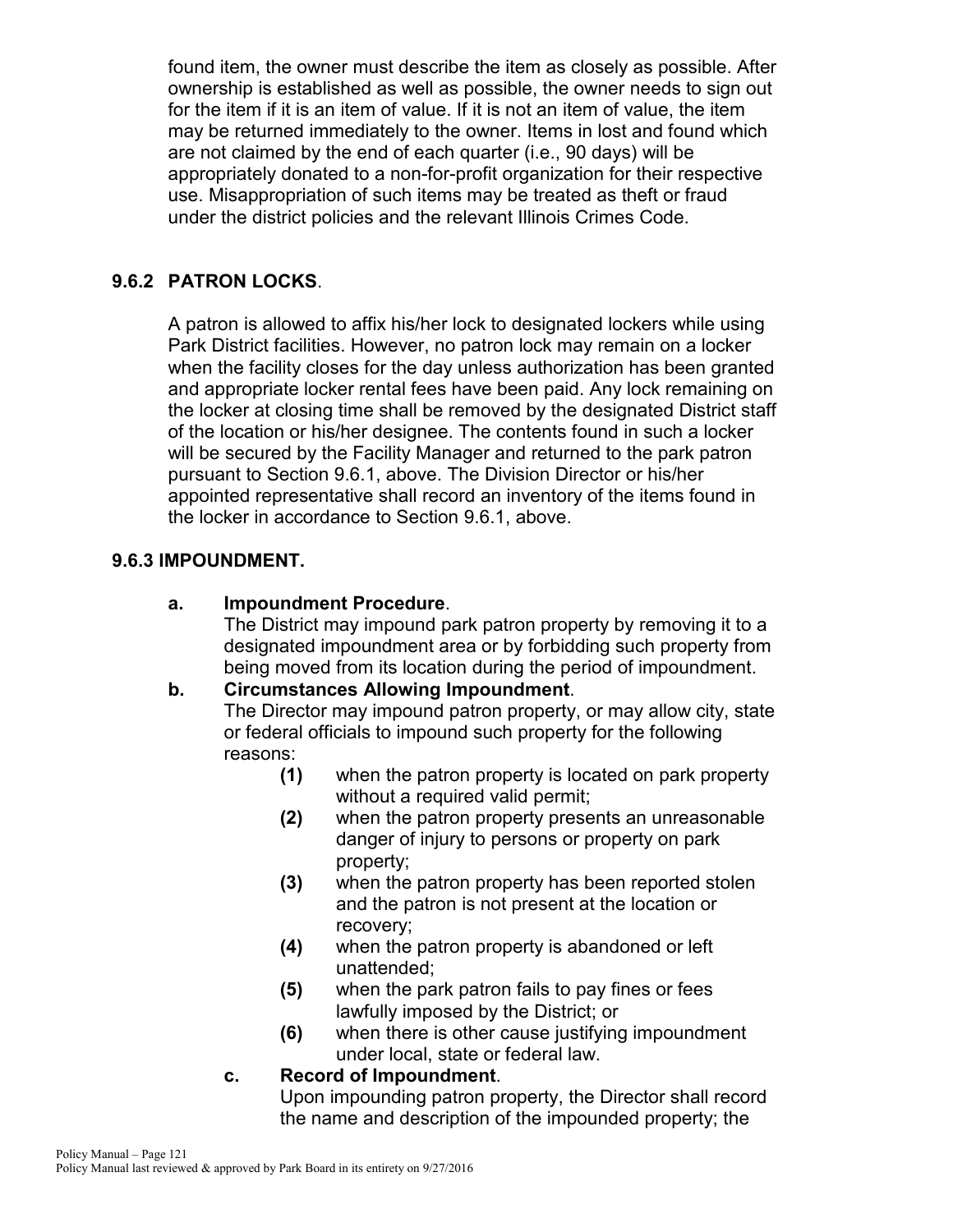circumstances under which it was impounded; the time, method, and place of impoundment; and a description of the condition of the property at the time it was impounded.

- **d. Notice to Owner of Impounded Patron Property**. Whenever the Director has impounded patron property, he/she shall immediately ascertain, if possible, the name of the owners or other persons legally entitled to possession of such property, and thereafter shall immediately cause a notice to be sent by certified or registered United States mail, return receipt requested, to such owners and such other persons entitled to possession, if known. Such notice shall contain a full description of the patron property, the circumstances of its impoundment, and where it is impounded and shall request that the recipient immediately contact the Director. The notice shall:
	- **(1)** Specify the action of the Director proposes to take in addition to impoundment;
	- **(2)** Specify the ordinance or rules of the District allegedly violated, if any;
	- **(3)** Briefly state the factual basis of any alleged violation; and
	- **(4)** Inform the patron of the procedure and deadline for appeal.

## **e. Meeting of Director with Owner**.

The Director or his/her designee shall personally meet with the person or persons notified under this chapter, Section 9.6.3, above, as soon after the sending of such notice as can be arranged. The purpose of such meeting is to explain the circumstances of the impoundment and receive from the owner any information bearing on whether the impoundment shall be continued. Upon conclusion of this meeting, the Director may:

- **(1)** Determine that the patron property was improperly impounded, in which cases he/she immediately release the property to any authorized person without charge.
- **(2)** Determine that the patron property was properly impounded. In such case, the Director shall determine whether the property should remain impounded pending proceedings, if any, on the charges that led to the impoundment. If the Director allows the patron property to be released, he/she shall do so upon payment of the reasonable charges incurred by the District in moving and storing the property during impoundment. The Director may order the impoundment continued pending such further proceedings if he/she finds probable cause to believe that: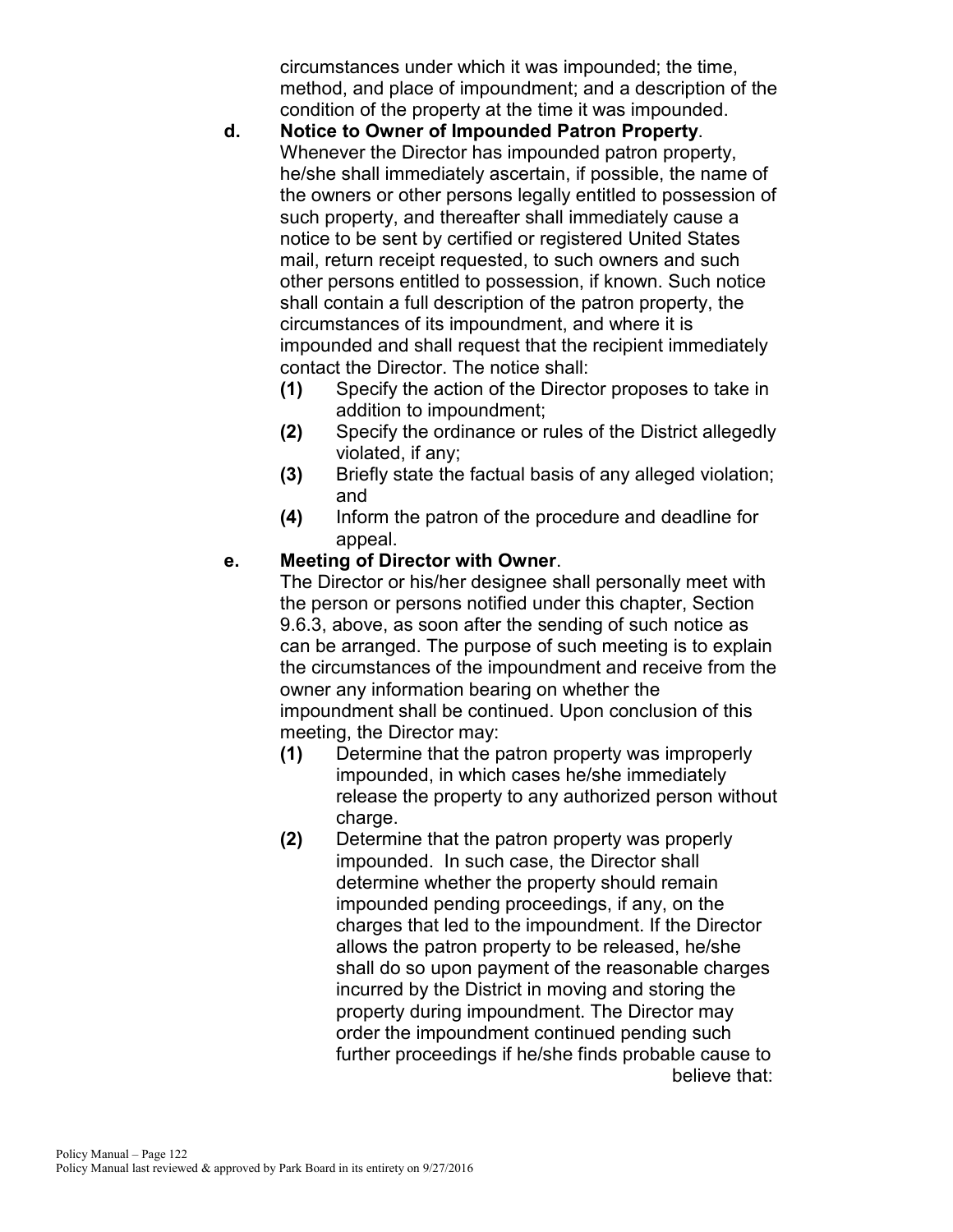- **(a)** the property, if released to its owner, would pose a clear and present danger to the safety of persons or property,
- **(b)** the continued impoundment of the patron property is necessary in connection with state or federal legal proceedings; or
- **(c)** the owner has failed or refused to correct an existing violation of this chapter, above.
- **(3)** Release the impounded patron property to the custody of federal, state, or local authorities.

## **f. Subsequent Proceedings**.

If the owner, in the notice of impoundment, was notified of charges of violation of a District ordinance or rules, the owner shall have the right to appeal such charges and receive a hearing thereon according to the proceedings. The Director shall, upon conclusion of those proceedings, make such disposition of the impounded patron property as may be appropriate in compliance with law.

**g. Disposition of Unclaimed Impounded Patron Property.** If any impounded patron property remains unclaimed by the owner or person legally entitled to possession thereof for a period of thirty days or more after the date the notice of impoundment was sent to the owner or person entitled to possession of said patron property, the Director may cause the impounded property to be transferred to the Hoffman Estates Police Department to be disposed in accordance with "The Law Enforcement Disposition of Property Act," 765 ILCS 1030/0.01, *et seq*.

## **9.7 ENFORCEMENT.**

## **9.7.1 PARENTAL RESPONSIBILITY**.

## **a. Generally.**

The parent or legal guardian of an un-emancipated minor shall be presumed, in the absence of evidence to the contrary, to have failed to exercise proper parental responsibility, and such minor shall be deemed to have committed the acts described below with the knowledge and permission of the parent or guardian upon the occurrence of the following three events:

- **(1)** An un-emancipated minor is adjudicated to be in violation of this section or has incurred non-judicial sanctions from another official agency resulting from an admission of guilt in violation of this section; and
- **(2)** The parent or legal guardian has received a written notice thereof, either by certified or registered mail, return receipt requested, or by personal service with a certificate of personal service returned from the Police Department of the Village, following said adjudication or non-judicial sanction; and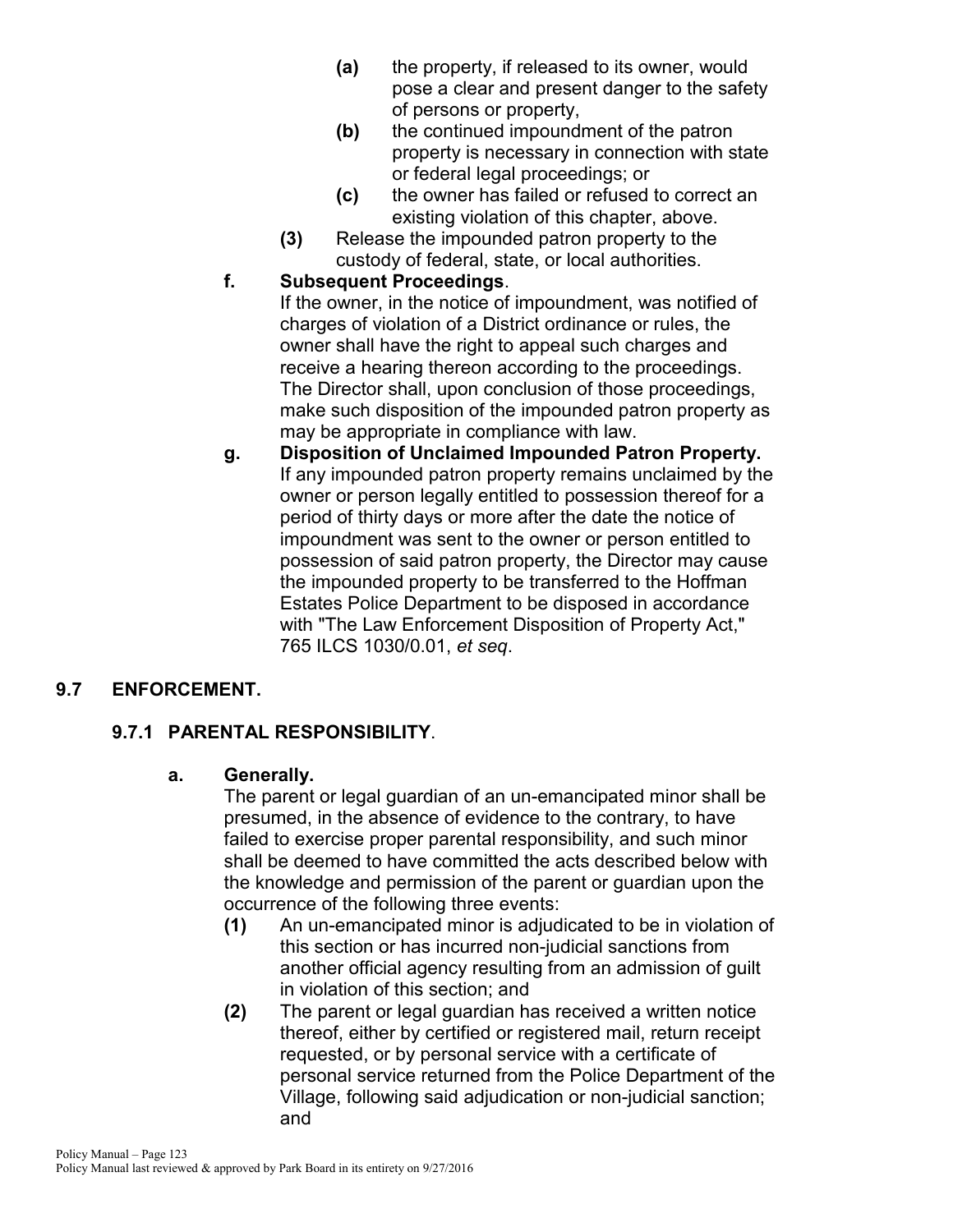**(3)** If at any time within one year following receipt of the notice described in Section 9.7.1 a(1), (2) above, the minor is adjudicated to be in violation of this section, or has incurred non-judicial sanctions from another official agency resulting from an admission of guilt of violation of this section. It shall be unlawful for a parent or legal guardian to allow an un-emancipated minor to engage in acts in violation of this section. Each parent and legal guardian shall be jointly and severally liable.

## **b. Willful and Malicious Acts**.

The District hereby holds parents and legal guardians of an un-emancipated minor who resides with such parent or legal guardian liable for actual damages for the willful and malicious acts of such minor which cause injury to a person on District property or injury to District property, as provided in the "Illinois Parental Responsibility Act" (740 ILCS 115/1, *et seq*.).

## **9.7.2 PARTIES.**

Every person who commits, attempts to commit, conspires to commit, or aides or abets in the commission of any act declared herein to be unlawful, as a principal, agent, or accessory, shall be guilty of such offense, and every person who falsely, fraudulently, forcibly or willfully induces, causes, coerces, requires, permits or directs another to violate any provision of this code is likewise guilty of such offense.

## **9.7.3 NON-EXCLUSIVITY OF PENALTIES**.

The penalties provided for in this chapter are in addition to and not exclusive of any other remedies available to the District as provided by applicable law. The penalties provided for in any section of this chapter may be imposed or assessed in addition to and not necessarily in lieu of the penalties provided for in other sections of this chapter.

## **9.7.4 VIOLATIONS/FINES.**

The violation by a person or other legal entity of the laws or regulations of the District or the term of his/her permit shall subject such person or entity to a civil fine of no less than \$35.00 and not more than \$1,000 per violation. Fines for violations of Illinois statutes (for example, but not limited to, the Illinois Vehicle Code or the Smoke Free Illinois Act) shall be assessed in accordance with the requirements of said statute. Each day that a violation continues shall be deemed a separate violation. The District shall give such person or entity prompt written notice of any fines. Such fines may be assessed against any security deposit held by the District on behalf of the permittee, pursuant to this chapter, Section 9.4.4d, below, or may be assessed a fine for monies in excess of any security deposit. The Park District may establish a schedule of violations for which a "P-ticket" may be issued and paid without requiring a court appearance by the violator. The Park District hereby adopts, by reference, the terms and provisions set forth in Hoffman Estates Code of Ordinances, Section HE-16-103, with respect to the issuance of P-tickets and the collection of fines thereof,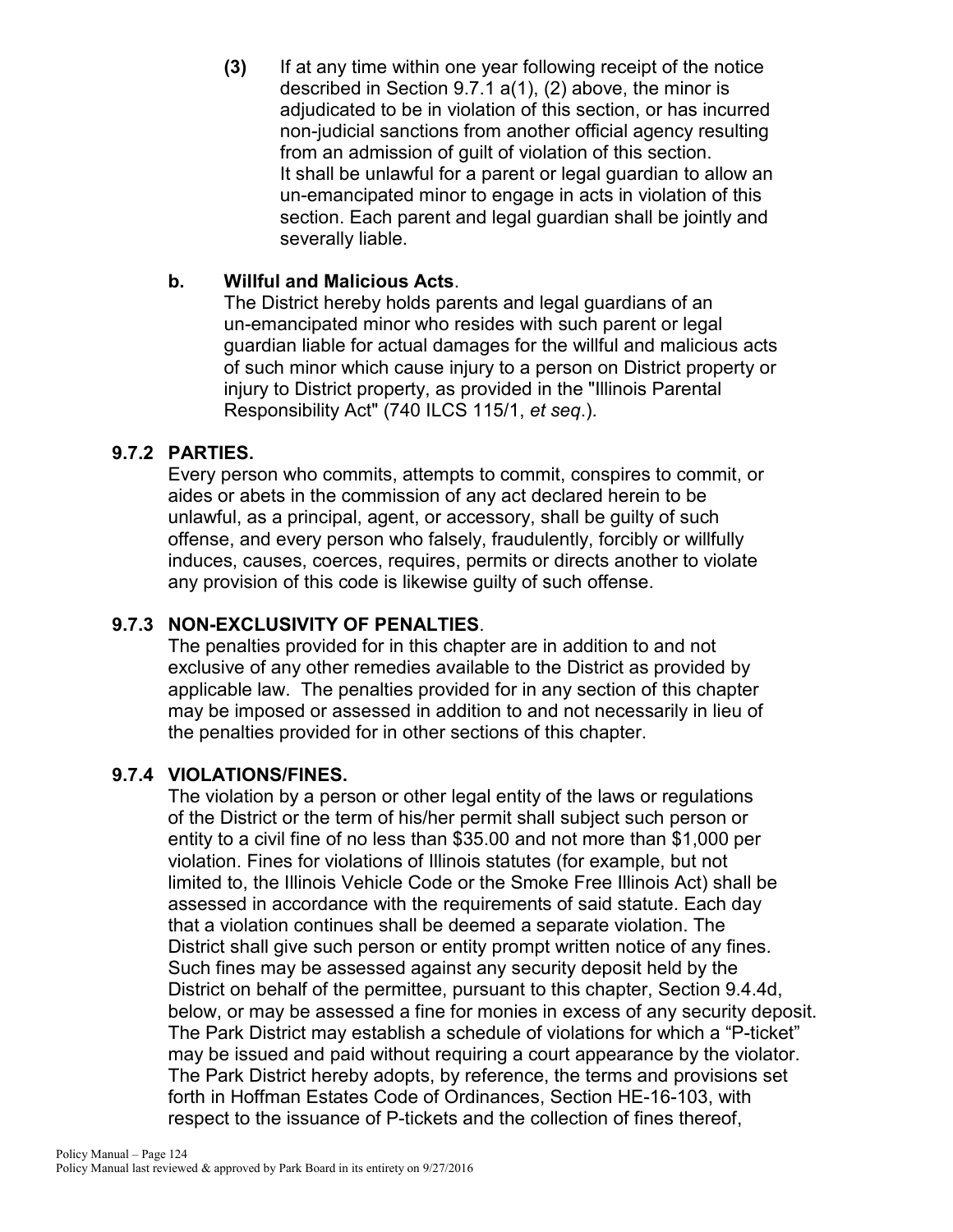including the provision contained in HE-16-103(c) in the event no payment is made. The Park District also adopts the similar provisions set forth in the Schaumburg Code of Ordinances. The Park District hereby appoints the Corporation Counsel for Hoffman Estates and the Village Attorney of Schaumburg, or their designees, for the purpose of prosecuting the offenses set forth in Section 9 hereof.

### **9.7.5 RESTITUTION.**

Any person who is found to have violated any of the provisions of this Ordinance shall be liable for any loss or damage to any person or property by way of or caused by the actions constituting such violation for the cost of recovery, repair or replacement of the person or the property so injured, damaged or destroyed.

## **9.7.6 POLICE ENFORCEMENT.**

All fines and restitution costs shall be recoverable by and through an action for the enforcement of this Ordinance. This Ordinance shall not grant a separate cause of action to any person who suffers any loss so described above.

Each of the police officers of the Village of Hoffman Estates and the Village of Schaumburg are hereby authorized to enter upon the property owned, leased or controlled by the Park District in their respective jurisdictions for the purpose of enforcing the ordinances of the Park District, ordinances of the Village of Hoffman Estates, laws of the State of Illinois and all laws and ordinances amendatory thereof.

## **9.7.7 REVOCATION OF PRIVILEGES.**

Any person violating or disobeying any section or part thereof of this Ordinance, or any other ordinance, rule or regulation of the District, may be forthwith evicted from District property, and may have his/her admission rights to District property terminated, revoked, forfeited or suspended for the remainder of the season as determined by the Director or the Director's designated representative.

#### **9.7.8 REWARDS**.

The District may offer rewards to the person or persons (other than police officers or employees of the District) who furnish information to the District, directly resulting in the arrest and conviction of anyone who unlawfully takes, damages, or destroys District property. All claims for said reward must be made to the District within thirty days after conviction and the District shall be the sole judge of any dispute arising over the reward and the person or persons, if any, entitled to share therein, and its decision on any matter connected with the reward shall be final and conclusive.

#### **Section 9 Board Approved August 2010**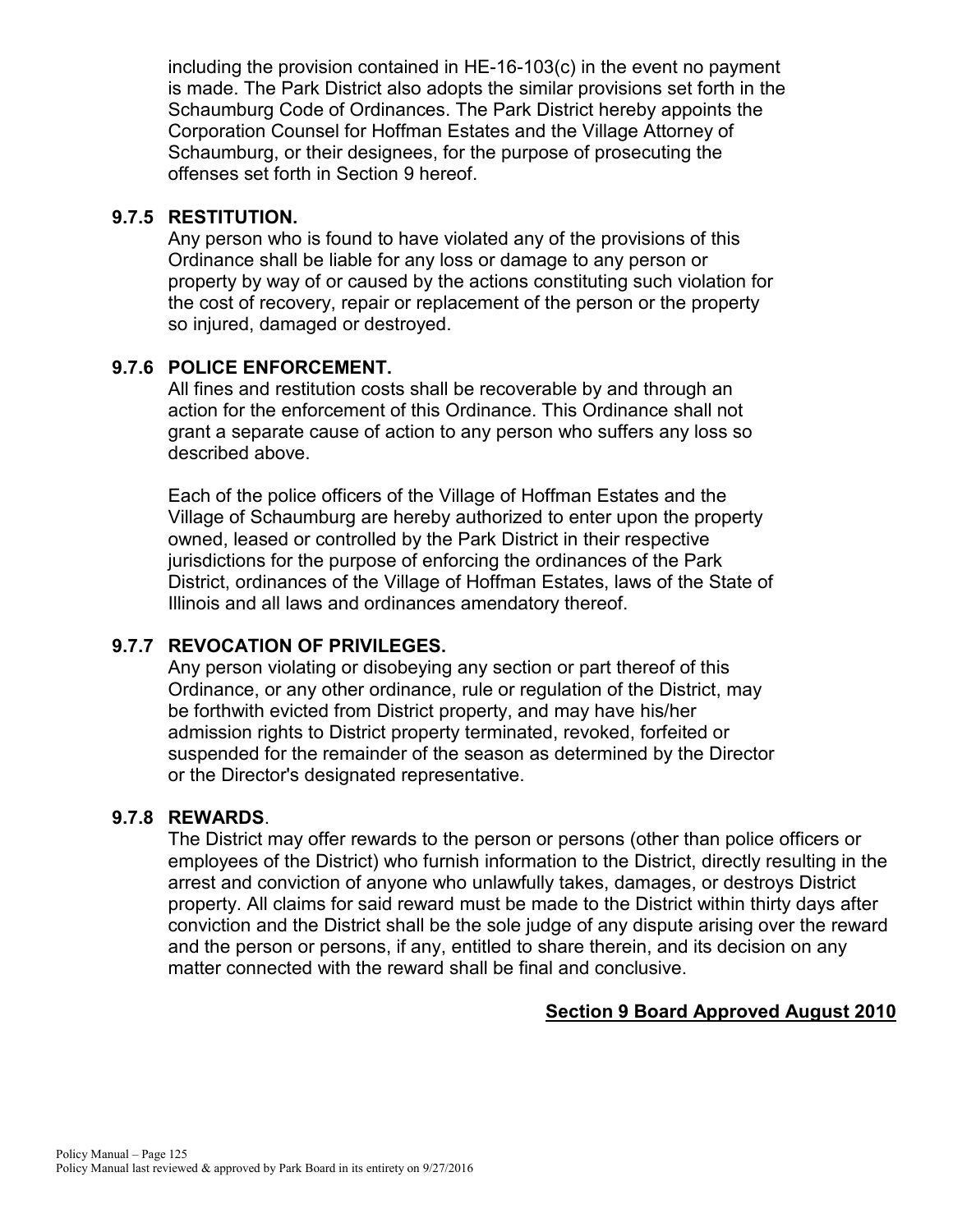- **10.0 PARK AND RECREATION LAND DEDICATION/ACQUISITION**
- **10.01 Philosophy of Acceptance**
- **10.02 Requirement and Population Ratio**
- **10.03 Improvements**
- **10.04 Topography and Grading**
- **10.05 Water Management Areas**
- **10.06 Cash in Lieu of Land**
- **10.07 Park Plat Review**
- **10.08 Conveyance of Land**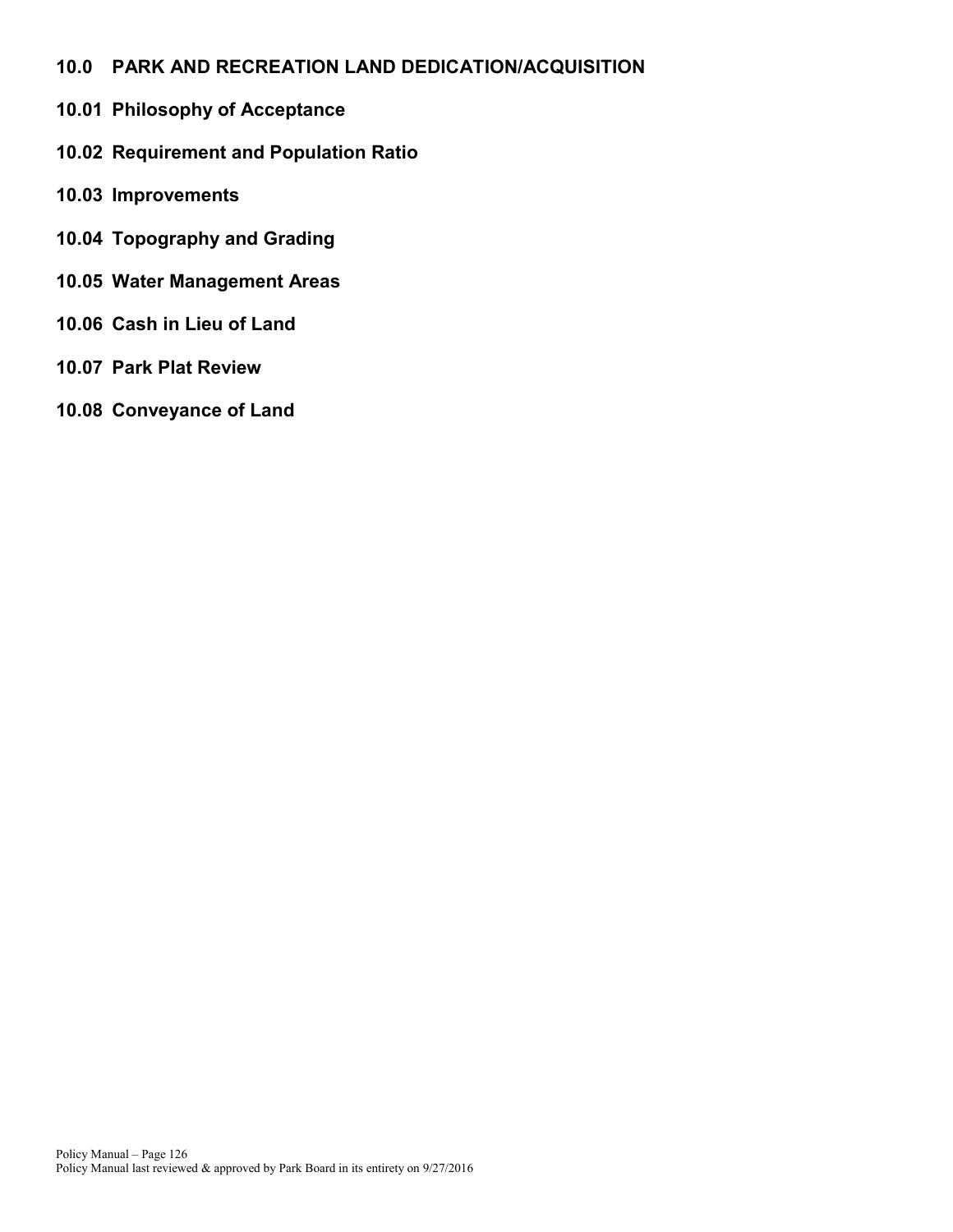## **10.0 PARK AND RECREATION LAND DEDICATION/ACQUISITION**

- 10.01. Philosophy of Acceptance. The land or site for Park and Recreation land dedication must be suitable for the purpose for which it is intended. Land set aside by developers for parks, recreation, and conservation purposes shall not merely be the land which has been left over after residential, commercial and industrial development.
- 10.02. Requirement and Population Ratio. The ultimate density of a proposed development shall bear directly upon the amount of land required for dedication. The total requirement shall be ten (10) acres of land per 1,000 of ultimate population.

"Active Park Areas" shall be defined as those areas specifically adapted and planned for a wide range of physical activity such as group games, physical education, sports, and athletics. Facilities usually include, but are not limited to, playfields, game courts, rinks, ball diamonds, pools, tennis courts, community centers, and play apparatus. Active areas shall not include any areas designated for water management, such as retention, detention or 'wetland' areas.

"Location". The Park District Comprehensive Master Plan as amended from time to time, shall be used as a guideline in locating sites. A central location which will serve equally the entire development is most desirable and whenever feasible, the site shall be in close proximity to elementary school sites. In large developments, these sites can be located throughout the development according to established standards for park area distance.

- 10.03. Improvements. Each park site shall be located on a fully improved street with curbs, gutters, street lights, sanitary sewer, storm sewer, water, electricity, and gas available at the property lines. Sidewalks shall be provided along all street frontage. The site shall have direct access to a fully improved street across at least 20% of the distance of the perimeter. At least two access routes or easements shall be provided. Any pedestrian access route shall be at least 66 feet wide and any vehicular access route or easement shall be at lease 66 feet wide. Any pedestrian access route less than 50 feet wide shall be fenced along both sides with fencing material approved by the Park District.
- 10.04. Topography and Grading. Each park site designated on the Park Plan as an "active park area" shall have sufficient level area, uninterrupted by streams and drainage ditches, to permit its development for football/soccer and baseball fields without the infields overlapping the football fields.

#### A. Slope

- a. Should not vary greatly in appearance from existing and adjacent slopes.
- b. Optimum slopes range from 2% minimum to 5% maximum. No less than 2% slope is acceptable under any circumstances.
- c. Maximum allowable slope is 10%, except under special conditions where greater slopes are desirable to enhance recreation and leisure utilization (i.e. sled hill).
- d. That on-site drainage patterns be designated and constructed to:
	- i. Insure flow toward swales
	- ii. Insure drainage away from active recreation areas.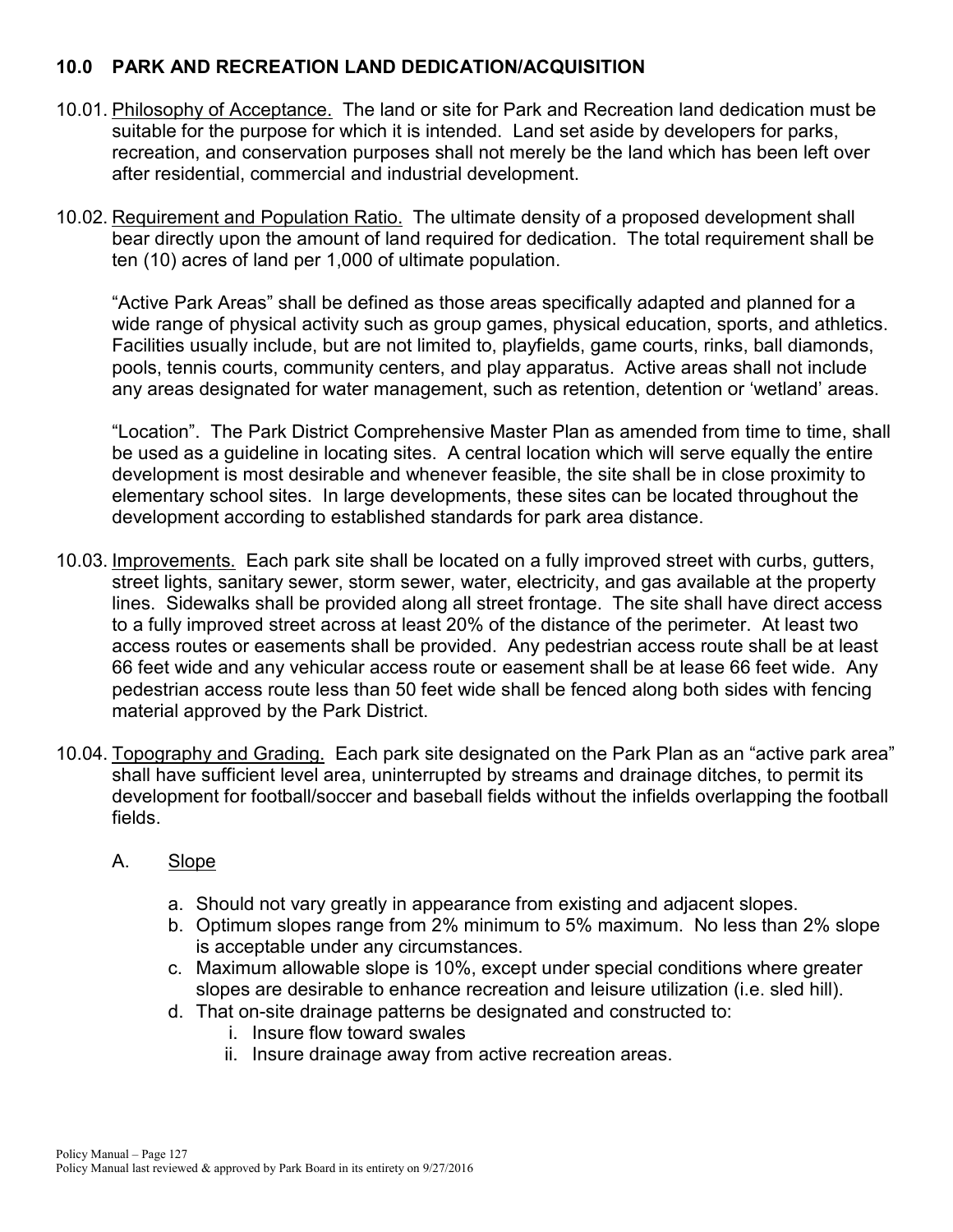## B. Grading

- a. Rough grading shall be completed at time of rough grading of adjacent, contiguous areas.
- b. Grading shall comply with Village and Park District approved plans.
- c. Subgrade shall be graded and compacted so it will parallel finished grade.
- d. Subgrade material shall be loosened and fine graded to a depth of two to four inches. All stones over four inches in size, sticks, rubbish and other foreign substances shall be removed.
- e. Finished grades should be uniform in slope between points for which elevations have been established.

## C. Soils

- a. Soils shall not differ from those occurring naturally.
- b. Soils shall not offer any restriction to proposed recreation and leisure utilization.
- c. Topsoil shall be spread evenly and lightly compacted to a minimum depth of six inches over the entire site.
- d. Topsoil will be good, friable soil, with good tillage and shall be without any admixture of subsoil, gravel, stones, refuse, sand or other subsurface elements.
- e Topsoil shall not be placed in a muddy or frozen condition.
- f. Topsoil shall contain no toxic substances which may be harmful to plant growth.
- g. Topsoil shall be spread no later than the placement of topsoil on the first lot adjacent to the park site.

## D. Seeding

- a. All proposed park areas shall be seeded and an acceptable stand of grass established prior to dedication of the area to the Park District. Acceptable is defined as 80% desirable cover over the entire site. In no case shall the site be accepted when turf cover is less than 70% in a gridded area 10 feet by 10 feet.
- b. Seeding is to utilize Village and Park District approved ground covers and grasses.
- c. Seeding is to be completed during desirable fall and spring planting times, dependent upon recommended seed planting specifications.
- d. Seeding is to be done on moderately dry soil on a seed bed which will easily accept and nurture germination of seeds.
- e. Developer will be responsible for making necessary reparations to the site caused by erosion. Reparations will be completed prior to acceptance by the Park District.
- 10.05. Water Management Areas . Shall be defined as those properties set aside as retention or detention to support the developed property. The Park District will accept the donation of said parcels in its sole discretion on a case by case basis.
- 10.06. Cash in Lieu of Land. When the development is small and the resulting site is too small to be practical, or when the Corporate Authorities of the Park District determine that the available land is inappropriate for a park site, the Park District may accept cash in lieu of land. The value amount of the cash in lieu of land option shall be negotiated on a site by site basis based upon but not limited to the following factors:
	- Land cost based upon the highest recorded sale amount of the property in question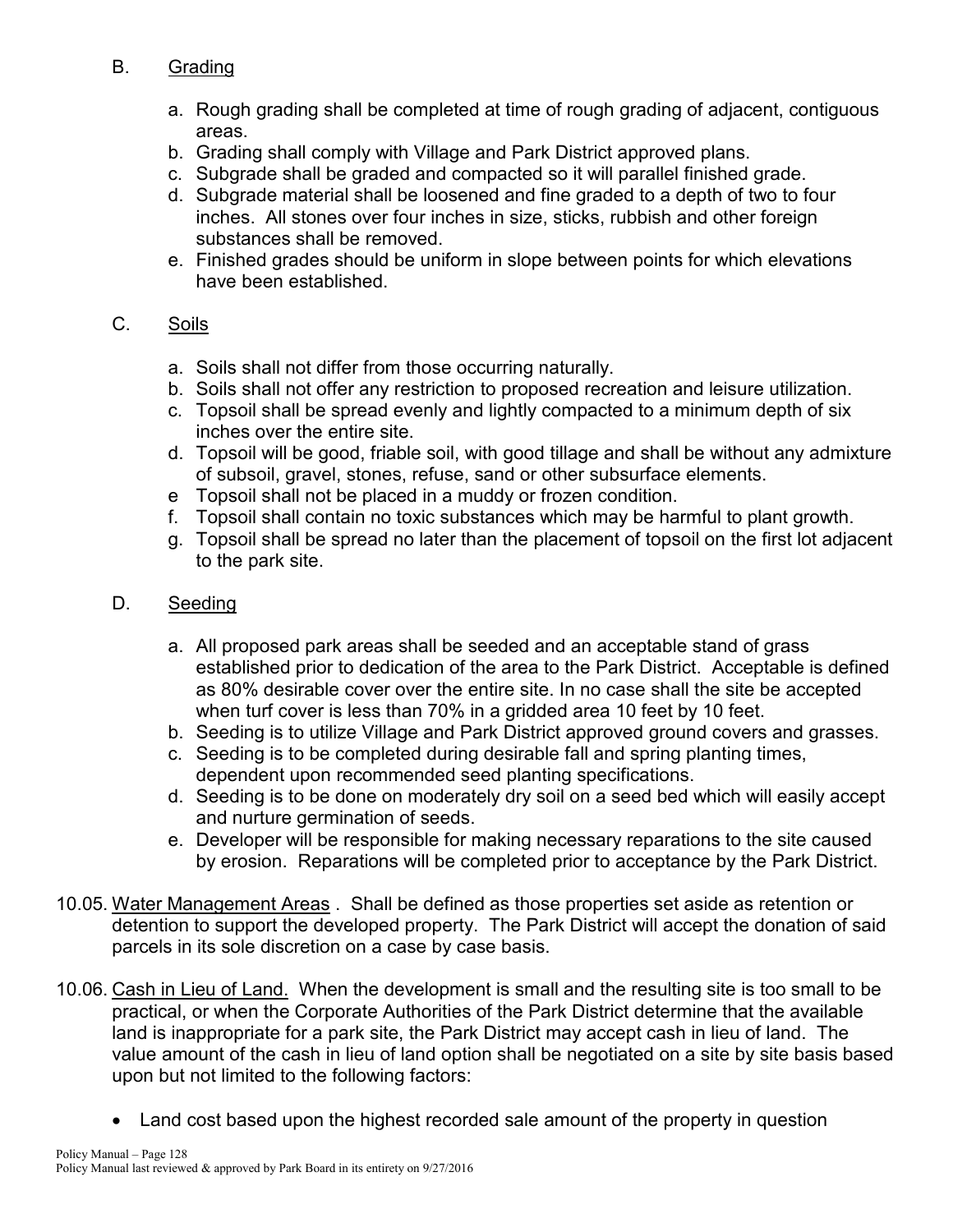- Land cost based upon an MIA appraisal
- The average cost as calculated utilizing the top three cash in lieu of land contribution amounts garnered for Chicago-land park districts
- 10.07 Park Plat Review . Copies of each subdivision plat shall be transmitted to the Park District for their written recommendations at the same time that they are transmitted to the Plan Commission, but nothing herein contained shall be construed as requiring receipt of a recommendation prior to action by the Corporate Authorities of the Village.

#### 10.08 Conveyance of Land

A. Environmental Audit and Indemnification. Prior to conveyance to the Park District of any land, the Park District shall be furnished with an environmental risk audit prepared by an environmental professional meeting the minimum requirements of 415 ILCS 5/22.2 (j)(6)(E)(iii) certified to and acceptable to the grantee assuring the grantee that there are no "Hazardous Substances" (as herein defined) on, under, to or from the property. Said environmental audit shall be what is commonly referred to as a Phase I Environmental Audit, which shall meet the minimum requirements for a Pre-Acquisition Audit as set forth in 415 ILCS  $5/22.2(i)(6)(E)(v)$  (the "Phase I Audit"). In the event the Phase I Audit does not conclude that there is no presence or likely presence of a release or substantial threat of a release of Hazardous Substance(s) or pesticide on, under, to or from the property, the developer shall furnish the Park District a Phase II Environmental Audit which meets the minimum requirements for a Pre-Acquisition Phase II Environmental Audit as set forth in 415 ILCS 5/22.2(j)(6)(E)(vi), including but not limited to a soil toxicity analysis and recommendation from said environmental professional meeting the minimum requirements of 415 ILCS  $5/22.2(i)(6)(E)(iii)$  which concludes that there is no presence or likely presence of a release or substantial threat of a release of Hazardous Substances on, under, to or from the subject property, and certifying that in the judgment of said environmental professional there is no reasonable probability that the land contains any Hazardous Substances in violation of any federal or state environmental standards. In the event said Phase II Environmental Audit and/or soil toxicity analysis discloses the presences or likely presence of a release or a substantial threat of a release of any Hazardous Substances at, on, under, to or from the land to be conveyed, the developer shall first cause all such Hazardous Substances to be removed at its sole cost and expense in accordance with all federal, state and local environmental laws, rules and regulations and furnish the intended grantee with an unconditional "No Further Remediation Letter" (i.e., without restriction or reference to a site safety plan for future excavation and/or construction of an/ removing soil contamination on the site) from the governmental agencies having jurisdiction over the clean up prior to conveyance of any of the land to the Park District. Prior to the conveyance of the land, the sub-divider or developer, as the case may be, and the owner of the land to be conveyed, shall execute and deliver to the Park District, an Environmental Indemnification Agreement in form approved by the Village and Park District Attorneys, agreeing to defend, indemnify and hold the Village and Park District, their Presidents and Board of Trustees or Commissioners respectively, officers, officials, employees, agents, successors and assigns, harmless from and against any and all liability, claims, damages, causes of action and expenses arising out of the presence of any Hazardous Substances (hereinafter defined) in, under or upon said land to be conveyed prior to the date of conveyance.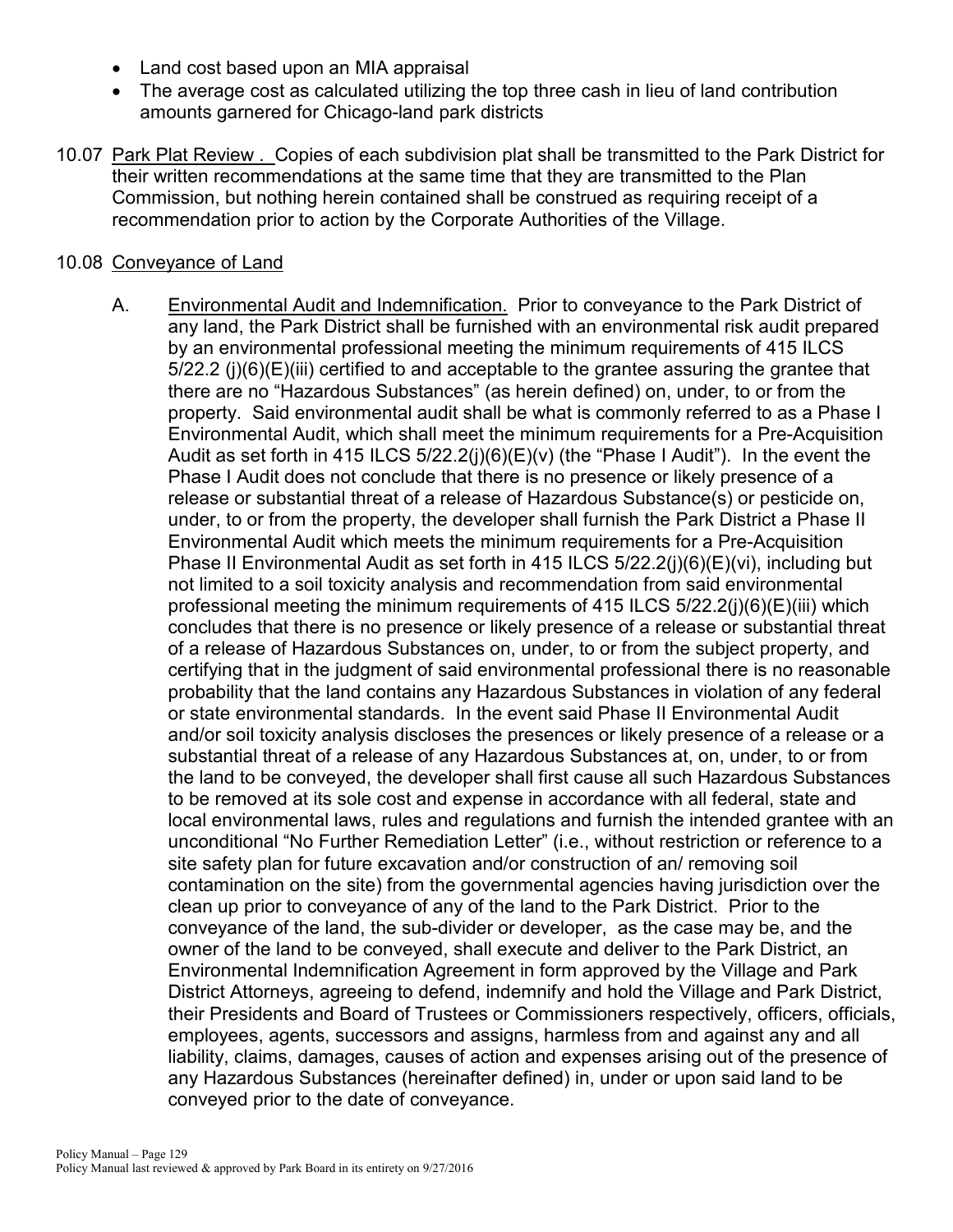The term "Hazardous Substance" includes without limitation:

- 1. Those substances included in the definitions of "hazardous substances", "extremely hazardous substances", "hazardous materials", "toxic substances", "toxic chemicals", toxic wastes", "hazardous chemicals", "hazardous wastes", "solid waste" or "pesticides" in CERCLA, RCRA, SARA, HSWA, TSCA, OSHA, FWPCA, Illinois Pesticides Act, Illinois Responsible Property Transfer Act, and the Hazardous Materials Transportation Act, 49 U.S.C. Sec. 5101, et seq, as amended in the future, and in the regulations promulgated pursuant to said laws.
- 2. Those substances defined in Sections 3.215 and 3.220 of the Illinois Environmental Protection Act and in the regulations promulgated pursuant to said Act of other Illinois laws pertaining thereto.
- 3. Those substances listed in the United States Department of Transportation Table (49 CFR 172.101) and amendments thereto) or by the Environmental Protection Agency (or any successor agency) as hazardous substances (40 CFR Part 302 and amendments thereto).
- 4. Such other substances, materials, and wastes which are or become regulated under applicable local, state, or federal law, or the United States government, or which are classified as hazardous or toxic under federal, estate or local laws, ordinances or regulations.
- 5. Any material waste or substance which is (1) asbestos, (2) polychlorinated biphenyl, (3) designated as a "hazardous substance" pursuant to Sec. 311 of the Clear Water Act, 33 U.S.C. Sec 1251 et seq (33 U.S.C. Sec 1321) or listed pursuant to Section 307 of the Clean Water Act (33 U.S.C. Sec 1317), (4) explosives, or (5) radioactive materials.
- B. Title Insurance, Survey, Assessment Plats. Prior to the acceptance by the Park District of a conveyance, the Park District will be given a reasonable opportunity for its counsel to review the conveyance documents. Each deed or other instrument conveying land to the Park District shall be accompanied by : (1) written commitment in form which can be converted to an owner's policy issued by a title insurer licensed to do business in Illinois to insure title in the name of the Park District to the real estate to be conveyed in an amount equal to its value, with extended coverage if available over the general exceptions to title and subject only to (a) real estate taxes not yet due and payable, (b) covenants, conditions, easements and restrictions of record which do not prohibit the use of the subject real estate for park or recreational use, (c) acts done or suffered by or judgments against the grantees (collectively, the "Permitted Exceptions"); (2) a current ALTA boundary line survey, certified to the grantee by a licensed Illinois Land Surveyor to be in compliance with the American Land Survey Standards, showing no encroachments; and (3) except in instances where the real estate to be conveyed is a lot in a recorded subdivision, an assessment plat and tax division petition in form acceptable to the appropriate county authorities so that the land to be conveyed can be assigned its own permanent real estate index number for exemption purposes. In addition, monuments must be established and the land staked immediately prior to dedication of the property. Permanent property corner markers shall be installed at the developer's expense according to the Village/Park District detail. The subdivider or developer shall pay for the cost of owner's title insurance in said amount, the ALTA survey, the assessment plat any and all costs in connection with the tax division, and shall provide any other documents as needed to record the document of conveyance